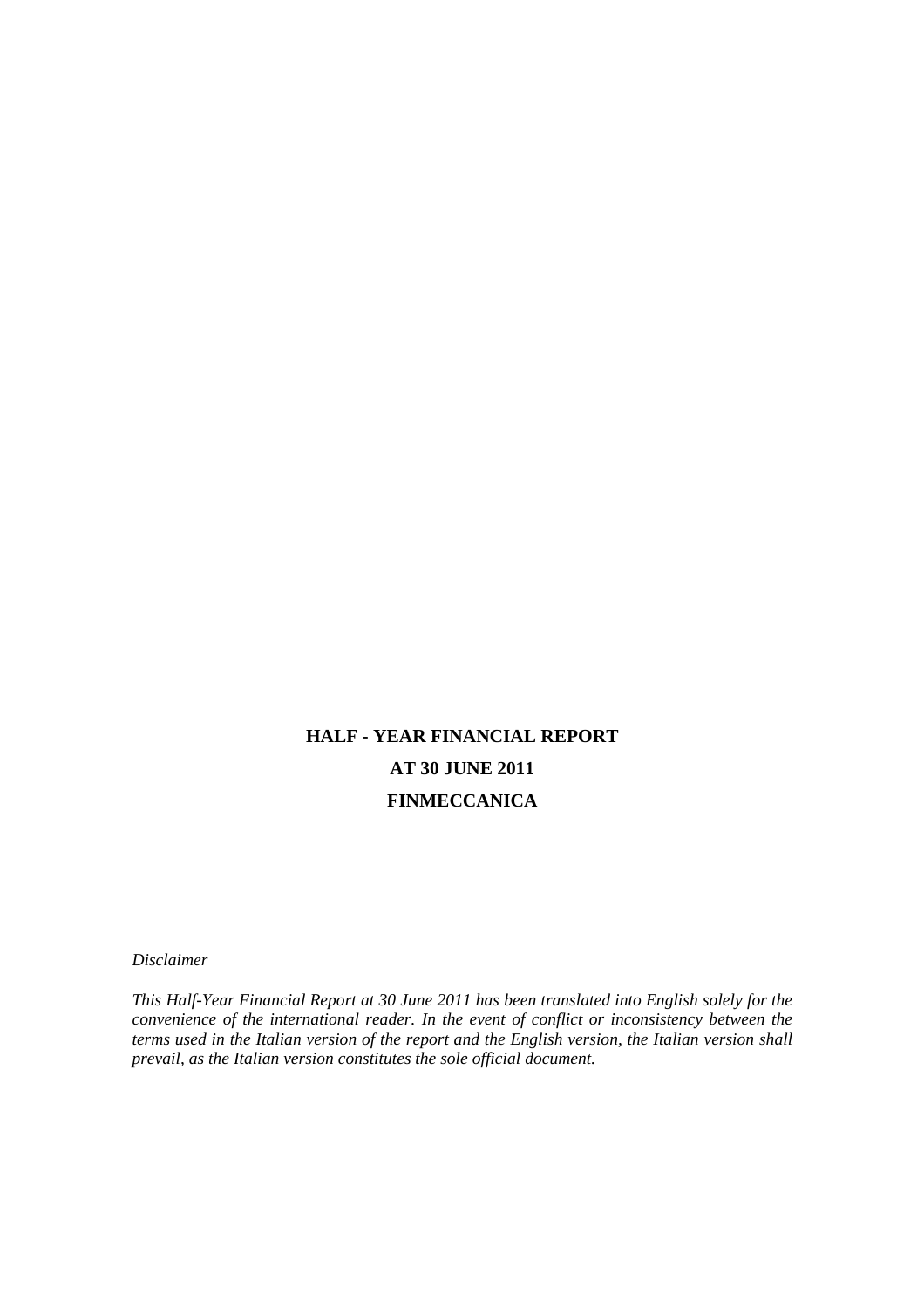# **CONTENTS**

|                  | Significant events and events subsequent to closure of the accounts for the six-month period 54 |
|------------------|-------------------------------------------------------------------------------------------------|
|                  |                                                                                                 |
|                  | CONDENSED CONSOLIDATED INTERIM FINANCIAL STATEMENTS AT 30                                       |
|                  |                                                                                                 |
|                  |                                                                                                 |
|                  |                                                                                                 |
|                  |                                                                                                 |
|                  |                                                                                                 |
|                  |                                                                                                 |
| $\mathfrak{1}.$  |                                                                                                 |
| 2.               |                                                                                                 |
| 3.               | Treatment of income taxes applied in the preparation of interim reports and                     |
|                  |                                                                                                 |
| $\overline{4}$ . |                                                                                                 |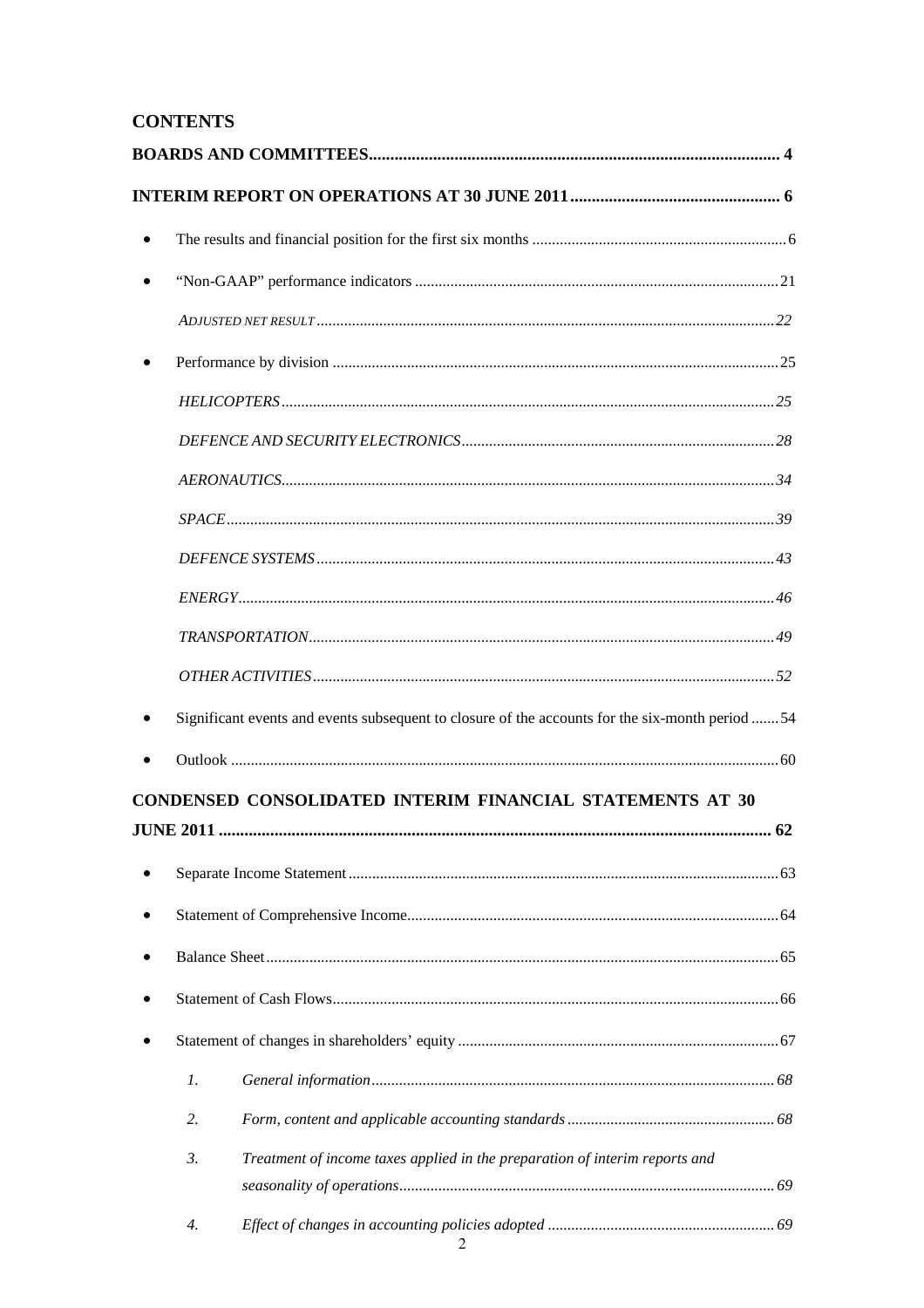| 5.        |                                                                                                     |  |
|-----------|-----------------------------------------------------------------------------------------------------|--|
| 6.        |                                                                                                     |  |
| 7.        |                                                                                                     |  |
| 8.        |                                                                                                     |  |
| 9.        |                                                                                                     |  |
| 10.       |                                                                                                     |  |
| 11.       |                                                                                                     |  |
| 12.       |                                                                                                     |  |
| 13.       |                                                                                                     |  |
| 14.       |                                                                                                     |  |
| 15.       |                                                                                                     |  |
| 16.       |                                                                                                     |  |
| 17.       |                                                                                                     |  |
| 18.       |                                                                                                     |  |
| 19.       |                                                                                                     |  |
| 20.       |                                                                                                     |  |
| 21.       |                                                                                                     |  |
| 22.       |                                                                                                     |  |
| 23.       |                                                                                                     |  |
| 24.       |                                                                                                     |  |
| 25.       |                                                                                                     |  |
| 26.       |                                                                                                     |  |
| 27.       |                                                                                                     |  |
| 28.       |                                                                                                     |  |
| 29.       |                                                                                                     |  |
| $\bullet$ | Certification of the condensed consolidated interim financial statements pursuant to art. 81-ter of |  |
|           | Auditors' report on the review of condensed consolidated interim financial statements for the six   |  |
|           |                                                                                                     |  |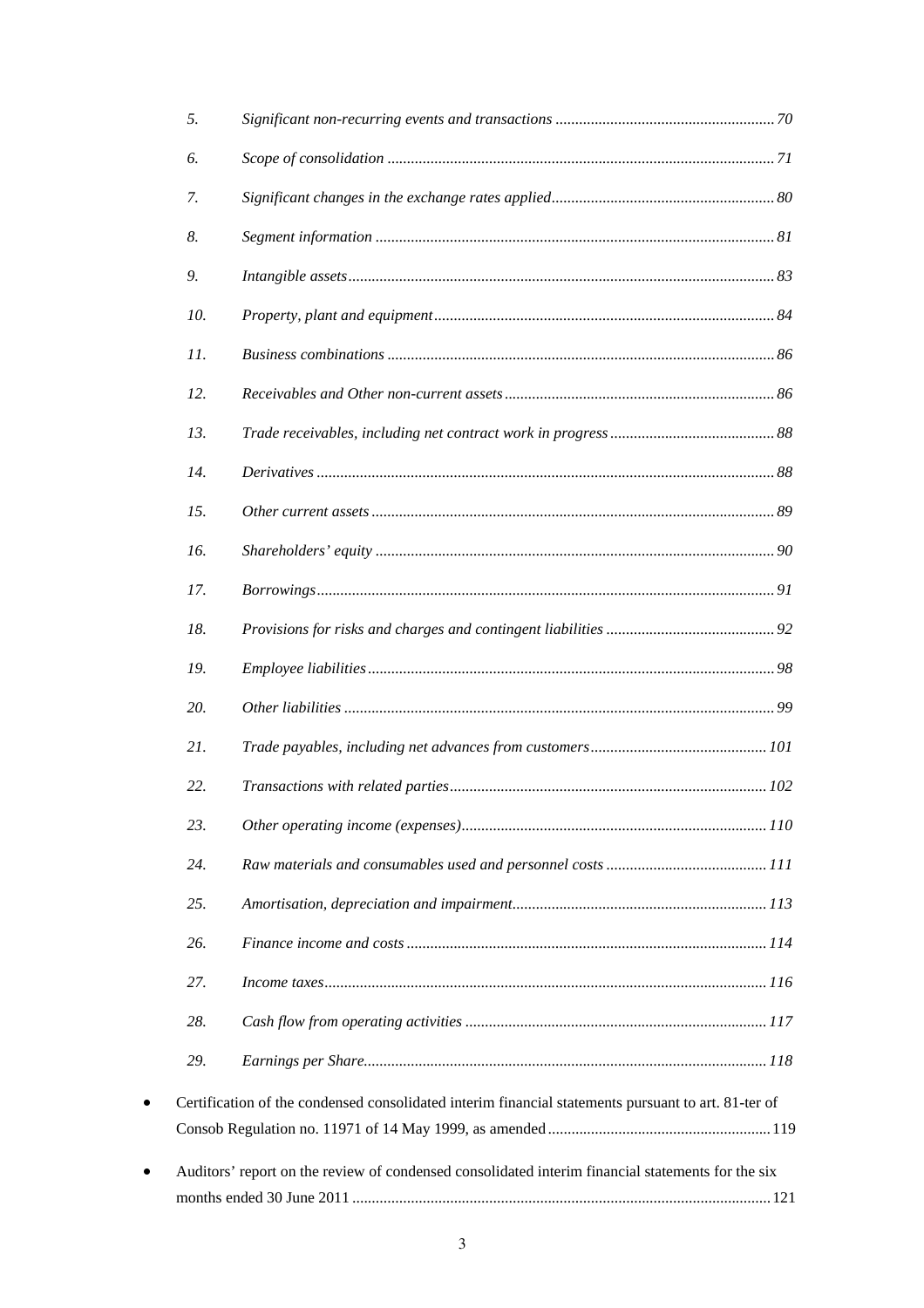#### **Boards and Committees**

**BOARD OF DIRECTORS**  *(for the 2011 - 2013 term) appointed by the Shareholders' Meeting on 04 May 2011*

PIER FRANCESCO GUARGUAGLINI (1) Chairman

GIUSEPPE ORSI (1) Chief Executive Officer

CARLO BALDOCCI (1) Director (\*)

FRANCO BONFERRONI (2) (3) Director

PAOLO CANTARELLA (1) **Director with a set of the contract of the contract of the contract of the contract of the contract of the contract of the contract of the contract of the contract of the contract of the contract of the contract of the** 

GIOVANNI CATANZARO (2) Director

DARIO GALLI (1) (3) Director

MARCO IANSITI (1) Director

SILVIA MERLO (2) Director

FRANCESCO PARLATO (1) (3) Director

CHRISTIAN STREIFF (3) Director **\_\_\_\_\_\_\_\_\_\_\_\_\_\_\_\_\_\_\_\_\_\_\_\_\_\_\_\_\_\_\_\_\_\_\_\_\_\_\_\_\_\_\_\_\_** 

GUIDO VENTURONI (2) Director

**BOARD OF STATUTORY AUDITORS**  *(for the 2009- 2011 term) appointed by the Shareholders' Meeting on 29 April 2009*

LUIGI GASPARI Chairman

GIORGIO CUMIN, MAURILIO FRATINO, SILVANO MONTALDO, ANTONIO TAMBORRINO Regular Statutory Auditors

MAURIZIO DATTILO, PIERO SANTONI Alternate Statutory Auditors

LUCIANO ACCIARI Secretary of the Board of Directors

**INDEPENDENT AUDITORS**  *(for the 2006- 2011 term)* **PRICEWATERHOUSECOOPERS SpA** 

(\*) Director without voting rights appointed by Ministerial Decree on 27.04.2011, effective from the date of appointment of the Board of Directors by the Shareholders' Meeting pursuant to Art. 5.1 ter letter d) of the Article of Association.

\_\_\_\_\_\_\_\_\_\_\_\_\_\_\_\_\_\_\_\_\_\_\_\_\_\_\_\_\_\_\_\_\_\_\_\_\_\_\_\_\_\_\_

(1) Member of the Strategy Committee

(2) Member of the Internal Audit Committee

(3) Member of the Remuneration Committee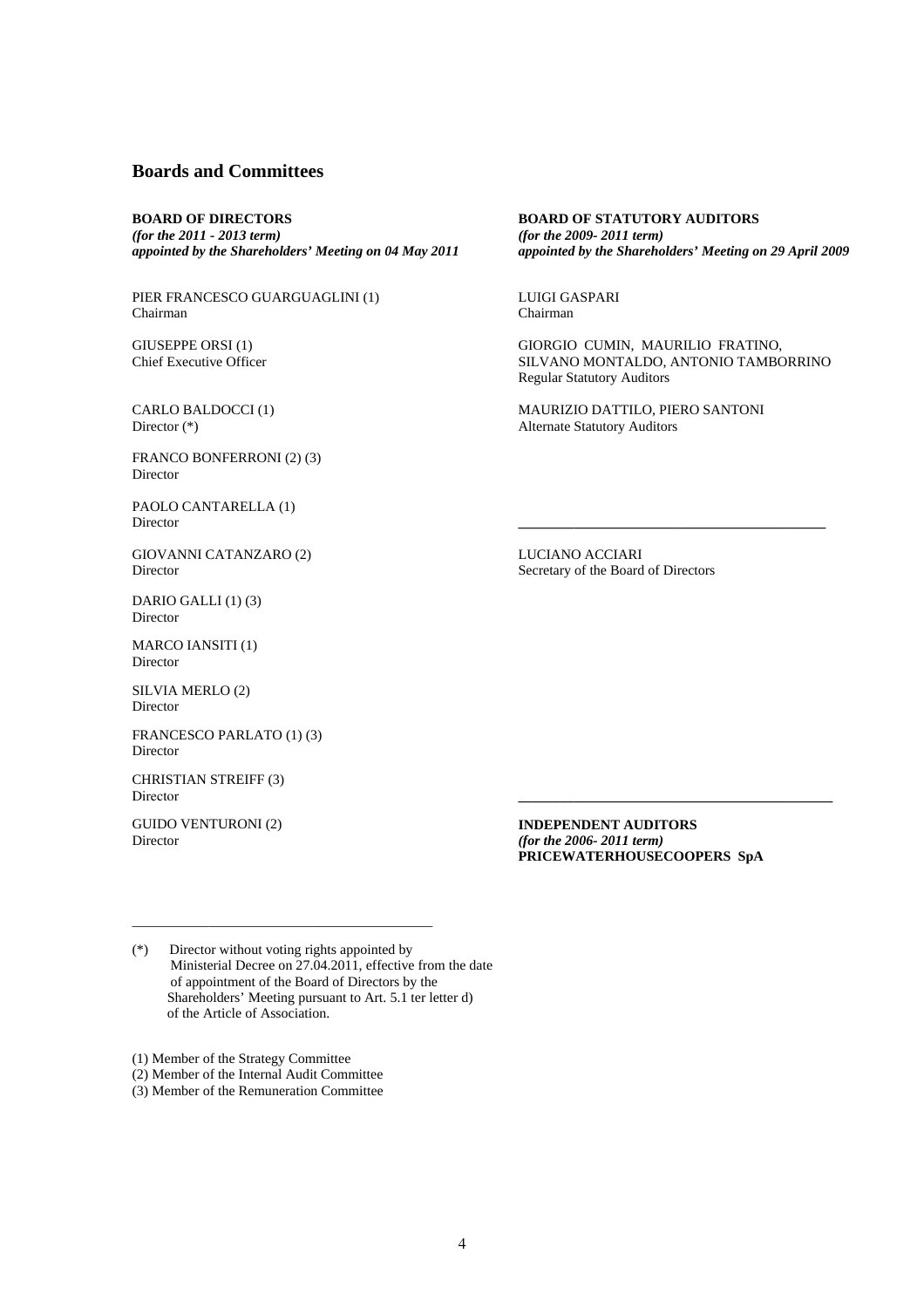#### **BOARD OF DIRECTORS**  *(up to 04 May 2011)*

PIER FRANCESCO GUARGUAGLINI (1) Chairman / Chief Executive Officer

PIERGIORGIO ALBERTI (2) (3) Director

ANDREA BOLTHO von HOHENBACH (1) Director

FRANCO BONFERRONI (2) (3) Director

GIOVANNI CASTELLANETA (1) Director (\*)

MAURIZIO DE TILLA (2) Director

DARIO GALLI (1) (3) (\*\*) Director

RICHARD GRECO (1) Director

FRANCESCO PARLATO (1) (3) Director

NICOLA SQUILLACE (1) (2) Director

RICCARDO VARALDO (3) Director

GUIDO VENTURONI (1) Director

(\*) Director without voting rights, appointed by Ministerial Decree on 26 June 2008, pursuant to Decree Law No 332/94, converted with amendments into Act No 474/94.

\_\_\_\_\_\_\_\_\_\_\_\_\_\_\_\_\_\_\_\_\_\_\_\_\_\_\_\_\_\_\_\_\_\_\_\_\_\_\_\_\_\_\_\_\_\_\_\_\_\_\_\_

(\*\*) Member of the Remuneration Committee since 04 February 2009

(1) Member of the Strategic Committee

(2) Member of the Internal Audit Committee

(3) Member of the Remuneration Committee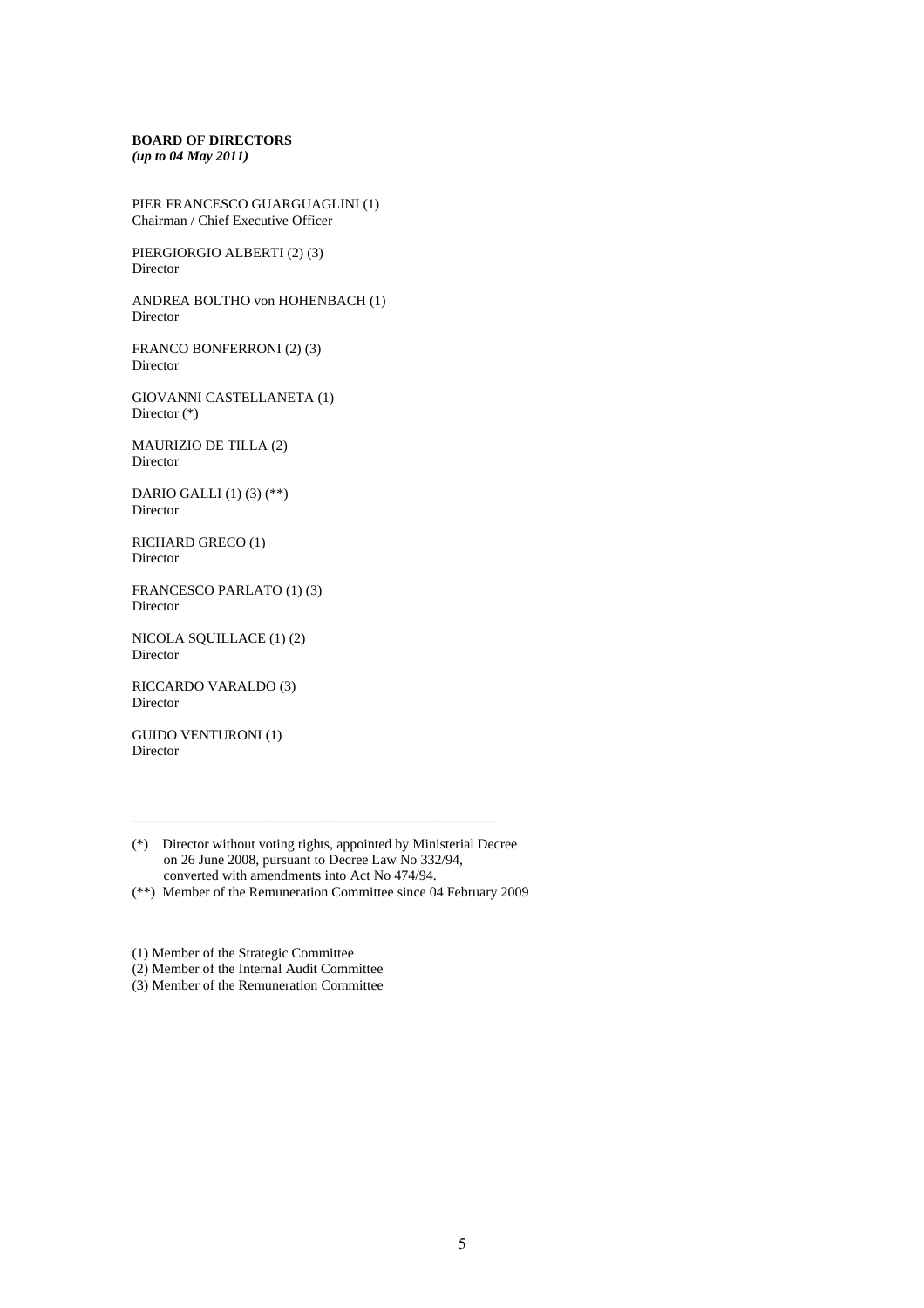# **Finmeccanica Group**

# **Interim Report on operations at 30 June 2011**

#### **The results and financial position for the first six months**

# Highlights

| $\epsilon$ million                | June<br>2011 | June<br>2010 | <b>Change</b> | 2010   |
|-----------------------------------|--------------|--------------|---------------|--------|
| New orders                        | 7,566        | 8,050        | (6%)          | 22,453 |
| Order backlog (*)                 | 44,981       | 45,803       | $(2\%)$       | 48,668 |
| <b>Revenues</b>                   | 8,432        | 8,654        | (3%)          | 18,695 |
| <b>Adjusted EBITA</b>             | 440          | 586          | (25%)         | 1,589  |
| Net profit                        | 456          | 194          | 135%          | 557    |
| Adjusted net profit               | 13           | 194          | (93%)         | 557    |
| <b>ROS</b>                        | 5.2%         | 6.8%         | (1.6) p.p.    | 8.5%   |
| <b>ROI</b>                        | 12.6%        | 14.0%        | (1.4) p.p.    | 16.0%  |
| <b>ROE</b>                        | 11.7%        | 10.1%        | 1.6           | 8.2%   |
| <b>EVA</b>                        | (198)        | (73)         | (171%)        | 317    |
| Net capital invested $(*)$        | 11,297       | 11,530       | $(2\%)$       | 10,230 |
| Net financial debt $(*)$          | 4,189        | 4,624        | (9%)          | 3,133  |
| <b>FOCF</b>                       | (1, 184)     | (967)        | (22%)         | 443    |
| <b>Research &amp; Development</b> | 882          | 880          | n.s.          | 2,030  |
| Workforce $(no.) (*)$             | 71,933       | 76,527       | (6%)          | 75,197 |

(\*) balance sheet figures reflect the partial sale of Ansaldo Energia

*Refer to the following section for definitions of the indicators.* 

The Finmeccanica Group's financial results at 30 June 2011 show a deterioration as compared with the same period of 2010, except for the net profit for the period, which reflects the partial sale of Ansaldo Energia, a transaction described in detail further on. Careful management of working capital made it possible to improve the Free Operating Cash Flow beyond expectations.

The reason for the deterioration in the Group's profitability has many sources. The poor performance of the Western economies and the resulting intense pressures on the markets and financial systems spurred many countries to make harsh choices in the use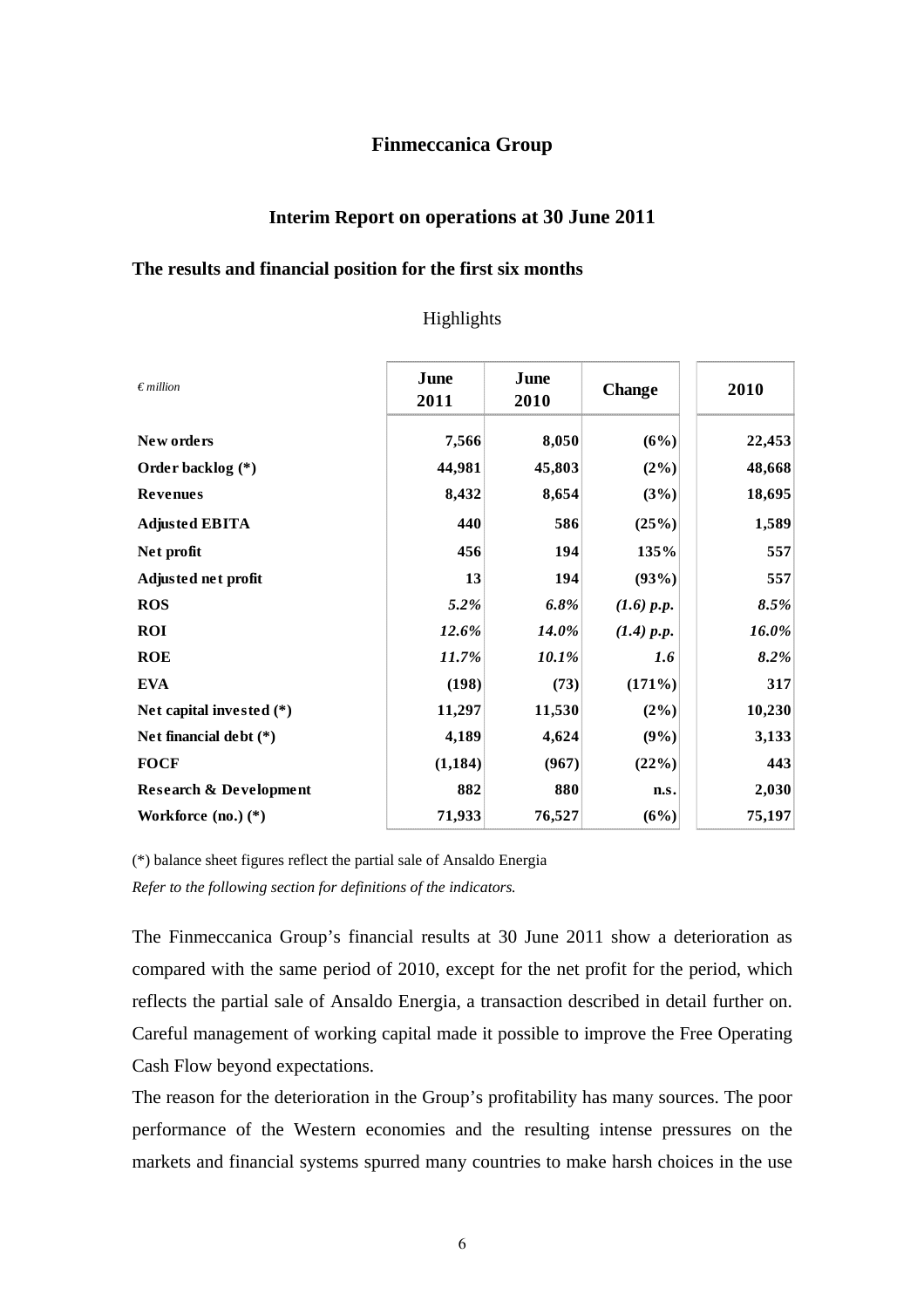of public finances, choices that also affected current and projected investments in defence systems and infrastructures. A number of international events and crises (the social and political tensions and changes in Libya being foremost, as well as in other North African and Middle Eastern countries and, as concerning energy policy decisions, the earthquake in Japan) inhibited our ability to obtain important orders expected for the period and to collect the revenues on existing contracts, which led to a deterioration in both absolute and relative margins.

Finally, while delays in certain programmes pushed back the start of deliveries, problems encountered in executing certain contracts led to the incurring of unexpected costs to ensure that progress could still be made on the programmes.

Before analysing the main indicators, it should be noted that, in comparing the periods, the US dollar depreciated against the euro by around 8.0% during the first half of 2011 (comparison of the prevailing exchange rates at 30 June 2011 and at 31 December 2010). This change had an effect on the balance-sheet items, but the fluctuation in the average exchange rates for the two periods compared had virtually no effect on the income statement and the statement of cash flows.

Moreover, on 13 June 2011, the Group signed an agreement with First Reserve Corporation, a leading international private equity investor specialising in the energy and natural resources sector, for the sale of 45% of Ansaldo Energia.

As will be described further herein, this resulted in an after-tax gain of €mil. 443 and had a positive net effect on the net financial debt in the amount of <del>€</del>mil. 344.

As a result of this sale, as of the transaction date Ansaldo Energia Holding and its subsidiaries have been consolidated on a proportional basis.

The primary changes that marked the Group's performance compared with the first half of 2010 are described below. A deeper analysis can be found in the section covering the trends in each business segment. The following table shows the primary performance indicators by segment: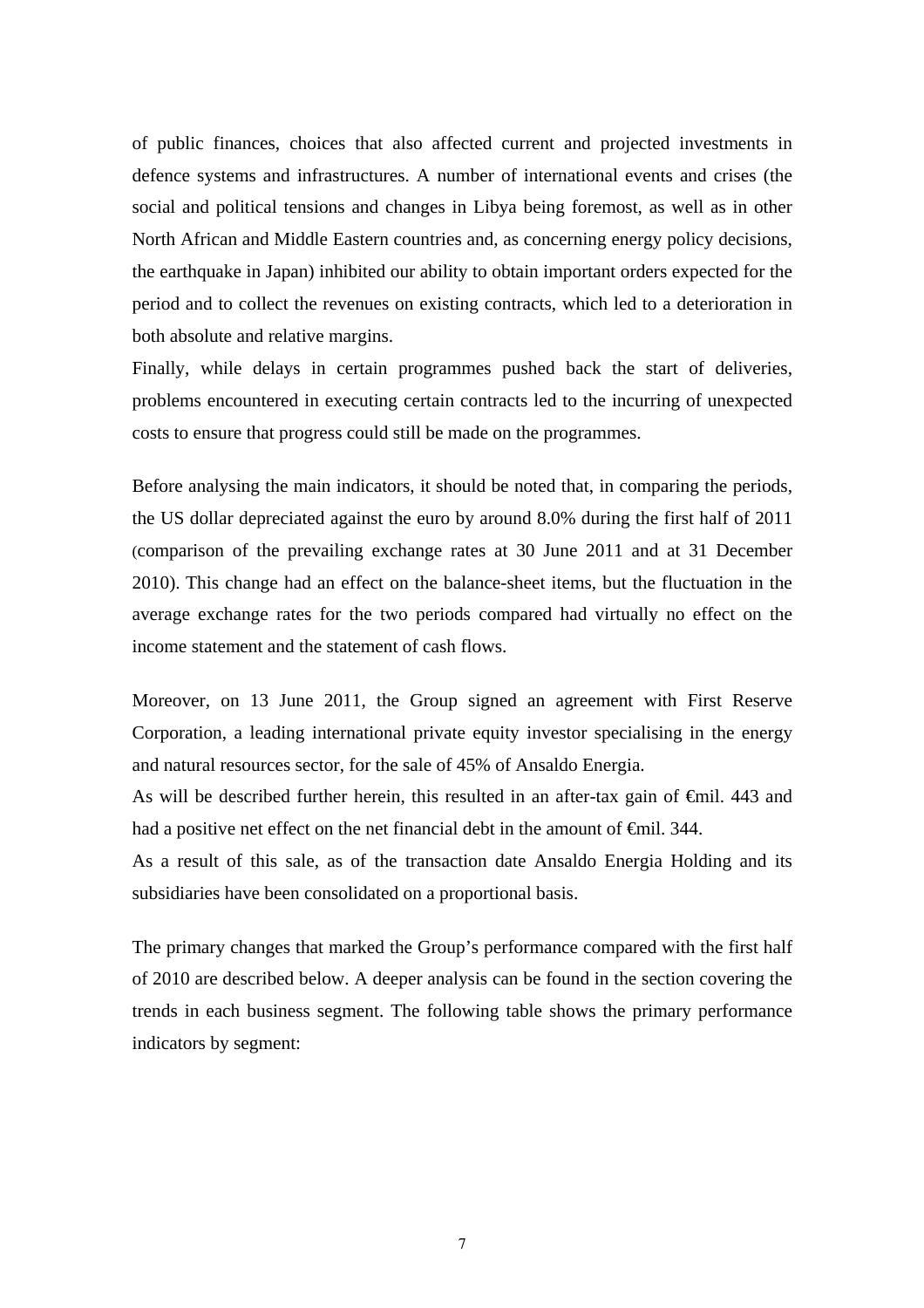| June $2011$ (enillion)                  | New orders | Order<br>backlog | Revenues | Adj. EBITA | ROS%  | R&D      | Workforce<br>(no.) |
|-----------------------------------------|------------|------------------|----------|------------|-------|----------|--------------------|
| <b>Helicopters</b>                      | 1,247      | 11,328           | 1,831    | 188        | 10.3% | 203      | 13,419             |
| <b>Defence and Security Electronics</b> | 2,538      | 10,504           | 2,923    | 181        | 6.2%  | 332      | 28,279             |
| <b>Aeronautics</b>                      | 1,588      | 8,789            | 1,297    | 41         | 3.2%  | 156      | 12,263             |
| <b>Space</b>                            | 371        | 2,505            | 480      | 10         | 2.1%  | 31       | 4,095              |
| <b>Defence Systems</b>                  | 318        | 3,532            | 558      | 49         | 8.8%  | 124      | 4,087              |
| <b>Energy</b>                           | 798        | 1,935            | 562      | 42         | 7.5%  | 12       | 1,860              |
| <b>Transportation</b>                   | 844        | 7,168            | 953      | 9          | 0.9%  | 24       | 7,045              |
| <b>Other activities</b>                 | 230        | 289              | 131      | (80)       | n.a.  | $\Omega$ | 885                |
| <b>Eliminations</b>                     | (368)      | (1,069)          | (303)    |            |       |          |                    |
|                                         | 7,566      | 44,981           | 8,432    | 440        | 5.2%  | 882      | 71,933             |

| <b>June 2010</b>                        | New orders | Order<br>backlog |       | Revenues   Adj. EBITA | ROS %   | R&D | <b>Workforce</b><br>(no.) |
|-----------------------------------------|------------|------------------|-------|-----------------------|---------|-----|---------------------------|
| $(\text{finillion})$                    |            | at 31 Dec. 2010  |       |                       |         |     | at 31 Dec. 2010           |
|                                         |            |                  |       |                       |         |     |                           |
| <b>Helicopters</b>                      | 2,491      | 12,162           | 1,743 | 181                   | 10.4%   | 174 | 13,573                    |
| <b>Defence and Security Electronics</b> | 3,045      | 11,747           | 3,255 | 289                   | 8.9%    | 341 | 29,840                    |
| <b>Aeronautics</b>                      | 806        | 8,638            | 1,262 | 54                    | 4.3%    | 161 | 12,604                    |
| <b>Space</b>                            | 497        | 2,568            | 412   | 5                     | 1.2%    | 26  | 3,651                     |
| <b>Defence Systems</b>                  | 414        | 3,797            | 537   | 37                    | 6.9%    | 125 | 4,112                     |
| <b>Energy</b>                           | 374        | 3,305            | 677   | 67                    | 9.9%    | 16  | 3,418                     |
| <b>Transportation</b>                   | 733        | 7,303            | 926   | 35                    | 3.8%    | 36  | 7,093                     |
| Other activities                        | 38         | 113              | 114   | (82)                  | n.a.    |     | 906                       |
| <b>Eliminations</b>                     | (348)      | (965)            | (272) |                       |         |     |                           |
|                                         | 8,050      | 48,668           | 8,654 | 586                   | $6.8\%$ | 880 | 75,197                    |

|                                         | New orders | Order              | Revenues | Adj. EBITA | ROS%         | R&D     | Workforce        |
|-----------------------------------------|------------|--------------------|----------|------------|--------------|---------|------------------|
| <b>Change</b>                           | delta %    | backlog<br>delta % | delta %  | delta %    | delta p.p.   | delta % | (no.)<br>delta % |
| <b>Helicopters</b>                      | $(50\%)$   | (7%)               | 5%       | 4%         | $(0.1)$ p.p. | 17%     | $(1.1\%)$        |
| <b>Defence and Security Electronics</b> | (17%)      | $(11\%)$           | $(10\%)$ | (37%)      | $(2.7)$ p.p. | (3%)    | $(5.2\%)$        |
| <b>Aeronautics</b>                      | 97%        | 2%                 | 3%       | (24%)      | $(1.1)$ p.p. | (3%)    | $(2.7\%)$        |
| <b>Space</b>                            | (25%)      | $(2\%)$            | 17%      | 100%       | $0.9$ p.p.   | 19%     | 12.2%            |
| <b>Defence Systems</b>                  | (23%)      | (7%)               | 4%       | 32%        | 1.9 p.p.     | $(1\%)$ | n.s.             |
| <b>Energy</b>                           | 113%       | n.a.               | (17%)    | (37%)      | $(2.4)$ p.p. | (25%)   | n.a.             |
| <b>Transportation</b>                   | 15%        | (2%)               | 3%       | (74%)      | $(2.8)$ p.p. | (33%)   | n.s.             |
| <b>Other activities</b>                 | 505%       | 156%               | 15%      | (2%)       | n.a.         | n.a.    | $(2.3\%)$        |
|                                         | (6%)       | $(8\%)$            | (3%)     | (25%)      | $(1.6)$ p.p. | n.s.    | $(4.3\%)$        |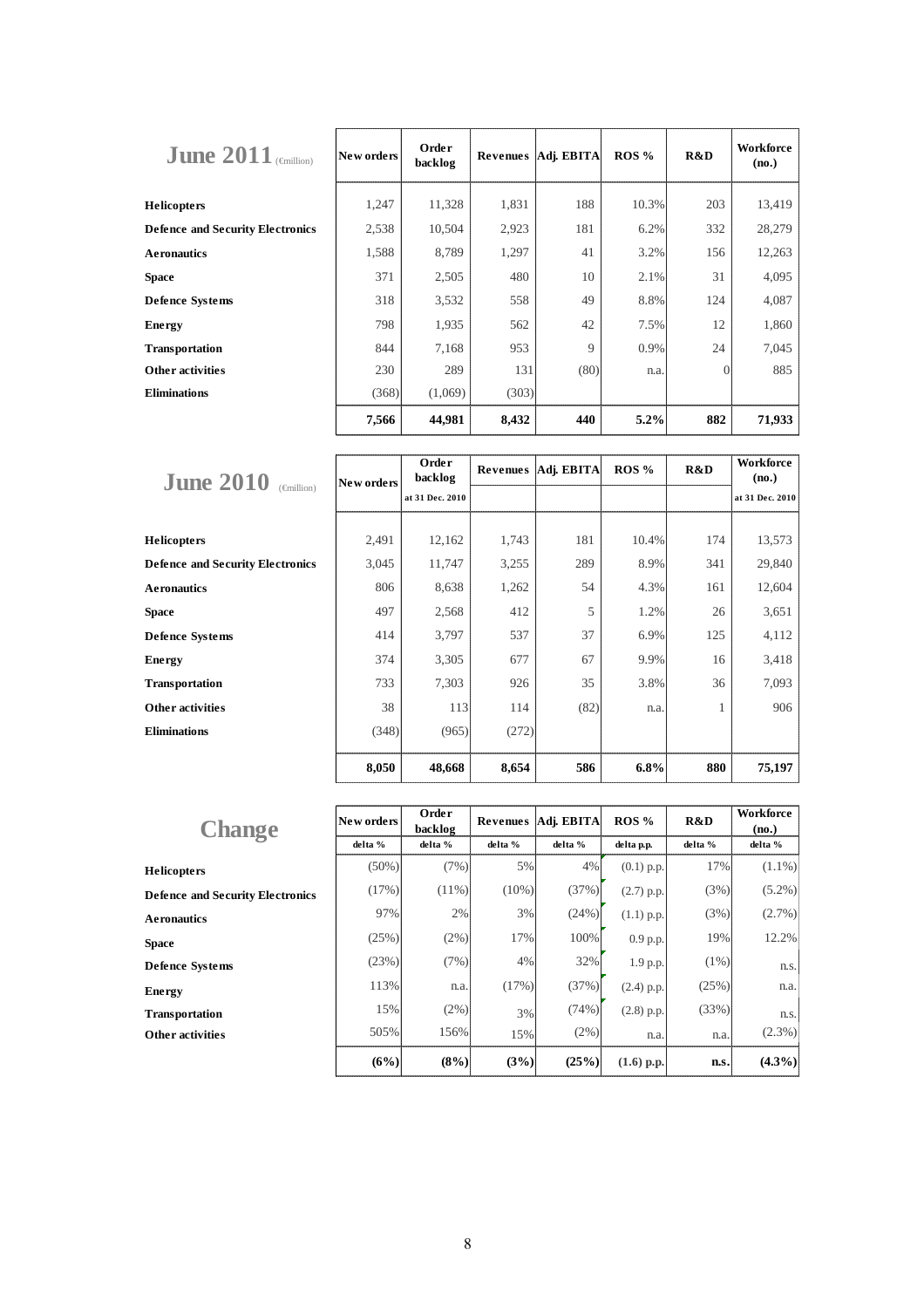From a commercial perspective, the Group reported a decrease in **new orders,** which amounted to €mil. 7,566 at the end of the first half of 2011 compared with €mil. 8,050 for the same period of 2010.

With regard to the divisions that reported declines in results, the following should be noted:

- o *Helicopters,* due to the delay, until 2012, in certain important government contracts which had been expected in the first half of 2011, in addition to the fact the same period of the previous year also benefited from a significant order from the Indian Air Force (for 12 AW101 helicopters worth  $\epsilon$ mil. 560);
- o *Defence and Security Electronics,* due to significant new orders for the third lot of the EFA programme received in the first half of 2010, as well as significant orders from the US Army by DRS.

These declines were partially offset by improvements in:

- o *Energy,* due to the important new order from Turkey in the first quarter for an 800 MW combined-cycle plant (worth €mil. 638) and related scheduled maintenance contract;
- o *Aeronautics,* due to more orders in the *civil* (ATR aircraft and the B787 programme) and *military* (M346 logistics support) segments*;*
- o *Other Activities*, due mainly to the increase in new orders received by Fata.

\* \* \* \* \* \* \* \*

The **order backlog** at 30 June 2011 amounted to <del>€</del>mil. 44,981, a decrease of <del>€</del>mil. 3,687 from 31 December 2010 (€mil. 48,668).

The net change is mainly due to the effect of the change in the method of consolidating Ansaldo Energia's order backlog and to the effect deriving from the translation of backlog expressed in foreign currencies as a result of the dollar/euro and pound sterling/euro exchange rates at the end of the period.

The order backlog, based on workability, guarantees coverage of about 2.5 years of production.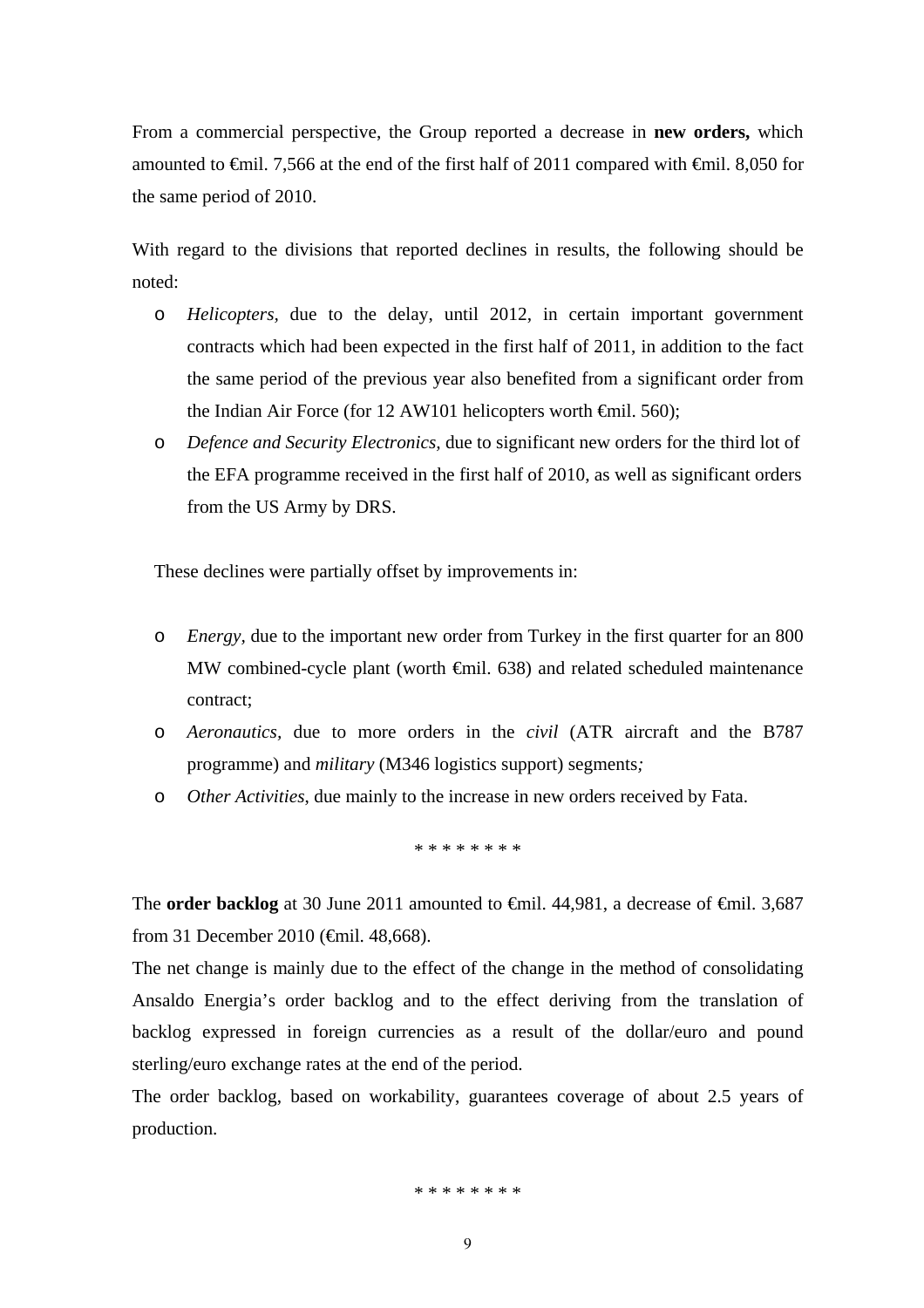| Income statement                                                             |             | For the six months ended 30<br>June |          |
|------------------------------------------------------------------------------|-------------|-------------------------------------|----------|
|                                                                              | <b>Note</b> | 2011                                | 2010     |
| $\epsilon$ <i>million</i>                                                    |             |                                     |          |
| <b>Revenue</b>                                                               |             | 8,432                               | 8,654    |
| Raw materials and consumables used and personnel<br>costs                    | $(*)$       | (7,671)                             | (7, 744) |
| Amortisation and depreciation                                                | 25          | (294)                               | (275)    |
| Other net operating income (expenses)                                        | $^{(**)}$   | (27)                                | (49)     |
| <b>Adjusted EBITA</b>                                                        |             | 440                                 | 586      |
| Non-recurring (income) costs                                                 |             | (51)                                |          |
| Restructuring costs                                                          |             | (27)                                | (16)     |
| Amortisation of intangible assets acquired through a<br>business combination | 25          | (41)                                | (43)     |
| <b>EBIT</b>                                                                  |             | 321                                 | 527      |
| Net finance income (costs)                                                   | $(***)$     | 251                                 | (187)    |
| Income taxes                                                                 | 27          | (116)                               | (146)    |
| <b>NET PROFIT (LOSS) BEFORE</b>                                              |             |                                     |          |
| <b>DISCONTINUED OPERATIONS</b>                                               |             | 456                                 | 194      |
| Result of discontinued operations                                            |             |                                     |          |
| <b>NET PROFIT (LOSS)</b>                                                     |             | 456                                 | 194      |

*Notes on the reconciliation between the reclassified income statement and the statutory income statement:* 

*(\*) Includes "Raw materials and consumables used and personnel costs" net of "Restructuring costs" and of "Non-recurring income/(costs)".* 

*(\*\*) Includes "Other operating income", "Other operating expenses" (excluding restructuring costs, impairment of goodwill, non-recurring income/(costs) and including impairment).* 

*(\*\*\*) Includes "Finance income", "Finance costs" and "Share of profit (loss) of equity accounted investments".*

**Revenues** at 30 June 2011 came to <del>€</del>mil. 8,432, compared with <del>€</del>mil. 8,654 for the same period of 2010, a decrease of <del>€mil</del>. 222.

The deterioration in revenues is due to lower production volumes in the following sectors:

- o *Defence and Security Electronics*, due to the projected decline in production volumes of DRS deriving from the completion of important programmes for the US military. The revenues for the period also began to reflect the loss of the contribution of important orders that were being carried out for or were in the process of being received from Libya.
- o *Energy,* due to lower production volumes in the *plants and components* segment*.*

All the other sectors remained substantially stable compared with the same period of the previous year.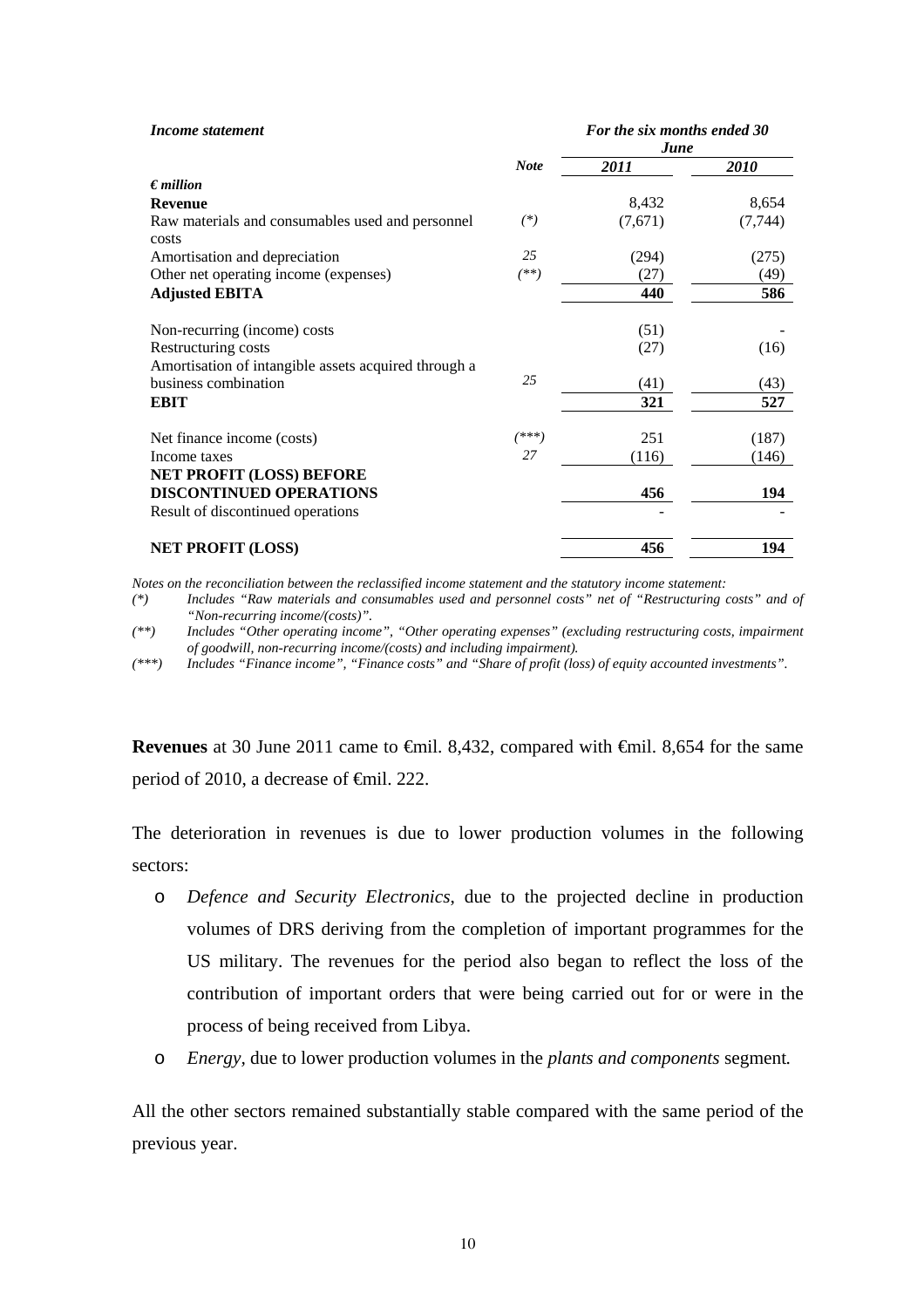**Adjusted EBITA** at 30 June 2011 came to €mil. 440, compared with €mil. 586 for the same period of the previous year, for a decrease of <del>€mil</del>. 146.

The decline in adjusted EBITA is mainly attributable to the following sectors:

- o *Aeronautics,* due to the different mix of progress made on the programmes (especially the slowdown in EFA production) and to lower industrial efficiency, once again affected by problems in certain production processes for which corrective actions have been taken to address the situation;
- o *Defence and Security Electronics,* due to aforementioned decline in revenues of DRS associated with a less profitable mix of activities than in the past, and lower profits in certain business areas in the *information technology and security* segment;
- o *Energy,* due to lower revenues and the impact of the industrial profitability of certain orders in the plant engineering segment, as a result of a different production mix as compared with the same period of the previous year;
- o *Transportation,* in *vehicles* and *bus* segments, both still reporting negative adjusted EBITAs, reflecting the extra costs incurred for certain orders and expenses related to the settlement of disputes with certain customers.

The adjusted EBITA in the other divisions improved as compared with the same period of 2010, more specifically:

- o *Helicopters,* due to a different revenue mix;
- o *Space,* due to higher production volumes and the higher profitability of the *manufacturing* segment;
- o *Defence Systems,* due to higher production volumes in the *land, sea and air weapons systems* segment and a more profitable production mix in *missile systems.*

It should be noted, before analysing the effective **tax rate** at 30 June 2011, that taxes on the gain of  $\epsilon$ mil. 458 from the partial sale of Ansaldo Energia amounted to  $\epsilon$ mil. 15. Therefore, the effective tax rate, excluding the impact of this transaction, was 88.6% (42.9% for the first half of 2010).

- A breakdown of the taxes and the effective tax rate by type of tax shows:
	- o Regional tax on productive activities (IRAP) of  $\epsilon$ mil. 50, or 43.8% (at 30 June 2010 it was  $\epsilon$ mil. 52, or 15.2%); this is due to the use of a different taxable base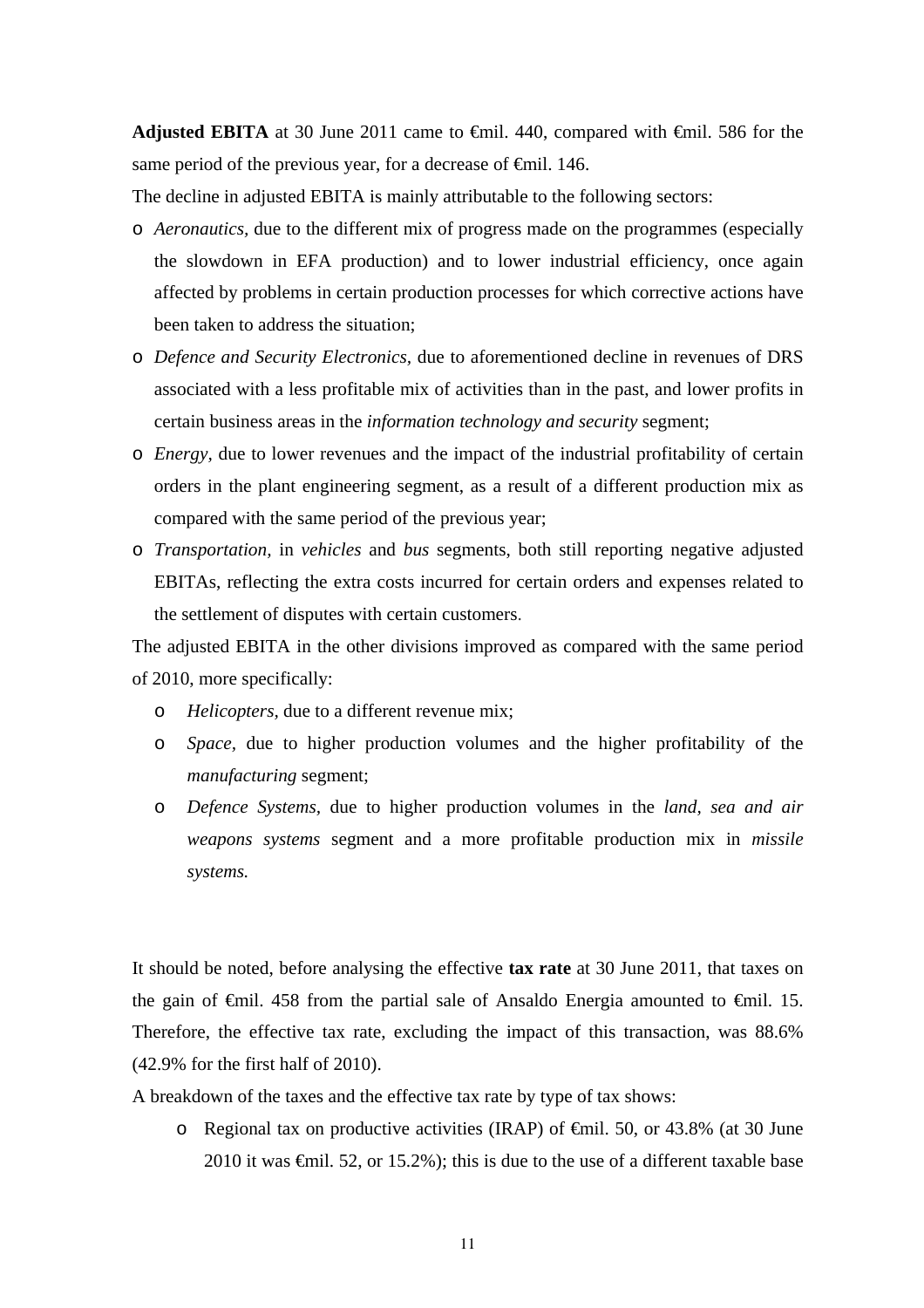than is used in calculating IRES, which has not been changed by the negative results;

- o Corporate income tax (IRES) of  $\epsilon$ mil. 4, or 3.6% (at 30 June 2010 it was  $\epsilon$ mil. 52, or 15.3%); this is due to the lower pre-tax profit as a result of the factors described above;
- o Other taxes (mainly relating to foreign companies) of €mil. 47, or 41.2% (at 30 June 2010 it amounted to €mil. 42, or 12.4%).

The Group's **net profit** for the first half of 2011 amounted to <del>€</del>mil. 456 (€mil. 194 for the same period of 2010) and the primary items contributing to this result are attributable to: the deterioration in EBIT ( $\epsilon$ mil. 206), partially offset by the decline in taxes ( $\epsilon$ mil. 45), the deterioration in net finance costs  $(\text{fmil. 20})$  and the net gain on the partial sale of Ansaldo Energia (€mil. 443).

The deterioration in EBIT of <del>€m</del>il. 206 is partly a result of the decline in revenues for the period, higher restructuring costs in carrying out efficiency enhancement efforts begun in 2010 ( $\epsilon$ mil. 62), and to the different mix of profitability of productive activities, mainly in the *Defence and Security Electronics, Aeronautics*, *Energy and Transportation*  divisions*,* although to different extents, as described above.

\* \* \* \* \* \* \* \*

Compared with the same period of the previous year, return on sales (ROS) came to 5.2% (6.8% at 30 June 2010), return on investment (ROI) stood at 12.6% (14.0%), EVA came to a negative  $\theta$ mil. 198 (negative  $\theta$ mil. 73) and return on equity (ROE) amounted to 11.7% (10.1% at 30 June 2010).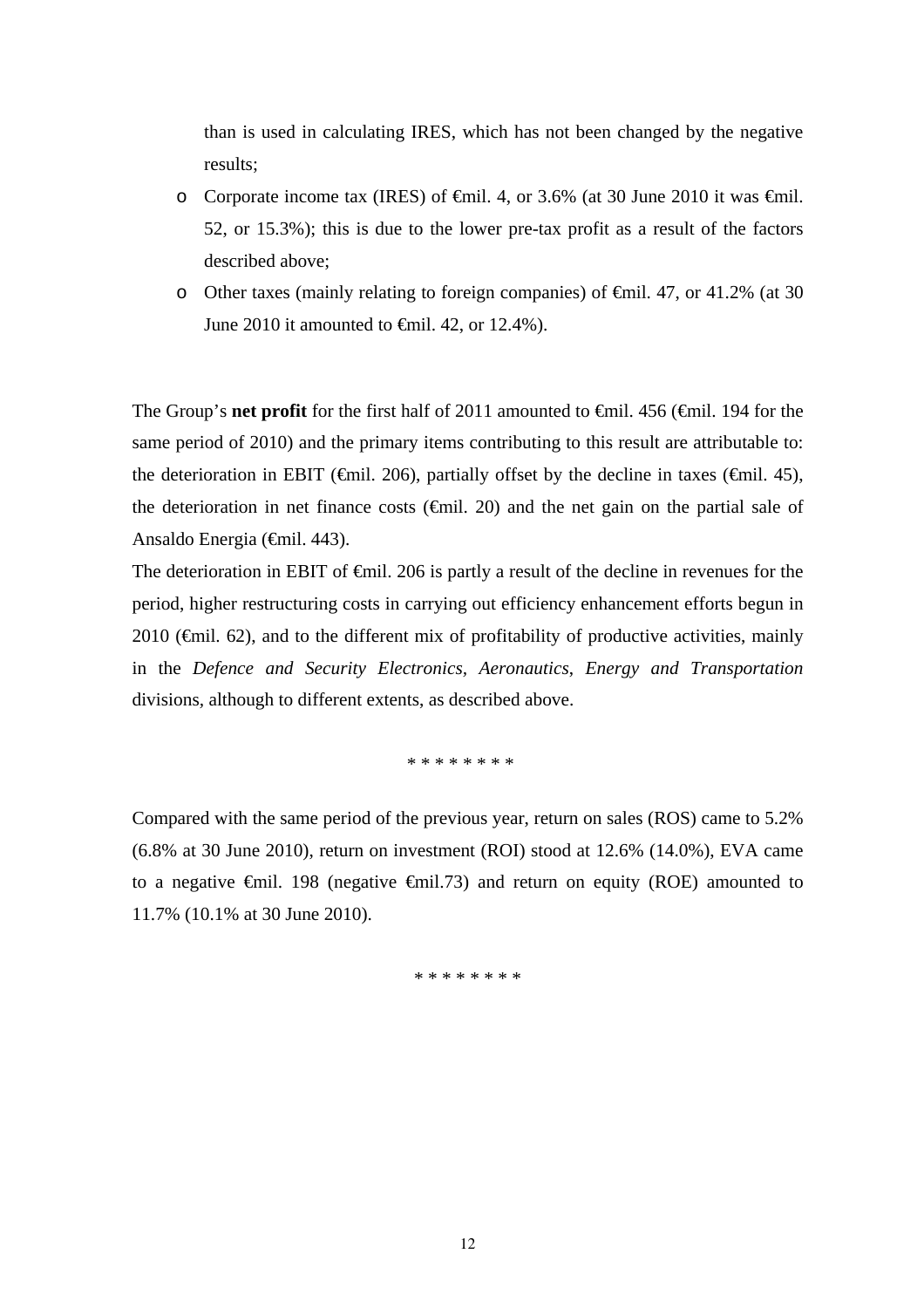| <b>Balance Sheet</b>                                   | <b>Note</b> | 30 June<br>2011 | 31 Dec. 2010 |
|--------------------------------------------------------|-------------|-----------------|--------------|
| $\epsilon$ <i>million</i>                              |             |                 |              |
| Non-current assets                                     |             | 13,141          | 13,641       |
| Non-current liabilities                                | $(*)$       | (2, 459)        | (2,583)      |
|                                                        |             | 10,682          | 11,058       |
| Inventories                                            |             | 4,465           | 4,426        |
| Trade receivables                                      | $(**)$ 13   | 9,304           | 9,242        |
| Trade payables                                         | $(***)$ 21  | (12,078)        | (12,996)     |
| <b>Working capital</b>                                 |             | 1,691           | 672          |
| Provisions for short-term risks and charges            | 18          | (647)           | (762)        |
| Other net current assets (liabilities)                 | (****)      | (429)           | (738)        |
| Net working capital                                    |             | 615             | (828)        |
| Net capital invested                                   |             | 11,297          | 10,230       |
| Capital and reserves attributable to equity holders of |             |                 |              |
| the Company                                            |             | 6,830           | 6,814        |
| Minority interests in equity                           |             | 279             | 284          |
| <b>Shareholders' equity</b>                            |             | 7,109           | 7,098        |
| Net financial debt (cash)                              | 17          | 4,189           | 3,133        |
| Net (assets) liabilities held for sale                 | *****       | (1)             | (1)          |

*Notes on the reconciliation between the reclassified balance sheet and the statutory balance sheet:* 

*(\*) Includes all non-current liabilities except "Non-current borrowings".* 

*(\*\*) Includes "Contract work in progress - net."* 

*(\*\*\*) Includes "Advances from customers- net".* 

*(\*\*\*\*) Includes "Income tax receivables, "Other current assets" and "Derivative assets", excluding "Income tax payables", "Other current liabilities" and "Derivative liabilities".* 

*(\*\*\*\*\*) Includes the net amount of "Non-current assets held for sale" and "Liabilities directly correlated with assets held for sale".* 

At 30 June 2011 the consolidated **net capital invested** came to €mil. 11,297, compared with  $\oplus$ mil. 10,230 at 31 December 2010, for a net increase of  $\oplus$ mil. 1,067.

More specifically, there was a <del>€</del>mil. 1,443 increase in **net working capital** (positive <del>€</del>mil. 615 at 30 June 2011, compared with negative €mil. 828 at 31 December 2010), mainly attributable to the use of cash during the period (Free Operating Cash Flow) as described below. As previously stated, the other balance sheet items were affected by the different consolidation method (proportional) used for Ansaldo Energia.

As to **capital assets**, there was a decrease of €mil. 376 (€mil. 10,683 at 30 June 2011, compared with  $\theta$ mil. 11,058 at 31 December 2010), mainly due to the impact of translating financial statements into euros as a result of the change in the dollar/euro exchange rate, reflected in the goodwill and intangible assets acquired through a business combination of foreign companies (€mil. 324).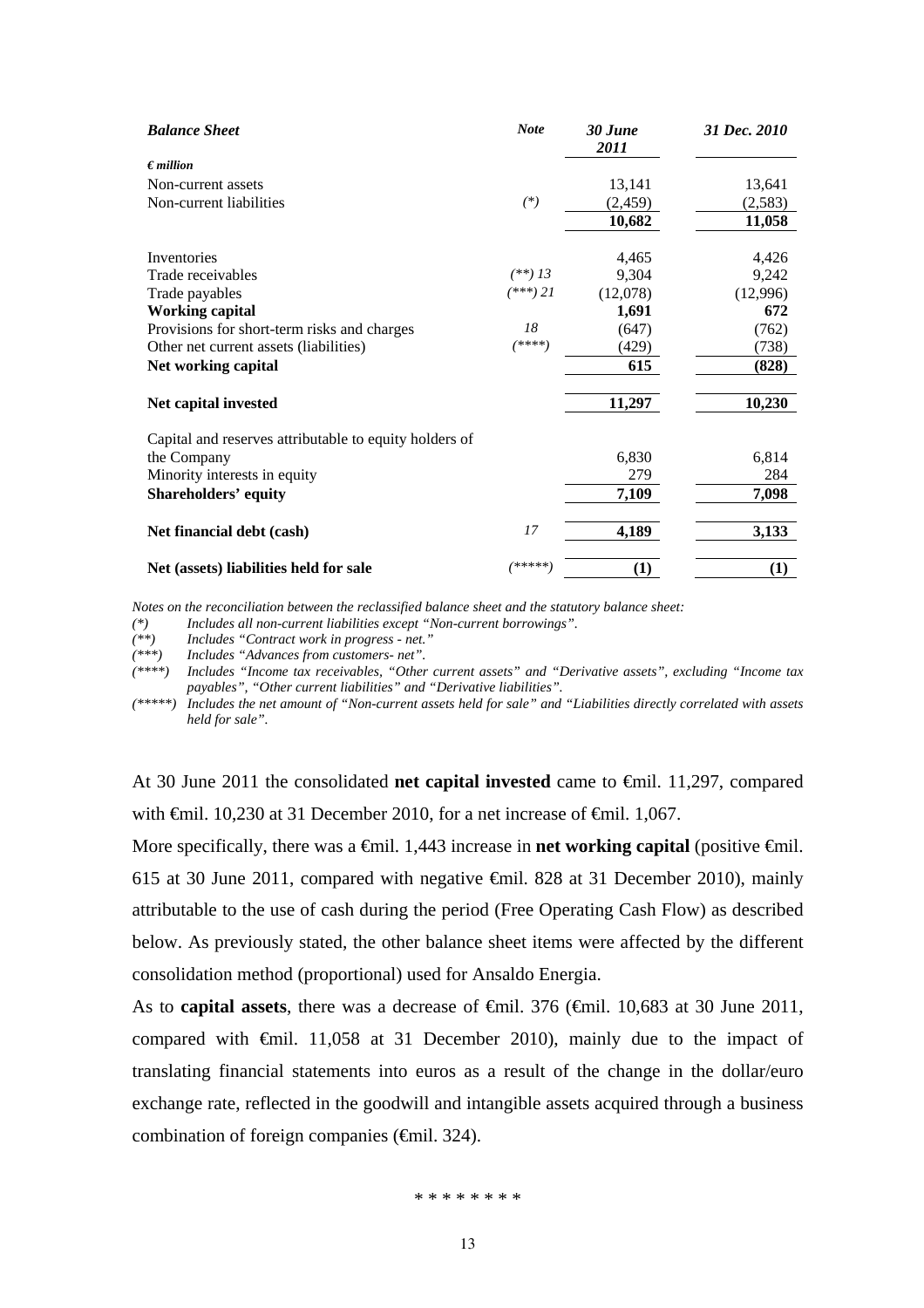The **Free Operating Cash Flow** (FOCF) is to be analysed in the context of the period, and seasonal factors have to be taken into account. The balance between trade collections and payments reveals that payments are particularly higher than collections. At 30 June 2011, FOCF was negative (use of cash) in the amount of about €mil. 1,184, compared with negative €mil. 967 at 30 June 2010, for a deterioration of €mil. 217.

In the first half of 2011, investing activity, needed for product development, was concentrated in Aeronautics (33%), Defence and Security Electronics (23%) and Helicopters (26%).

|                                                                                                    | For the six months ended 30 June |          |       |  |
|----------------------------------------------------------------------------------------------------|----------------------------------|----------|-------|--|
|                                                                                                    | 2011                             | 2010     |       |  |
| Cash and cash equivalents at 1 January                                                             | 1,854                            | 2,630    |       |  |
| Gross cash flow from operating activities<br>Changes in other operating assets and liabilities and | 802                              | 1,008    |       |  |
| provisions for risks and charges (*)                                                               | (619)                            | (493)    |       |  |
| <b>Funds From Operations (FFO)</b>                                                                 |                                  | 183      | 515   |  |
| Changes in working capital                                                                         | (996)                            | (1,059)  |       |  |
| Cash flow generated from (used in) operating<br>activities                                         | (813)                            | (544)    |       |  |
| Cash flow from ordinary investing activities                                                       | (371)                            | (423)    |       |  |
| <b>Free Operating Cash Flow (FOCF)</b>                                                             |                                  | (1, 184) | (967) |  |
| Strategic operations                                                                               | 473                              | (93)     |       |  |
| Change in other investing activities $(**)$                                                        | 21                               | 3        |       |  |
| Cash flow generated from (used in) investing<br>activities                                         | 123                              | (513)    |       |  |
| Dividends paid to shareholders                                                                     | (258)                            | (257)    |       |  |
| Net change in borrowings                                                                           | (127)                            | (438)    |       |  |
| Cash flow generated from (used in) financing<br>activities                                         | (385)                            | (695)    |       |  |
| Exchange gains/losses and other changes                                                            | (45)                             | 41       |       |  |
| Cash and cash equivalents at 30 June                                                               | 734                              | 919      |       |  |

*(\*) Includes the amounts of "Changes in other operating assets and liabilities and provisions for risks and charges", "Finance costs paid" and "Income taxes paid".* 

*(\*\*) Includes "Other investing activities", dividends received from subsidiaries and loss coverage for subsidiaries.*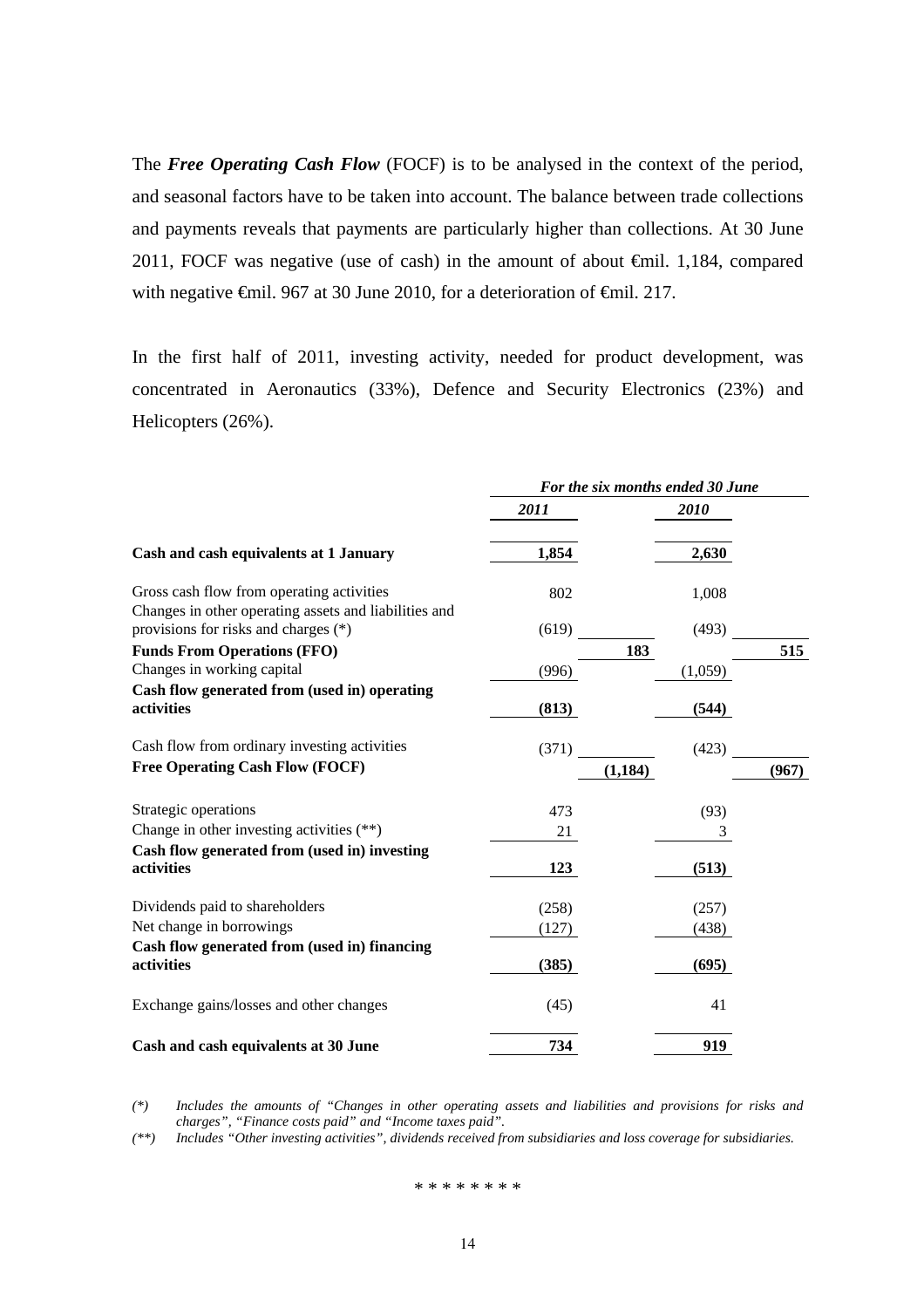Group **net financial debt** (payables higher than financial receivables and cash and cash equivalents) at 30 June 2011 came to  $\epsilon$ mil. 4,189 ( $\epsilon$ mil. 3,133 at 31 December 2010), for a net increase of €mil. 1,056. Once again for June 2011, consistent with the approach adopted in the presentation of the accounts in previous years, the net debt figure does not include the net fair value of derivatives at the date the accounts were closed (positive balance of  $\epsilon$ mil. 237).

The following graph shows the most significant movements that contributed to the change in net financial debt between the two periods being compared:



*Net financial debt at 30 June 2011 - (€ million)* 

The debt figure at the end of the first half incorporates the positive impact of €mil. 344 from the sale of 45% to the US investment fund First Reserve Corporation (described in more detail in the Industrial Transactions and Financial Transactions sections) and the resulting proportional consolidation of the Energy group companies. The figure also benefited from the depreciation in the dollar against the euro as at 30 June 2011, compared with at December 2010, particularly with respect to the translation into euros of debt denominated in dollars.

The net debt figure for the period includes, among other things, the effects of the following transactions: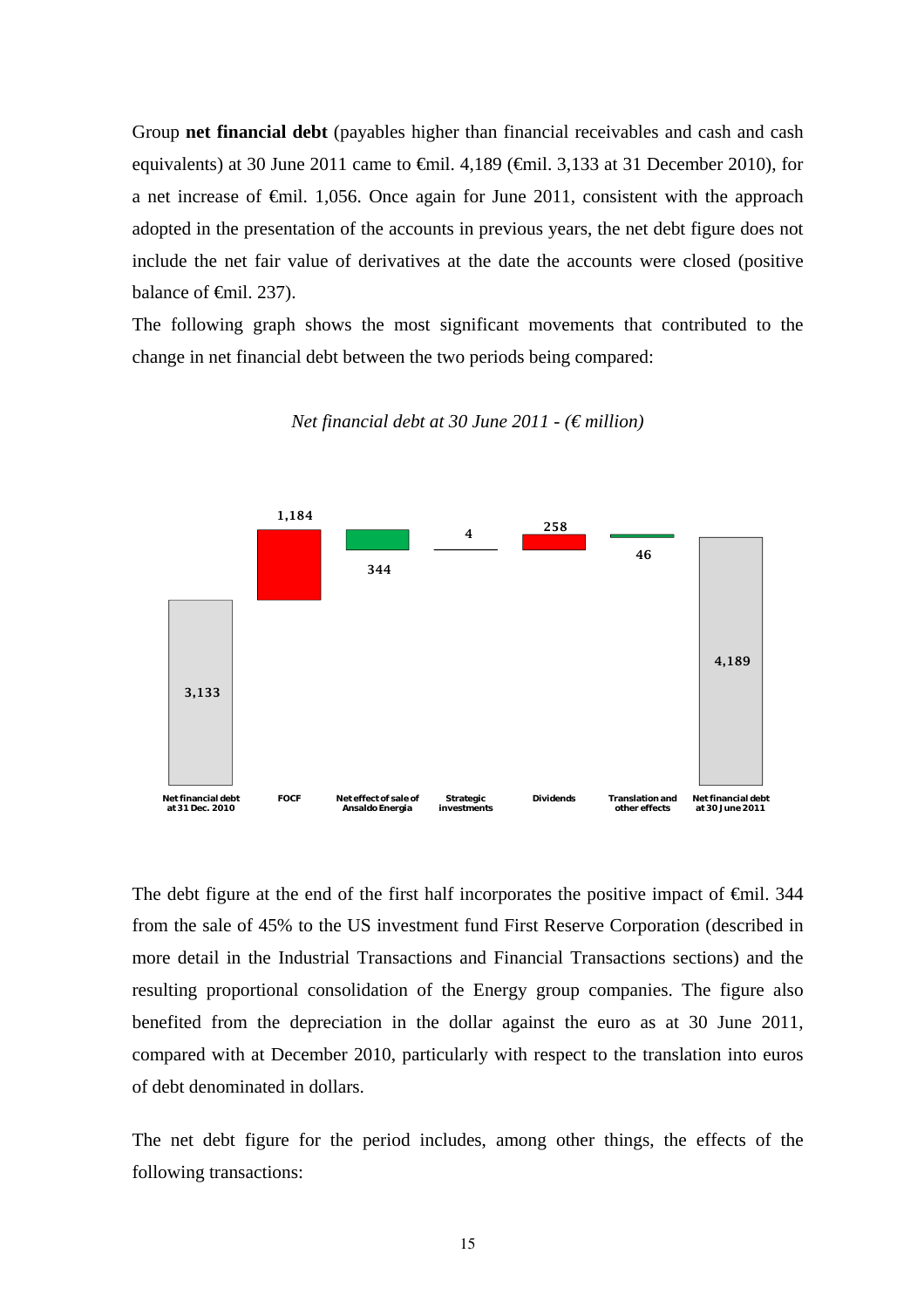- the payment of €mil. 237 relating to the ordinary dividends paid out by the Group Parent to its shareholders for 2010;
- the payment of  $\epsilon$ mil. 21 relating to the minority interest portion of the ordinary dividends paid out by other Group companies (including €mil. 20 from Ansaldo STS) to its shareholders for 2010.

During the period, the Group made assignments of non-recourse receivables totalling around €mil. 246 (€mil. 518 at 30 June 2010).

The debt figure benefited from the offsetting effect of the consolidated taxation mechanism, with lower outlays for the period of about €mil. 121.

The net financial debt breaks down as follows:

| $\epsilon$ <i>million</i>                   | 30 June 2011 | 31 Dec. 2010 |
|---------------------------------------------|--------------|--------------|
| Short-term borrowings                       | 368          | 456          |
| Medium/long-term borrowings                 | 4,520        | 4,437        |
| Cash and cash equivalents                   | (734)        | (1,854)      |
| <b>NET BANK DEBT AND BONDS</b>              | 4,154        | 3,039        |
| Securities                                  | (37)         | (1)          |
| Financial receivables from related parties  | (177)        | (34)         |
| Other financial receivables                 | (825)        | (779)        |
| <b>FINANCIAL RECEIVABLES AND SECURITIES</b> | (1,039)      | (814)        |
| Borrowings from related parties             | 890          | 714          |
| Other short-term borrowings                 | 93           | 88           |
| Other medium/long-term borrowings           | 91           | 106          |
| <b>OTHER BORROWINGS</b>                     | 1,074        | 908          |
| <b>NET FINANCIAL DEBT (CASH)</b>            | 4,189        | 3,133        |

As regards the composition of the net debt items, with particular regard to bank borrowings and bonds, which went from €mil. 3,039 at 31 December 2010 to €mil. 4,154 at 30 June 2011, the main changes were as follows:

• short-term borrowings fell from  $\theta$ mil. 456 at 31 December 2010 to  $\theta$ mil. 368 at 30 June 2011 due to the reduction in short-term bank borrowings and to the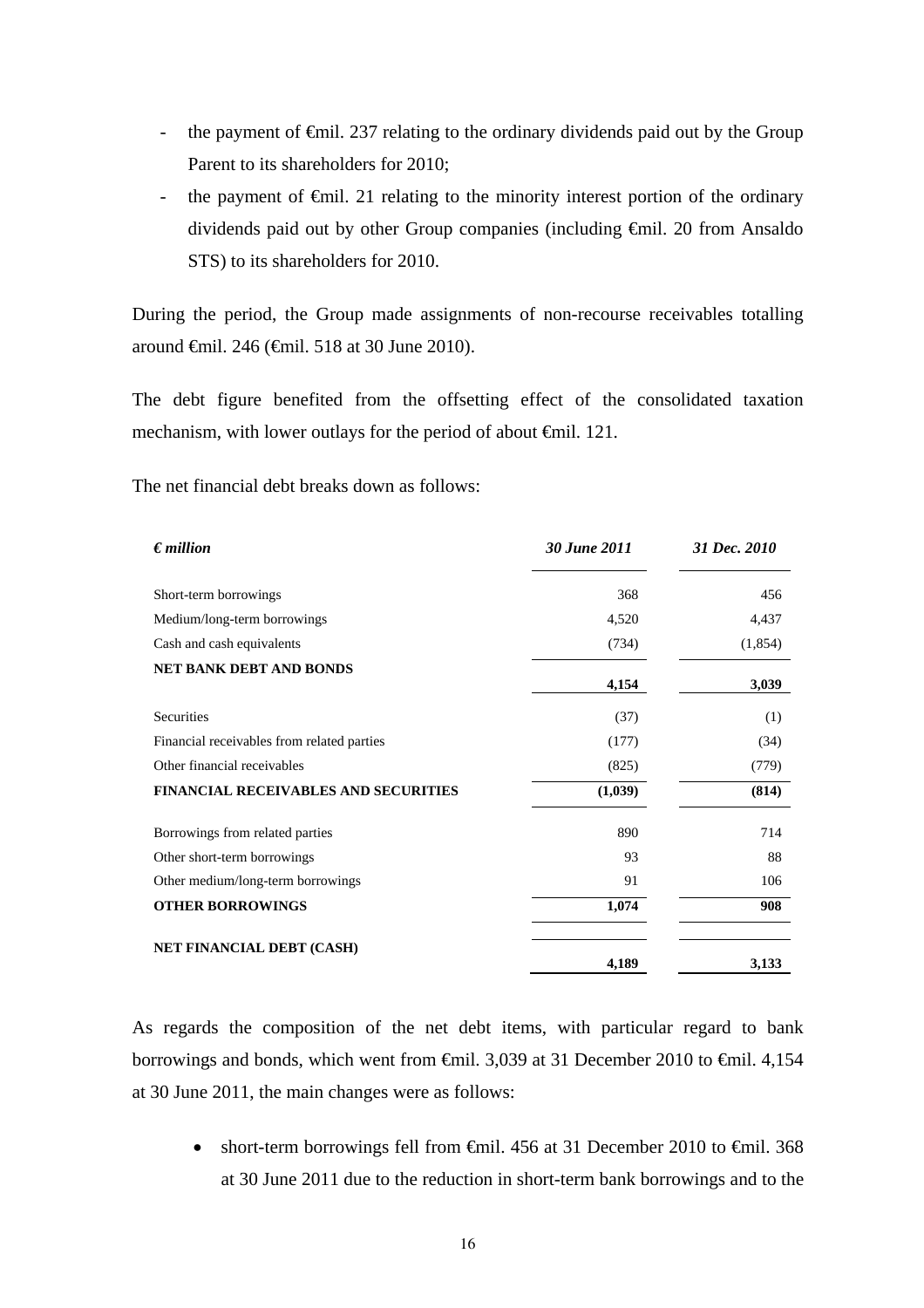net effect of the recognition of the coupons on bond issues maturing over the next 12 months and payments made during the period;

- medium/long-term borrowings rose from €mil. 4,437 at 31 December 2010 to €mil. 4,520 at 30 June 2011, essentially due to the medium-term bank loan received as part of the sale of Ansaldo Energia, partially offset by the decrease due to the depreciation of the dollar against the euro and the transfer of coupons on bond issues maturing over the next 12 months to short-term borrowings;
- cash and cash equivalents went from €mil. 1,854 at 31 December 2010 to €mil. 734 at 30 June 2011. The change in cash and cash equivalents as compared with the end of 2010 is mainly due to the considerable use of cash by the Group companies in the first half, partly offset by the proceeds from the sale of a stake in Ansaldo Energia.

The item "financial receivables and securities" equal to  $\epsilon$ mil. 1,039 ( $\epsilon$ mil. 814 at 31 December 2010) includes, among other things, the amount of  $\epsilon$ mil. 723 ( $\epsilon$ mil. 742 at 31 December 2010) in respect of the portion of financial receivables that the MBDA and Thales Alenia Space joint ventures hold vis-à-vis the other partners in implementation of existing treasury agreements. In accordance with the consolidation method used, these receivables, like all the other joint venture items, are included in the Group's scope of consolidation on a proportionate basis. The item also includes the financial receivables from the Ansaldo Energia joint venture in the amount of  $\theta$ mil. 122, equal to the amount not eliminated through proportional consolidation.

The item "borrowings from related parties" amounting to  $\epsilon$ mil. 890 ( $\epsilon$ mil. 714 at 31 December 2010) includes the debt of  $\oplus$ nil. 692 ( $\oplus$ nil. 673 at 31 December 2010) of Group companies in the MBDA and Thales Alenia Space joint ventures for the unconsolidated portion, and the debt of  $\epsilon$ mil. 85 ( $\epsilon$ mil. 27 at 31 December 2010) to the company Eurofighter, of which Alenia Aeronautica owns 21%. In regard to this, under the existing treasury agreements, surplus cash and cash equivalents at 30 June 2011 were distributed among the partners. The item also includes the debt of Group companies in the new Ansaldo Energia joint venture, amounting to €mil. 108 for the unconsolidated portion.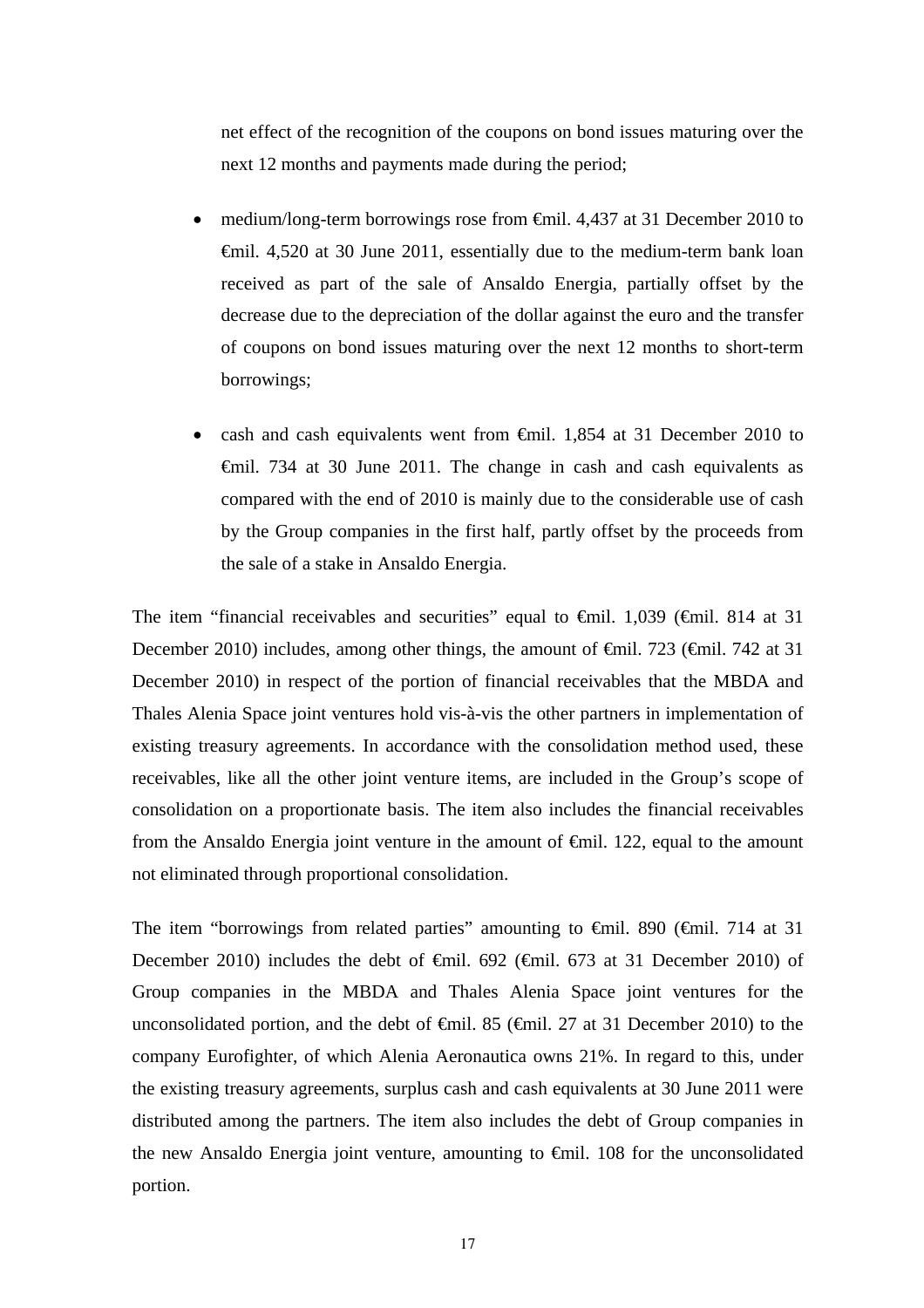To meet the financing needs for ordinary Group activities, Finmeccanica obtained a revolving credit facility with a pool of banks, including leading Italian and foreign banks in September 2010 for €mil. 2,400, (final maturity in September 2015), which remained entirely unused at 30 June 2011.

Moreover, Finmeccanica had additional confirmed short-term credit lines for <del>C</del>inil. 50 and unconfirmed credit lines for around €mil. 682. The lines of credit were entirely unused at 30 June 2011. Finally, there are also unconfirmed guarantees of around  $\epsilon$ mil. 2,575.

\* \* \* \* \* \* \* \*

**Research and development** costs at 30 June 2011 came to €mil. 882, fairly stable as compared with the first half of the previous year ( $\epsilon$ mil. 880).

In the *Helicopters* division, R&D costs amounted to €mil. 203 (about 23% of the Group's total R&D costs) and were mainly concerned with maintaining existing products and development of:

- technologies, primarily for military use, for a new 6-7 tonne class helicopter named the AW149;
- multi-role versions of the BA609 convertiplane for national security;
- a new twin-engine helicopter of the 4-tonne class named the AW169.

In the *Defence and Security Electronics* division, research and development costs totalled €mil. 332 (about 38% of the Group's total), relating to:

- *avionics and electro-optical system* segment, for development for the EFA programme; new systems and sensors for Unmanned Aerial Vehicles (UAV); new electronic-scan radar systems for both surveillance and combat; improvements to avionics suites to satisfy the demands of the new fixed and rotary-wing platforms;
- *major integrated systems* and *command and control systems* segment, for the continuation of the activity on the 3D Kronos radar surveillance system and the activemulti-functional MFRA; upgrading of the current SATCAS products; the programme to develop capabilities and technologies for architectural design and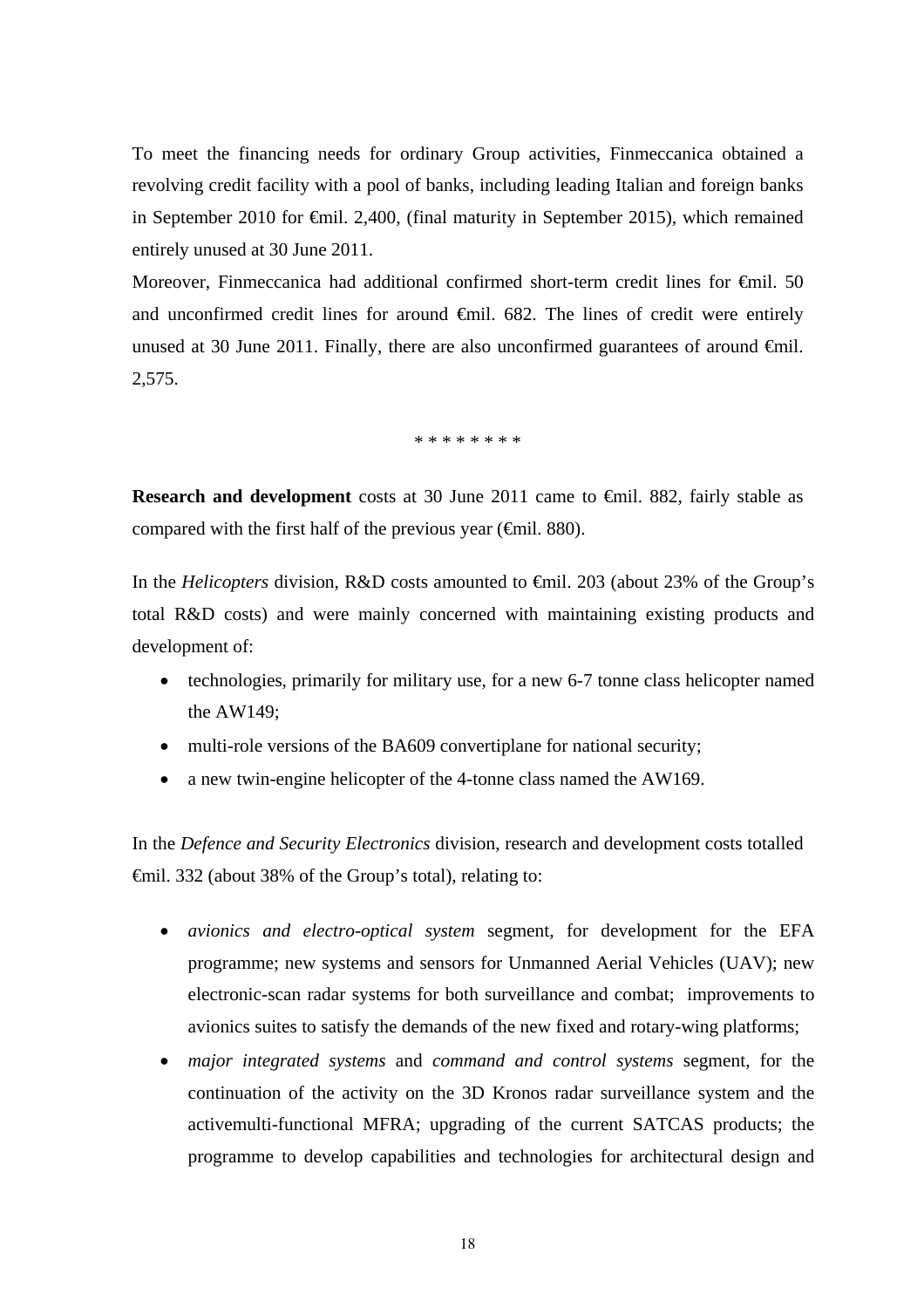construction of major systems for the integrated management of operations by armed ground forces (Combined Warfare Proposal (CWP));

 *integrated communications networks* segment for the development of TETRA technology products and wideband data link and software defined radio products.

Finally, in the *Aeronautics* division, R&D costs for first half of 2011 totalled €mil. 156 (about 18% of the Group's total) and reflect the progress made in the main programmes under development (M346, C27J, B787 and UAV) and in activities relating to innovative aerostructures using composite materials and system integration. Furthermore, development activity continued on important military (EFA, Tornado and Neuron) and civil (C-series and the derivative B787-9) programmes commissioned by customers.

\* \* \* \* \* \* \* \*

The **workforce** at 30 June 2011 came to 71,933, a net decrease of 3,264 from 75,197 at 31 December 2010, essentially due to the above-mentioned change in the consolidation method used for Ansaldo Energia (1,522 employees) and staff reduction and efficiency efforts undertaken as part of the ongoing Group reorganisation and industrial restructuring process, especially in the *Defence and Security Electronics* and *Aeronautics* divisions.

The geographical distribution of the workforce at the end of the first half of 2011 was substantially stable compared with 31 December 2010, breaking down into 57% of the workforce in Italy and 43% in foreign countries, largely the United States (15%), the United Kingdom (13%) and France.

\* \* \* \* \* \* \* \*

### **Transactions with related parties**

Transactions with related parties concern activities in the ordinary course of business and are carried out at arm's length (where they are not governed by specific contractual conditions), as is the settlement of interest-bearing payables and receivables.

These mainly relate to the exchange of assets, the performance of services and the generation and use of net cash from and to associated companies, held under common control (joint ventures), consortia, and unconsolidated subsidiaries.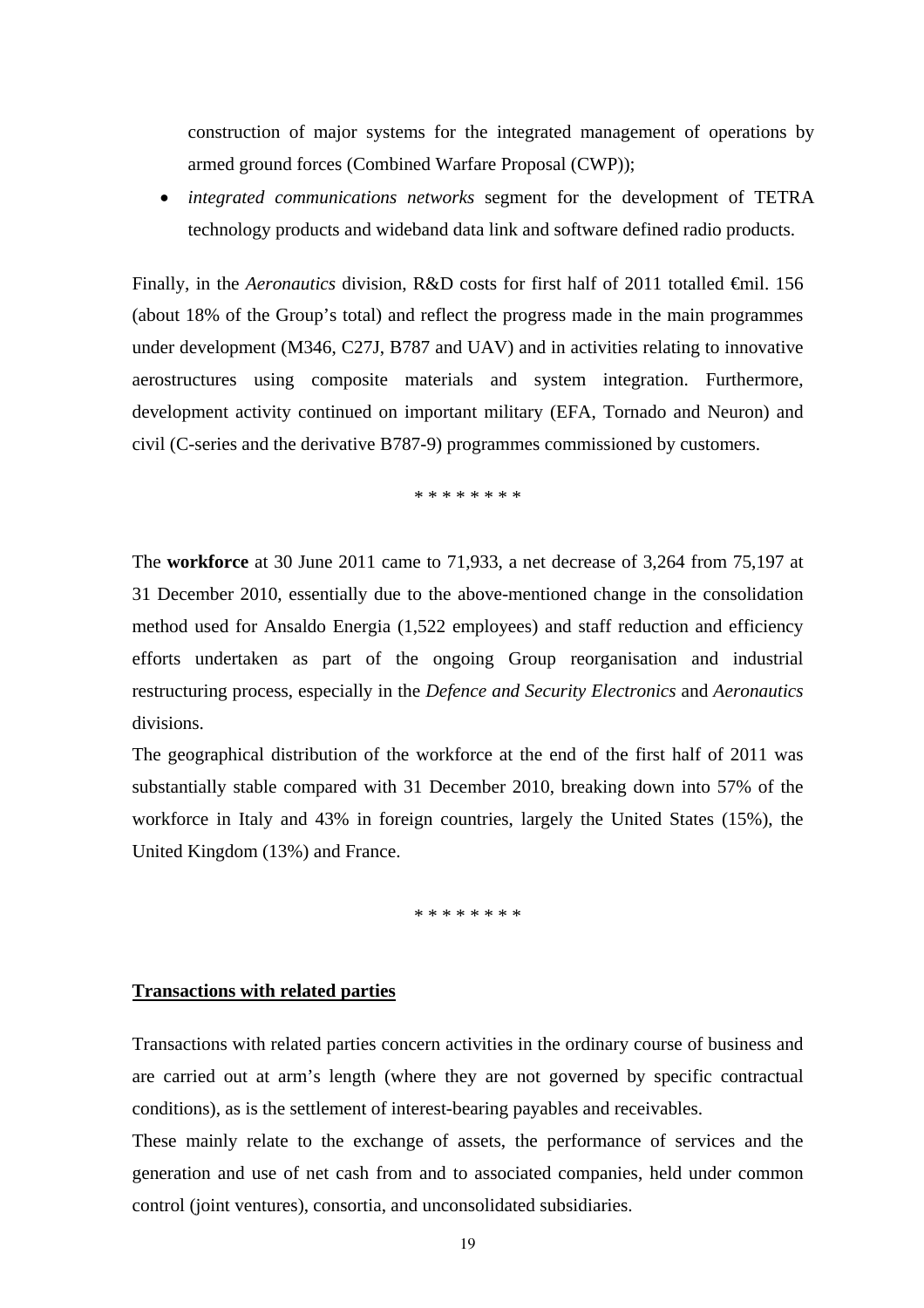Moreover, the application of the revised version of IAS 24 had an impact on disclosures made concerning related parties, leading to a change in the comparative data solely with respect to related parties shown in the income statement and balance sheet to take account of companies subject to the control or significant influence of the Ministry for the Economy and Finance (MEF).

The section "Condensed consolidated half-year financial statements at 30 June 2011" contains a summary of income statement and balance sheet balances attributable to transactions with related parties, as well as the percentage impact of these transactions on the respective total balances (Note 22).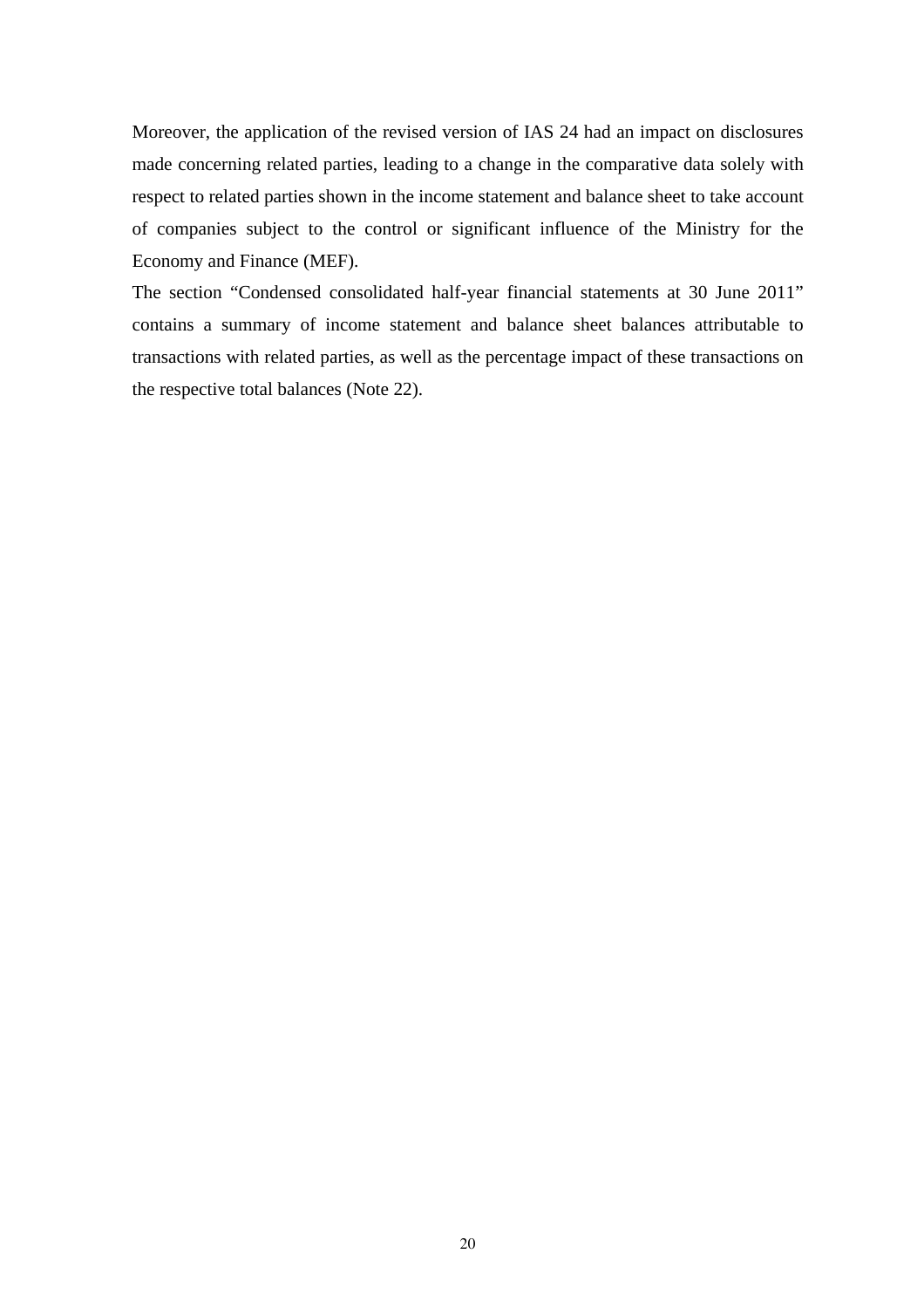### **"Non-GAAP" performance indicators**

Finmeccanica's management assesses the Group's performance and that of its business segments based on a number of indicators that are not envisaged by the IFRSs. Specifically, adjusted EBITA is used as the primary indicator of profitability, since it allows us to analyse the Group's marginality by eliminating the impact of the volatility associated with non-recurring items or items unrelated to ordinary operations.

As required by Communication CESR/05-178b, below is a description of the components of each of these indicators:

- **EBIT:** i.e. earnings before interest and taxes, with no adjustments. EBIT also does not include costs and income resulting from the management of unconsolidated equity investments and other securities, nor the results of any sales of consolidated shareholdings, which are classified on the financial statements either as "finance income and costs" or, for the results of equity investments accounted for with the equity method, under "share of profit (loss) of equity accounted investments".
- **Adjusted EBITA:** it is arrived at by eliminating from EBIT (as defined above) the following items:
	- any impairment in goodwill;
	- amortisation of the portion of the purchase price allocated to intangible assets in relation to business combinations, as required by IFRS 3;
	- restructuring costs that are a part of significant, defined plans;
	- other exceptional costs or income, i.e. connected to particularly significant events that are not related to the ordinary performance of the business.

Adjusted EBITA is then used, on a 12-month basis, to calculate return on sales (ROS) and return on investment (ROI) (which is calculated as the ratio of adjusted EBITA to the average value of capital invested during the two periods being compared)*.*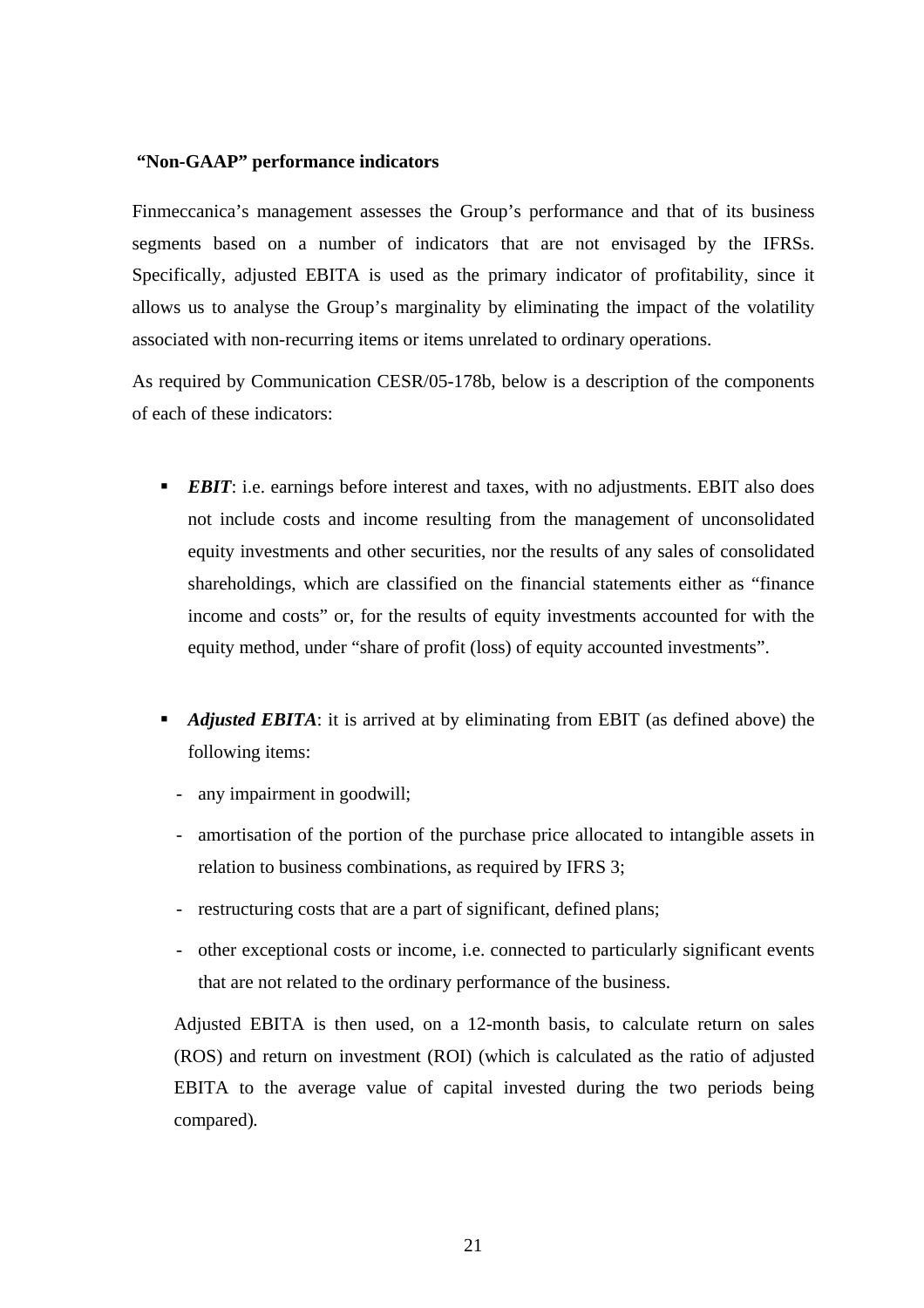|                                                                              | For the six months ended 30 June |           |             |  |
|------------------------------------------------------------------------------|----------------------------------|-----------|-------------|--|
| $\epsilon$ <i>millions</i>                                                   | 2011                             | 2010      | <b>Note</b> |  |
| <b>EBIT</b>                                                                  | 321                              | 527       |             |  |
| Amortisation of intangible assets acquired<br>through a business combination | 41                               | 43        | 25          |  |
| Non-recurring revenues (costs)                                               | 51<br>27                         |           |             |  |
| Restructuring costs<br><b>Adjusted EBITA</b>                                 | 440                              | 16<br>586 | 23/24       |  |

A reconciliation of EBIT and adjusted EBITA for the periods concerned is shown below:

More specifically, the non-recurring costs relate to the Group's exit from the business of transforming non-proprietary civil and military aircraft, in the Aeronautics division, which led to a writedown in development costs of <del>€</del>mil. 23 and of equipment of €mil. 3, as well as of inventories and contract work in progress totalling  $\epsilon$ mil. 24 and the recognition of a provision for risks and charges of  $\epsilon$ mil. 1.

 *Adjusted net result:* This is arrived at by eliminating from net results the positive and negative components of income that are the effects of events which, due to their scale and departure from the Group's usual performance, are treated as extraordinary. The adjusted net result for the two periods being compared is as follows:

|                                         | For the six months ended 30 June |      |             |  |  |
|-----------------------------------------|----------------------------------|------|-------------|--|--|
| $\epsilon$ millions                     | 2011                             | 2010 | <b>Note</b> |  |  |
| Net result                              | 456                              | 194  |             |  |  |
| Net gain on the sale of Ansaldo Energia | (458)                            |      | 5/26        |  |  |
| <b>Adjusted result before taxes</b>     | $\mathbf{2}$                     | 194  |             |  |  |
| Tax effect of the adjustments           | 15                               |      |             |  |  |
| <b>Adjusted net result</b>              | 13                               | 194  |             |  |  |

**Free Operating Cash Flow (FOCF):** This is the sum of the cash flow generated by (used in) operating activities and the cash flow generated by (used in) investment and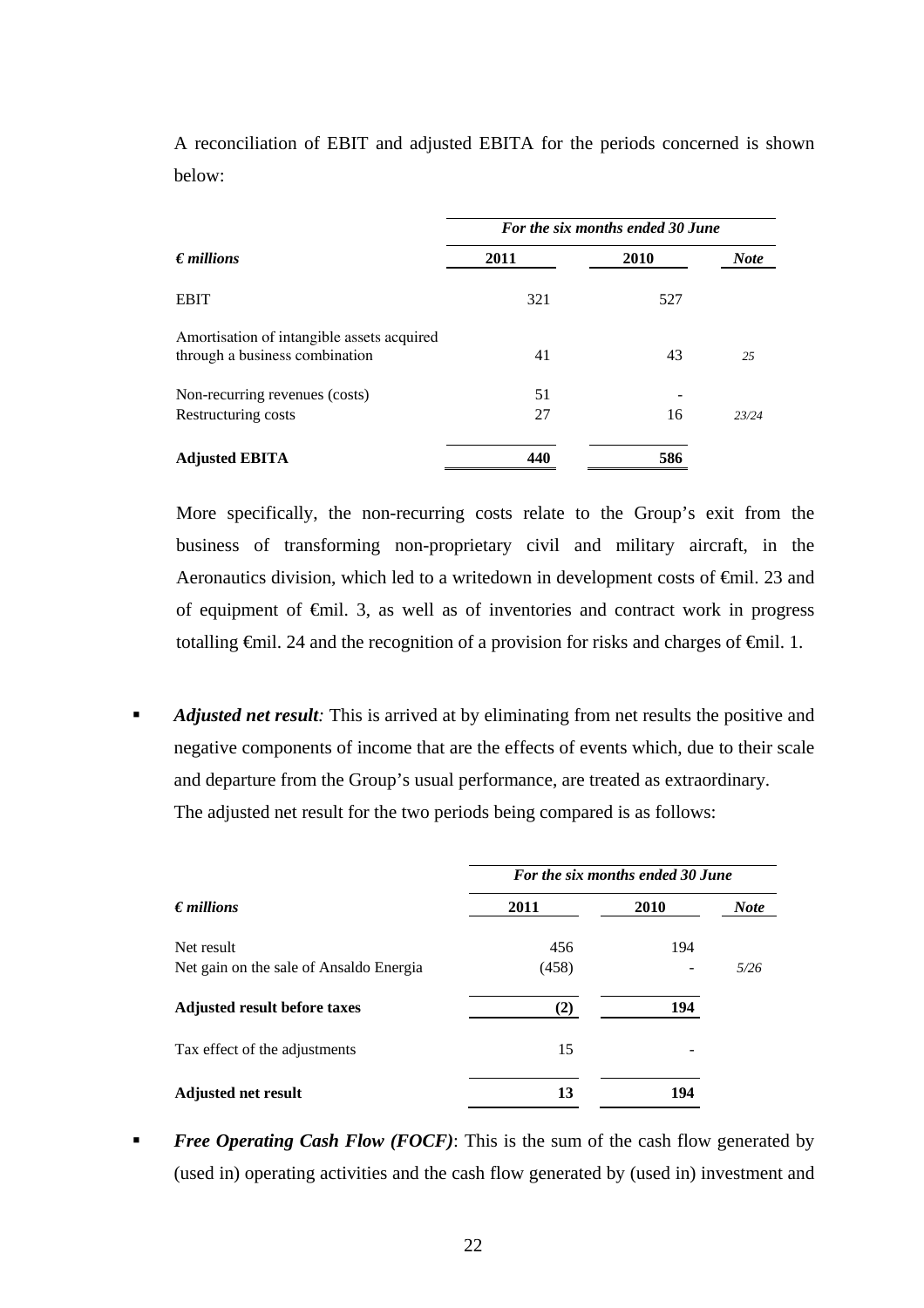divestment of intangible assets, property, plant and equipment, and equity investments, net of cash flows from the purchase or sale of equity investments that, due to their nature or significance, are considered "strategic investments". The calculation of FOCF for the periods concerned is presented in the reclassified statement of cash flows shown in the previous section.

- *Funds From Operations (FFO)*: This is cash flow generated by (used in) operating activities net of changes in working capital (as described under Note 28). The calculation of FFO for the periods concerned is presented in the reclassified statement of cash flows shown in the previous section.
- **Economic Value Added (EVA):** This is calculated as adjusted EBITA net of taxes and the cost (comparing like-for-like in terms of consolidated companies) of the average value of invested capital in the two periods concerned and measured on a weighted-average cost of capital (WACC) basis.
- *Working capital*: this includes trade receivables and payables, contract work in progress and advances received.
- *Net working capital*: this is equal to working capital less current provisions for risks and charges and other current assets and liabilities.
- **Net capital invested:** this is the algebraic sum of non-current assets, non-current liabilities and net working capital.
- *Net financial debt*: the calculation model complies with that provided in paragraph 127 of Recommendation CESR/05-054b implementing EC Regulation 809/2004. For details on its composition, refer to Note 17.
- *Research and Development spending*: the Group classifies under R&D all internal and external costs incurred relating to projects aimed at obtaining or employing new technologies, knowledge, materials, products and processes. These costs may be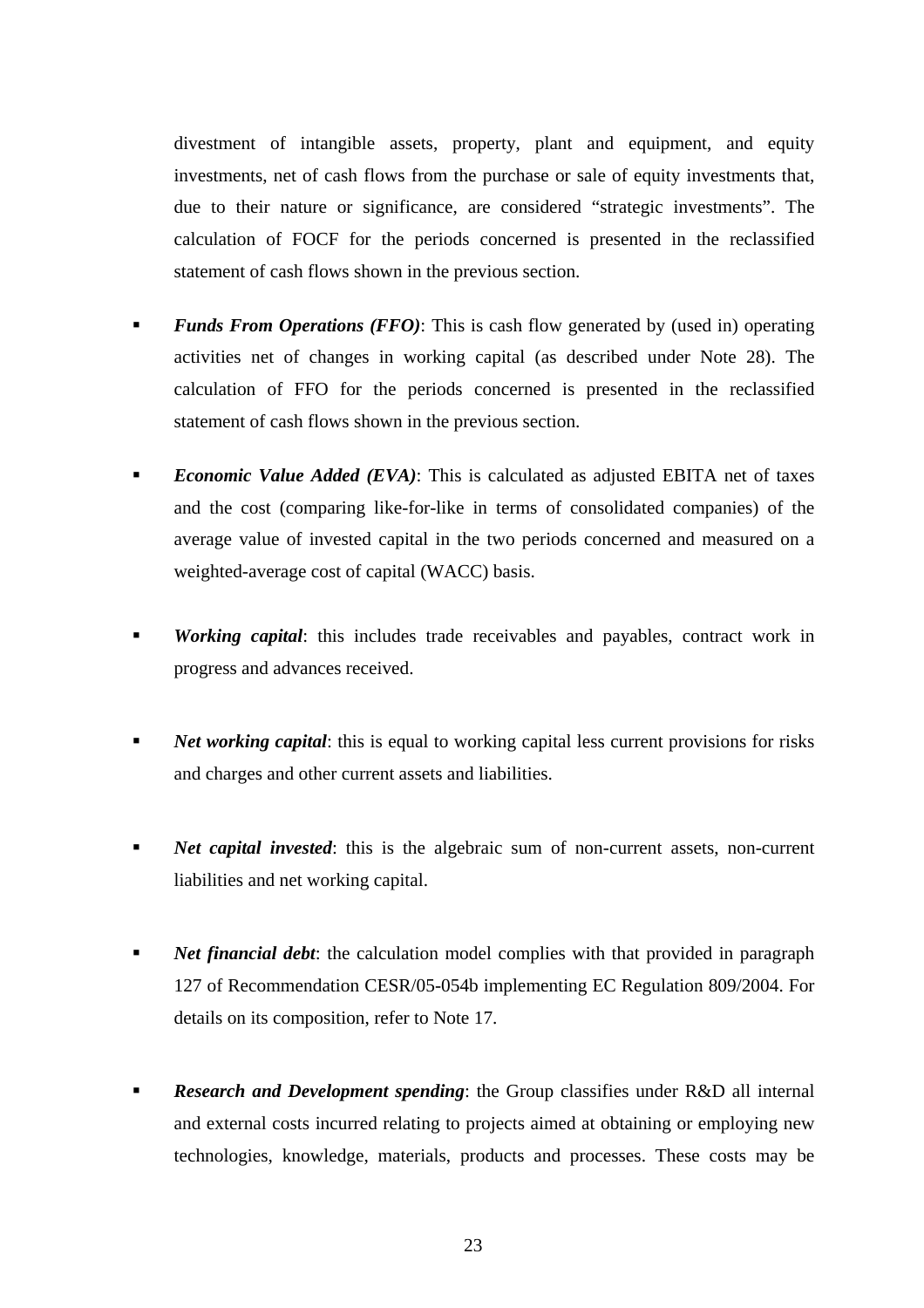partly or entirely reimbursed by customers, funded by public institutions through grants or other incentives under law or, lastly, be borne by the Group. From an accounting standpoint, R&D costs can be categorised differently as indicated below:

- if they are reimbursed by the customer pursuant to a contract, they are classified under "work in progress";
- if they relate to research or if they are at a stage at which it is not possible to demonstrate that the activity will generate future economic benefits - they are taken to profit or loss in the period incurred;
- finally, if they relate to a development activity for which the technical feasibility, the capability and the willingness to see the project through to the end, as well as the existence of a potential market for generating future economic benefits can be shown, they are capitalised under "intangible assets". In the case in which a grant is given towards these expenses, the carrying value of the intangible assets is reduced by the amount received or to be received.
- **New orders:** this is the sum of contracts signed with customers during the period that satisfy the requirements for being recorded in the order book.
- *Order backlog*: this figure is the difference between new orders and invoiced orders (income statement) during the reference period, excluding the change in contract work in progress. This difference is added to the backlog for the preceding period.
- *Workforce***:** the number of employees reported on the last day of the year.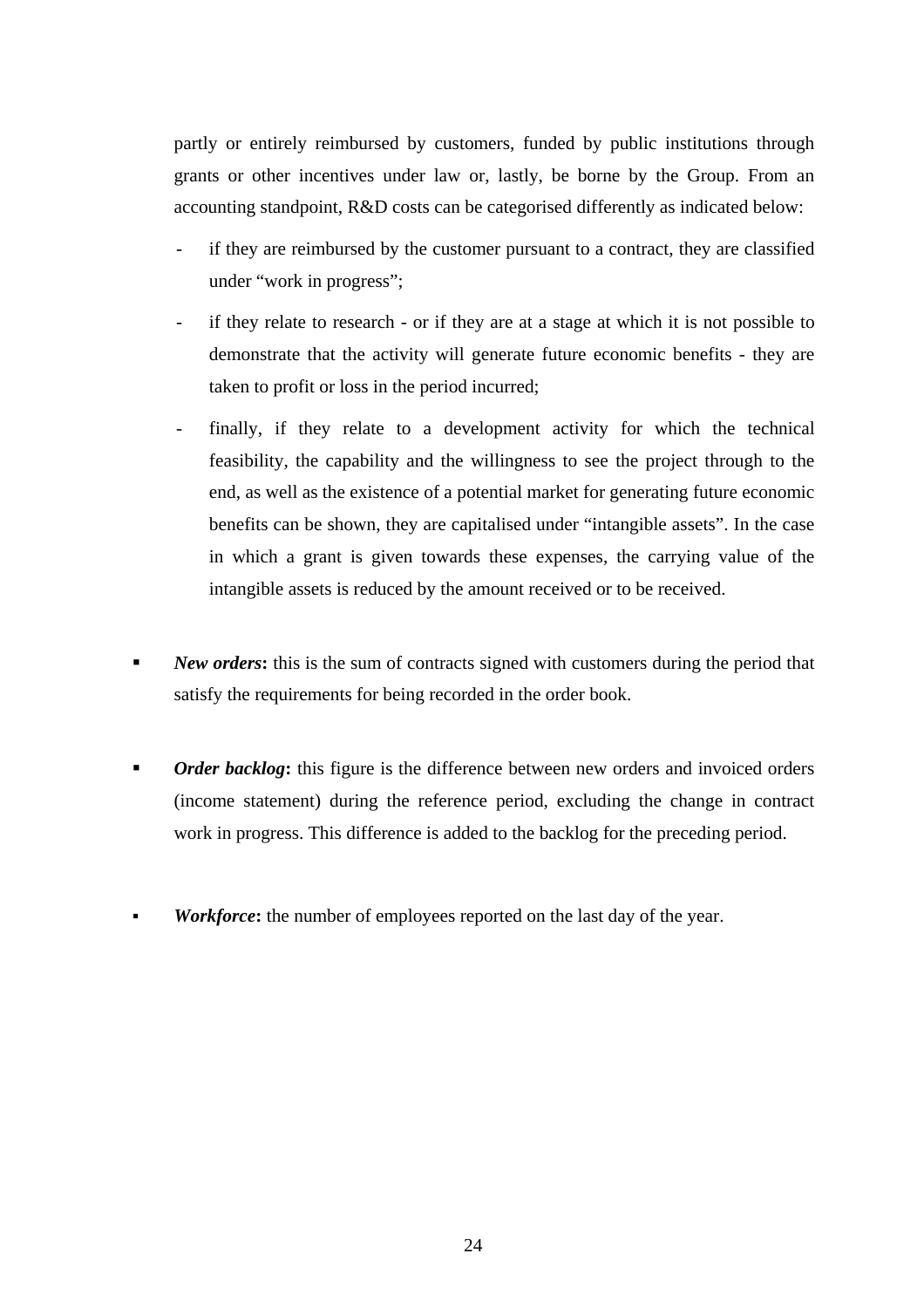### **Performance by division**

| $\epsilon$ million | 30 June 2011 | 30 June 2010 | 31 Dec. 2010 |
|--------------------|--------------|--------------|--------------|
| New orders         | 1,247        | 2,491        | 5,982        |
| Order backlog      | 11,328       | 10,935       | 12,162       |
| Revenues           | 1,831        | 1,743        | 3,644        |
| Adjusted EBITA     | 188          | 181          | 413          |
| <b>ROS</b>         | 10.3%        | 10.4%        | 11.3%        |
| R&D                | 203          | 174          | 409          |
| Workforce (no.)    | 13,419       | 14,172       | 13,573       |

# *HELICOPTERS*

Finmeccanica, through the AgustaWestland NV group, is a world leader in the civil and military helicopter industry.

The total volume of **new orders** at 30 June 2011 came to €mil. 1,247, a 49.9% decrease from the same period of 2010 ( $\epsilon$ mil. 2,491). New orders break down into 63.3% for helicopters (new helicopters and upgrading) and 36.7% for product support (spare parts and inspections), engineering and manufacturing. The decline in total volumes is attributable to the delay, until 2012, in certain important government contracts which had been expected in the first half of 2011. The same period of the previous year also benefited from a significant order from the Indian Air Force for 12 AW101 helicopters worth €mil. 560.

Among the most important new orders received in the *military-government* segment the following are: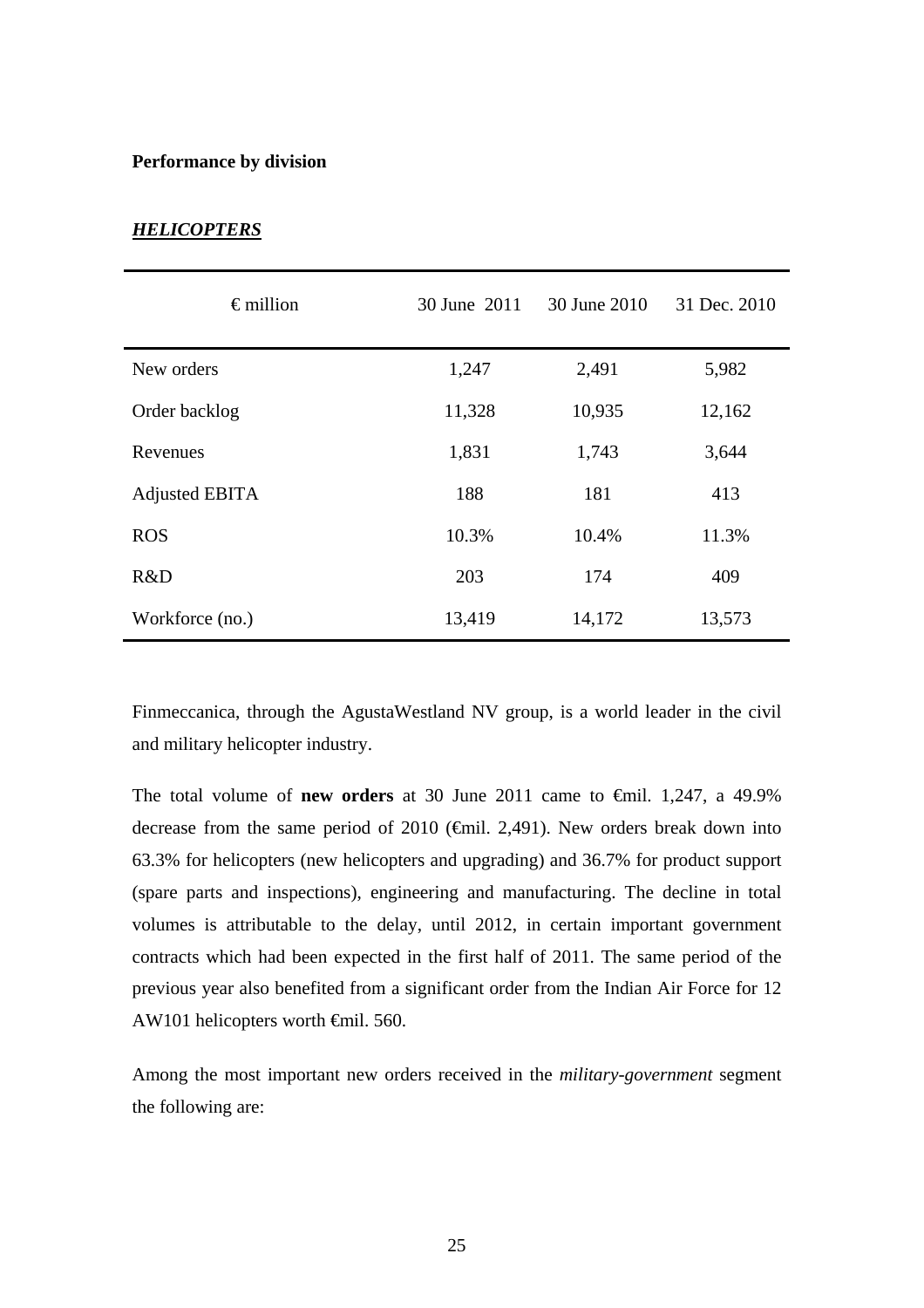- the order for two AW101 helicopters in VVIP configuration for a southern Mediterranean customer (Q1);
- the order for 10 AW139 helicopters from Italy  $(Q1)$ ;
- the contract for two AW139 helicopters for the Egyptian Air Force, received through the US Army Aviation and Missile Command (AMCOM) Contracting Center  $(Q2)$ ;
- the order for six AW139 helicopters from the Panama Defence Ministry for the National Aeronaval Service (Q2).

In the *civil-government* segment, new orders for 50 helicopters were received in the first half of 2011. Mention should be made of the strategically important contract with VTB Leasing, a Russian services company that received the first AW139 sold in Russia (Q1). The helicopter will be used for corporate and passenger transportation around Moscow. Other particularly important new orders include:

- the contract with Caverton Helicopters for three AW139 helicopters in the offshore configuration to provide support for Nigeria's oil industry (Q2);
- the contract with Gulf Helicopters for five AW139 helicopters in the off-shore configuration to provide support for oil rigs in the Middle East (Q2).

The value of the **order backlog** at 30 June 2011 came to €mil. 11,328, down by 6.9% from 31 December 2010 ( $\bigoplus$ nil. 12,162), and is sufficient to guarantee coverage of production for an equivalent of about 3 years.

**Revenues** at 30 June 2011 came to €mil. 1,831, up 5% from 30 June 2010 (€mil. 1,743). This increase in attributable to the different mix of revenues, with certain product lines in the helicopter segment posting significant growth (AW139, AW109 LUH). There was also good performance reported in product support (up 14.6%).

**Adjusted EBITA** came to  $\theta$ mil. 188 at 30 June 2011, up 3.9% compared with the €mil.181 reported at 30 June 2010. This improvement is correlated with the different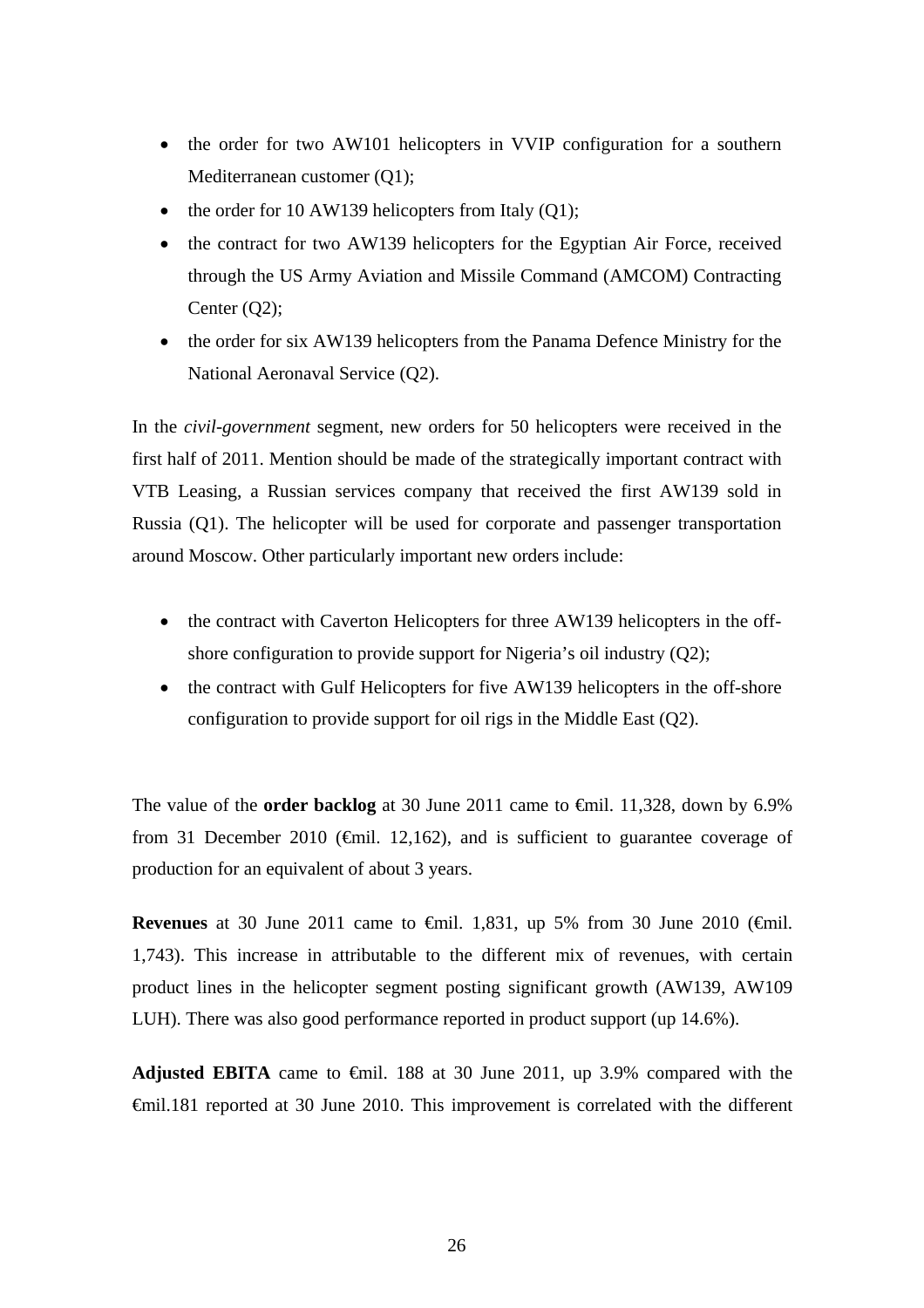revenue mix mentioned above. **ROS** has essentially remained in line with the same period of the previous year (10.3% compared with 10.4% at 30 June 2010).

**Research and development** costs for the first half of 2011 came to €mil. 203 (up 16.7% on the €mil.174 at 30 June 2010) and was concerned with maintaining existing products and development of:

- technologies, primarily for military use, for a new 6-7 tonne class helicopter named the AW149;
- multi-role versions of the BA609 convertiplane for national security;
- a new twin-engine helicopter of the 4-tonne class named the AW169.

The **workforce** at 30 June 2011 came to 13,419, a net decrease from 31 December 2010 (13,573 employees). This change is primarily due to the completion of the reorganisation of the Polish PZL-WIDNIK group acquired last year.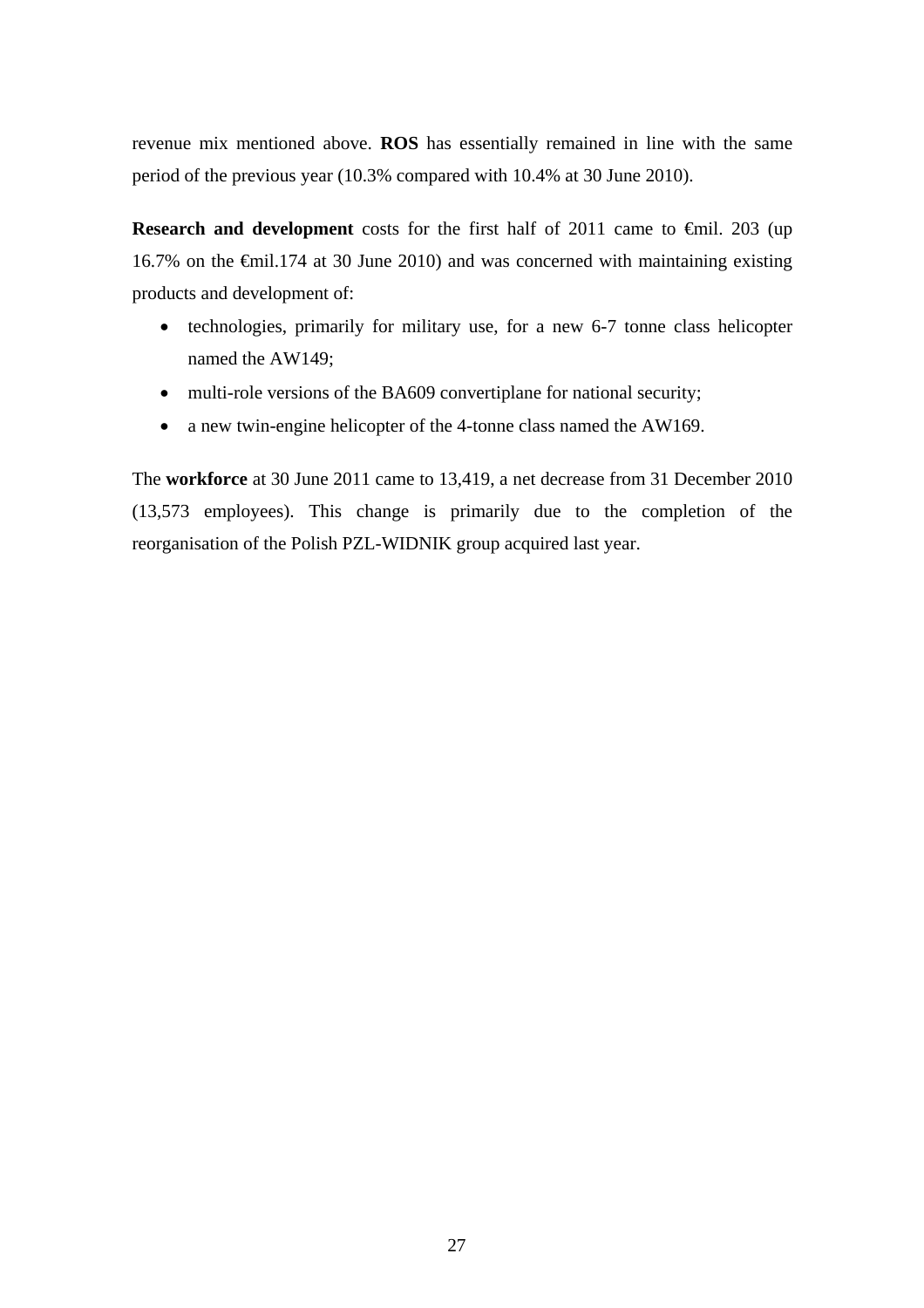| $\epsilon$ million | 30 June 2011 | 30 June 2010 | 31 Dec. 2010 |
|--------------------|--------------|--------------|--------------|
| New orders         | 2,538        | 3,045        | 6,783        |
| Order backlog      | 10,504       | 12,649       | 11,747       |
| Revenues           | 2,923        | 3,255        | 7,137        |
| Adjusted EBITA     | 181          | 289          | 735          |
| <b>ROS</b>         | 6.2%         | 8.9%         | 10.3%        |
| R&D                | 332          | 341          | 810          |
| Workforce (no.)    | 28,279       | 30,204       | 29,840       |

# *DEFENCE AND SECURITY ELECTRONICS*

Finmeccanica has a number of companies that are active in the defence and security electronics industry, including: the SELEX Galileo group, the SELEX Sistemi Integrati group, the SELEX Elsag group and the DRS Technologies (DRS) group.

The division covers activities relating to the creation of major integrated defence and security systems based on complex architectures and network-centric techniques, the provision of integrated products, services and support for military forces and government agencies; supplying avionics and electro-optical equipment and systems; unmanned aircraft, radar systems, land and naval command and control systems, air traffic control systems, integrated communications systems and networks for land, naval, satellite and avionic applications; and activities for private mobile radio communications systems, value-added services and IT and security activities.

Security, also including the protection against threatens deriving from the unauthorised use of digital information and communications systems (cybersecurity), has become one of the priority issues of governments and decision makers. Leveraging their distinctive expertise, the companies have developed an offering of products and services for governmental and civil security operators aiming at the protection of critical and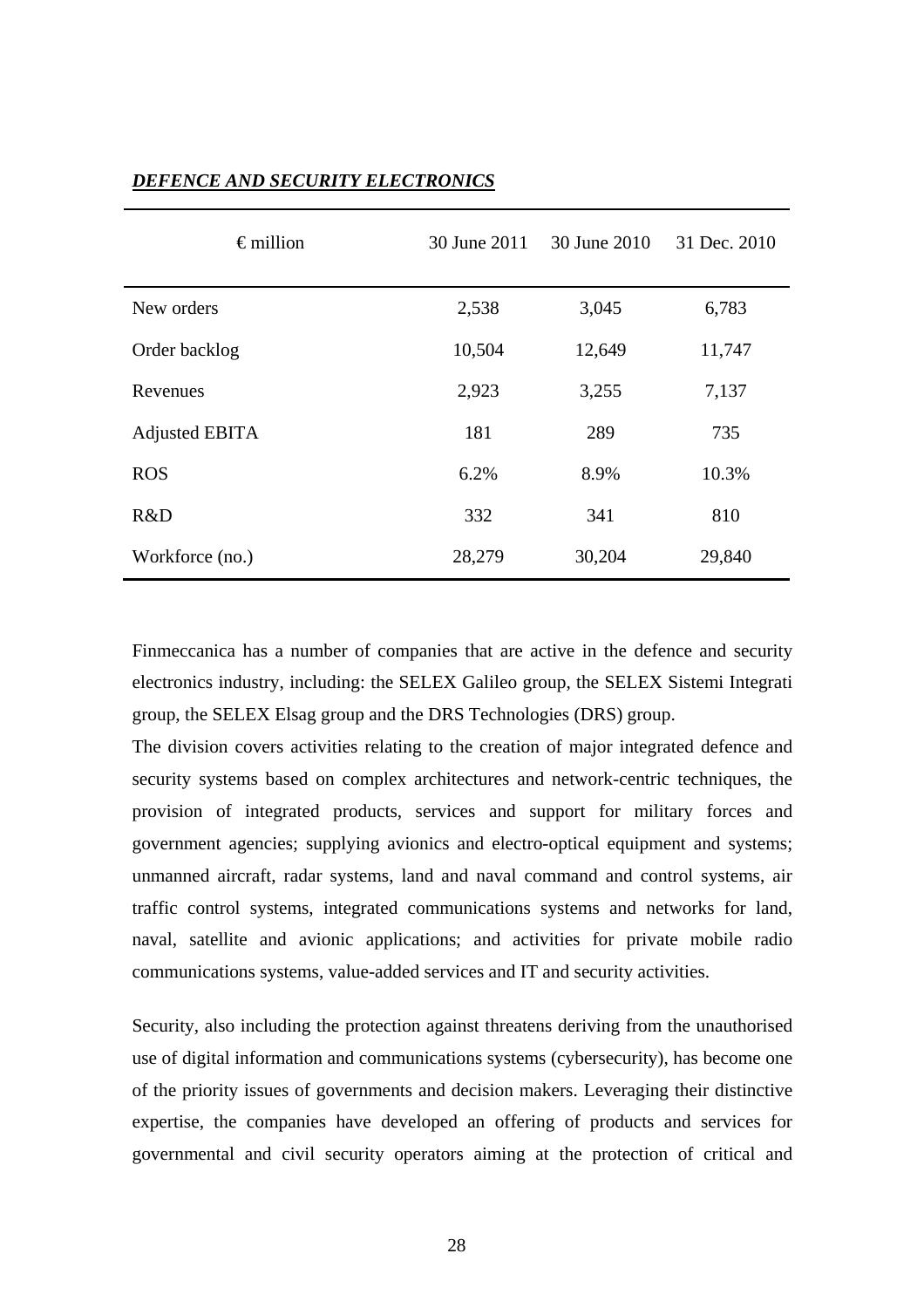strategic infrastructures and locations, while paying particular attention to issues related to the security of telecommunications networks and IT systems that are the crucial core on which the modern digital economy is based.

As part of the process to rationalise the activities of the Defence and Security Electronics division begun last year, the space-related activities of the SELEX Sistemi Integrati group and the Elsag Datamat group were transferred to the Telespazio group as from 1 January 2011. Moreover, as from 1 June 2011, the Elsag Datamat group, the SELEX Communications group, SELEX Service Management SpA and Seicos SpA were merged into the newly-formed SELEX Elsag.

New orders at 30 June 2011 totalled <del>€</del>mil. 2,538, down from the figure posted for the same period of the previous year ( $\epsilon$ mil. 3,045) during which orders for the third lot of the EFA programme were received, as well as significant orders from the US Army by DRS.

The main new orders received include the following:

- *avionics and electro-optical systems*: orders for the EFA programme, specifically avionics equipment and radar for the third lot, Praetorian Defensive Aids Sub Systems (DASS), as well as logistics (Q1-Q2); orders for countermeasure systems (1-Q2); orders for the NH90 helicopter programme (Q1-Q2); laser system orders for the US market (Q1); a contract for additional Grifo combat radar systems for Brazilian F-5 aircraft (Q2); initial orders under the partnership with King Abdulaziz City for Science and Technology (KACST) in Saudi Arabia for research and development in the radar field (Q2); orders for attitude sensors for the Iridium NEXT programme (Q1); customer support (Q1-Q2), including extension of the Integrated Merlin Operational Support (IMOS) contract with the UK Ministry of Defence for its fleet of AW101 Merlin helicopters;
- *major integrated defence and security systems*: the supplemental contract with the Italian Ministry of Defence for systems support services for the management and development of the System Management & System Security Operations Centre under the main Integrated Defence Network management programme (Q2);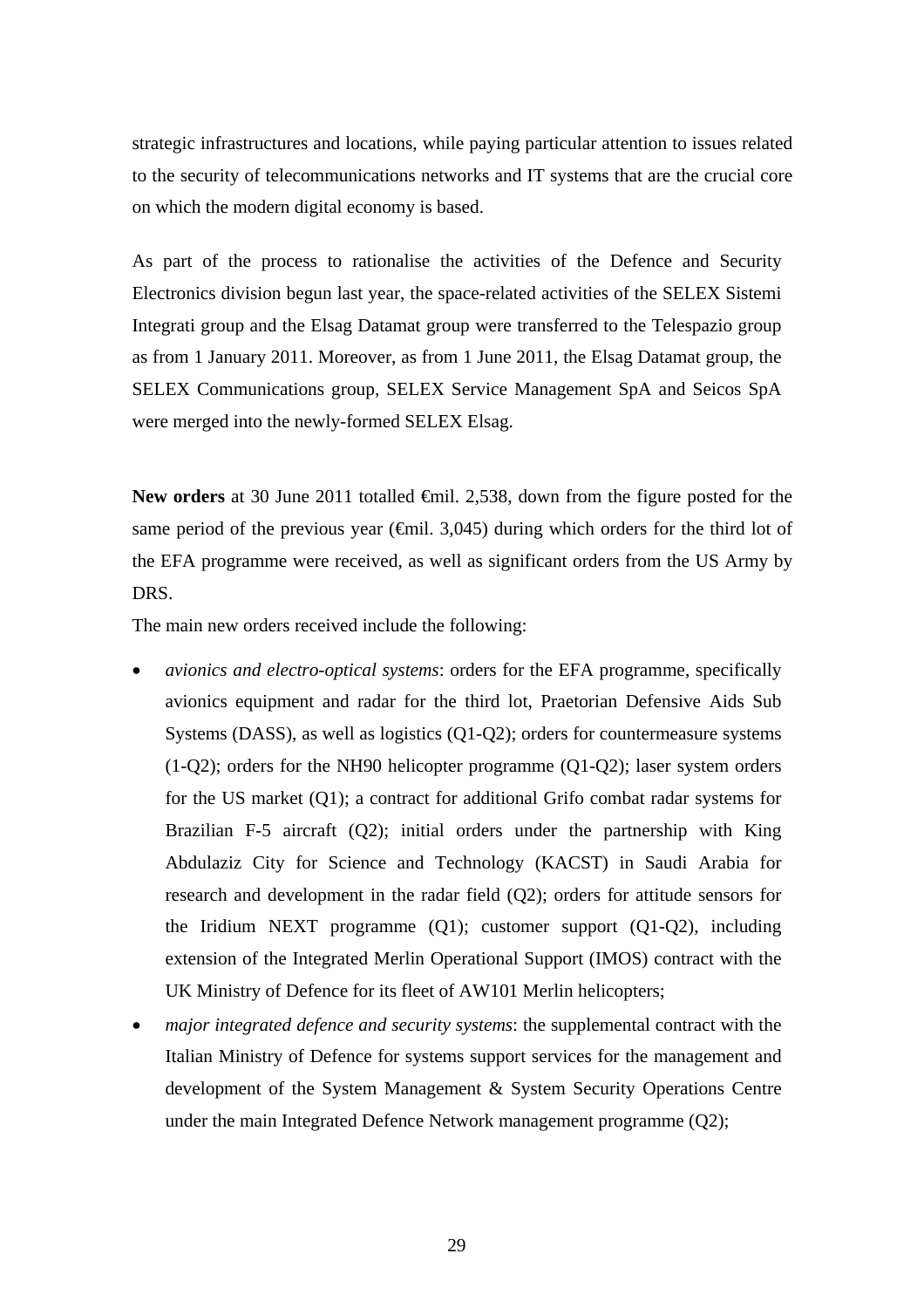- *command and control systems:* in the defence systems segment: the contract, through Orizzonte Sistemi Navali, to supply a complete combat system for an amphibious logistics support vessel from the Algerian Defence Ministry (Q2); the supplemental agreement to the SILEF (Eurofighter Logistics Information System) contract for integrated info-logistic support for the Eurofighter with NETMA (NATO Eurofighter and Tornado Management Agency) (Q1); in the civil systems segment: a contract with the Federal Aviation Administration for next-generation DME (Distance Measuring Equipment) systems for use in the US (Q2); orders from the Ukrainian Air Traffic Control Agency for technological upgrades at various airports (Q1); the order from the UK for a primary radar combined with an advanced multilateration solution for the Isle of Man and Jersey airport (Q1); the contracts to upgrade an airport in Estonia and to upgrade the air traffic control centre in Subang - Kuala Lumpur in Malaysia (Q1);
- *integrated communication networks and systems*: orders for communications systems for helicopter platforms (Q1-Q2); various orders under the EFA programme to supply a variety of communications equipment (Q1-Q2); the supplemental order for the Defense Fields Telephone System (DFTS) from British Telecom (Q1); TETRA network orders from Russia (Q1); the order from the Italian Ministry of Defence to upgrade the communications systems at various airports (Q1);
- *information technology and security*: the order for an automated postal sorting centre for the city of Rostov-On-Don in Russia (Q2); the order for five Compact Flat Sorter Machine (CFSM) for post offices in Dublin and other places in Ireland (Q2); the order from DHL Express Italy for a new package sorting system (Q2); orders for various security-related programmes and services for INPS (Q2); the order for a ticketing and access control system for the new Milan metro Line 4 (Q2); the order from Aeroporti di Roma for ordinary maintenance and management support for equipment installed at Leonardo da Vinci Airport in Fiumicino (Q1); the contract from the Chilean national police for APFIS (Automated Palmprints and Fingerprints Identification Systems) equipment (Q1); the order for video surveillance systems from Banca Nazionale del Lavoro (Q1);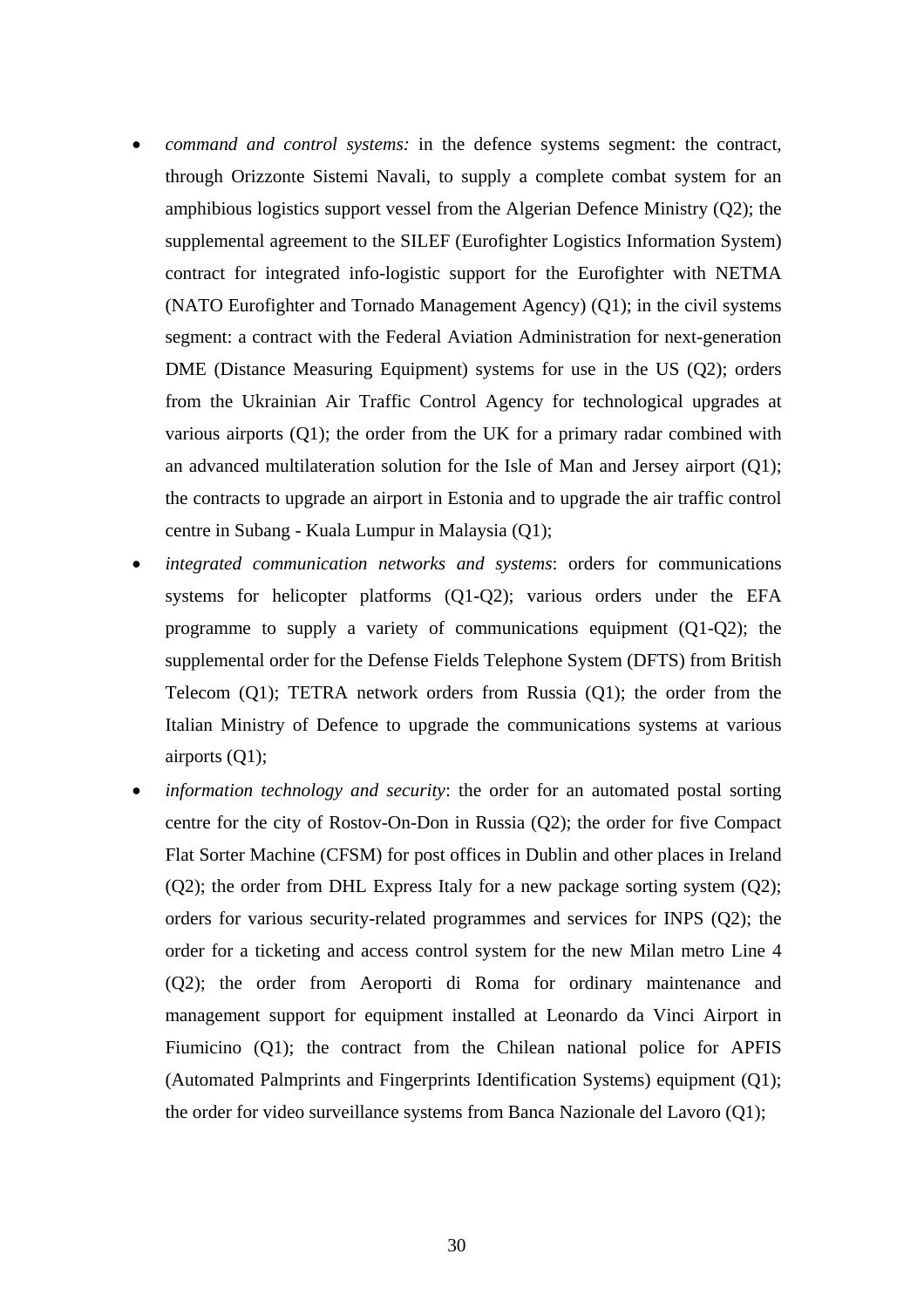*DRS*: additional orders for Thermal Weapon Sight (TWS) system issued to soldiers (Q1); order to X-band satellite up-links and ground transport services for the US military deployed in Southwest Asia (Q2); orders for assembly parts critical for LRAS3 (Long Range Advanced Scout Surveillance System) infra-red systems (Q2); the contract with the US Air Force to service and adjust Tunner systems for loading and moving air cargo (Q1).

The **order backlog** came to  $\theta$ mil. 10,504 at 30 June 2011, compared with  $\theta$ mil. 11,747 at 31 December 2010; this decrease is largely due to the depreciation of the US dollar and the pound sterling against the euro. One-third of the order backlog related to the avionics and electro-optical systems segment, and about one-fifth each to major integrated systems and command and control systems and to the activities in the United States.

**Revenues** at 30 June 2011 amounted to €mil. 2,923, down €mil. 332 from the figure reported at 30 June 2010 ( $\bigoplus$ mil. 3,255) due to the projected decline in production volumes of DRS deriving from the completion of important programmes for the US military. The revenues for the period also began to reflect the loss of the contribution of important orders that were being carried out for or were in the process of being received from Libya.

Revenues resulted mainly from the following segments, specifically

- *avionics and electro-optical systems*: the continuation of activities relating to Defensive Aids Sub-System (DASS) production and the production of avionics equipment and radar for the EFA programme; countermeasure systems; equipment for the helicopter and space programmes; combat and surveillance radar for other fixed-wing platforms; customer support and logistics;
- *major integrated defence and security systems:* continuation of the Forza NEC programme and the contract with the Italian Department of Civil Protection for the emergency management system; progress on activities related to the Phase 2 Coastal Radar programme; continuation of work under the S.I.Co.Te. programme for the General Command of the Carabinieri Force; activities related to the Panama Maritime Security System programme;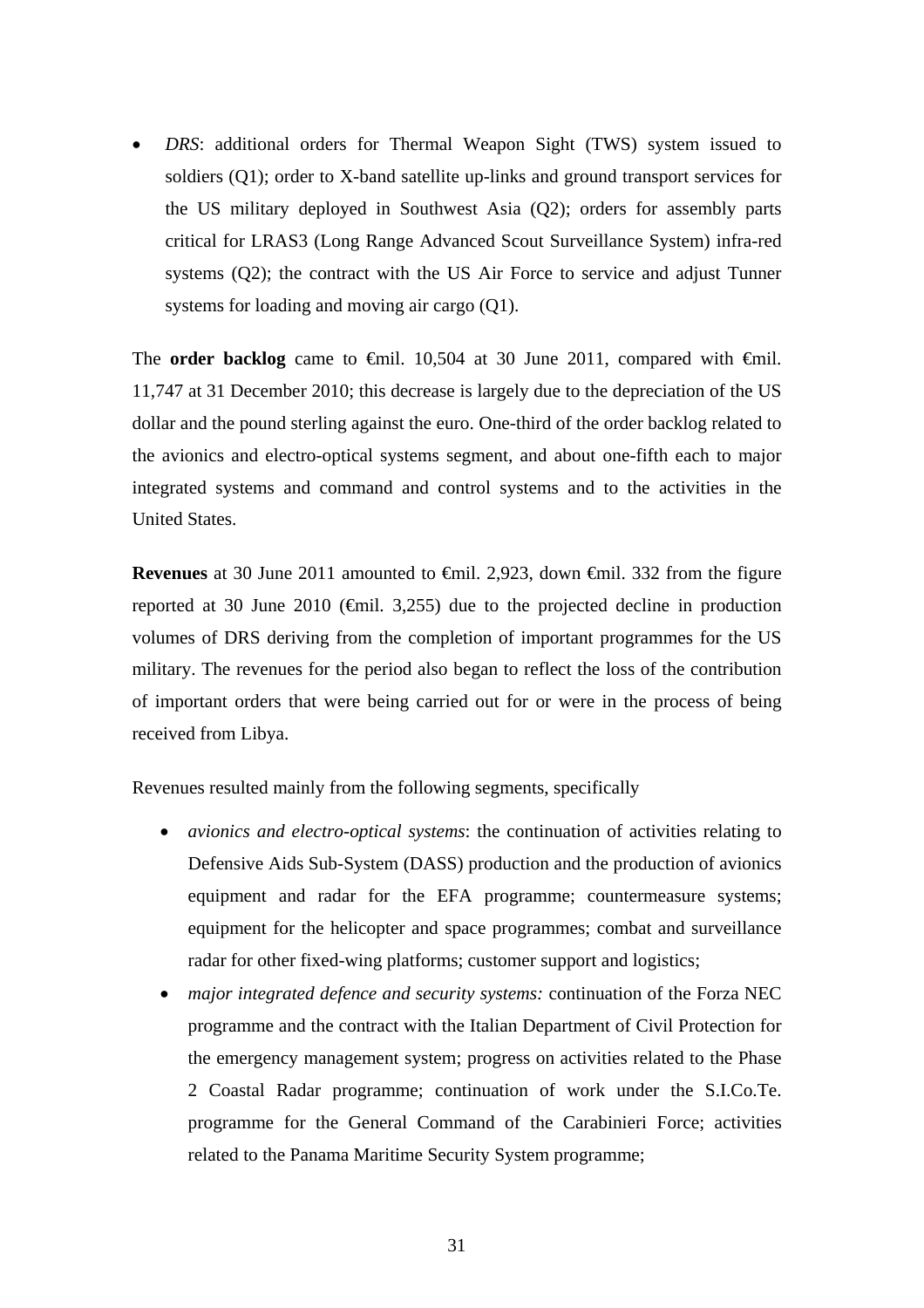- *command and control systems*: the continuation of activities relating to air traffic control programmes, in Italy and abroad; contracts for FREMM and upgrading; the Medium Extended Air Defence System (MEADS) international cooperation programme; the programme to supply Fixed Air Defence Radar (FADR) for the domestic customer;
- *integrated communication systems and networks*: the continuation of activities relating to the construction of the national TETRA network; the development and manufacture of equipment for the EFA and the NH90; the provision of communication systems for the military both in Italy and the UK; the continuation of activities relating to the FREMM programme;
- *information technology and security*: activities relating to postal automation and industrial services, to monitoring and physical security for domestic customers and ICT services for government agencies;
- *DRS*: additional orders for the TWS system issued to soldiers; additional deliveries for programmes to upgrade the target acquisition sub-systems for Bradley fighting vehicles; activity pertaining to the repair and provision of spare parts for the MMS system for helicopters; the continuation of deliveries of rugged computers and displays; deliveries of Tactical Quiet Generators (TQG); provision of services and products for the Rapid Response contract and satellite communications services.

Adjusted EBITA reached  $\oplus$ mil. 181 at 30 June 2011, slightly down from the figure reported at 30 June 2010 ( $\epsilon$ mil. 289), essentially in line with expectations, as a result of the mentioned decline in revenues of DRS associated with a less profitable mix of activities than in the past, and lower profits in certain business areas in the *information technology and security* segment.

As a result, **ROS** came to 6.2%, (8.9% at 30 June 2010).

**Research and development** costs at 30 June 2011 totalled €mil. 332 (€mil. 341 at 30 June 2010), relating to:

 *avionics and electro-optical system* segment: development for the EFA programme; new electronic-scan radar systems for both surveillance and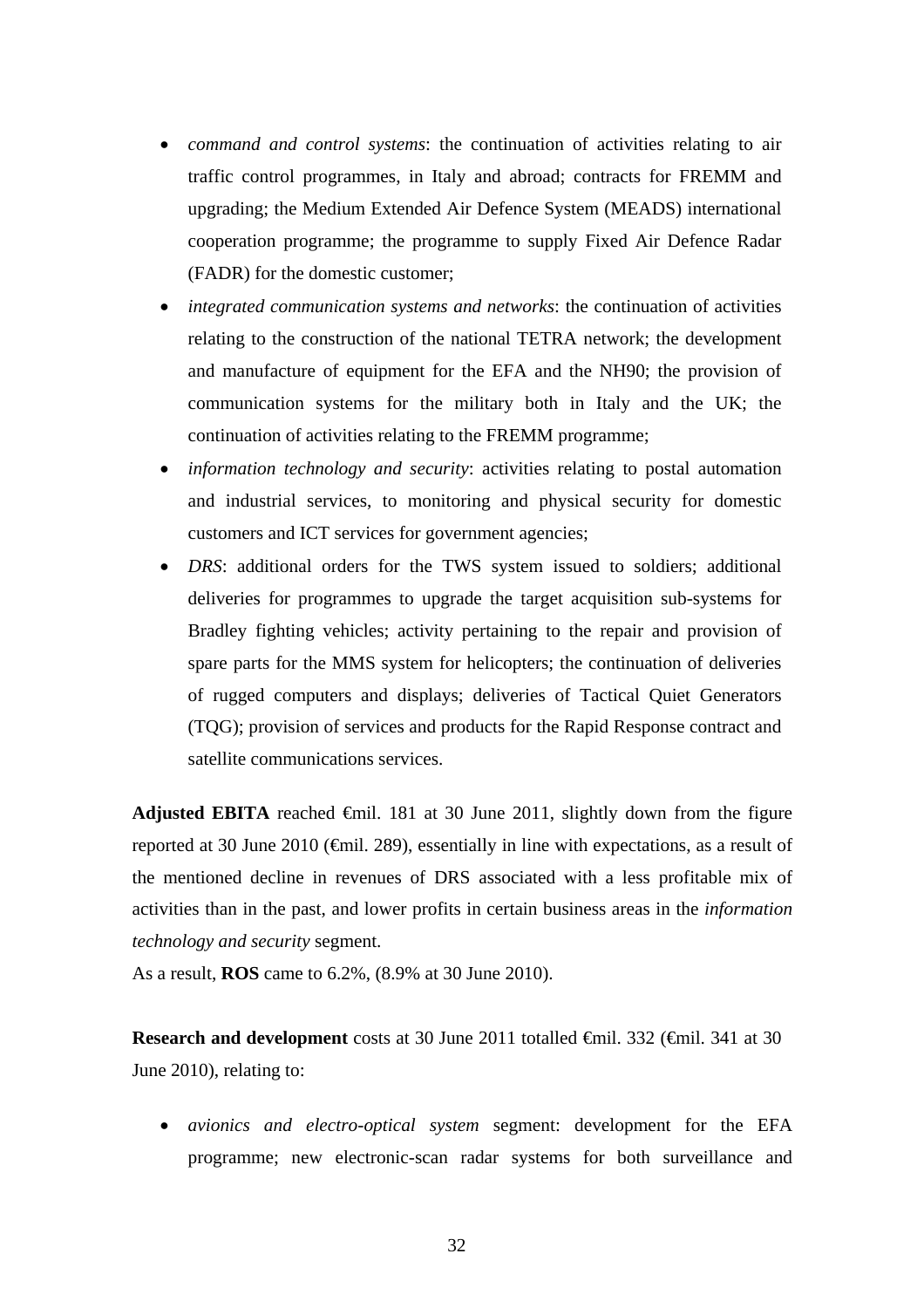combat; new systems and sensors for Unmanned Aerial Vehicles (UAV); improvements to avionics suites to satisfy the demands of the new fixed and rotary-wing platforms;

- *major integrated systems* and *command and control systems* segment: the continuation of the activity on the 3D Kronos radar surveillance system and the active multi-functional MFRA; upgrading of the current SATCAS products; the programme to develop capabilities and technologies for architectural design and construction of major systems for the integrated management of operations by armed ground forces (Combined Warfare Proposal (CWP));
- *integrated communications networks* segment: the development of TETRA technology products and wideband data link and software defined radio products.

The **workforce** at 30 June 2011 came to 28,279 as compared with 29,840 at 31 December 2010, a net decrease of 1,561 attributable to the transfer of business to the Space division and to the ongoing reorganisation process in some segments.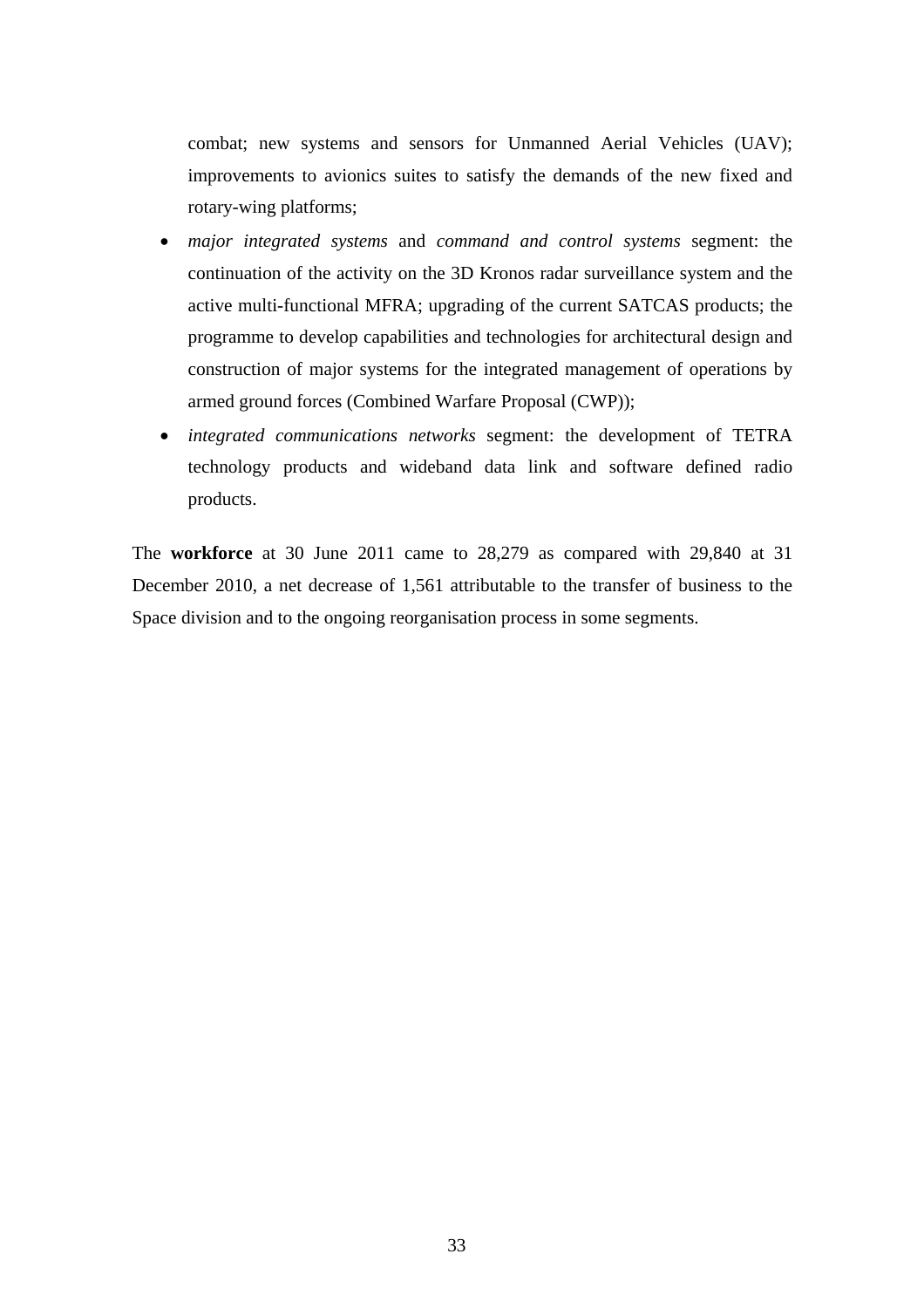# *AERONAUTICS*

| $\epsilon$ million    | 30 June<br>2011 | 30 June 2010 | 31 Dec. 2010 |
|-----------------------|-----------------|--------------|--------------|
| New orders            | 1,588           | 806          | 2,539        |
| Order backlog         | 8,789           | 8,716        | 8,638        |
| Revenues              | 1,297           | 1,262        | 2,809        |
| <b>Adjusted EBITA</b> | 41              | 54           | 205          |
| <b>ROS</b>            | 3.2%            | 4.3%         | 7.3%         |
| R&D                   | 156             | 161          | 369          |
| Workforce (no.)       | 12,263          | 12,905       | 12,604       |

*Note that the figures relating to the GIE-ATR and Superjet International joint ventures are consolidated on a proportional basis at 50% and 51% respectively.*

The Aeronautics division includes Alenia Aeronautica SpA (production of military aircraft for combat, transport and special missions, as well as civil applications such as aerostructures and regional turboprop aircraft) and its subsidiaries, including: Alenia Aermacchi SpA (production of military training aircraft and engine nacelles for civil aeronautics), the GIE-ATR joint venture, in which a 50% equity stake is held (final assembly and marketing of ATR aircraft), Alenia North America Inc, operating in the US market through a joint venture, and Superjet International SpA, in which a 51% equity stake is held (sale and assistance for Superjet aircraft).

New orders at 30 June 2011 came to <del>€</del>mil. 1,588, up <del>€</del>mil. 782 from the <del>€</del>mil. 806 reported at 30 June 2010, due to more orders in the *civil* (ATR aircraft and the B787 programme) and *military* (M346 logistics support) segments.

The main orders received in the first half of 2011 included the following:

in the *military* segment: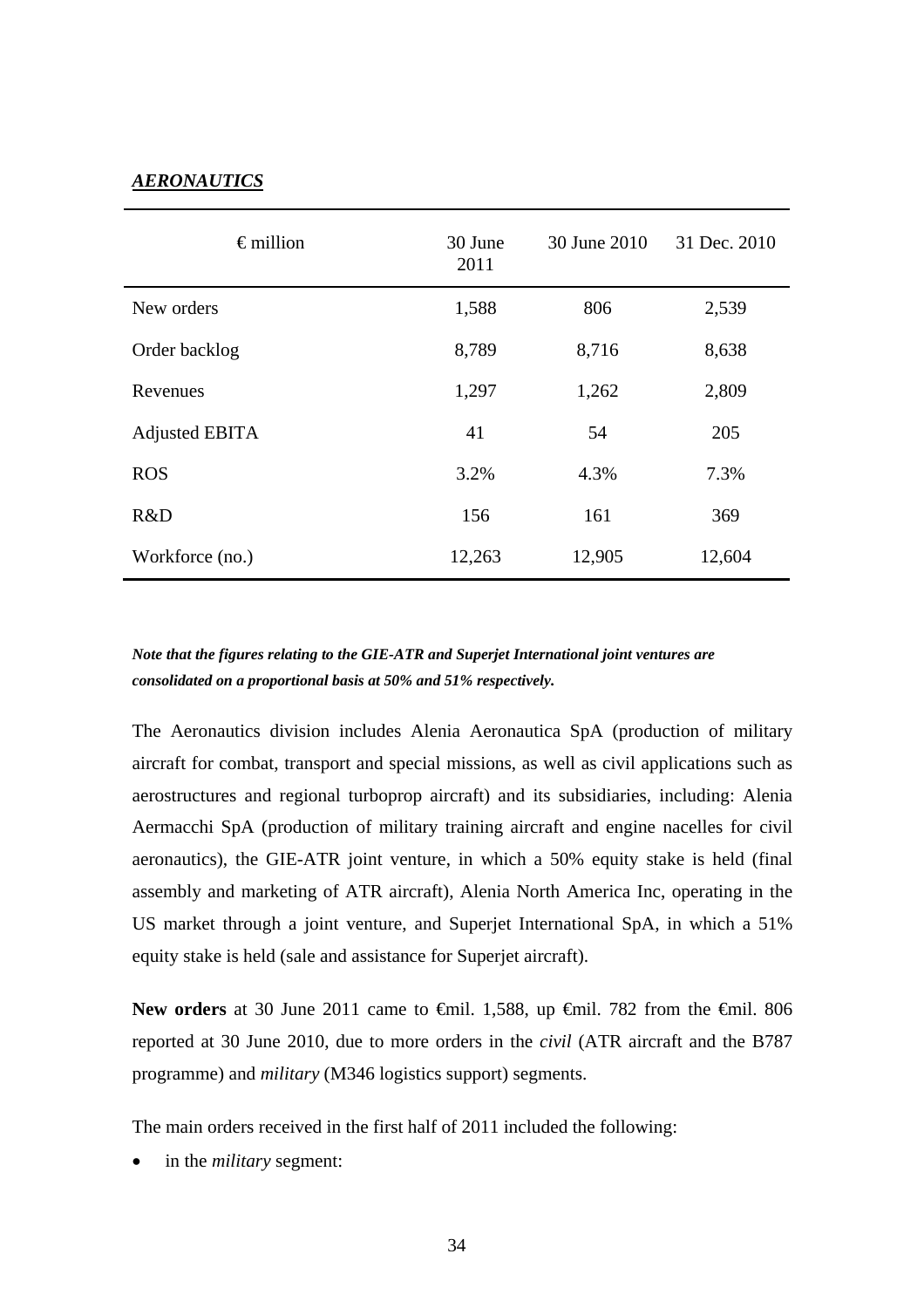- for the M346 programme, two contracts entered into by Alenia Aermacchi with ST Aerospace for logistics support for 12 aircraft purchased by the Singapore Air Force in late September 2010. The first contract relates to the joint management of suppliers and post-sale support and the second contract regards programme technical engineering support and technical assistance at the customer's facilities (Q2);
- for the C27J programme, the order for four aircraft from the Mexican Air Force and logistics support (Q2). The first aircraft will be delivered by the end of 2011 with the entire order to be completed by the end of 2012;
- for the Tornado programme, the RET 8 contract to perform a mid-life upgrade (MLU) on 25 more aircraft from the Italian Air Force (Q1);
- orders to provide logistics support for EFA, C27J and AMX aircraft (Q1 and Q2).
- in the *civil* segment:
	- o for the ATR aircraft, GIE-ATR received new orders for 84 ATR aircraft (59 in the second quarter) from various airlines including: 18 from Indonesian carrier Lion Air (Q1 and Q2), 10 from Taiwan Uni Air (Q2), 15 from GE Capital Aviation Services – the aircraft leasing unit of General Electric  $- (Q2)$ , 10 from Danish carrier Nordic Aviation Capital, 10 from Brazilian airline Azul (Q2) and eight from Australian airline Virgin Blue (Q1);
	- o for aerostructures, orders for additional lots of the B787, B777, ATR, A380 and A321 programmes and for engine nacelles (Q1 and Q2);
	- o for the Maritime Patrol version of the ATR 42MP aircraft, the order from the Italian Harbour Authority to convert the third aircraft (Q1).

The **order backlog** at 30 June 2011 came to €mil. 8,789 (€mil. 8,638 at 31 December 2010) and is expected to continue expanding over the medium/long term. The breakdown revealed a significant portion for the EFA (39%), B787 (18%), ATR (17%), M346 (6%) and C27J (5%) programmes.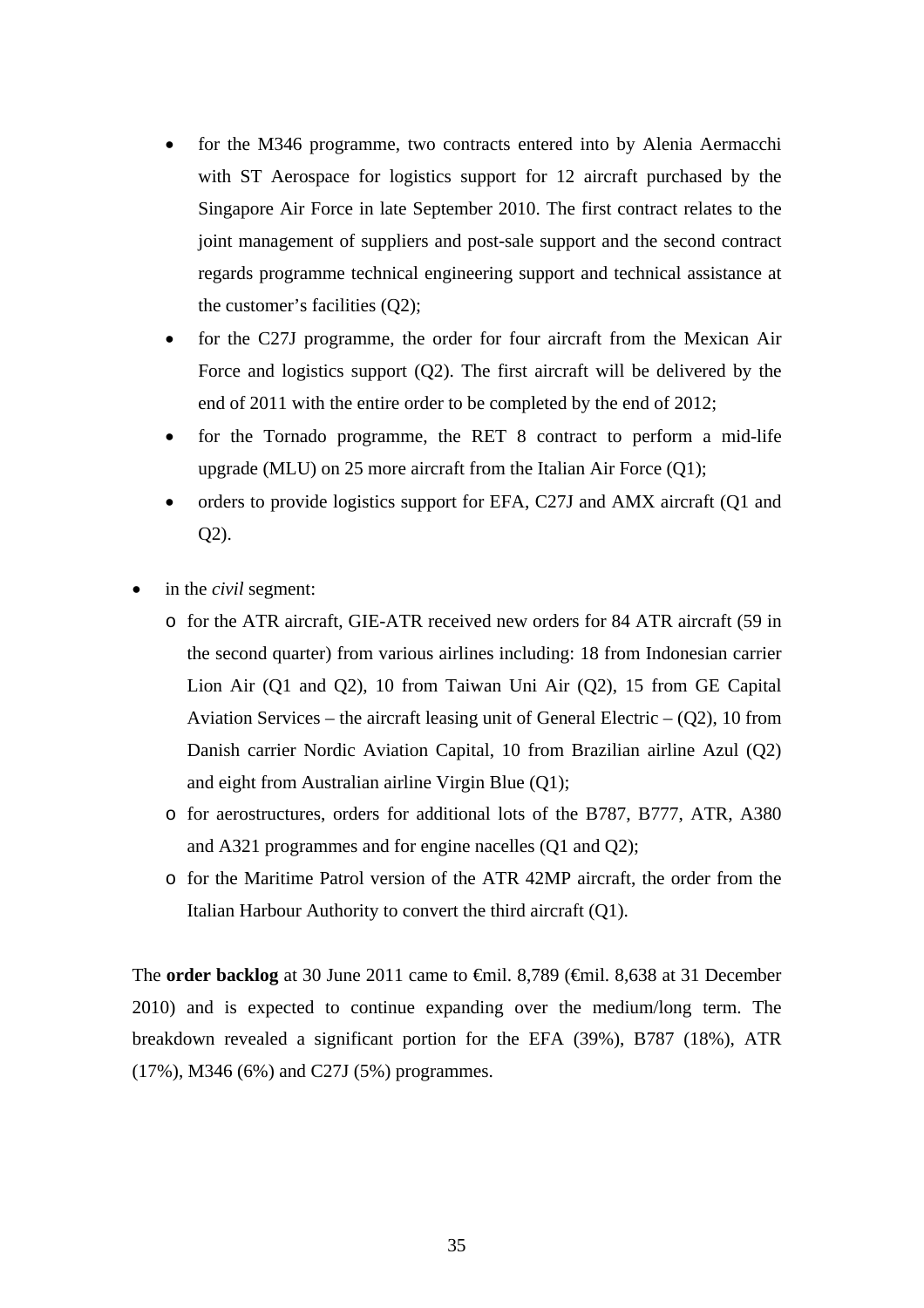**Revenues** in the first half of 2011 came to  $\theta$ mil. 1,297, an increase of  $\theta$ mil. 35 (2.8%) over the €mil. 1,262 reported at 30 June 2010, due mainly to an upturn in work on the M346 and JSF programmes, which offset reduced activity for the EFA programme.

In the first half of 2011, production in the *military segment* mainly regarded the following programmes:

- C27J: the production of C27J aircraft for the United States (two aircraft delivered to US partner L-3), Morocco (one aircraft delivered), Bulgaria (the third and final aircraft delivered), Romania and activities for the Italian Air Force;
- EFA: continuation of development and production relating to the second lot of the programme and logistics support (of which four aircraft were delivered to the Italian Air Force during the period and 24 left semi-wing units and 25 rear fuselages were readied);
- M346: the continuation of production and flight testing of aircraft for the Italian Air Force and the start of work on the aircraft ordered by the Singapore Air Force;
- JSF: the provision of certain wing parts for Lockheed Martin, as well as the construction, for the Italian Air Force at its Cameri base, of the factory for manufacturing the wings and assemble aircraft for Italy and the Netherlands;
- G222: upgrading of G222 aircraft commissioned by the US Air Force;
- Tornado: continuation of MLU for the Italian Air Force.

Furthermore, production continued on the ATR Maritime Patrol aircraft for the Italian Navy, as did logistics support activity.

Production in the *civil* segment in the first half of 2011 mainly related to orders for the following customers:

- Boeing: production of sections of fuselages and horizontal tail wings for the new B787 aircraft, for which 12 fuselage sections and 15 horizontal stabilisers were completed in the first half of 2011, and production of control surfaces for the B767 and B777 aircraft;
- Airbus: production of components for the central section of the fuselage for the A380 and of the fuselage section for the A321;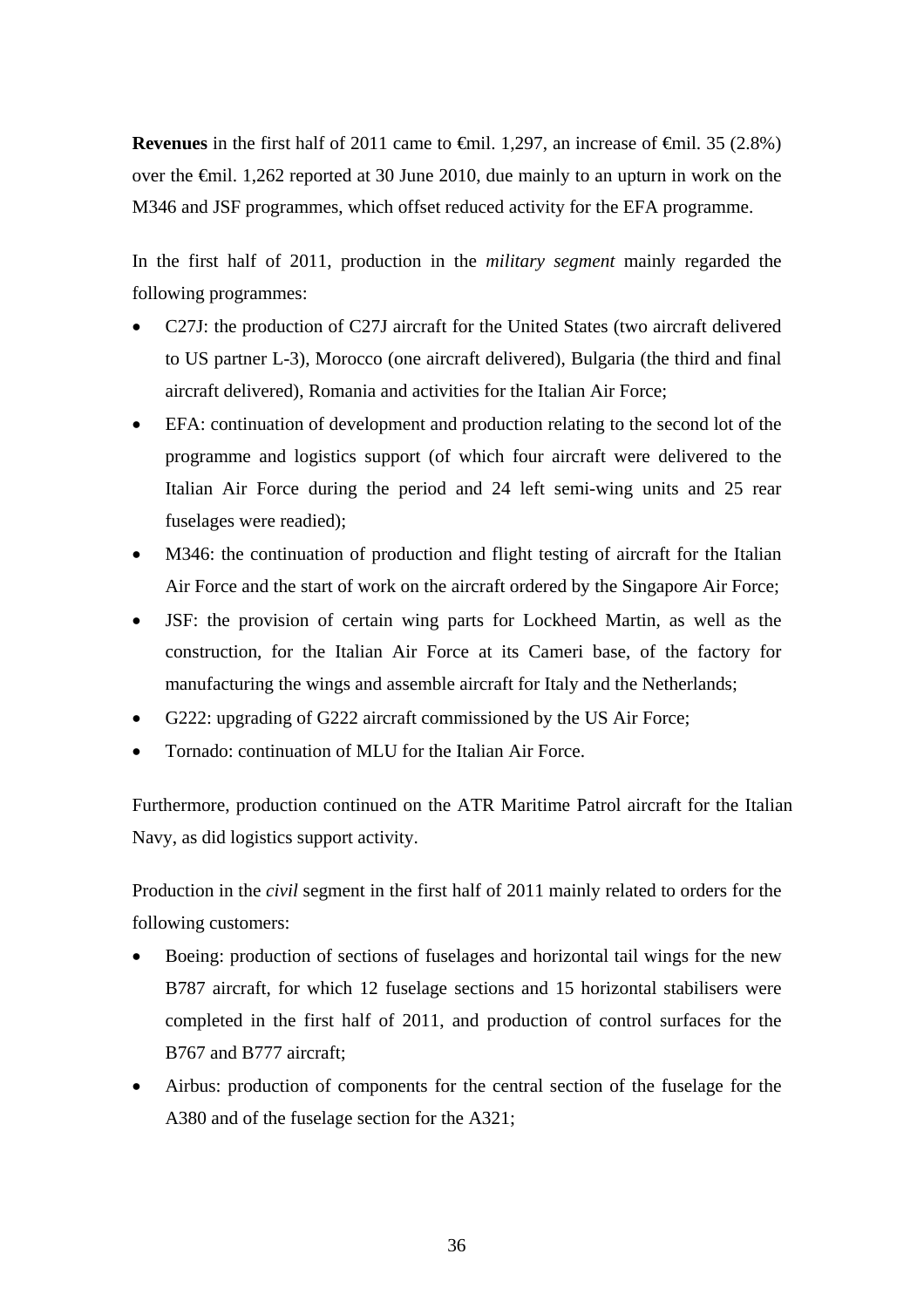- GIE ATR: the production of the ATR 42 and ATR 72 turboprops for which 25 fuselages were completed;
- Dassault Aviation: the production of the fuselage section for the extended-range version of the Falcon 2000 and the engine nacelles for the Falcon 900EX;
- Bombardier: start-up of non-recurring work on the stabilisers (horizontal and vertical) of new regional C-Series aircraft.

Orders for other customers included work on the assembly of ATR craft by GIE-ATR, which delivered 17 new aircraft in first half of 2011.

**Adjusted EBITA** at 30 June 2011 came to €mil. 41, a €mil. 13 decrease compared with the <del>€mil.</del> 54 reported at 30 June 2010. This reduction is largely due to the different mix of progress made on the programmes (especially the slowdown in EFA production) and to lower industrial efficiency, once again affected by problems in certain production processes for which corrective actions have been taken to address the situation. As a consequence, **ROS** decreased to 3.2%, compared with 4.3% at 30 June 2010.

In addition to lower industrial efficiency, the reduced profitability of the Aeronautics division reflects the growing competitive pressure on the aerostructures business and export sales. Given this, the strenghtening and enhancement of the new reorganization plan, currently underway, will allow the Group to recover efficiencyand rationalise the "product portfolio" in a more effective manner:

- efficiency recovery actions mainly relating to: the rationalisation of current manufacturing sites, improvement of industrial processes, rationalisation of the supply chain and introduction of organisational changes in order to better integrate the division's companies;
- rationalisation of the product portfolio mainly concerning: reinforcement of its leadership in proprietary products, extension and reinforcement of its role in joint programmes, abandoning or reducing the manufacture of products with lower technological content and little future opportunities.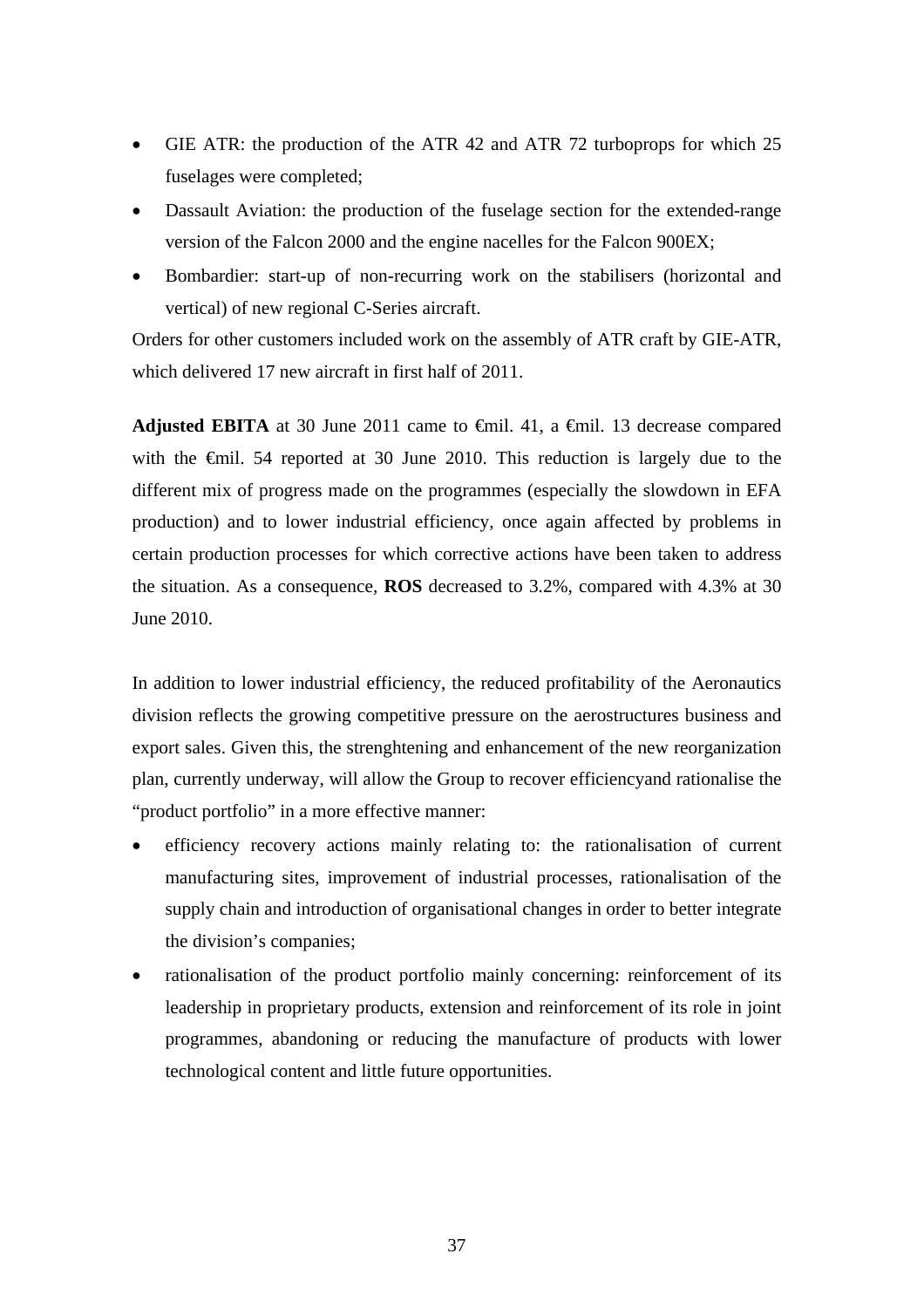Research and development costs for first half of 2011 totalled €mil. 156 (€mil. 161 at 30 June 2010) and reflect the progress made in the main programmes under development (M346, C27J, B787 and UAV) and in activities relating to innovative aerostructures using composite materials and system integration. Furthermore, development activity continued on important military (EFA, Tornado and Neuron) and civil (C-series and the derivative B787-9).

The **workforce** at 30 June 2011 numbered 12,263, a net decrease of 341 from the 12,604 at 31 December 2010, essentially due to staff reduction and efficiency efforts undertaken as part of the ongoing reorganisation and industrial restructuring process.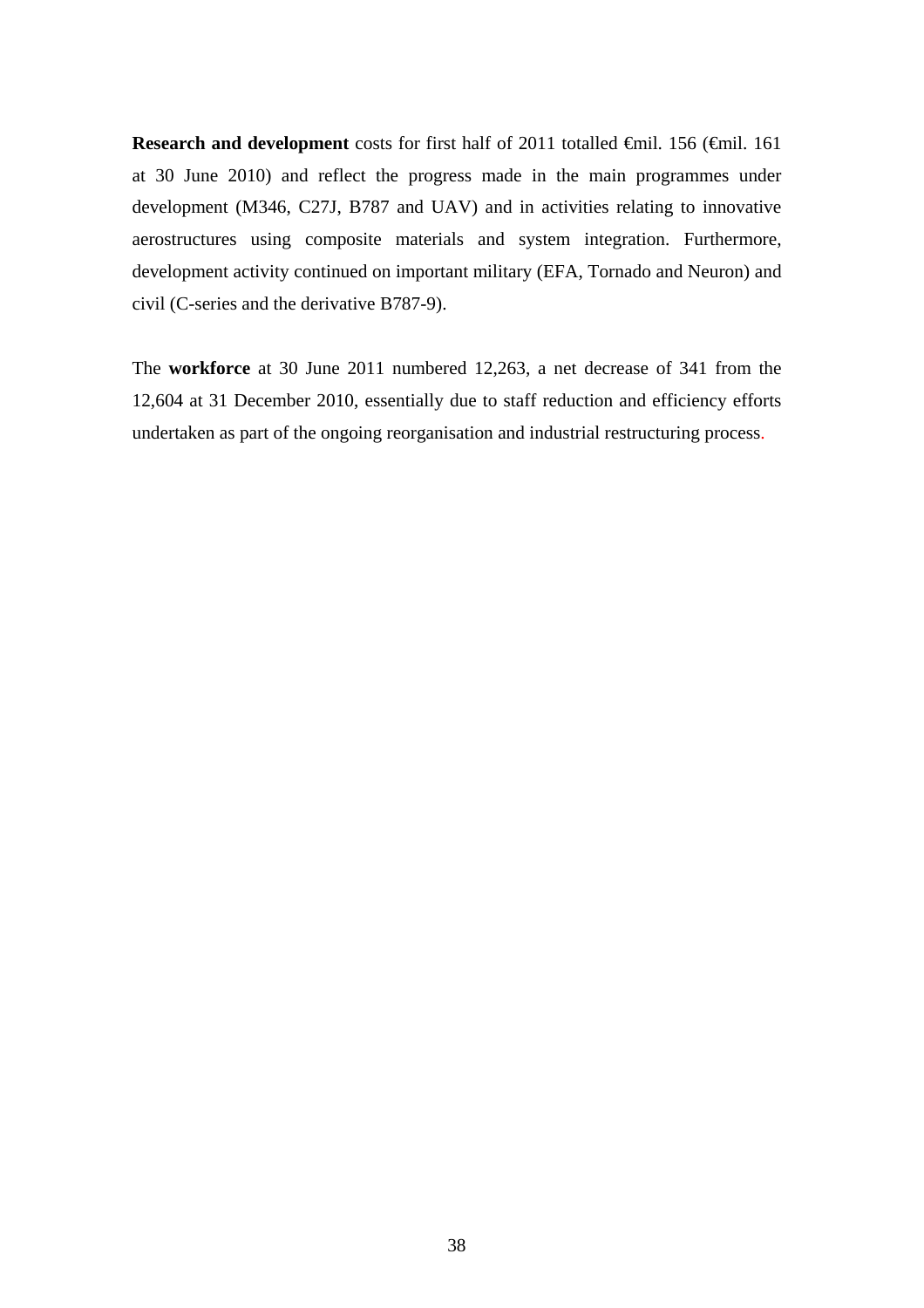### *SPACE*

| $\epsilon$ million    | 30 June 2011 | 30 June 2010 | 31 Dec. 2010 |
|-----------------------|--------------|--------------|--------------|
| New orders            | 371          | 497          | 1,912        |
| Order backlog         | 2,505        | 1,713        | 2,568        |
| Revenues              | 480          | 412          | 925          |
| <b>Adjusted EBITA</b> | 10           | 5            | 39           |
| <b>ROS</b>            | 2.1%         | 1.2%         | 4.2%         |
| R&D                   | 31           | 26           | 68           |
| Workforce (no.)       | 4,095        | 3,652        | 3,651        |

Finmeccanica operates in the space industry through the **Space Alliance** between Finmeccanica and Thales through two joint ventures in the space industry dedicated, respectively, to satellite services (Telespazio Holding Srl, which is based in Italy and has its main industrial facilities in Italy, France, Germany and Spain and in which Finmeccanica Spa holds 67% and Thales SAS 33%) and to manufacturing (Thales Alenia Space SAS, which is based in France and has its main industrial facilities in France, Italy, Belgium and Spain, in which Finmeccanica Spa holds 33% and Thales SAS 67%).

As part of the process to rationalise the activities of the Defence and Security Electronics division begun last year, the space-related activities of the SELEX Sistemi Integrati group and the Elsag Datamat group (from 1 June 2011 merged as SELEX Elsag) were transferred to the Telespazio group as from 1 January 2011.

As a result of this acquisition and business reorganisation, Telespazio Holding Srl currently focuses on *satellite services* in the following segments: networks and connectivity (fixed and mobile telecommunications services, network services, TV,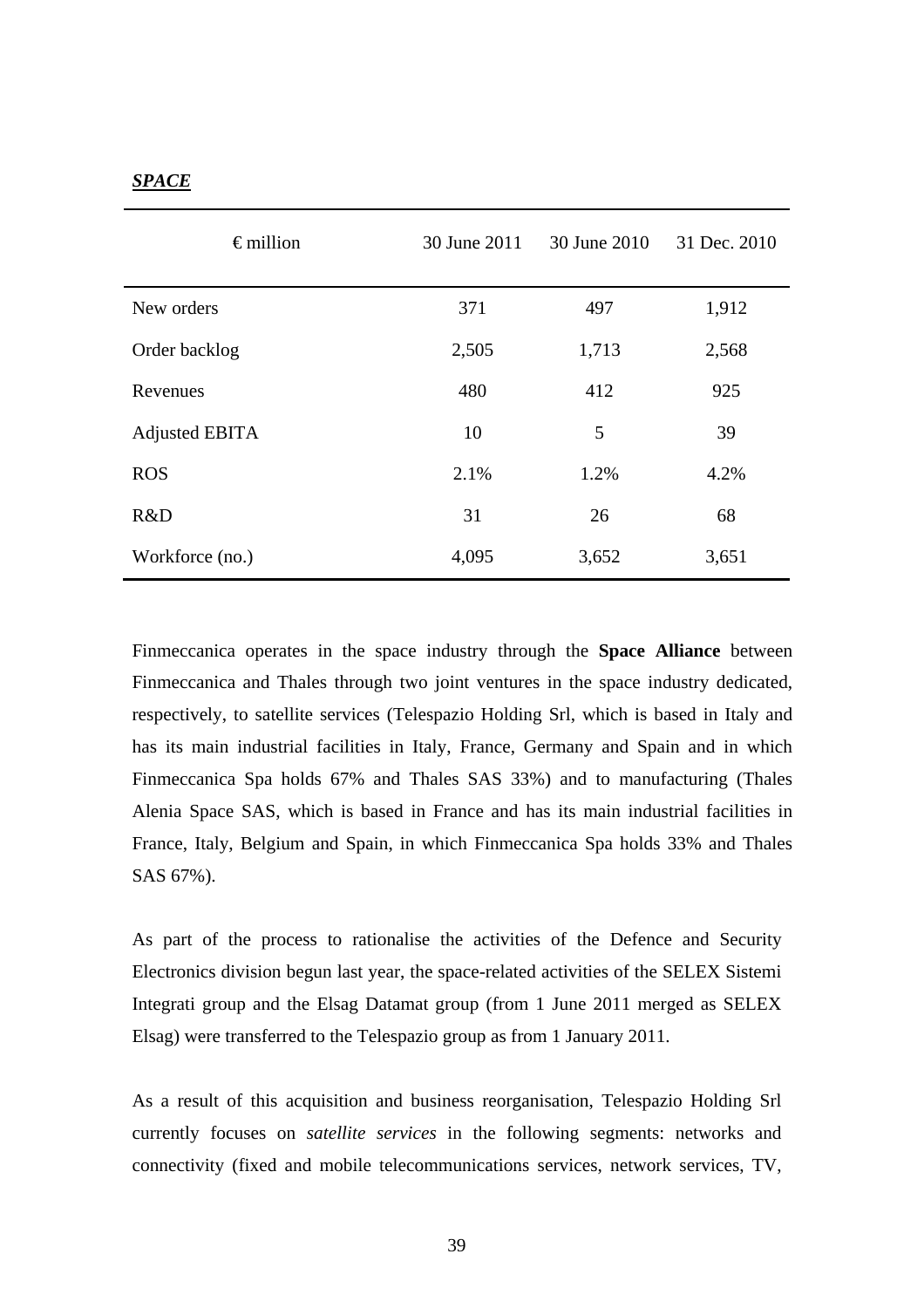defence and security services, valued-added services), satellite operations (in-orbit satellite control, telemetry services, command and control and Launch and Early Operation Phase (LEOP) services, operational management of infrastructures and systems for satellite communications and television broadcasting); satellite systems and applications (earth centre design, development and management, consulting and engineering services, development of navigation, training and meteorology applications) and geoinformation (data, thematic maps, operational services, monitoring services and territorial surveillance).

Thales Alenia Space SAS focuses on *manufacturing* (design, development and production) in the following segments: telecommunications satellites (commercial, governmental and military), scientific programmes, earth observation systems (optical and radar), satellite navigation, orbital infrastructures and transport systems, equipment and devices.

From a commercial perspective, in the first half of 2011, the Group acquired **new orders** in the amount of  $\epsilon$ mil. 371, down  $\epsilon$ mil. 126 from the same period of 2010 (€mil. 497), mainly attributable to the *manufacturing* segment.

The most significant new orders for the period relate to the following segments:

- in the *commercial telecommunications* segment*:* the order for payloads for the Express AM8 AT1 and AT2 Russian communications satellites (Q1-Q2); new orders for TV satellite capacity and services (Q1-Q2) and satellite telecommunications services (Q1- Q2);
- in the *military and government telecommunications* segment: additional lots of the orders from the Italian Space Agency (ASI) and the French Space Agency (CNES) for the Athena Fidus satellite (Q1) and orders for military satellite telecommunications services (Q1-Q2);
- in the *earth observation* segment: orders for Cosmo data and stations (Q1-Q2); the order for GeoEye data (Q1-Q2); the order for services related to the management and development of the National Agricultural Information System (SIAN) (Q2);
- in the *satellite navigation* segment*:* the order related to the Egnos programme (Q2); the order for the "Ground Mission Segment" and the "Space Segment" for the Full Operation Capability (FOC) phase under the Galileo Programme (Q1-Q2);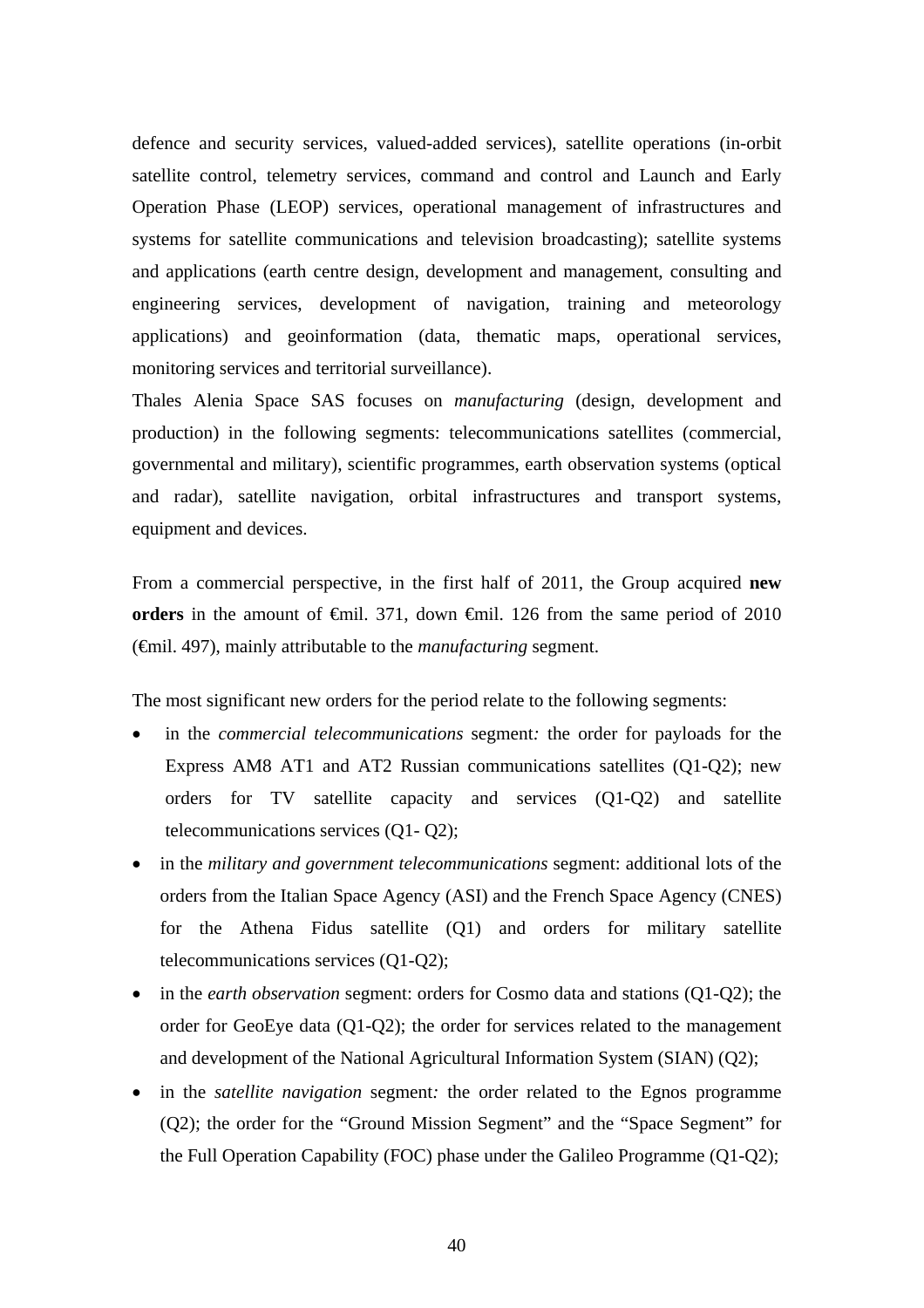in the *science programmes* segment*:* an additional lot for the Bepi-Colombo programme (Q1).

The **order backlog** at 30 June 2011 totalled <del>€</del>mil. 2,505, a decrease of <del>€</del>mil. 63 from the figure at 31 December 2010 ( $\epsilon$ mil. 2,568). The backlog at 30 June 2011 is composed of manufacturing activities (66%) and satellite services (34%).

**Revenues** in the first half of 2011 came to  $\theta$ mil. 480, up  $\theta$ mil. 68 from the same period of the previous year ( $\epsilon$ mil. 412), due largely to higher production in both the manufacturing and satellite services segments. Production mainly relates to the continuation of activities in the following segments:

- in the *commercial telecommunications* segment for Yahsat, W3D, W6A, APSTAR 7 and 7B, Yamal- 401 and 402 satellites; the 2nd generation Globalstar, Iridium Next and O3B satellite constellations; the provision of satellite telecommunications services and the resale of satellite capacity;
- in the *military telecommunications* segment for the Sicral 2 and CSO-post Helios programmes and the provision of satellite services for military satellite telecommunications services;
- in the *earth observation* segment for the satellites for the Sentinel 1 and Sentinel 3 mission of the GMES-Kopernikus programme and for the Göktürk satellite system for the Turkish Ministry of Defence;
- in the *science programmes* segment for the Exomars and Bepi-Colombo programmes;
- in the *satellite navigation* segment for the ground mission segment of the Galileo programme;
- in the *orbital infrastructure* segment for the CYGNUS COTS programme connected with the International Space Station,

**Adjusted EBITA** at 30 June 2011 came to  $\theta$ mil. 10, an increase of  $\theta$ mil. 5 over the figure reported at 30 June 2010 ( $\bigoplus$  finil. 5), due to higher production volumes and the higher profitability of the manufacturing segment. As a result, **ROS** amounted to 2.1%, compared with 1.2% at 30 June 2010.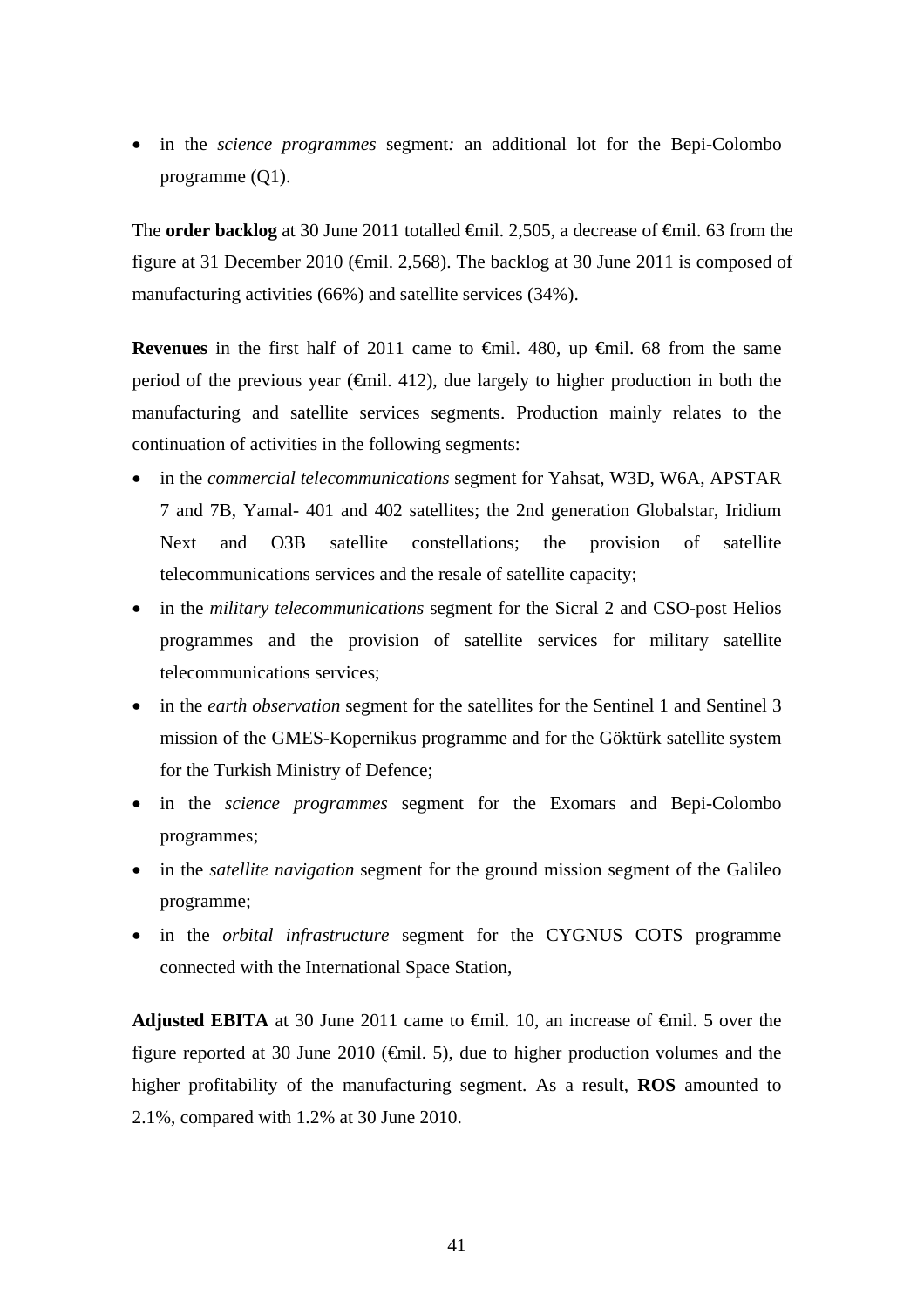**Research and development** costs at 30 June 2011 came to €mil. 31, an increase of  $\epsilon$ mil. 5 from the figure posted for the first half of 2010 ( $\epsilon$ mil. 26).

Activities in this area largely included the continued development of systems, solutions and applications for security, emergency management, homeland security (GMES-Kopernikus programme) and for navigation/infomobility services (Galileo programme); aerial communications solutions (SESAR); solutions for optimising the satellite band; processing systems for earth observation SAR data; flexible payloads for military telecommunications applications; studies on landing systems for planetary exploration and on technologies for orbiting structures and life-support systems.

The **workforce** at 30 June 2011 came to 4,095, for an increase of 444 employees over the 3,651 reported at 31 December 2010, mainly as a result of the change in the scope of the *satellite services* segment due to the transfer of business activity from the Defence and Security Electronics division.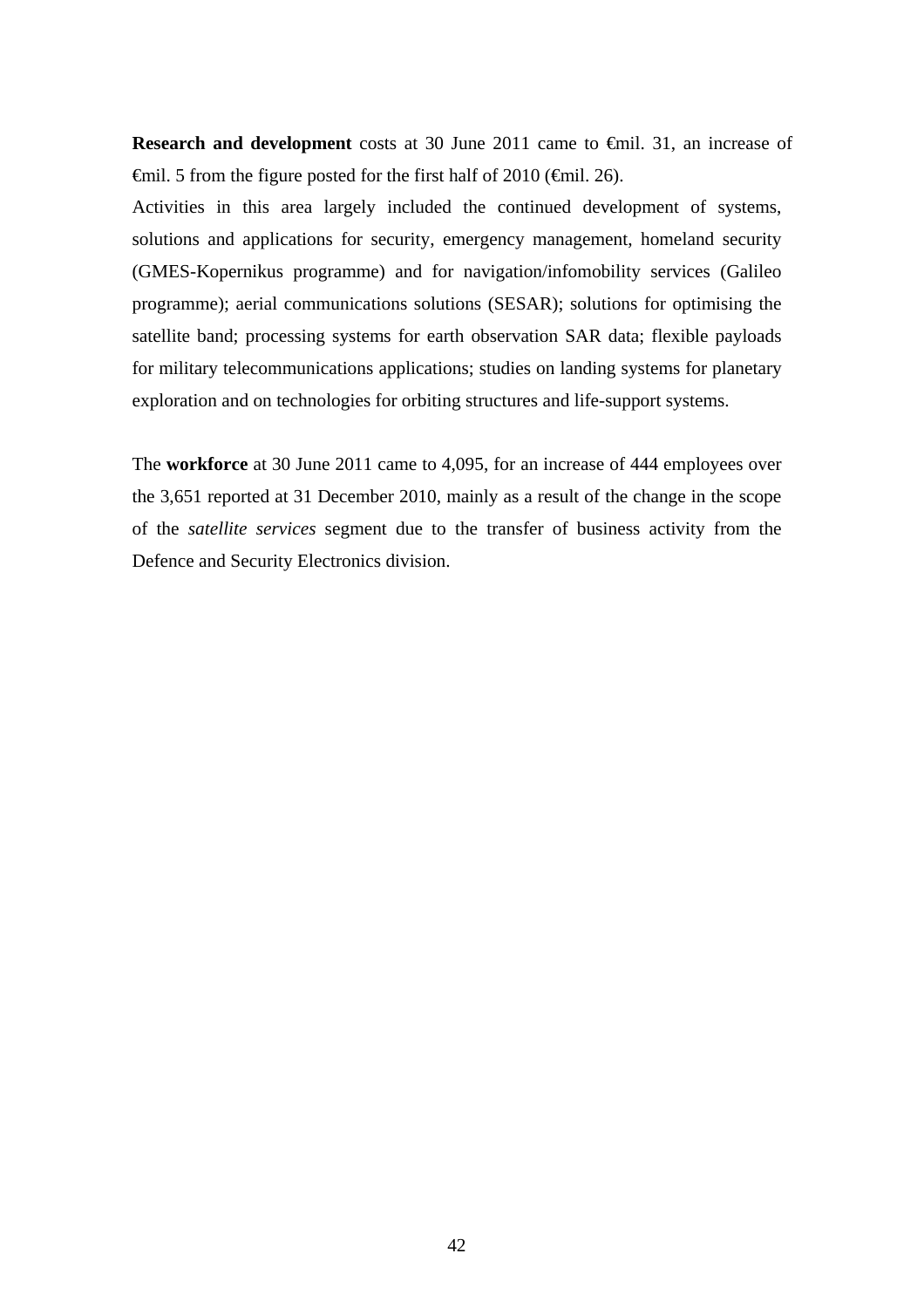### *DEFENCE SYSTEMS*

| $\epsilon$ million    | 30 June 2011 | 30 June 2010 | 31 Dec. 2010 |
|-----------------------|--------------|--------------|--------------|
| New orders            | 318          | 414          | 1,111        |
| Order backlog         | 3,532        | 3,799        | 3,797        |
| Revenues              | 558          | 537          | 1,210        |
| <b>Adjusted EBITA</b> | 49           | 37           | 107          |
| <b>ROS</b>            | 8.8%         | 6.9%         | 8.8%         |
| R&D                   | 124          | 125          | 260          |
| Workforce (no.)       | 4,087        | 4,075        | 4,112        |

The Defence Systems division includes the activities of MBDA, the joint venture with BAE Systems and EADS in which Finmeccanica holds a 25% stake, in missile systems; the Oto Melara group in land, sea and air weapons systems, and WASS SpA in underwater weapons (torpedoes and countermeasures) and sonar systems.

New orders at 30 June 2011 came to <del>€</del>mil. 318, down compared with the €mil. 414 posted at 30 June 2010, due mainly to *missile systems*, where significant new orders from the UK Ministry of Defence were reported during the same period of the previous year, and to *land, sea and air weapons systems*, which received important new orders from foreign customers in the first half of 2010.

The following were the most important new orders for the period:

 in the *missile systems* segment: the contract to provide support for the Sea Viper surface-to-air missile system for the British Navy's Type 45 class ships (Q2); the order for Exocet anti-ship missiles from a foreign customer (Q2); additional orders for customer support activities (Q1-Q2);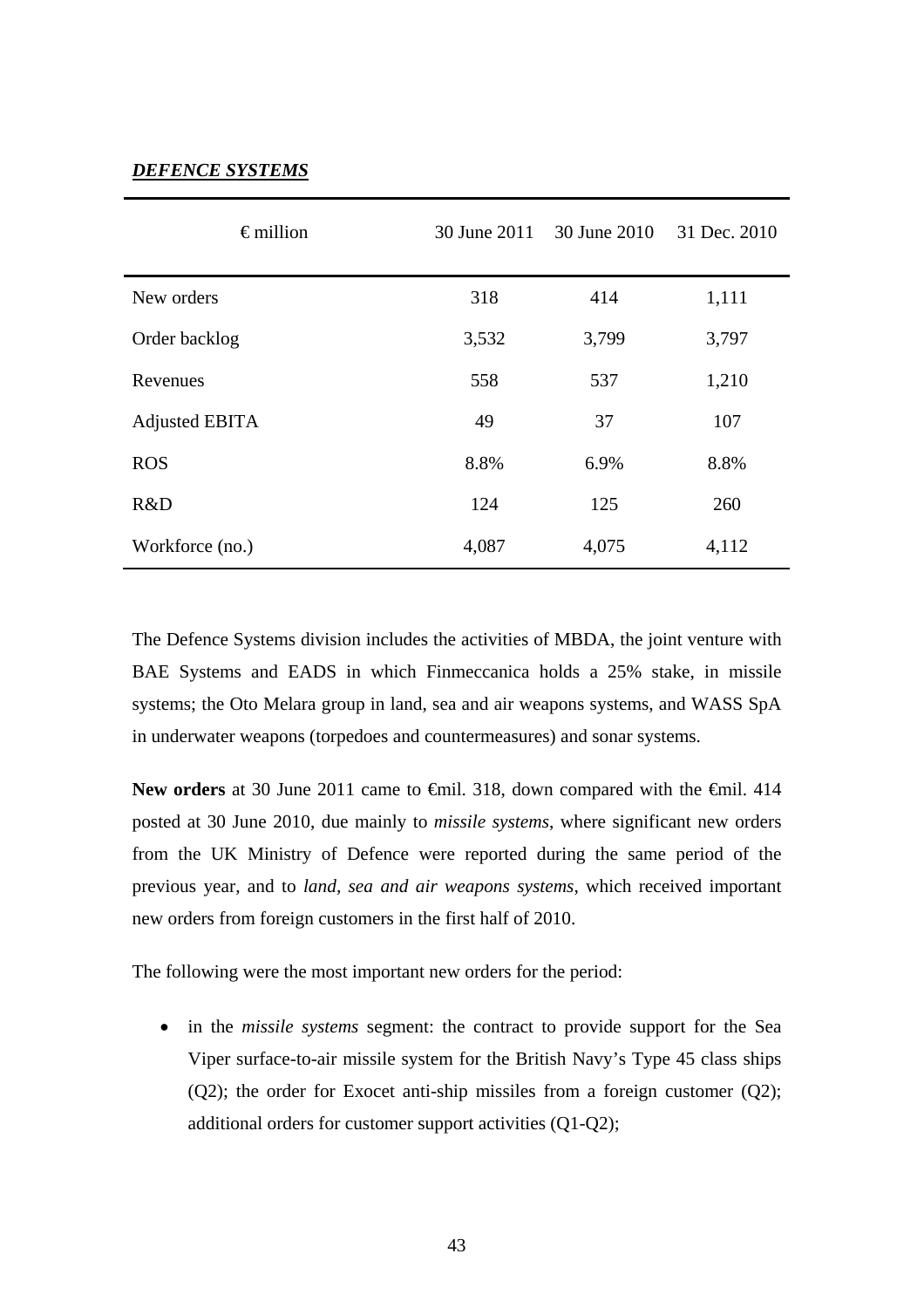- in the *land, sea and air weapons systems* segment: the order for the Davide kit to upgrade the guns on two Italian Navy frigates (Q2); the order for one 76/62 SR gun and a 25 mm machine gun system as part of the order from Algeria placed with Selex Sistemi Integrati for a combat system for a naval vessel (Q2); an order for pintle mount systems for AgustaWestland helicopters for the Italian Air Force (Q2); the order for Hitfist turrets kits for Poland (Q1) and logistics orders from various customers;
- in *underwater systems:* the order for 25 A244 light torpedoes (Q2), for 27 upgrade kits for the A244 light torpedo and for C303 counter-measure systems (Q1) from a foreign customer, and various logistics orders.

The **order backlog** at 30 June 2011 came to <del>€</del>mil. 3,532 (€mil. 3,797 at 31 December 2010), of which about 60% related to *missile systems*.

**Revenues** at 30 June 2011 came to <del>€</del>mil. 558, up 4% from 30 June 2010 (€mil. 537), due mainly to the increases reported in the *land, sea and air weapons systems* segment*.*

Revenues were the result of the following activities in the various segments:

- *missile systems*: activities for the production of Aster and Mistral surface-to-air missiles, Spada air defence missile systems, Mica air-to-air missiles and Exocet anti-ship missiles; activities relating to the development of the air defence system in connection with the Medium Extended Air Defence System (MEADS) programme; customer support;
- *land, sea and air weapons systems*: the production of MAVs for the Italian Army; Hitfist turrets kits for Poland and 76/62 SR naval guns for various foreign customers; FREMM programme activities; production of SampT missile launchers and logistics;
- *underwater systems*: activities relating to the Black Shark heavy torpedo, to the MU90 and A244 light torpedoes and to countermeasures and activities relating to the FREMM programme and logistics.

Adjusted EBITA at 30 June 2011 totalled  $\oplus$ mil. 49, up on the figure reported for 30 June 2010 (€mil. 37), mainly as a result of higher production volumes in the *land, sea*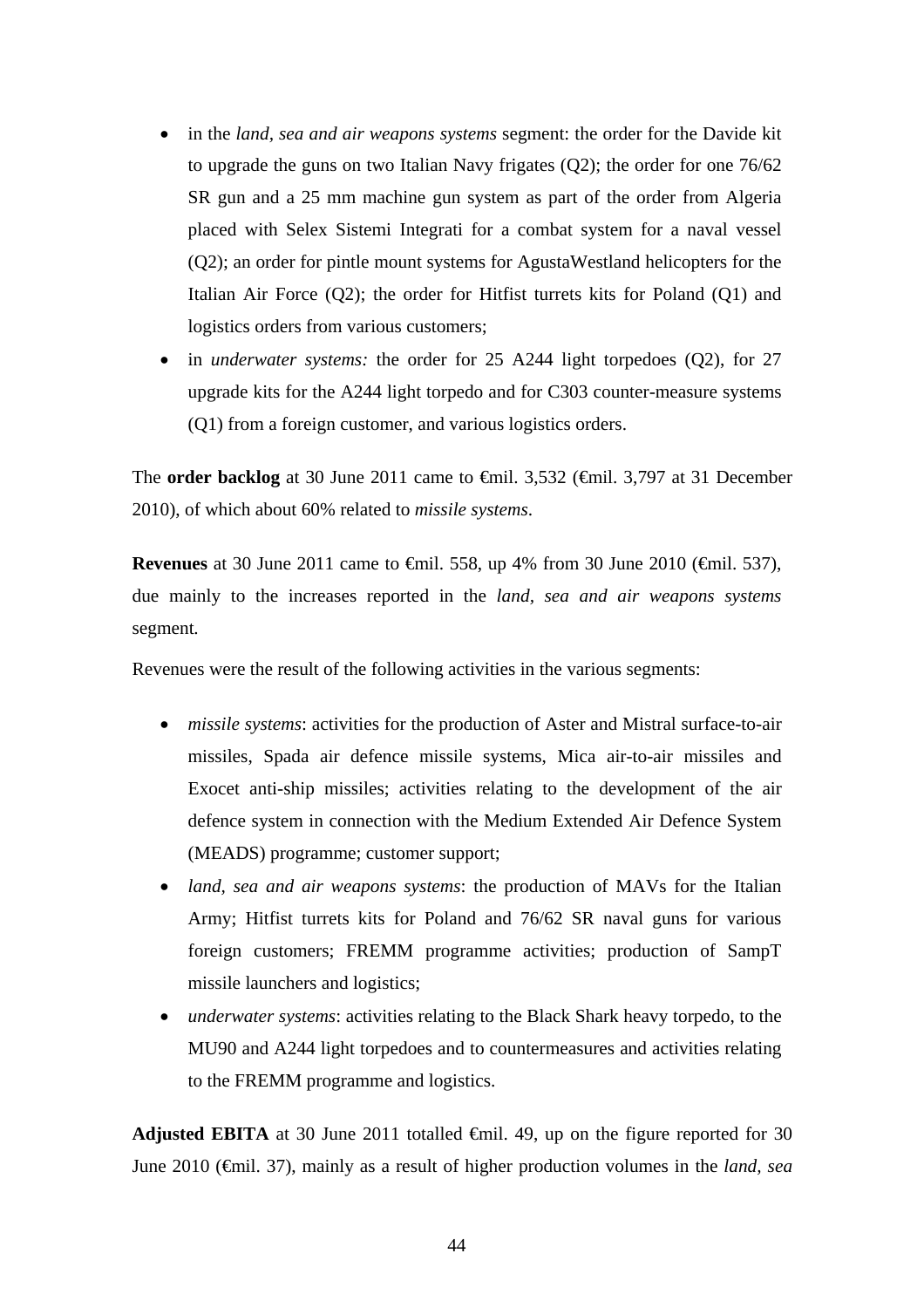*and air weapons systems* segment and a more profitable production mix in *missile systems.* As a result, **ROS** amounted to 8.8% at 30 June 2011 (6.9% at 30 June 2010).

**Research and development** costs at 30 June 2011 totalled €mil. 124, compared with €mil. 125 at 30 June 2010. Some of the key activities included the achievement of important milestones in the MEADS programme, and those for the SCALP Naval cruise missile and the Marte MK2 anti-ship missile, and activities for the development programme for the UK Ministry of Defence, and the continuation of development of the Meteor air-to-air missile in the *missile systems* segment; activities for guided munitions programmes and for the development of the 127/64 LW gun in the *land, sea and air weapons systems* segment; and activities relating to the Black Shark heavy torpedo in the *underwater systems* segment.

The **workforce** at 30 June 2011 came to 4,087, essentially in line with the figure reported at 31 December 2010 (4,112).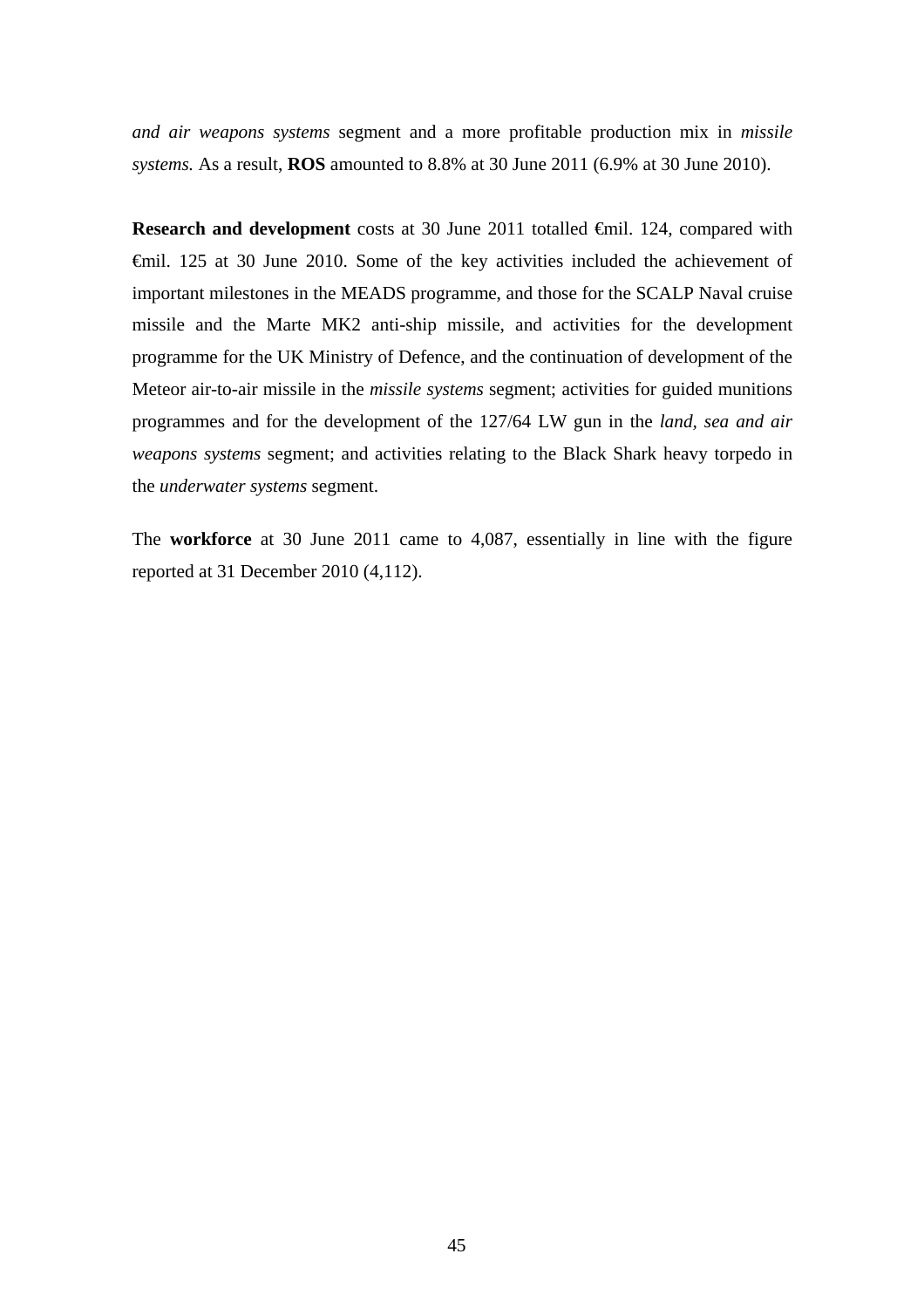### *ENERGY*

| $\epsilon$ million      | 30 June 2011 | 30 June 2010 | 31 Dec. 2010 |
|-------------------------|--------------|--------------|--------------|
| New orders              | 798          | 374          | 1,403        |
| Order backlog           | 1,935        | 3,030        | 3,305        |
| Revenues                | 562          | 677          | 1,413        |
| <b>Adjusted EBITA</b>   | 42           | 67           | 145          |
| <b>ROS</b>              | 7.5%         | 9.9%         | 10.3%        |
| R&D                     | 12           | 16           | 38           |
| Workforce $(no.)$ $(*)$ | 1,860        | 3,443        | 3,418        |

As concerns the Energy division, it should be noted that on 13 June 2011 Finmeccanica sold 45% of the share capital of the Ansaldo Energia group to the US investment fund First Reserve Corporation.

As a result of this sale, Ansaldo Energia Holding and its subsidiaries have been consolidated on a proportional basisas of the transaction date.

Finmeccanica is active in the Energy division through Ansaldo Energia Holding SpA (joint venture in which a 55% interest is held) and its investees, Ansaldo Energia SpA, Ansaldo Nucleare SpA, Ansaldo Fuel Cells SpA, Asia Power Projects Private Ltd, Ansaldo ESG AG and the Ansaldo Thomassen group.

The Energy division specialises in providing *plants and components* for generating electricity (conventional thermal, combined-cycle and simple-cycle, cogeneration and geothermal power plants), *post-sale services* and *nuclear* activities (plant engineering, services, waste and decommissioning) and services related to power generation from *renewable energy* resources.

New orders in the first half of 2011 amounted to <del>€mil</del>. 798, up <del>€mil.</del> 424 from the same period of 2010 ( $\epsilon$ mil. 374) due to the important new order from Turkey in the first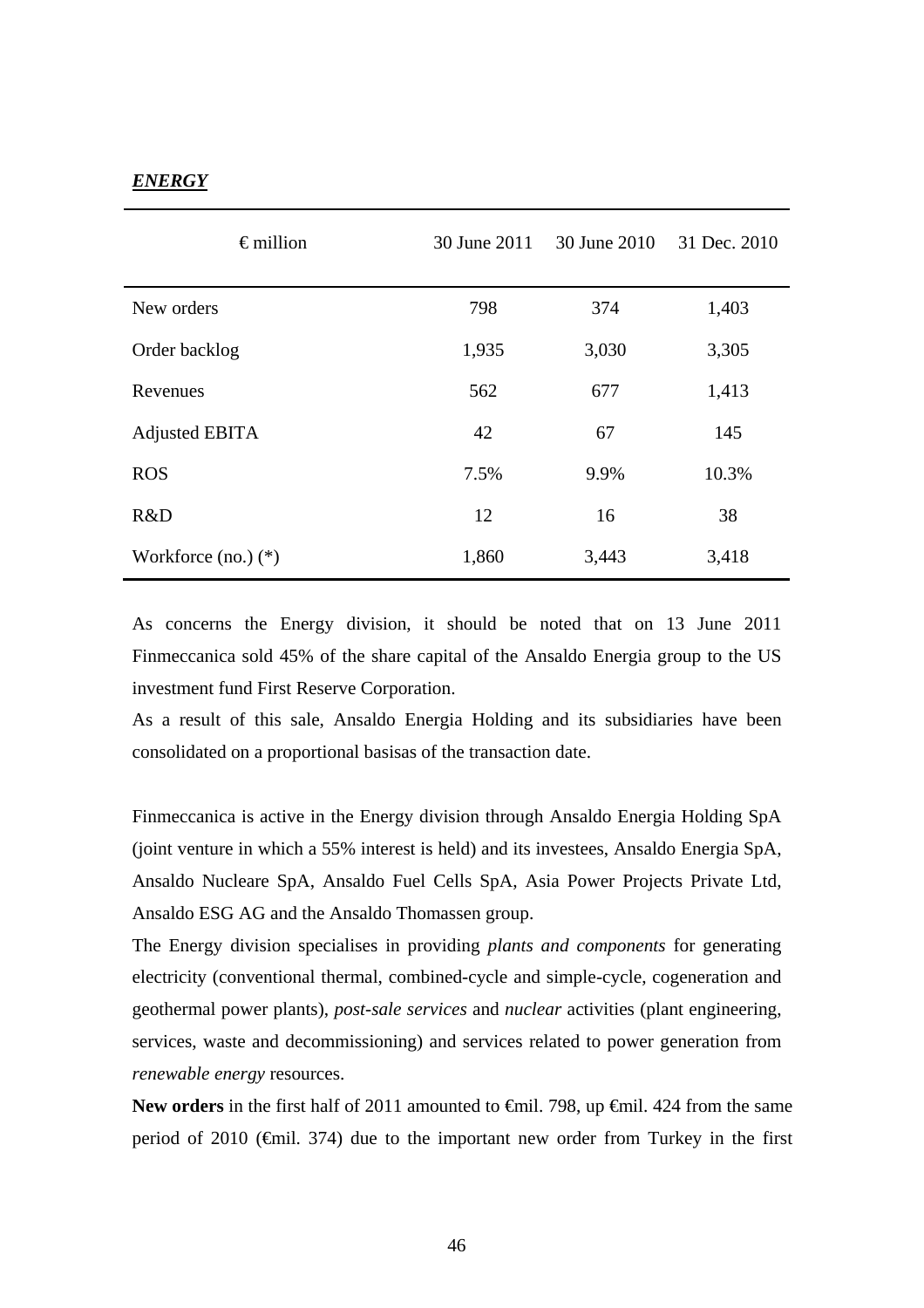quarter for an 800 MW combined-cycle plant and related long-term service agreement (LTSA) to be located in Gebze (worth  $\epsilon$ mil. 638). The other most significant new orders for the period include:

- in the *service* segment: new solution contracts (changing parts of the turbine) and spare parts contracts (Q1 and Q2);
- in the *nuclear* segment: as regards the *plant engineering* side, new contracts from Argentina (for the Embalse power station turbine) (Q1), orders from Westinghouse in the US (for development of the AP1000 reactor) (Q2); on the *service*-related side, the new Superphoenix reactor support contract for the Creys Malville power station in France (Q1 and Q2);
- in the *renewable energy* segment: orders for the construction of photovoltaic plants in Matera (Stigliano) (Q1) and Avellino (Bisaccia) (Q2);

The **order backlog** at 30 June 2011 came to <del>€mil.</del> 1,935, compared with <del>€mil.</del> 3,305 at 31 December 2010. The decline is attributable to the aforementioned change in consolidating all items on a line-by-line basis to a proportional basis for certain items. The composition of the backlog is attributable for around 39.4% to *plants and components*, 55.5% to *service* activities (82% of which LTSA scheduled maintenance contracts), 2.4% to the *nuclear* segment, and the remaining 2.7% to *renewable energy*.

**Revenues** at 30 June 2011 amounted to €mil. 562, a decrease of €mil. 115 from the €mil. 677 reported for the first half of 2010, mainly attributable to lower production volumes in the *plants and components* segment.

This is a result of a decline in component sub-supply contracts for foreign "sites".

Revenues were mainly generated by the following activities:

- *plants and components:* orders from Italy (Aprilia, Turano, San Severo and Torino Nord), Tunisia (Sousse), Egypt (El Sabtia - Cairo), Turkey (Gebze) and France (Bayet);
- *services:* LTSAs for Italy (Sparanise and Rizziconi), maintenance for Enipower (various sites in Italy) and gas turbine spare parts order from India (Valuthur);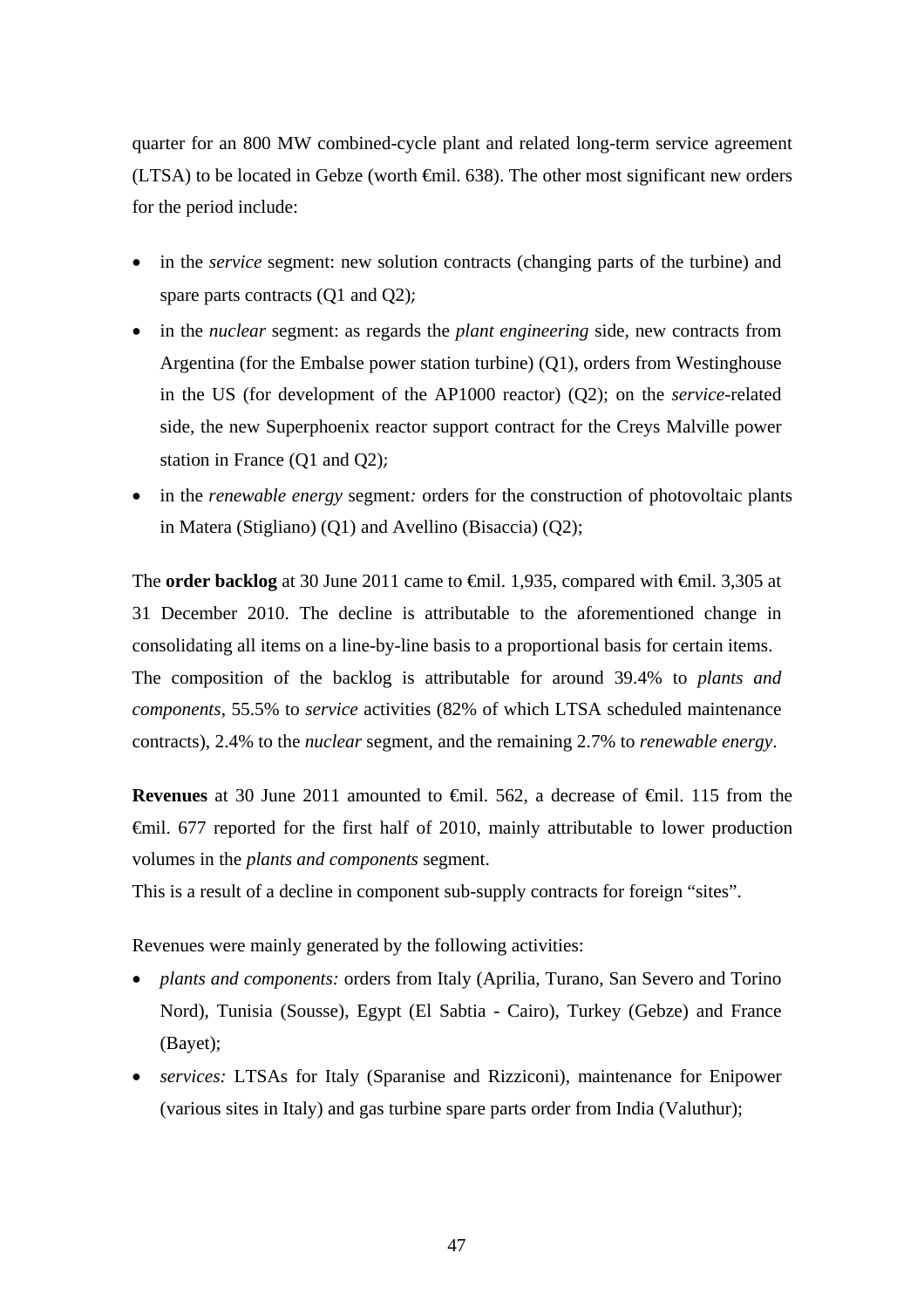- *nuclear:* as to *plant engineering*, activities continued on the Sanmen project in China with Westinghouse and engineering on the Mochovce power station in Slovakia; as to *services*, activity involved the Embalse (Argentina) and Creys Malville (France) plants; and in *waste and decommissioning*, work involved resin treatment at Vercelli (Trino) and the treatment and storage of radioactive waste from submarines in Russia (Andreeva Bay);
- *renewable energy:* work on the Matera (Stigliano) and Syracuse (Francofonte) orders for photovoltaic plants and the order from Avellino (Bisaccia) for construction of a 66 MW wind farm and related maintenance.

**Adjusted EBITA** at 30 June 2011 came to  $\oplus$  iil. 42, down  $\oplus$  iil. 25 from the first half of 2010 (€mil. 67). This decline is mainly due to lower revenues and the impact of the profitability of certain orders in the plant engineering segment, as a result of a different production mix as compared with the same period of the previous year.

**ROS** at 30 June 2011 stood at 7.5%, compared with 9.9% for the first half of 2010

**Research and development** costs at 30 June 2011 totalled €mil. 12, down €mil. 4 from the same period of 2010 ( $\bigoplus$ mil. 16). Activities primarily focused on the development of large-scale gas and steam turbines and continued work on the new aircooled generator.

The **workforce** stood at 1,860 at 30 June 2011, compared with 3,418 at 31 December 2010. The decrease (1,522 employees) is largely due to the different consolidation method used as mentioned above.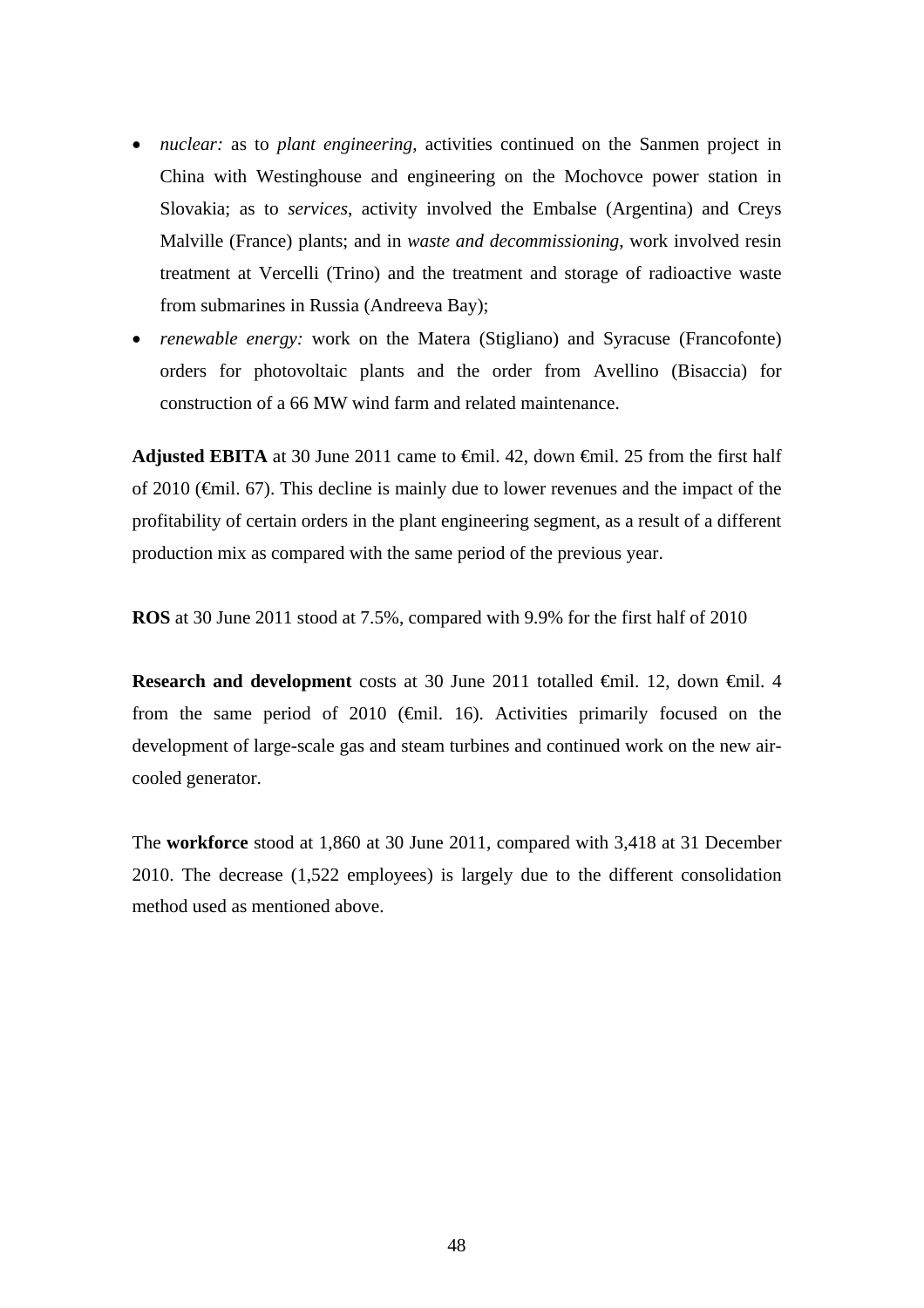### *TRANSPORTATION*

| $\epsilon$ million    | 30 June 2011 | 30 June 2010 | 31 Dec. 2010 |
|-----------------------|--------------|--------------|--------------|
| New orders            | 844          | 733          | 3,228        |
| Order backlog         | 7,168        | 5,864        | 7,303        |
| Revenues              | 953          | 926          | 1,962        |
| <b>Adjusted EBITA</b> | 9            | 35           | 97           |
| <b>ROS</b>            | 0.9%         | 3.8%         | 4.9%         |
| R&D                   | 24           | 36           | 69           |
| Workforce (no.)       | 7,045        | 7,281        | 7,093        |

The Transportation division comprises the Ansaldo STS group (signalling and transportation solutions), AnsaldoBreda SpA and its investees (vehicles) and BredaMenarinibus SpA (buses).

New orders at 30 June 2011 came to <del>€</del>mil. 844, up <del>€</del>mil. 111 from the same period of 2010 ( $\epsilon$ mil. 733), due mainly to increased new orders in the vehicles segment, particularly service and mass transit orders.

The following were the most important new orders for the period:

- in the *signalling and transportation solutions* segment:
	- o in *signalling:* the order to upgrade the technology for the conventional lines on the Turin-Padua route (Q1); the order for the Red Line of the Stockholm metro (Q1); the contract for the maintenance of metro and tram signalling systems in Paris (Q1); various components orders and service and maintenance orders;
	- o in *transportation solutions:* the order for the Milan metro Line 5 extension (Q1); contracts under the framework agreement with Rio Tinto Iron Ore, in Australia;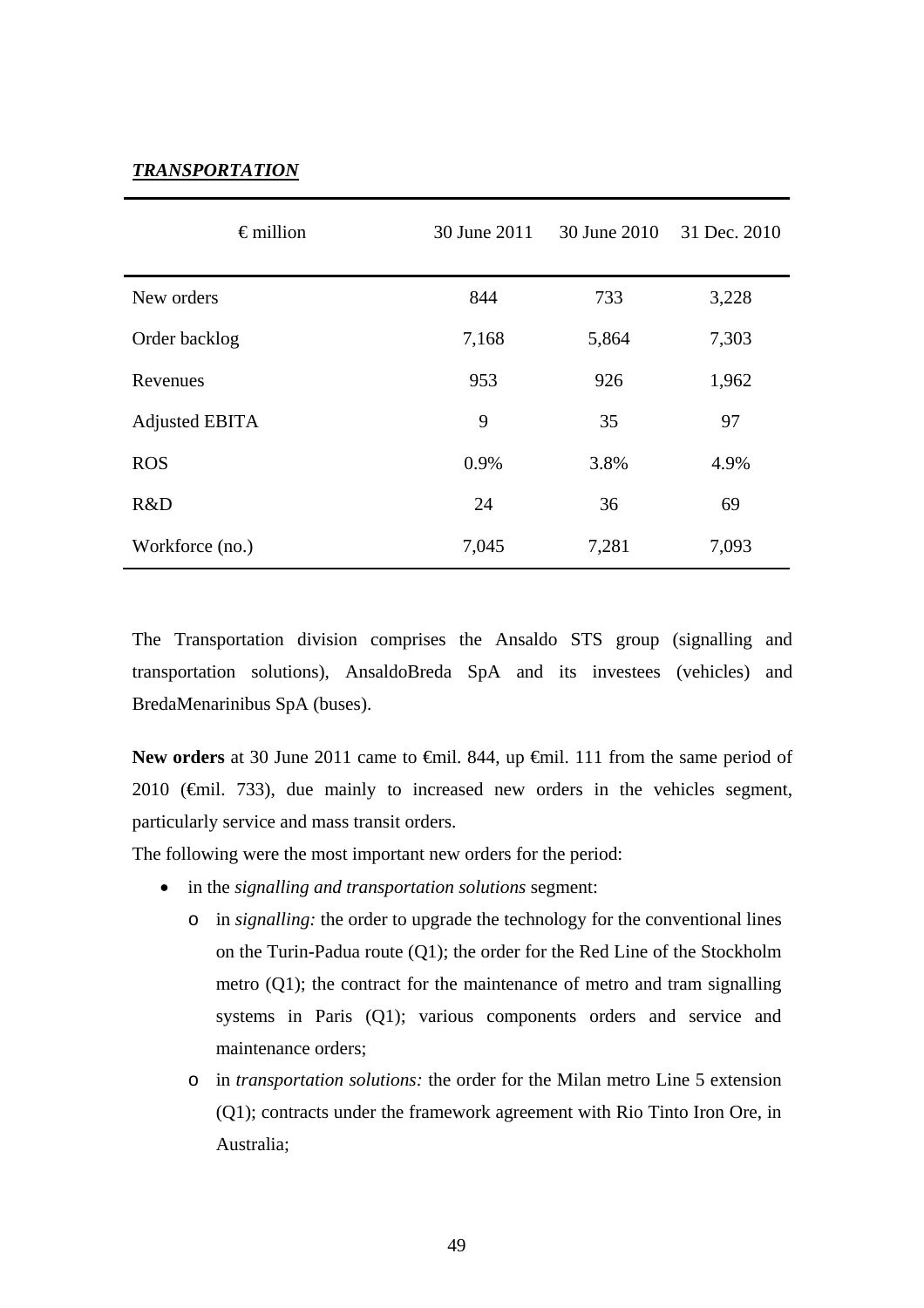- in the *vehicles* segment: the order for trains for the Milan metro Line 5 extension (Q1) and service orders;
- in the *bus* segment: various orders for a total of 61 buses.

At 30 June 2011 the **order backlog** amounted to €mil. 7,168, down €mil. 135 from 31 December 2010 (€mil. 7,303). The order backlog breaks down as follows: 63.7% for signalling and transportation solutions, 35.8% for vehicles and 0.5% buses.

**Revenues** at 30 June 2011 were equal to €mil. 953, up 2.9% over the same period of  $2010$  ( $\bigoplus$ mil. 926). The improved activity in the vehicles and bus segments, still below expectations, largely offset the slight decline in production volumes in the signalling and transportation solutions segment, mainly due to the completion of several Italian signalling orders.

Major orders include:

- in the *signalling and transportation solutions* segment:
	- o in *signalling:* orders for automated train control systems (SCMT) for Italy; orders for the Bogazkopru-Ulukisla-Yenice and Mersin-Toprakkale lines and for the Ankara metro in Turkey; orders for Australian Rail Track Co. (ARTC) in Australia; the Cambrian Line in the UK; the Rhin-Rhone highspeed train line in France; the order for the Union Pacific Railroad project and for the interlocking system for the Lexington Avenue and Fifth Avenue stops in New York in the US; various orders for components;
	- o in *transportation solutions:* the metro systems of Naples Line 6, Rome Line C, Copenhagen, Riyadh and Brescia;
- in the *vehicles* segment: trains for the Dutch and Belgian railways; trains for the Danish railways; trains for the Milan, Rome Line C, Riyadh and Brescia metros; various Sirio tram orders and service orders;
- in the *bus* segment: various orders for buses (88% of revenues for the segment) and for post-sales services.

Adjusted EBITA stood at <del>C</del>mil. 9 at 30 June 2011, a decrease of <del>C</del>mil. 26 compared with the first half of the previous year  $(\text{fmil. 35})$ . This decrease is mainly attributable to vehicles and bus segments, both still reporting negative adjusted EBITAs, reflecting the extra costs incurred for certain orders and expenses related to the settlement of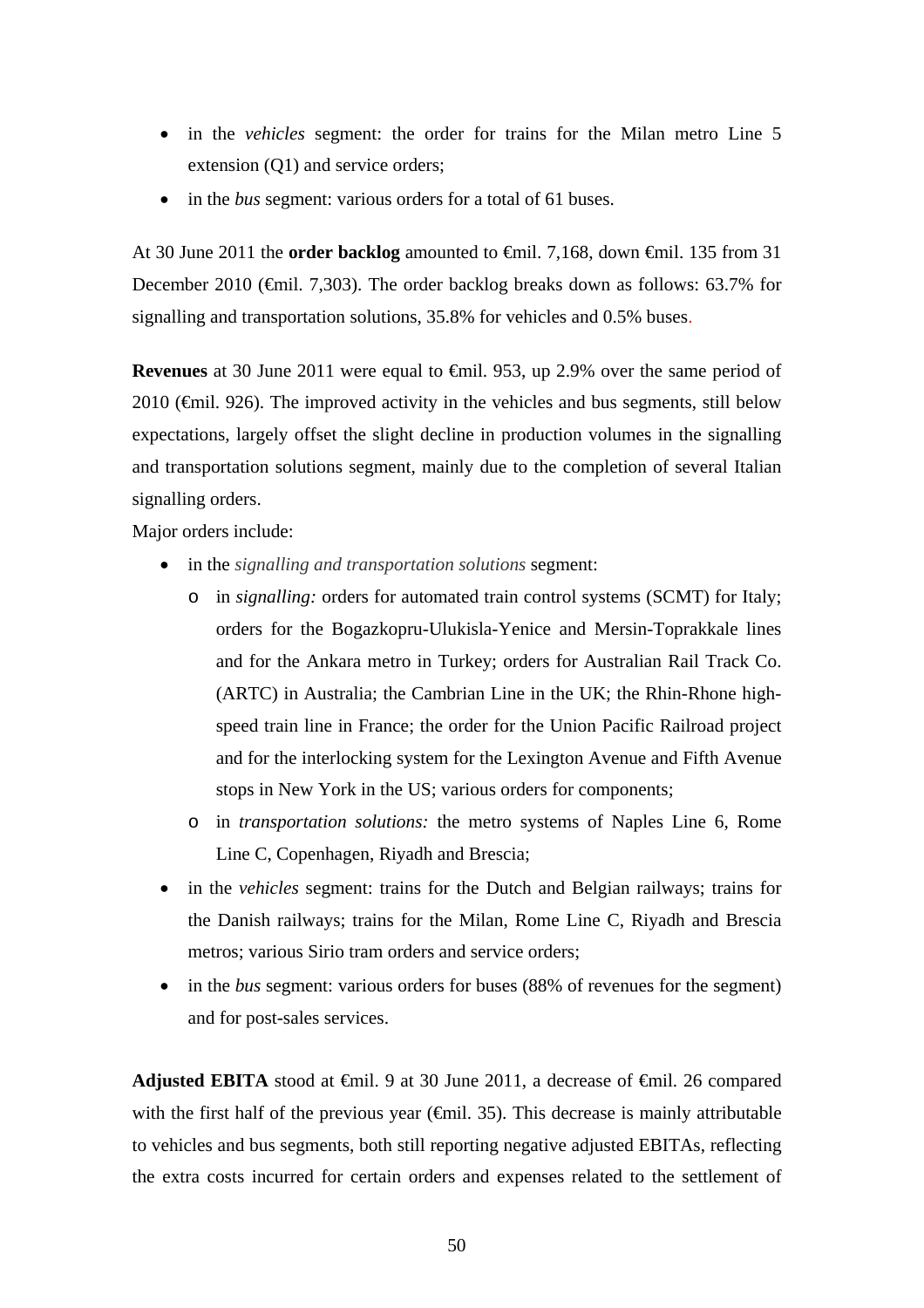disputes with certain customers. There was a decline in the signalling and transportation solutions segment, mainly reflecting the mentioned decrease in production volumes and higher R&D costs incurred during the period by the commercial department for initiatives under way. **ROS** for the division came to 0.9%, compared with 3.8% at 30 June 2010.

Specifically concerning the vehicles segment, there continued to be delays during the first half of the year in achieving the efficiency targets and, more generally, in implementing the programme introduced in recent years to gradually restore industrial performance. This is mainly coupled with the difficulties that have arisen in the resolution of the complexities related to certain products, particularly in railway products for foreign markets, and the resulting intricate handling of relationships with the customer, based on the failure to respect delivery schedules. Moreover, it should be noted that the delay in expected domestic vehicle orders, that, in addition to having an impact in terms of lower adequate profitability volumes, could also have an effect on the desired coverage of the production capacity. It appears unlikely that the foreign railway market will, in the short term, offset this potential imbalance. Finally, the crisis that has also stricken other domestic operators, some in temporary joint ventures with AnsaldoBreda, could have further negative repercussions.

Evaluations regarding the competitive reorganisation of the vehicle segment will lay the groundwork for actions aimed at developing an adequate industrial structure and strategic positioning of the segment.

**Research and development** costs at 30 June 2011 were equal to €mil. 24 (€mil. 36 at 30 June 2010) and mainly regarded projects in the signalling and transportation solutions segment.

The **workforce** stood at 7,045 at 30 June 2011, a 48 employee decrease from 7,093 reported at 31 December 2010.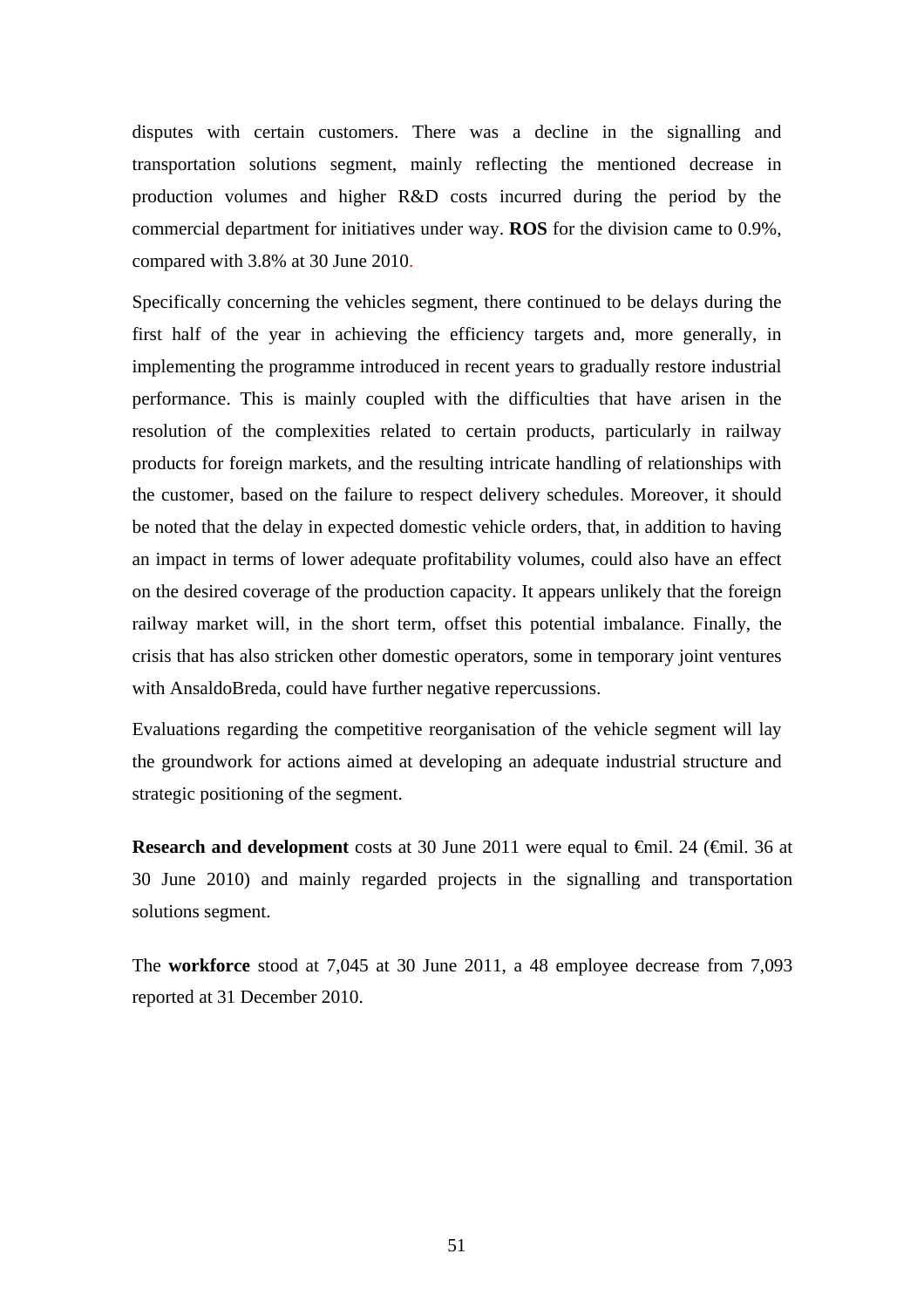### *OTHER ACTIVITIES*

| $\epsilon$ million | 30 June 2011   | 30 June 2010 | 31 Dec. 2010   |
|--------------------|----------------|--------------|----------------|
| New orders         | 230            | 38           | 105            |
| Order backlog      | 289            | 139          | 113            |
| Revenues           | 131            | 114          | 243            |
| Adjusted EBITA     | (80)           | (82)         | (152)          |
| <b>ROS</b>         | n.s            | n.s.         | n.s.           |
| R&D                | $\overline{0}$ | $\mathbf{1}$ | $\overline{7}$ |
| Workforce (no.)    | 885            | 795          | 906            |

The division includes, *inter alia*: Finmeccanica Group Services SpA, the Group services management company; Finmeccanica Finance SA and Meccanica Holdings USA Inc, which provide financial support to the Group; Finmeccanica Group Real Estate SpA (FGRE), which manages, rationalises and improves the Group's real estate holdings; and SO.GE.PA. SpA (in liquidation).

During the previous year, following a process begun in late 2009, action was undertaken to fully pursue the objective of leveraging and rationalising the Group's real estate holdings by gradually concentrating them within FGRE. The purpose of this concentration is to ensure that the Group's real estate holdings are managed in a coordinated, unified manner so as to make the activities and related costs more efficient and rational in order to achieve significant savings once fully implemented (please refer to the Industrial Transactions section).

The division also includes the **Fata** group, which provides machinery and plants for processing aluminium and steel products and contracting services for the electricity generation and primary aluminium production industries.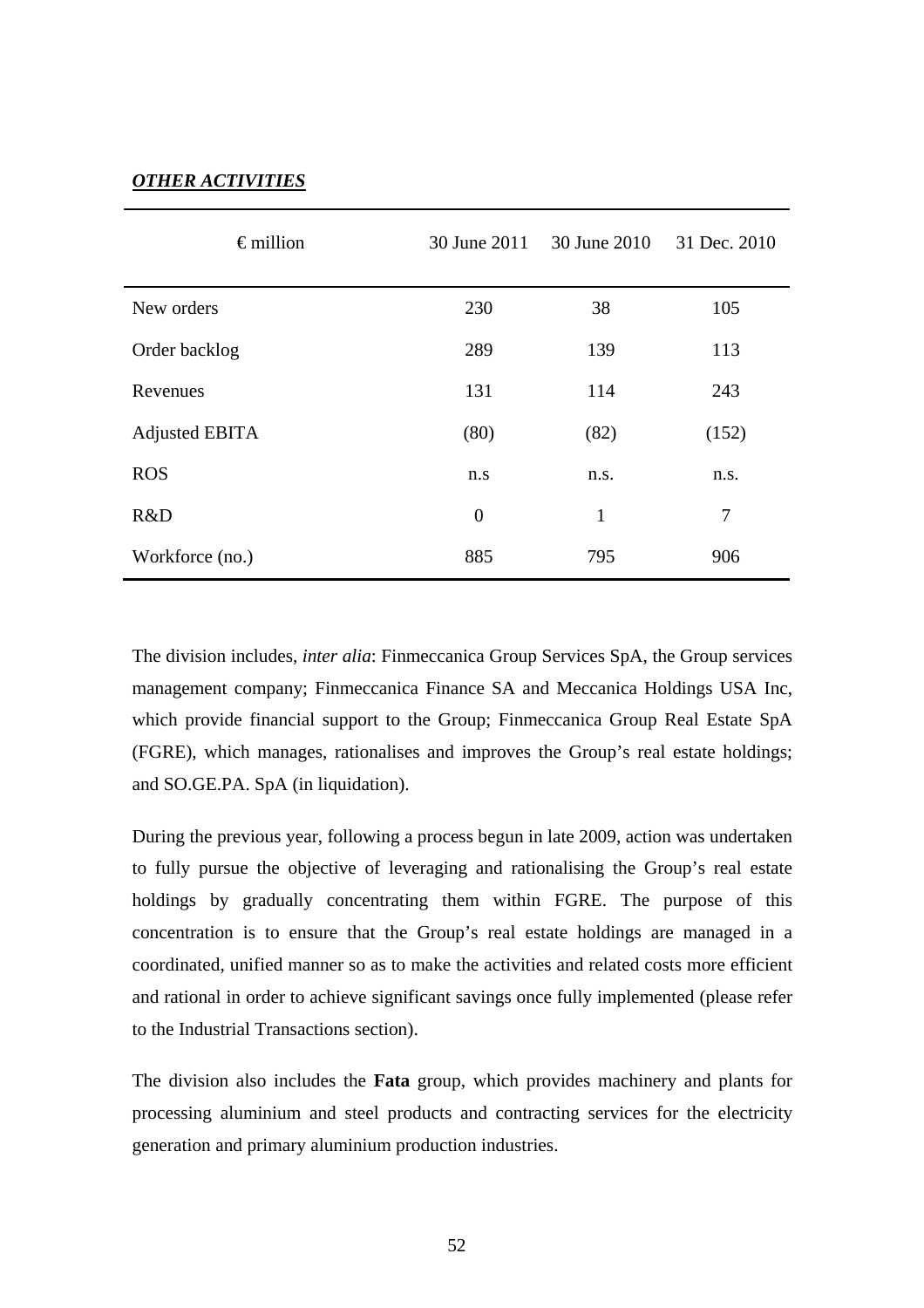From a commercial standpoint, Fata received **new orders** totalling €mil. 230 at 30 June 2011, up  $\epsilon$ mil. 192 compared with the first half of 2010 ( $\epsilon$ mil. 38).

Fata's **revenues** at 30 June 2011 came to €mil. 53, down €mil. 21 from the previous year  $(\oplus$ mil. 74).

Fata's **workforce** at 30 June 2011 totalled 318 employees, compared with 300 employees at 31 December 2010.

This division's figures also include those of **Finmeccanica Spa,** which for some years underwent an extensive transformation process, altering its focus from a financial company to that of an industrial company. This process received a boost last year with a commitment from management to press on with a series of actions concerning industrial, technological and commercial integration. The Group will then be able to benefit from an additional impetus in improving its own productivity through processes to increase efficiency and rationalisation.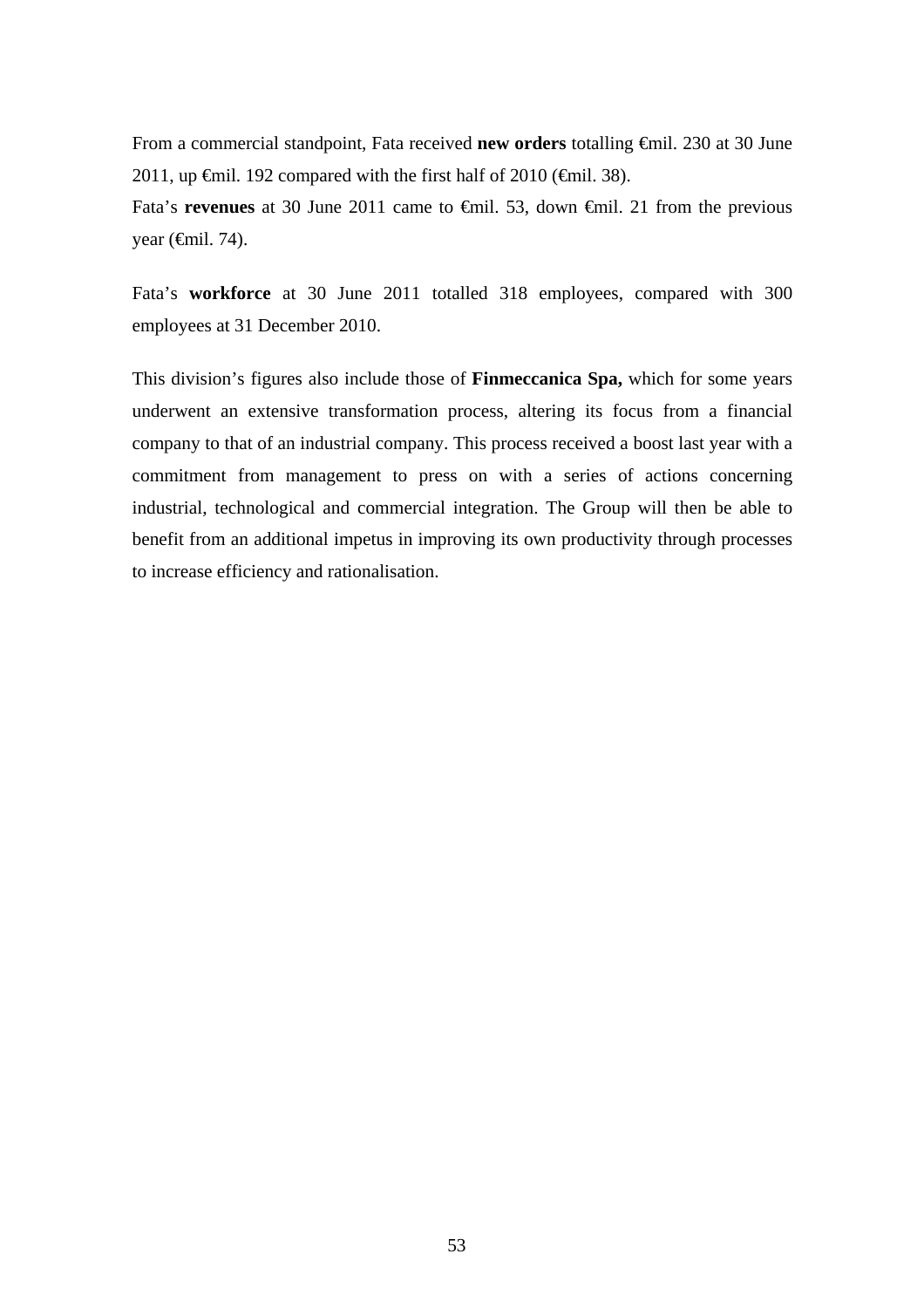### **Significant events and events subsequent to closure of the accounts for the sixmonth period**

### **Industrial transactions**

On 28 March 2011, the Board of Directors of Finmeccanica authorised the merger between **Elsag Datamat** and **SELEX Communications,** which was completed as from 1 June 2011 with the merger of Elsag Datamat into SELEX Communications, which changed its name to SELEX Elsag at that time. The equity holdings in Seicos, SELEX Service Management and Digint (the first two held by Finmeccanica and the last by Finmeccanica Group Services) were also transferred on that date.

The transaction - in line with Finmeccanica's plan, launched in 2010, to optimise its industrial assets in the Defence and Security Electronics division - sought to create a centre of expertise at the Group level in the Information and Communication Technology (ICT) and the Security and Automation sectors, to enable Finmeccanica to fulfil the rising demand for complete and integrated ICT solutions and secure network management services. The transaction is a fundamental step in this reorganisation, achieved by concentrating its activities into three centres of expertise (SELEX Sistemi Integrati for major defence and homeland security systems and surface radar systems, SELEX Galileo for avionics and electro-optical imaging, and SELEX Elsag for ICT, security and automation). This should enable the companies to better focus on their missions and successfully satisfy the demands of their customers while achieving cost optimisation.

In the wake of the process begun in 2009 and fully implemented in 2010 to rationalise and improve the Group's **real estate holdings** by gradually concentrating them in **Finmeccanica Group Real Estate** (FGRE) to ensure that they are managed in a coordinated and consistent manner, on 20 January 2011, Finmeccanica's Board of Directors approved the guidelines for transferring some of the Group's real estate holdings to a closed-end real estate fund, the majority of whose shares will be held by third parties. Further checks required for the transaction to potentially be finalised are now being made.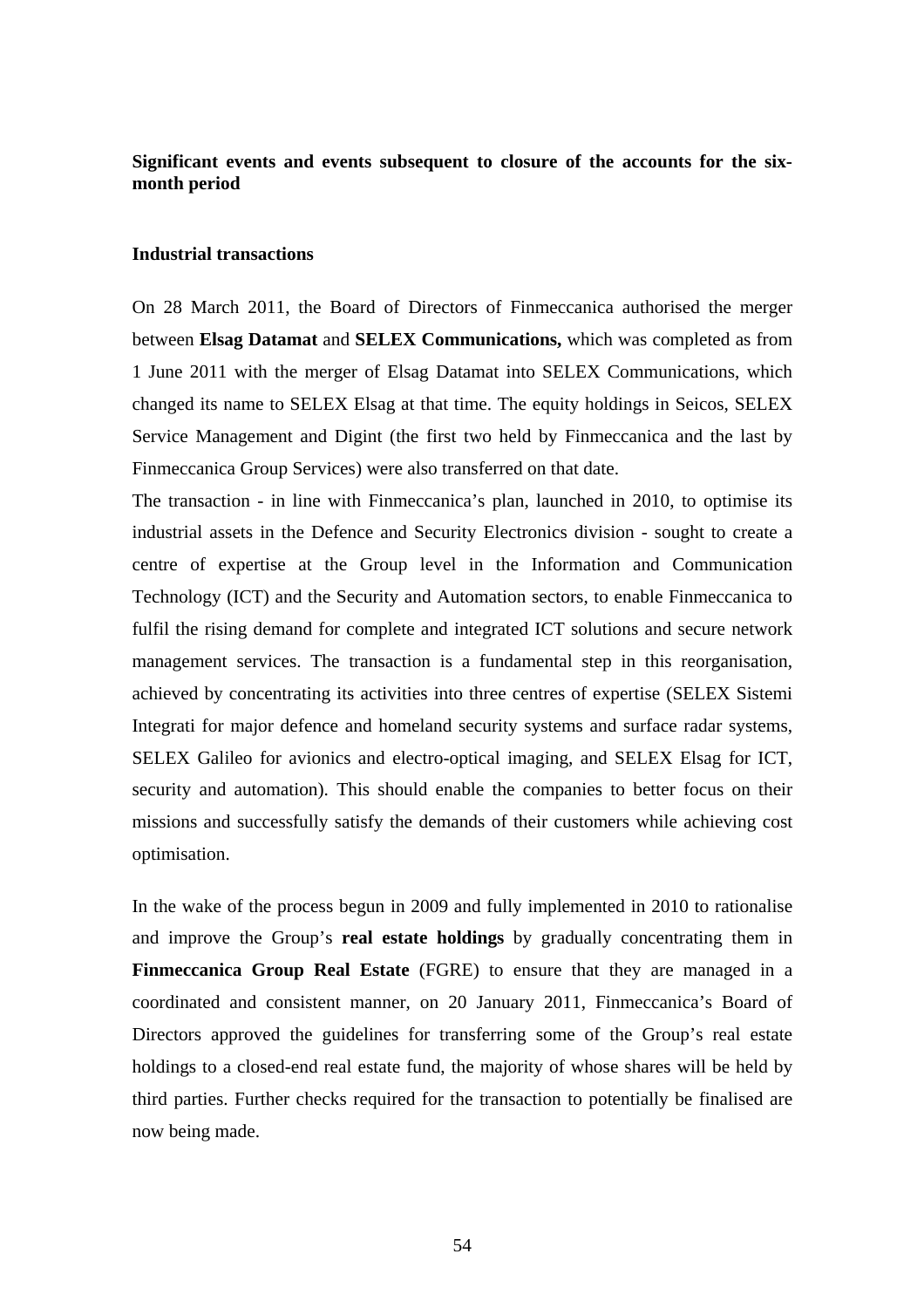On 9 March 2011, Finmeccanica signed an agreement with First Reserve Corporation ("First Reserve"), a US investment fund that specialises in the **Energy** sector, for the sale of a stake in Ansaldo Energia. The transaction was completed on 13 June 2011.

Specifically, Finmeccanica sold the entire share capital of Ansaldo Energia to an Italianbased company, Ansaldo Energia Holding ("AEH", formerly Ansaldo Electric Drives ("AED")), a company held 45% by First Reserve and 55% by Finmeccanica. Finmeccanica signed a shareholders' agreement with its US partner covering the corporate governance of the new company.

As a result of this agreement, Finmeccanica's consolidated net financial position will improve, as described in the section covering the net financial debt. This transaction, along with the capital increase carried out in 2008 and the debt restructuring performed in 2010, marks the completion of the actions undertaken by Finmeccanica following its acquisition of DRS Technologies.

### **Financial transactions**

In the first six months of 2011, the Finmeccanica Group did not engage in important new transactions to obtain funds in the bond market. In fact, during the period, it only redeemed (for a total of \$mil. 17) the remaining bonds placed on the US market by DRS. The bonds had been largely redeemed in January 2009 following the purchase of the US company by Finmeccanica

Below is a list of bonds outstanding at 30 June 2011 which shows, respectively, the euro-denominated bonds issues by Finmeccanica and by the subsidiary Finmeccanica Finance, the pound sterling-denominated bond issue by Finmeccanica Finance, as well as the new 10-year and 30-year bonds issued by Meccanica Holdings USA for the US market. As more fully described in the footnotes on the individual bond issues reported below, a series of rate transactions have been undertaken to convert a portion of the interest rate exposure from fixed-rate to floating rate, thereby making it possible to minimise the total cost of the debt.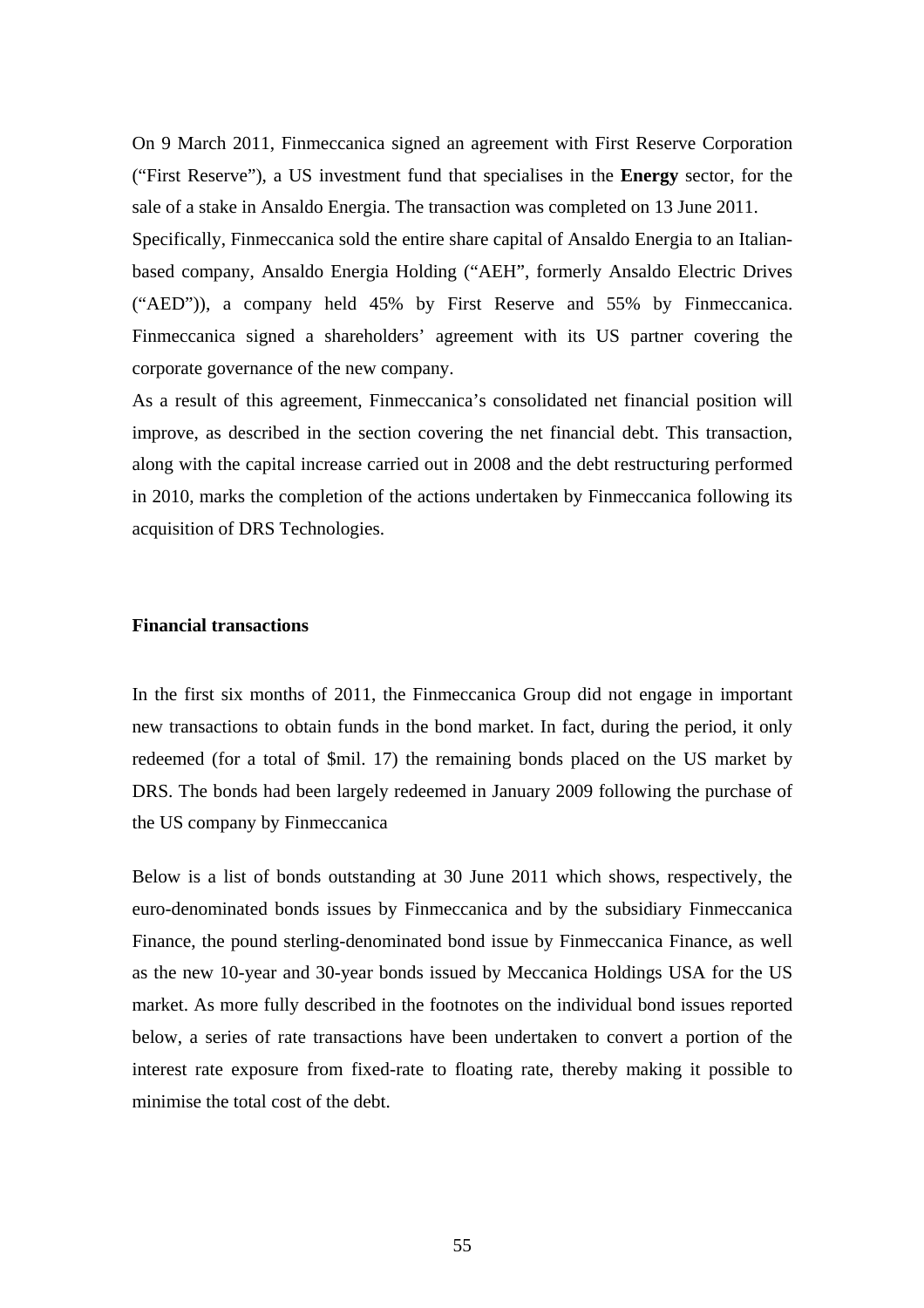| <b>Issuer</b>       |     | Year of<br>issue | <b>Maturity</b> | <b>Nominal</b><br>Amount | <b>Annual</b><br>coupon | <b>Type of</b><br>offer | IAS recog.<br>amts <del>C</del> inil. |
|---------------------|-----|------------------|-----------------|--------------------------|-------------------------|-------------------------|---------------------------------------|
|                     |     |                  |                 | ( <del>G</del> nil)      |                         |                         | (9)                                   |
|                     |     |                  |                 |                          |                         |                         |                                       |
| <b>Finmeccanica</b> |     |                  |                 |                          |                         | European                |                                       |
| Finance SA          | (1) | 2003             | 2018            | 500                      | 5.75%                   | institutional           | 513                                   |
|                     |     |                  |                 |                          |                         | European                |                                       |
| Finmeccanica Spa    | (2) | 2005             | 2025            | 500                      | 4.875%                  | institutional           | 502                                   |
|                     |     |                  |                 |                          |                         |                         |                                       |
| Finmeccanica        |     |                  |                 |                          |                         | European                |                                       |
| Finance SA          | (3) | 2008             | 2013            | 1,000                    | 8.125%                  | institutional           | 1,048                                 |
|                     |     |                  |                 |                          |                         |                         |                                       |
| Finmeccanica        |     |                  |                 |                          |                         | European                |                                       |
| Finance SA          | (4) | 2009             | 2022            | 600                      | 5.25%                   | institutional           | 607                                   |

| Issuer                            |     | <b>Year of</b><br>issue | <b>Maturity</b> | <b>Nominal</b><br>Amount<br>(GBPmil) | Annual<br>coupon | Type of<br>offer          | <b>IAS</b> recog.<br>amts $\epsilon$ mil.<br>(10) |
|-----------------------------------|-----|-------------------------|-----------------|--------------------------------------|------------------|---------------------------|---------------------------------------------------|
| Finmeccanica<br><b>Finance SA</b> | (5) | 2009                    | 2019            | 400                                  | 8.00%            | European<br>institutional | 439                                               |

| <b>Issuer</b>                 |     | Year of<br>issue | <b>Maturity</b> | <b>Nominal</b><br>Amount<br>(US\$mil) | Annual<br>coupon | Type of offer                                    | <b>IAS</b><br>recog.<br>amts<br>$\boldsymbol{\Theta}$ mil. (9) |
|-------------------------------|-----|------------------|-----------------|---------------------------------------|------------------|--------------------------------------------------|----------------------------------------------------------------|
| Meccanica<br>Holdings USA Inc | (6) | 2009             | 2019            | 500                                   | 6.25%            | American<br>institutional<br>Rule<br>144A/Reg. S | 351                                                            |
| Meccanica<br>Holdings USA Inc | (7) | 2009             | 2039            | 300                                   | 7.375%           | American<br>institutional<br>Rule<br>144A/Reg. S | 209                                                            |
| Meccanica<br>Holdings USA Inc | (8) | 2009             | 2040            | 500                                   | 6.25%            | American<br>institutional<br>Rule<br>144A/Reg. S | 351                                                            |

(1) Bonds issued as part of the EMTN programmes for a maximum of €bil. 3.8. The entire issue was converted from a fixed-rate issue to a floating-rate one for the first two years of the loan. The transaction was authorised pursuant to Article 129 of Legislative Decree 385/93. Bonds listed on the Luxembourg Stock Exchange.

Rate derivative transactions were made on these bonds and led to benefits throughout 2005 from low floating rates with an effective cost of some 3.25%. During 2006, the effective cost of the loan returned to a fixed rate equal to an average value of some 5.6%.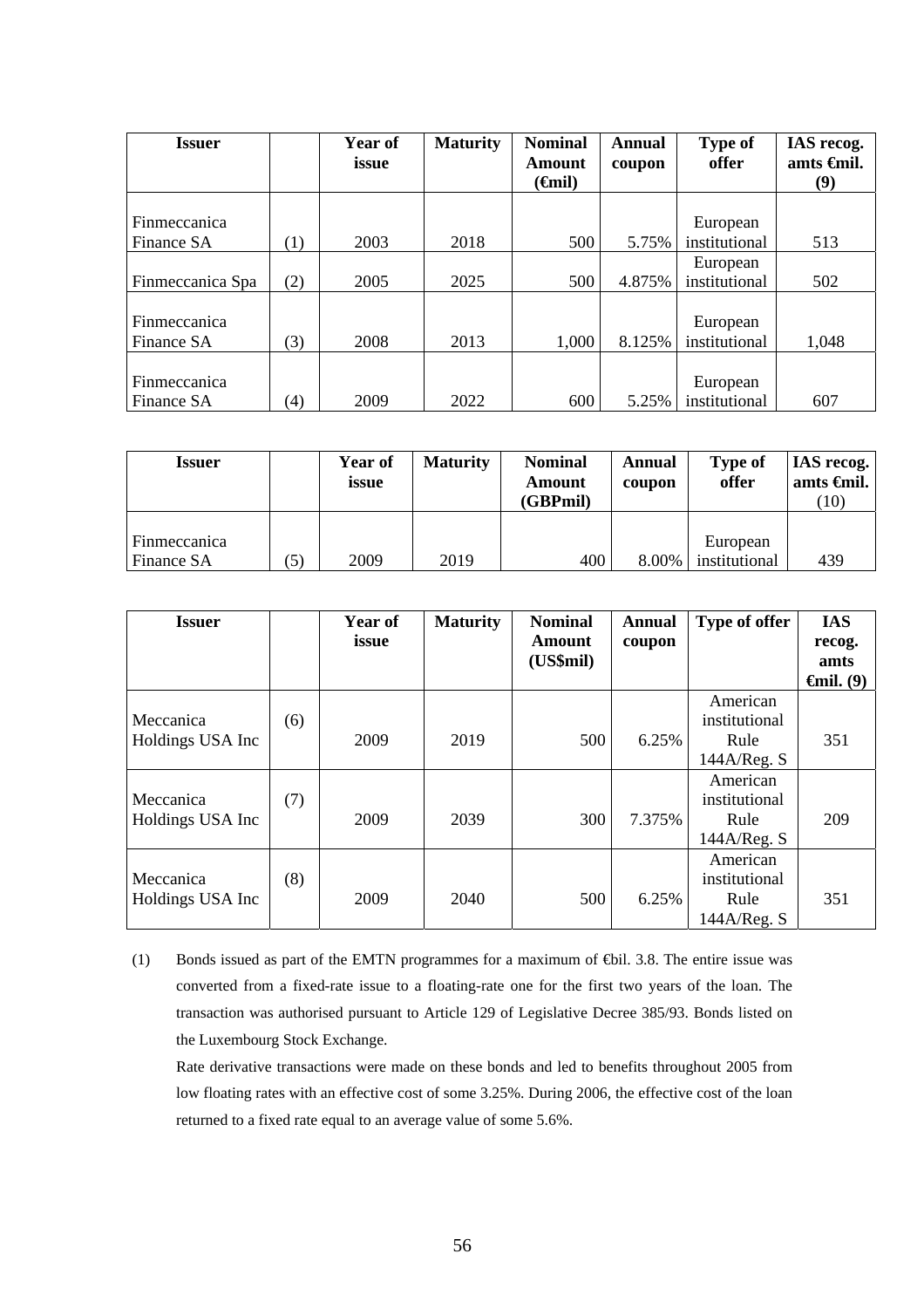- (2) Bonds issued as part of the EMTN programmes for a maximum of €bil. 3.8. The transaction was authorised pursuant to Article 129 of Legislative Decree 385/93. Bonds listed on the Luxembourg Stock Exchange. The amount of €mil. 250 of this issue was converted to a floating rate to hedge against increases in the interest rate.
- (3) Bonds issued as part of the EMTN programmes for a maximum of €bil. 3.8. Bonds listed on the Luxembourg Stock Exchange. Of the issue, €mil. 750 was converted to a floating rate, with a benefit of over 2 percentage points. The proceeds of the issues (the US dollar equivalent) were originally used to refinance (through an intercompany loan agreement) the DRS bonds redeemed early in January 2009.
- (4) Bonds issued as part of the EMTN programmes for a maximum of €bil. 3.8. Bonds listed on the Luxembourg Stock Exchange. No rate transactions on the issue were made. The proceeds of the issue were partly used to repay the Senior Loan Facility, signed on the occasion of the acquisition of the DRS group.
- (5) Bonds issued as part of the EMTN programmes for a maximum of €bil. 3.8. Bonds listed on the Luxembourg Stock Exchange. The proceeds of the issue were translated into euros and were completely used to partly repay the Senior Loan Facility. In the first quarter of 2011, GBPmil. 100 of this was converted into a floating-rate bond, completed during the second quarter for a profit of around €mil. 4.5. Analogous transactions were performed in 2010 on a total of GBPmil. 400, which generated revenues of around €mil. 37, for a profit of around €mil. 24. The exchange rate risk arising from the transaction was fully hedged. Finmeccanica does not rule out the possibility of re-converting the bond into pound sterling to partially hedge strategic investments in Great Britain.
- (6) Bond issued under Rule 144A and Regulation S of the US Securities Act. No rate transactions on the issue were made.
- (7) Bond issued under Rule 144A and Regulation S of the US Securities Act. The proceeds of this issue, as well as of that referred to in footnote (6), were entirely used by Meccanica Holdings USA to finance the purchase of DRS, partially replacing Finmeccanica in the intercompany loan granted by Finmeccanica in January 2009. Finmeccanica in turn used this amount to partially repay the Senior Term Loan Facility. No rate transactions on the issue were made.
- (8) Bond issued under Rule 144A and Regulation S of the US Securities Act. The proceeds were entirely used by Meccanica Holdings USA to finance the purchase of DRS, as described in footnote (7). No rate transactions on the issue were made.
- (9) The difference between the face value of bonds and book value is due to the accrued interest being classified as to increase debt and to discounts being recognised to decrease debt.

All the bond issues of Finmeccanica Finance and Meccanica Holdings, are, as mentioned, irrevocably and unconditionally secured by Finmeccanica, and are given a medium-term financial credit rating by the three international rating agencies: Moody's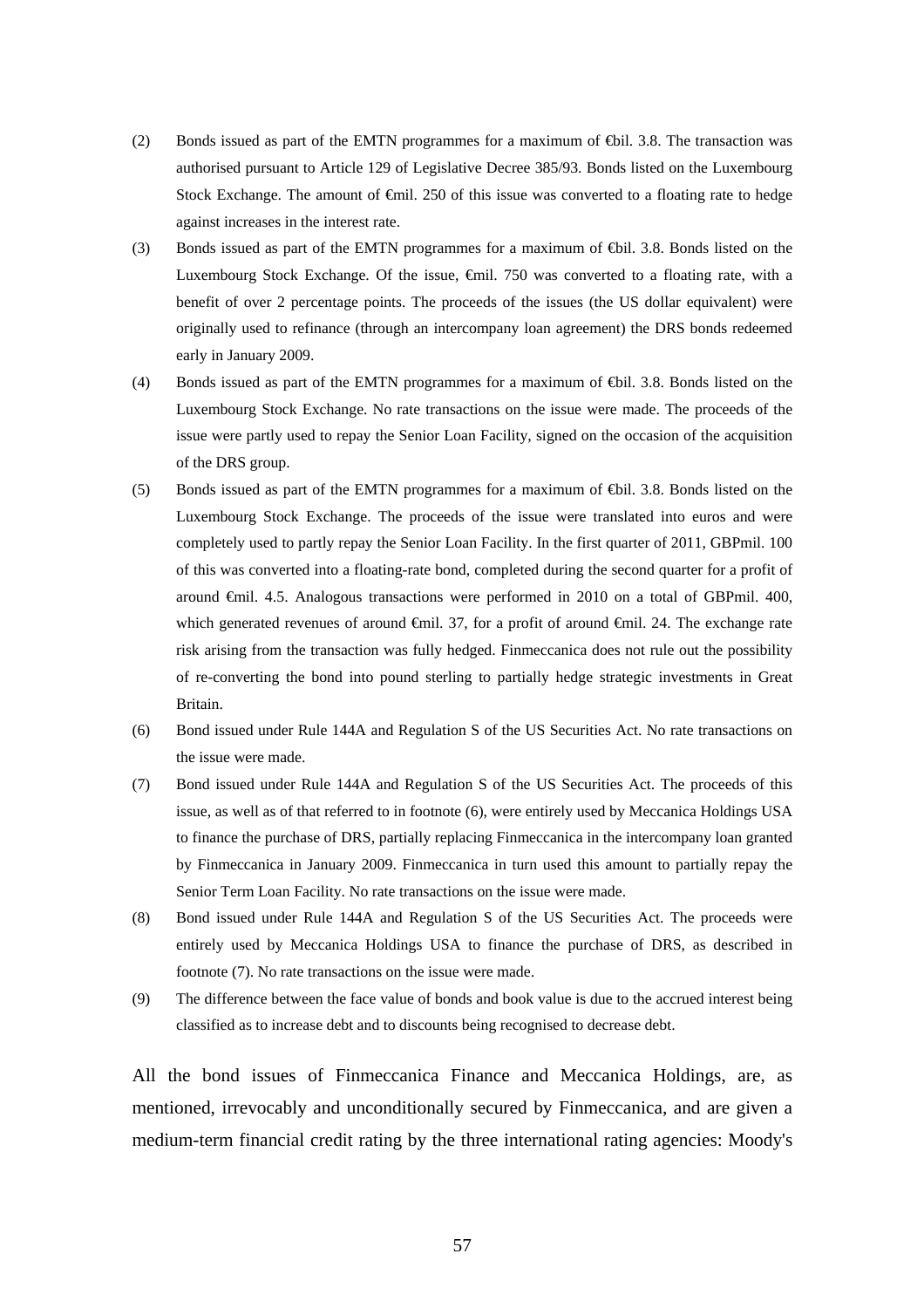Investors Service, Standard and Poor's and Fitch. It should be noted that, in December 2010, while Standard and Poor's confirmed its BBB rating for Finmeccanica's medium/long-term debt, it gave it a negative outlook. In June 2011, Moody's decided to place the rating for Italy under review for a possible downgrade, which also had a negative effect on Finmeccanica's rating. More specifically, at the date of this report, these credit ratings were: A3 rating on review for possible downgrade (Moody's), BBB+ (Fitch) and BBB with negative outlook (Standard and Poor's).

All the bonds above are governed by rules with standard legal clauses for these types of corporate transactions. In the case of the issues, these clauses do not require any undertaking with regard to compliance with specific financial parameters (financial covenants) but they do require negative pledge and cross-default clauses*.*

Based on negative pledge clauses, Group issuers, Finmeccanica Spa and their material subsidiaries (companies whose issuer or guarantor owns more than 50% of the share capital and represent at least 10% of total revenues) are expressly prohibited from pledging collateral security to secure financial transactions to the partial benefit of one or more creditors, without prejudice to the generalities of the foregoing. Exceptions to this prohibition are securitisation and, starting from July 2006, the establishment of assets for the use indicated in Article 2447-bis *et seq*. of the Italian Civil Code.

The cross-default clauses give the bondholders the right to request early redemption of the same (i.e. default) in the event that, for any loan or, more generally, any financial obligation of the Group, there should be a failure to make payment beyond preset limits or other default events.

With regard to the financial aspects of the partial sale of Ansaldo Energia, Finmeccanica sold the company for €mil. 1,073 to Ansaldo Energia Holding (AEH) and received around €mil. 96 from Ansaldo Energia for use of the "Ansaldo" trademark for 25 years, as well as a dividend payment of  $\epsilon$ mil. 65.

The transaction was financed with equity of <del>€mil</del>. 500, of which €mil. 275 contributed by Finmeccanica and €mil. 225 by First Reserve Corporation, and with debt of €mil. 573. The debt is divided between a medium-term bank loan of €mil. 300 and a short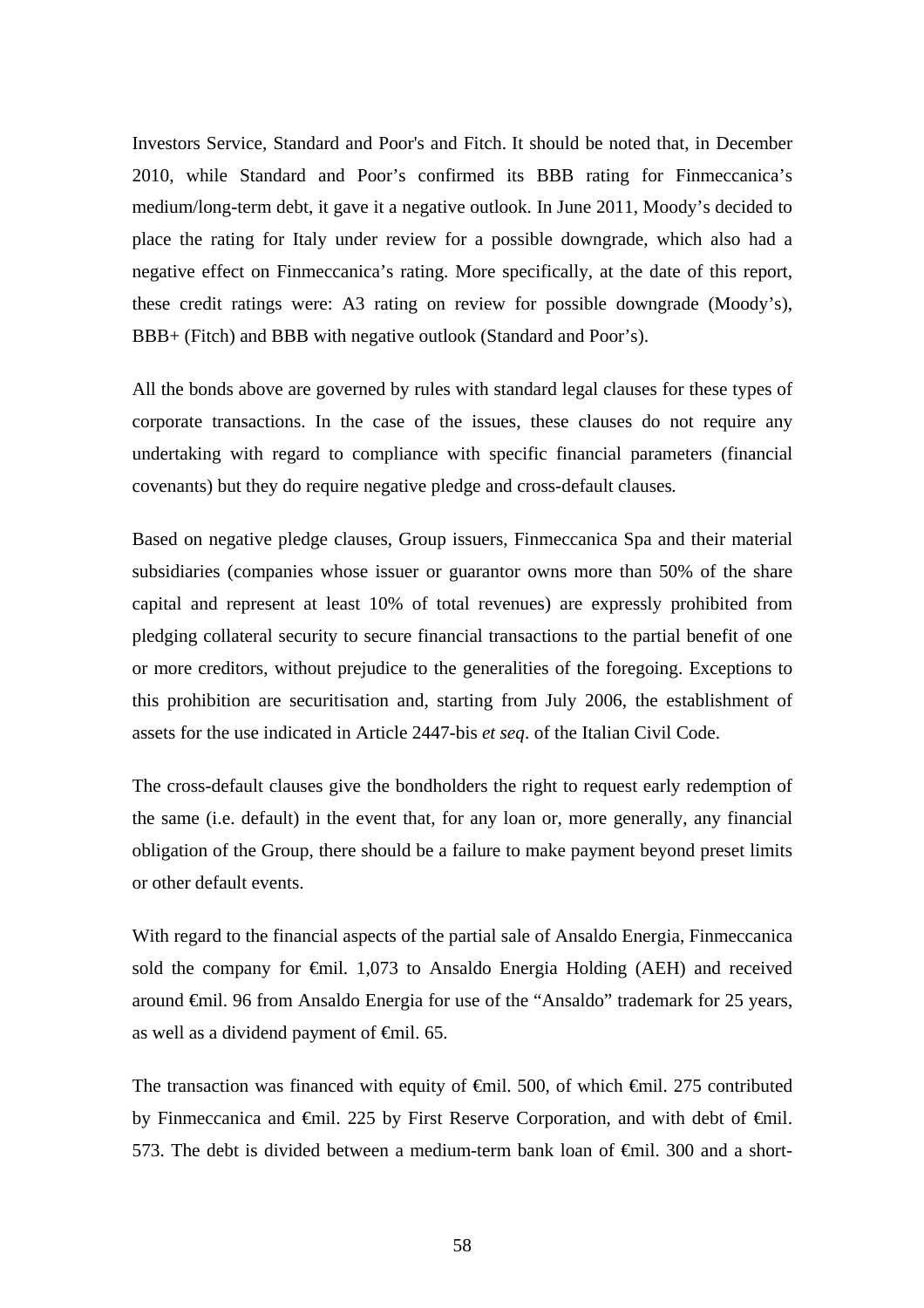term vendor loan of €mil. 273, provided by Finmeccanica, that will be replaced in the medium-term by a revolving line of credit of up to  $\epsilon$ mil. 350.

Both the medium-term loan and the revolving line of credit will have a term of five years, guaranteeing that Ansaldo Energia will have stable financial resources. In addition, the revolving credit line will ensure that the company has flexibility in using these resources to respond in an optimal manner to its operational needs, considering the company's available liquidity. Ansaldo Energia was initially supplied with €mil. 300 in unsecured lines of credit to support commercial activities.

Banca Imi SpA, BNP Paribas and Unicredit SpA have provided financial support for the transaction, underwriting financing (loans and revolving lines of credit) for a total of €mil. 650 over a 5-year term. The transaction was then syndicated to a pool of leading Italian and international financial institutions, meeting with a favourable response from them and leading to a significant reduction in the shares originally allocated. At 30 June 2011, the  $\epsilon$ mil. 300 medium-term loan and the  $\epsilon$ mil. 273 vendor loan had been completely used.

### **Other events**

In July, the €mil. 640 contract for the construction and maintenance of an 865 MW combined-cycle plant in Kocaeli-Gezbe, an industrial zone of Istanbul, took effect. In addition to its usual role of being the "turn-key" builder, Ansaldo Energia will also be an investor in the plant. The approximately  $\oplus$  finil. 86 investment will be for a 40% stake in the company Yeni Elektrik Uretim AS and will be made by Ansaldo Energia in partnership with the majority shareholder, Unit Investment NV, a seasoned player in the Turkish electricity market. The plant is being financed by a pool of four Turkish banks with limited recourse against the shareholders and, in the case of Ansaldo Energia, also against its parent company, Finmeccanica, for the usual project financing risks, including the dynamics of the Turkish energy market which is in the process of being liberalised.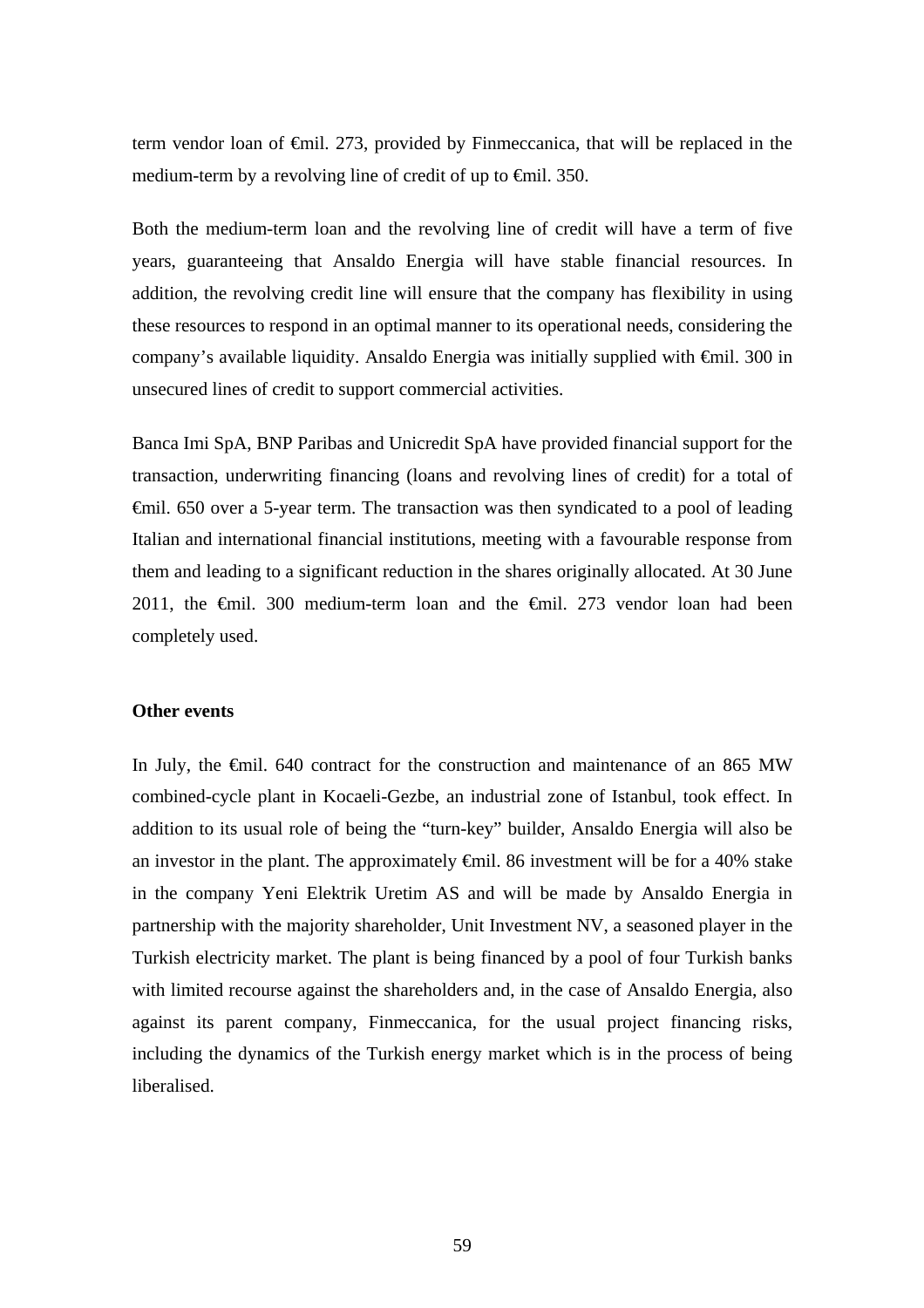### **Outlook**

As explained in the analysis of the Group's performance for the period, the Finmeccanica Group's financial results at 30 June 2011 show a contraction as compared with the same period of 2010, except for the net profit for the period, which reflects the partial sale of Ansaldo Energia. Careful management of working capital made it possible to improve FOCF beyond expectations.

As already described in the analysis of the performance of the divisions, the poorer performance seen as compared with the same period of 2010 was not the result solely of cyclical economic and exogenous factors, such as the performance of certain markets, political and social developments in North African countries (Libya in a critical manner), economic problems and financial crises in several European countries, and, not least of all, the weakness of the industrial recovery in the United States. Rather it appears that certain structural problems played a part, arising from internal factors related to the industrial performance of certain business sectors, such as Aeronautics and Transportation (particularly the vehicle segment). These have contributed to this misalignment through unsatisfactory new orders (mostly because of the aforementioned exogenous circumstances) and problems linked to the financial feasibility of certain contracts. A thorough analysis is currently under way to identify and launch actions for addressing and resolving these problems.

However, as a preliminary observation, we believe that these actions may have, vis-à-vis one another, complementary, but vastly different, natures.

In fact, transactions could be of a unique, non-recurring nature (extraordinary) such as: the reorganisation of "non-performing" business segments, shedding products that no longer have market outlets, further consolidating the product/activity portfolio and concluding operations that have already been announced.

Alongside this, continuing (ordinary) actions will be implemented to reinforce efficiency objectives already being pursued within the companies in an effort to recover industrial efficiency, which has not yet been fully achieved, and to take advantage of all the possible synergies within the Group. These activities will mainly focus on the costs of products, overheads and investments (these latter must be prioritised to foster product development).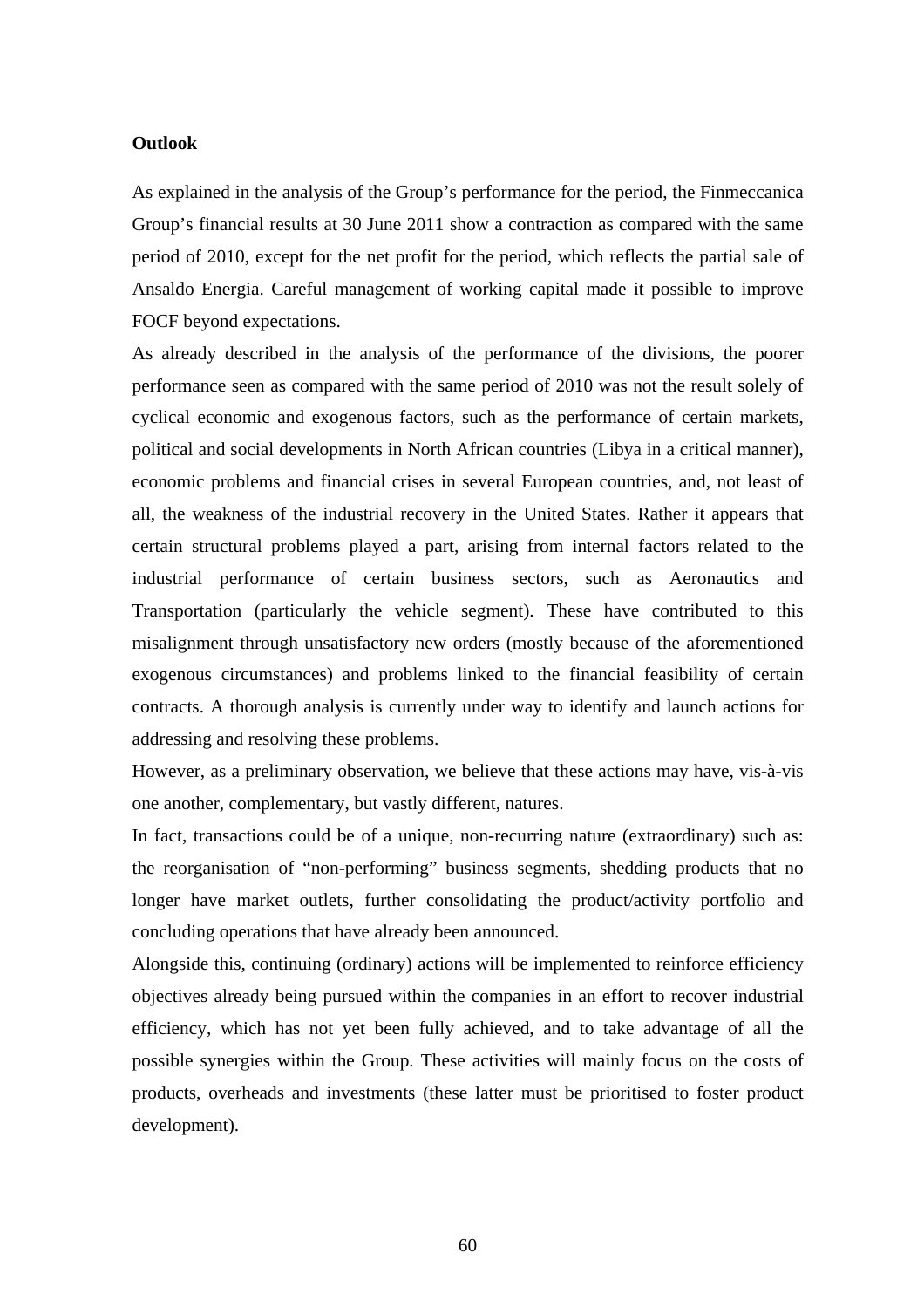The extraordinary and ordinary programmes identified, along with their costs and benefits, will be announced in the coming months and will form the basis for the 2012 – 2016 planning cycle. This is to ensure that the Group is structurally sound financially and that its prospective profit-generating capacity is restored, necessary for protecting future results from endogenous events and from possible new exogenous events.

Therefore, we expect revenue to be between  $\oplus$ il. 17.5 and  $\oplus$ il. 18, excluding about €mil.400 million for the deconsolidation of 45% of Ansaldo Energia in the second half of the year, whereas we do not offer any projections as to the Group's expected results for the current year. We will be able to get a clear picture of the results only once the processes outlined above have been completed and an assessment of the implications of external events has been done.

As to the Group's financial performance, we expect a positive FOCF for the year, given the investment in the development of products that, as in 2010, will focus on the Aeronautics, Helicopters and Defence and Security Electronics divisions in particular. Finally, in relation to the net financial debt, it should be noted that the cash proceeds from the partial sale of Ansaldo Energia reduce the need to refinance borrowings, the first expiry of which is expected in 2013.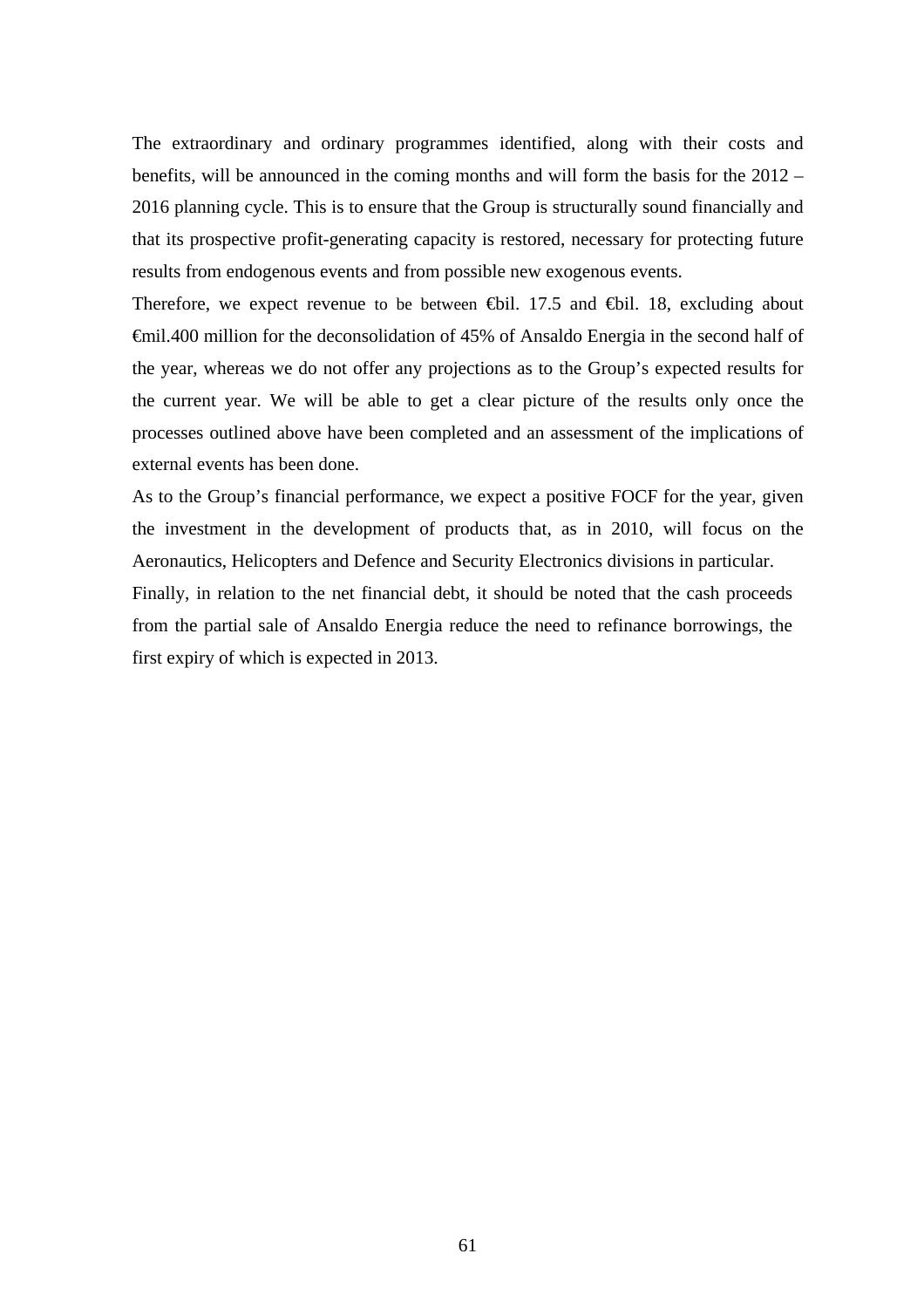**Condensed consolidated interim financial statements at 30 June 2011**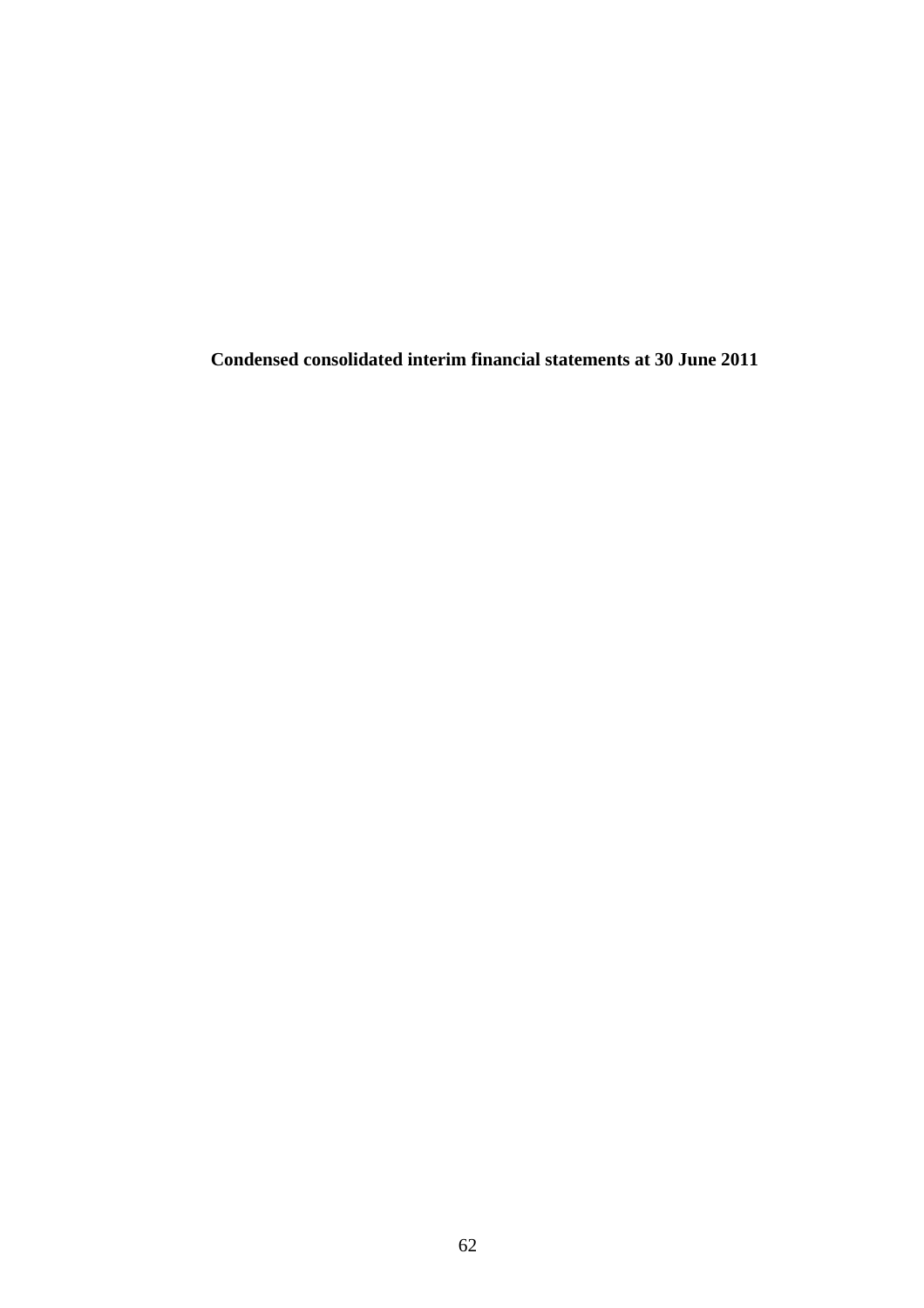## **Separate Income Statement**

|                                            |             |          | For the six months<br>ended 30 June | For the six months<br>ended 30 June |                                                 |  |
|--------------------------------------------|-------------|----------|-------------------------------------|-------------------------------------|-------------------------------------------------|--|
| $(\epsilon mil.)$                          | <b>Note</b> | 2011     | Of which<br>with related<br>parties | 2010                                | Of which<br>with related<br>parties<br>(Note 4) |  |
| Revenue                                    |             | 8,432    | 939                                 | 8,654                               | 875                                             |  |
| Raw materials and consumables used and     |             |          |                                     |                                     |                                                 |  |
| personnel costs                            | 24          | (7, 712) | (84)                                | (7, 758)                            | (64)                                            |  |
| Amortisation, depreciation and impairment  | 25          | (373)    |                                     | (330)                               |                                                 |  |
| Other operating income (expenses)          | 23          | (26)     | 1                                   | (39)                                |                                                 |  |
|                                            |             | 321      |                                     | 527                                 |                                                 |  |
| Finance income (costs)                     | 26          | 260      | (4)                                 | (184)                               | (3)                                             |  |
| Share of profit (loss) of equity           |             |          |                                     |                                     |                                                 |  |
| accounted investments                      |             | (9)      |                                     | (3)                                 |                                                 |  |
| Profit before taxes and the effect         |             |          |                                     |                                     |                                                 |  |
| of discontinued operations                 |             | 572      |                                     | 340                                 |                                                 |  |
| Income taxes                               | 27          | (116)    |                                     | (146)                               |                                                 |  |
| Profit (loss) from discontinued operations |             |          |                                     |                                     |                                                 |  |
| Net profit                                 |             | 456      |                                     | 194                                 |                                                 |  |
| . equity holders of the Company            |             | 433      |                                     | 170                                 |                                                 |  |
| . minority interests                       |             | 23       |                                     | 24                                  |                                                 |  |
| <b>Earnings per Share</b>                  | 29          |          |                                     |                                     |                                                 |  |
| <b>Basic</b>                               |             | 0.750    |                                     | 0.295                               |                                                 |  |
|                                            |             | 0.749    |                                     | 0.294                               |                                                 |  |
| Diluted                                    |             |          |                                     |                                     |                                                 |  |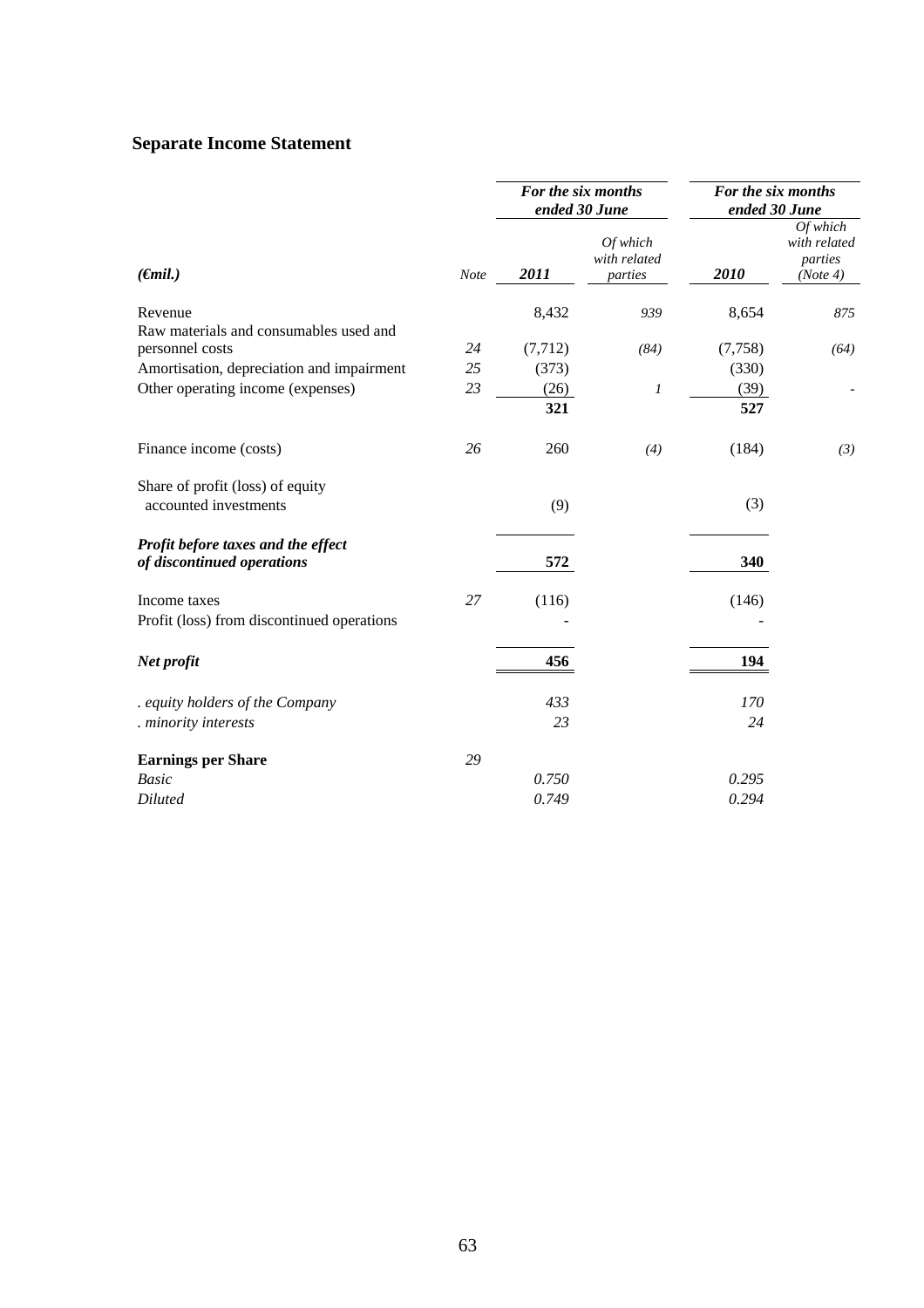# **Statement of Comprehensive Income**

|                                                      | For the six months ended 30 June |       |                |       |  |  |  |
|------------------------------------------------------|----------------------------------|-------|----------------|-------|--|--|--|
| $\epsilon$ millions                                  | 2011                             |       | 2010           |       |  |  |  |
| Profit (loss) for the period                         |                                  | 456   |                | 194   |  |  |  |
| Reserves of income (expense) recognised in equity    |                                  |       |                |       |  |  |  |
| - Actuarial gains (losses) on defined-benefit plans: |                                  | 25    |                | (62)  |  |  |  |
| . plan measurement                                   | 19                               |       | (49)           |       |  |  |  |
| . exchange gains (losses)                            | 6                                |       | (13)           |       |  |  |  |
| - Changes in cash flow hedges:                       |                                  | 157   |                | (184) |  |  |  |
| . fair value adjustment                              | 174                              |       | (202)          |       |  |  |  |
| . transferred to separate income statement           | (17)                             |       | 18             |       |  |  |  |
| . exchange gains (losses)                            |                                  |       |                |       |  |  |  |
| - Translation differences                            |                                  | (317) |                | 593   |  |  |  |
| Tax on expense (income) recognised in equity         |                                  | (51)  |                | 63    |  |  |  |
| . fair value adjustment/measurement                  | (47)                             |       | 50             |       |  |  |  |
| . transferred to separate income statement           | (2)                              |       | 9              |       |  |  |  |
| . exchange gains (losses)                            | (2)                              |       | $\overline{4}$ |       |  |  |  |
| Income (expense) recognised in equity                |                                  | (186) |                | 410   |  |  |  |
| Total comprehensive income (expense) for the period  |                                  | 270   |                | 604   |  |  |  |
| Attributable to:                                     |                                  |       |                |       |  |  |  |
| Equity holders of the Company                        |                                  | 256   |                | 564   |  |  |  |
| - Minority interests                                 |                                  | 14    |                | 40    |  |  |  |
|                                                      |                                  |       |                |       |  |  |  |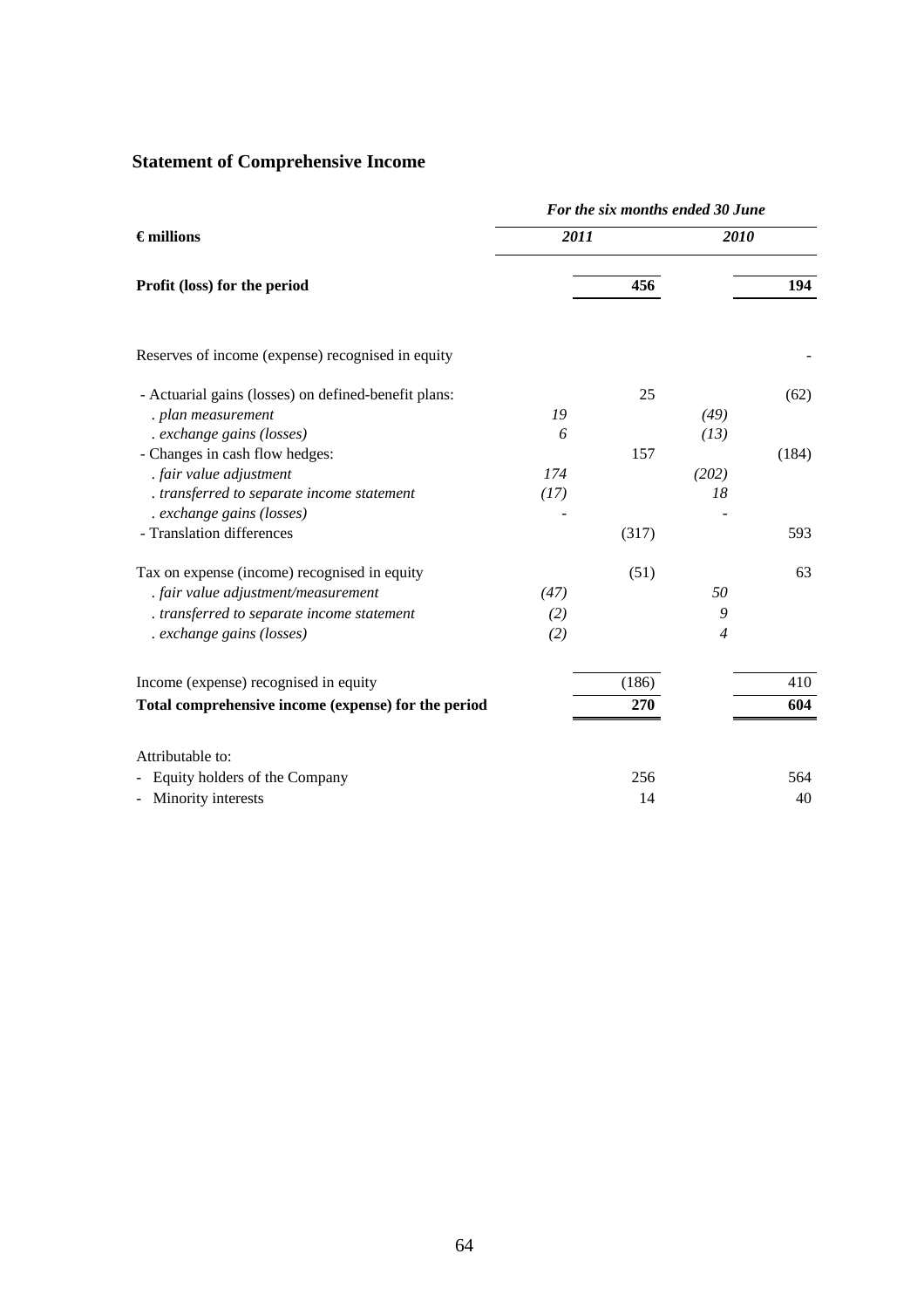## **Balance Sheet**

|                                                                       |             |               | Of which<br>with<br>related |               | Of which<br>with<br>related<br>parties |
|-----------------------------------------------------------------------|-------------|---------------|-----------------------------|---------------|----------------------------------------|
| $(\epsilon$ mil.)                                                     | <b>Note</b> | 30.06.11      | parties                     | 31.12.10      | (Note 4)                               |
| Non-current assets                                                    |             |               |                             |               |                                        |
| Intangible assets                                                     | 9           | 8,580         |                             | 8,931         |                                        |
| Property, plant and equipment                                         | 10          | 3,116         |                             | 3,272         |                                        |
| Financial assets at fair value                                        |             |               |                             |               |                                        |
| Deferred tax assets                                                   |             | 626           |                             | 656           |                                        |
| Other assets                                                          | 12          | 819<br>13,141 | 10                          | 782<br>13,641 | 10                                     |
| Current assets                                                        |             |               |                             |               |                                        |
| Inventories<br>Trade receivables, including net contract work         |             | 4,465         |                             | 4,426         |                                        |
| in progress                                                           | 13          | 9,304         | 798                         | 9,242         | 798                                    |
| Financial receivables                                                 |             | 1,002         | 177                         | 813           | 34                                     |
| Derivatives                                                           | 14          | 340           |                             | 219           |                                        |
| Other assets                                                          | 15          | 1,076         | 43                          | 886           | 9                                      |
| Cash and cash equivalents                                             |             | 734           |                             | 1,854         |                                        |
|                                                                       |             | 16,921        |                             | 17,440        |                                        |
| Non-current assets held for sale                                      |             | 1             |                             | $\mathbf{1}$  |                                        |
| <b>Total</b> assets                                                   |             | 30,063        |                             | 31,082        |                                        |
| Shareholders' equity                                                  |             |               |                             |               |                                        |
| Share capital                                                         | 16          | 2,517         |                             | 2,517         |                                        |
| Other reserves                                                        |             | 4,313         |                             | 4,297         |                                        |
| Capital and reserves attributable to equity<br>holders of the Company |             | 6,830         |                             | 6,814         |                                        |
| Minority interests in equity                                          |             | 279           |                             | 284           |                                        |
| Total shareholders' equity                                            |             | 7,109         |                             | 7,098         |                                        |
| Non-current liabilities                                               |             |               |                             |               |                                        |
| <b>Borrowings</b>                                                     | 17          | 4,603         |                             | 4,543         |                                        |
| Employee liabilities                                                  | 19          | 923           |                             | 1,041         |                                        |
| Provisions for risks and charges                                      | $18\,$      | 367           |                             | 393           |                                        |
| Deferred tax liabilities                                              |             | 491           |                             | 496           |                                        |
| Other liabilities                                                     | 20          | 678           |                             | 653           |                                        |
|                                                                       |             | 7,062         |                             | 7,126         |                                        |
| Current liabilities<br>Trade payables, including net advances from    |             |               |                             |               |                                        |
| customers                                                             | 21          | 12,078        | 121                         | 12,996        | 128                                    |
| Borrowings                                                            | 17          | 1,359         | 890                         | 1,258         | 714                                    |
| Income tax payables                                                   |             | 62            |                             | 56            |                                        |
| Provisions for risks and charges                                      | 18          | 647           |                             | 762           |                                        |
| Derivatives                                                           | 14          | 103           |                             | 131           |                                        |
| Other liabilities                                                     | 20          | 1,643         | 40                          | 1,655         | 25                                     |
|                                                                       |             | 15,892        |                             | 16,858        |                                        |
| Liabilities directly correlated with assets held<br>for sale          |             |               |                             |               |                                        |
| <b>Total liabilities</b>                                              |             | 22,954        |                             | 23,984        |                                        |
|                                                                       |             | 30,063        |                             |               |                                        |
| Total liabilities and shareholders' equity                            |             |               |                             | 31,082        |                                        |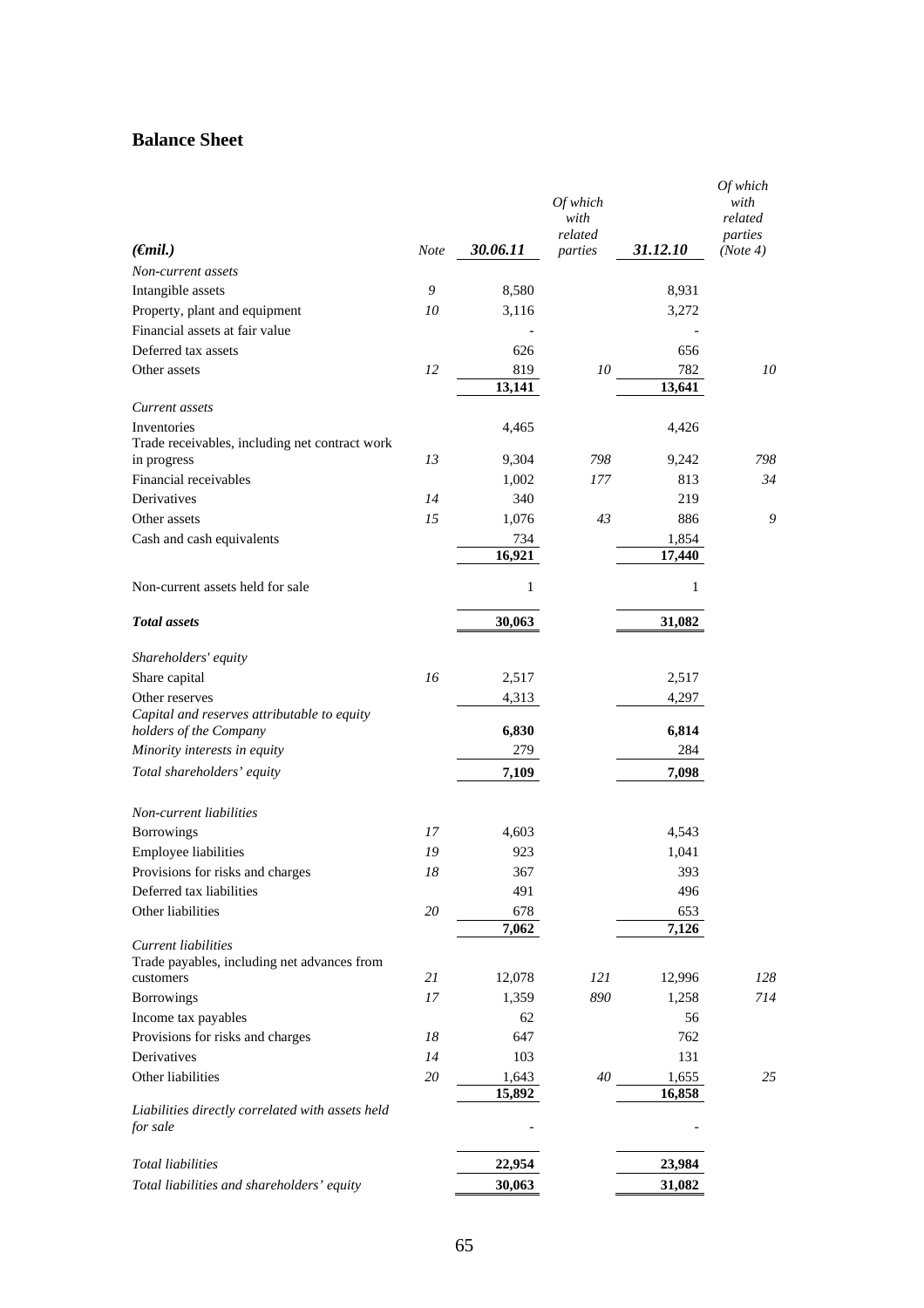## **Statement of Cash Flows**

| $(\epsilon mil.)$                                        |             | For the six months ended 30 June |                                |         |                                            |  |
|----------------------------------------------------------|-------------|----------------------------------|--------------------------------|---------|--------------------------------------------|--|
|                                                          | <b>Note</b> | 2011                             | of which<br>related<br>parties | 2010    | of which<br>related<br>parties<br>(Note 4) |  |
| Cash flow from operating activities:                     |             |                                  |                                |         |                                            |  |
| Gross cash flow from operating activities                | 28          | 802                              |                                | 1.008   |                                            |  |
| Changes in working capital                               | 28          | (996)                            | (265)                          | (1.059) | (28)                                       |  |
| Changes in other operating assets and liabilities, and   |             |                                  |                                |         |                                            |  |
| provisions for risks and charges                         |             | (408)                            | (31)                           | (287)   | (27)                                       |  |
| Finance costs paid                                       |             | (142)                            | (78)                           | (72)    | (78)                                       |  |
| Income taxes paid                                        |             | (69)                             |                                | (134)   |                                            |  |
| Net cash used in operating activities                    |             | (813)                            |                                | (544)   |                                            |  |
| Cash flow from investing activities:                     |             |                                  |                                |         |                                            |  |
| Acquisitions of subsidiaries, net of cash acquired       | 11          | (4)                              |                                | (93)    |                                            |  |
| Sale of Ansaldo Energia                                  |             | 477                              |                                |         |                                            |  |
| Purchase of property, plant and equipment and intangible |             |                                  |                                |         |                                            |  |
| assets                                                   |             | (389)                            |                                | (437)   |                                            |  |
| Proceeds from sale of property, plant and equipment and  |             |                                  |                                |         |                                            |  |
| intangible assets                                        |             | 14                               |                                | 12      |                                            |  |
| Other investing activities                               |             | 25                               |                                | 5       |                                            |  |
| Net cash used in investing activities                    |             | 123                              |                                | (513)   |                                            |  |
| Cash flow from financing activities:                     |             |                                  |                                |         |                                            |  |
| Repayment of DRS's convertible bond and bank payables    |             | (12)                             |                                | (51)    |                                            |  |
| Net change in other borrowings                           |             | (115)                            | 26                             | (387)   | $\mathfrak{Z}$                             |  |
| Dividends paid to Company's shareholders                 |             | (237)                            |                                | (237)   |                                            |  |
| Dividends paid to minority interests                     |             | (21)                             |                                | (20)    |                                            |  |
| Net cash used in financing activities                    |             | (385)                            |                                | (695)   |                                            |  |
| Net increase (decrease) in cash and cash equivalents     |             | (1,075)                          |                                | (1,752) |                                            |  |
| Exchange-rate differences and other changes              |             | (45)                             |                                | 41      |                                            |  |
| Cash and cash equivalents at 1 January                   |             | 1,854                            |                                | 2,630   |                                            |  |
| Cash and cash equivalents at 30 June                     |             | 734                              |                                | 919     |                                            |  |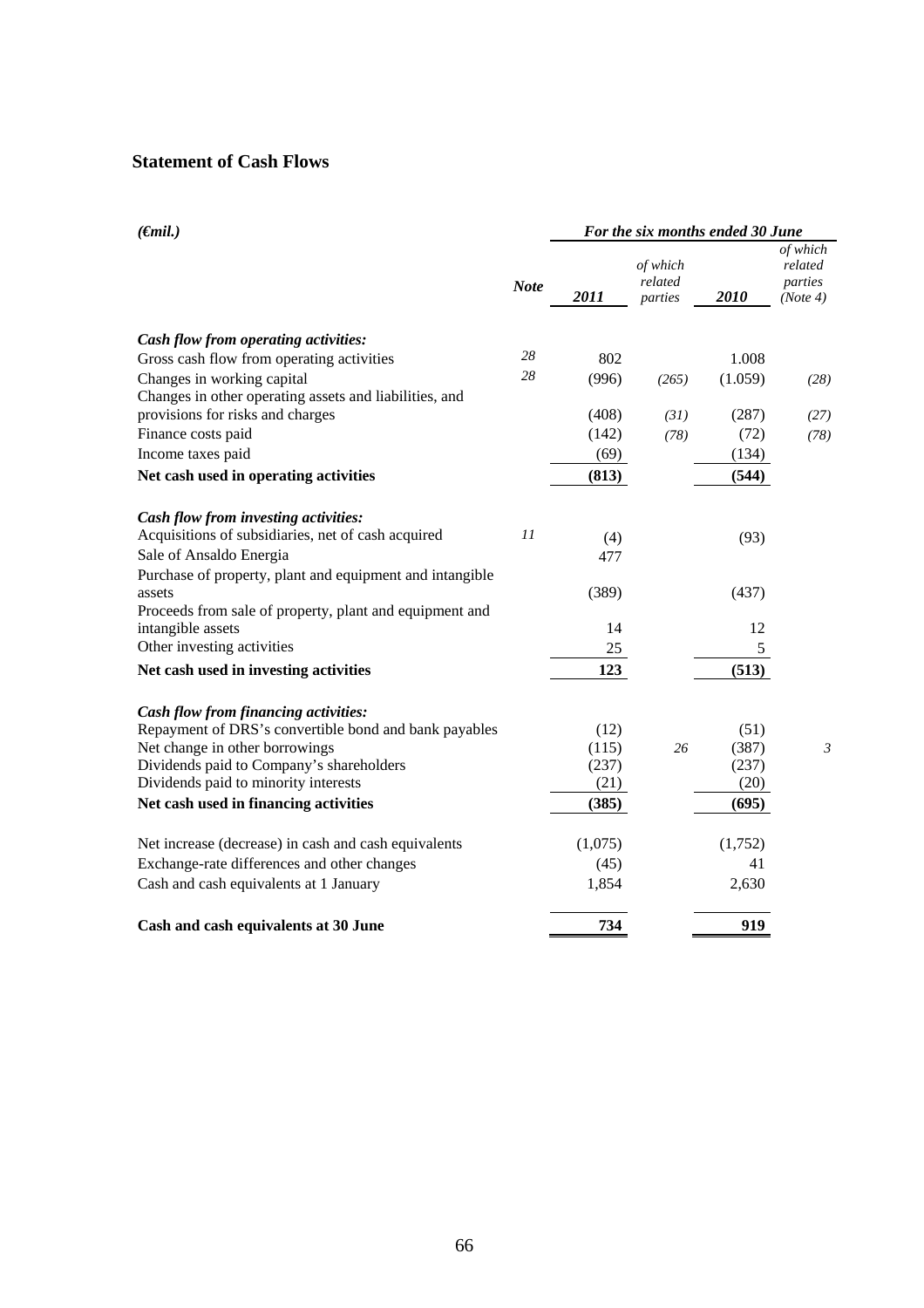# **Statement of changes in shareholders' equity**

|                                                         | <b>Share</b><br>capital | <b>Retained</b><br>earnings and<br>consolidation<br>reserve | <b>Cash-flow</b><br>hedge<br>reserve | <b>Reserve</b><br>for<br>stock-<br>option<br>and<br>stock-<br>grant<br>plans | <b>Reserve</b><br>for<br>actuarial<br>gains<br>(losses)<br>posted to<br>shareholde<br>rs' equity | <b>Translatio</b><br>n reserve | <b>Total</b><br>capital and<br>reserves<br>attributabl<br>e to equity<br>holders of<br>the<br>Company | <b>Minority</b><br>interests<br>in equity |
|---------------------------------------------------------|-------------------------|-------------------------------------------------------------|--------------------------------------|------------------------------------------------------------------------------|--------------------------------------------------------------------------------------------------|--------------------------------|-------------------------------------------------------------------------------------------------------|-------------------------------------------|
| 1 January<br>2010                                       | 2,512                   | 4,605                                                       | 60                                   | 24                                                                           | (81)                                                                                             | (769)                          | 6,351                                                                                                 | 198                                       |
|                                                         |                         |                                                             |                                      |                                                                              |                                                                                                  |                                |                                                                                                       |                                           |
| Dividends paid<br>Capital<br>increases<br>Profit (loss) |                         | (237)                                                       |                                      |                                                                              |                                                                                                  |                                | (237)                                                                                                 | (20)                                      |
| for the period                                          |                         | 170                                                         |                                      |                                                                              |                                                                                                  |                                | 170                                                                                                   | 24                                        |
| Other<br>comprehensive<br>income<br>(expense)           |                         |                                                             | (137)                                |                                                                              | (49)                                                                                             | 580                            | 394                                                                                                   | 16                                        |
| Stock<br>option/grant<br>plans                          |                         |                                                             |                                      |                                                                              |                                                                                                  |                                |                                                                                                       |                                           |
| - services<br>rendered                                  |                         |                                                             |                                      | 20                                                                           |                                                                                                  |                                | 20                                                                                                    | $\mathbf{1}$                              |
| Other changes                                           |                         | (7)                                                         | (2)                                  |                                                                              |                                                                                                  |                                | (9)                                                                                                   | (2)                                       |
| 30 June 2010                                            | 2,512                   | 4,531                                                       | (79)                                 | 44                                                                           | (130)                                                                                            | (189)                          | 6,689                                                                                                 | 217                                       |
|                                                         |                         |                                                             |                                      |                                                                              |                                                                                                  |                                |                                                                                                       |                                           |
| 1 January<br>2011                                       | 2,517                   | 4,870                                                       | 16                                   | 43                                                                           | (96)                                                                                             | (536)                          | 6,814                                                                                                 | 284                                       |
| Dividends paid<br>Capital<br>increases                  |                         | (237)                                                       |                                      |                                                                              |                                                                                                  |                                | (237)                                                                                                 | (21)                                      |
| Profit (loss)<br>for the period                         |                         | 433                                                         |                                      |                                                                              |                                                                                                  |                                | 433                                                                                                   | 23                                        |
| Other<br>comprehensive<br>income<br>(expense)           |                         |                                                             | 114                                  |                                                                              | $18\,$                                                                                           | (309)                          | (177)                                                                                                 | (9)                                       |
| Stock<br>option/grant<br>plans                          |                         |                                                             |                                      |                                                                              |                                                                                                  |                                |                                                                                                       |                                           |
| - services<br>rendered                                  |                         |                                                             |                                      | $\mathbf{1}$                                                                 |                                                                                                  |                                | $\mathbf{1}$                                                                                          | $\mathbf{1}$                              |
| Other changes                                           |                         | (4)                                                         |                                      |                                                                              |                                                                                                  |                                | (4)                                                                                                   | $\mathbf{1}$                              |
| 30 June 2011                                            | 2,517                   | 5,062                                                       | 130                                  | $44\,$                                                                       | (78)                                                                                             | (845)                          | 6,830                                                                                                 | 279                                       |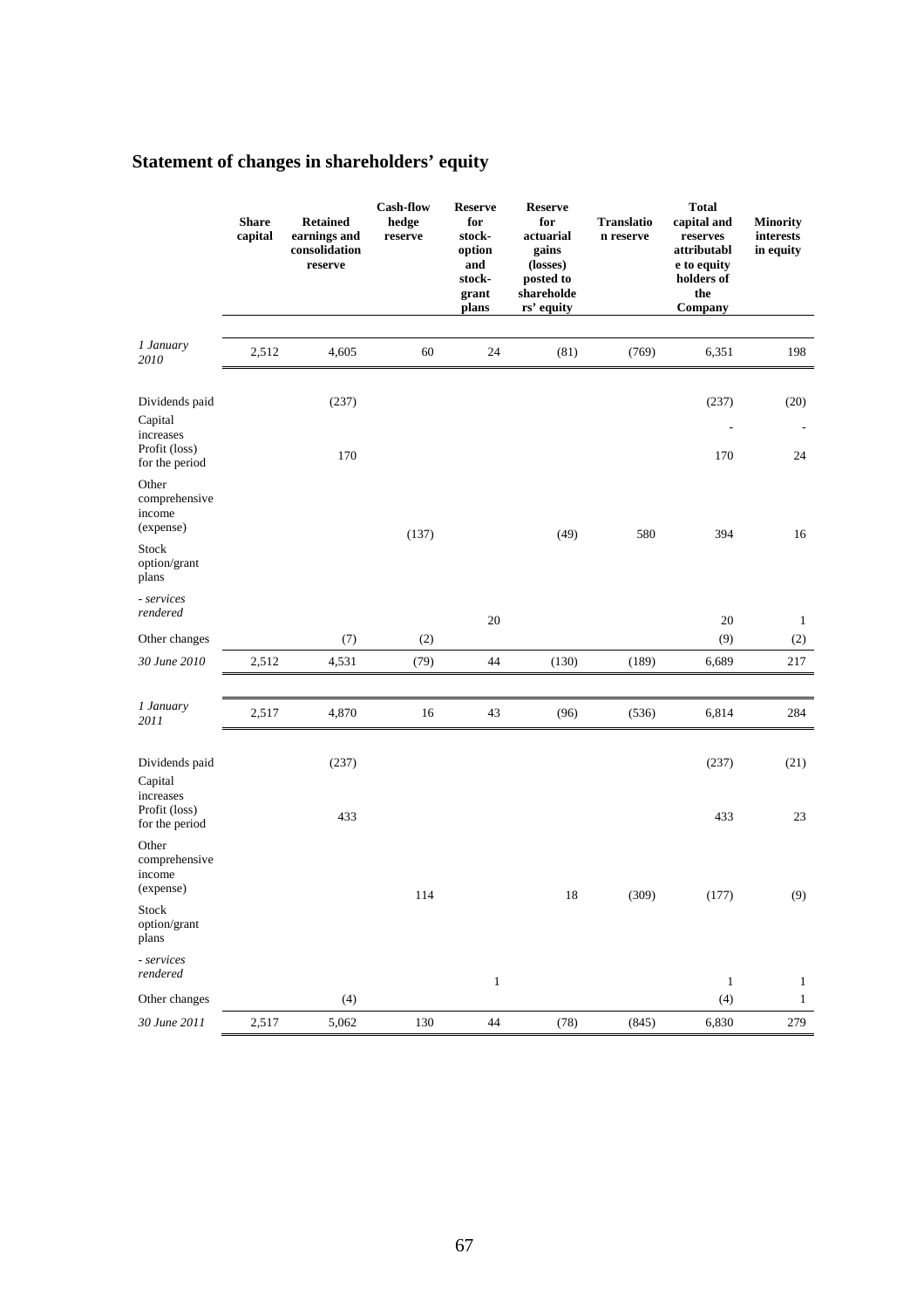### **1. GENERAL INFORMATION**

Finmeccanica is a company limited by shares based in Rome (Italy), at Piazza Monte Grappa 4, and is listed on the Italian Stock Exchange (FTSE MIB).

The Finmeccanica Group is a major Italian high technology organisation. Finmeccanica Spa, the holding company responsible for guiding and controlling industrial and strategic operations, coordinates its subsidiaries (the Finmeccanica Group or, simply, the Group), which are especially concentrated in the fields of Helicopters, Defence and Security Electronics, Aeronautics, Space, Defence Systems, Energy and Transportation.

### **2. FORM, CONTENT AND APPLICABLE ACCOUNTING STANDARDS**

The half-year financial report of the Finmeccanica Group at 30 June 2011 was prepared in accordance with Article 154-ter, paragraph 2 of Legislative Decree 58/98 (Consolidated Law on Financial Intermediation), as subsequently amended, and was prepared in accordance with IAS 34 - *Interim financial reporting*, issued by the International Accounting Standards Board (IASB).

In accordance with IAS 34, these notes are presented in a condensed form and do not include all the information required to be disclosed in the annual financial statements because they relate only to those items whose amount, breakdown or changes are key to the understanding of the financial and earnings condition of the Group. Therefore, this report must be read in conjunction with the 2010 consolidated financial statements.

Likewise, the balance sheet and the income statement are presented in a condensed form as compared with the annual financial statements. The reconciliation between the halfyear and the year-end balance sheet and income statement is provided in the relevant notes for the items contained in the condensed financial statements.

The accounting principles and basis of accounting that have been used in the preparation of this half-year financial report are the same as those used in the preparation of the consolidated financial statements at 31 December 2010, with the exception of those specifically applicable to the interim reports and the half-year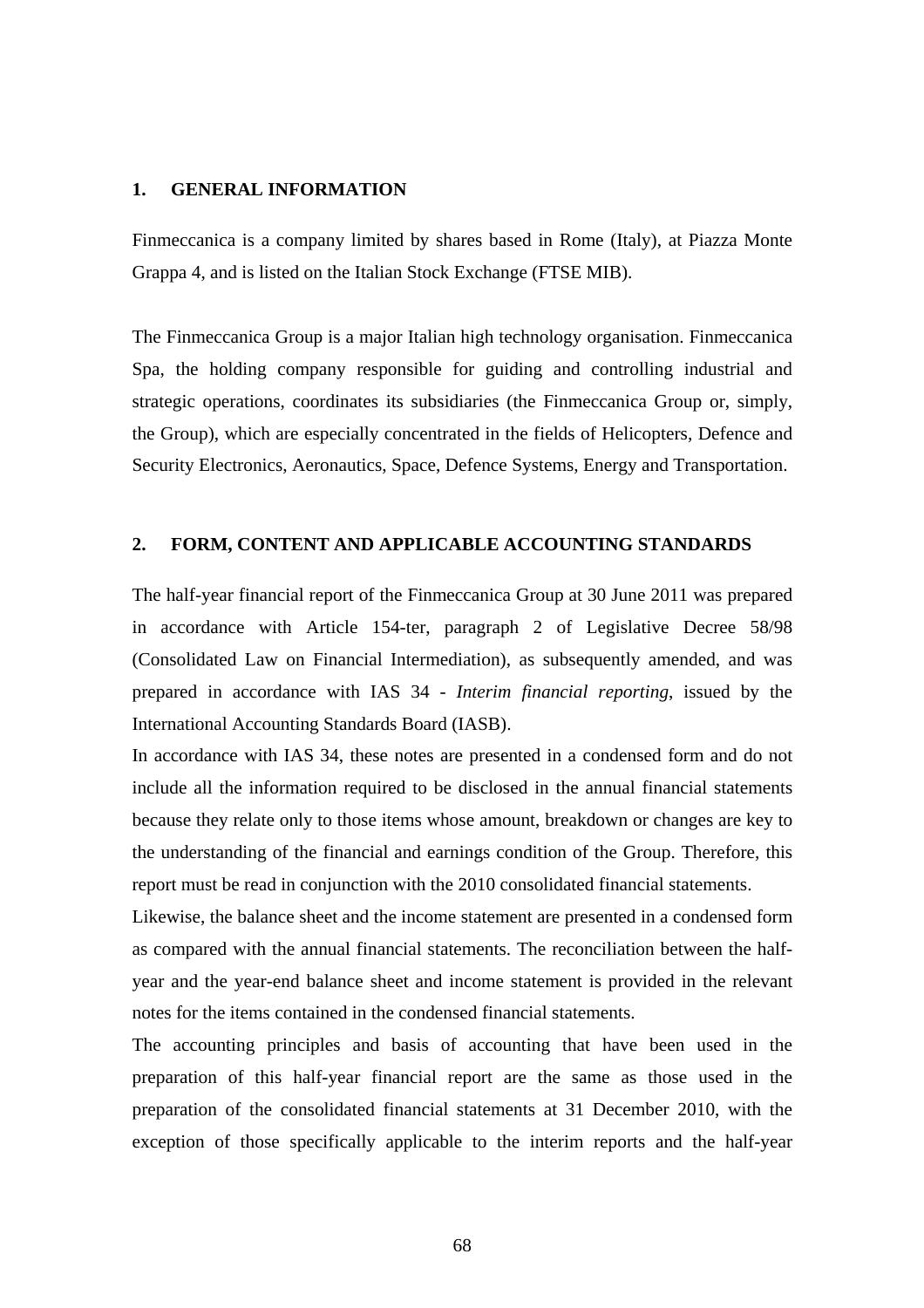financial report at 30 June 2010. The new accounting principles applicable as from 1 January 2011, as indicated below (Note 4), had no significant effect on this half-year financial report.

All figures are shown in millions of euros unless otherwise indicated.

The condensed consolidated half-year financial statements, which were prepared in accordance with IAS 34 - *Interim financial reporting* issued by IASB, were subject to a limited review by PricewaterhouseCoopers SpA.

# **3. TREATMENT OF INCOME TAXES APPLIED IN THE PREPARATION OF INTERIM REPORTS AND SEASONALITY OF OPERATIONS**

#### **Treatment of income taxes**

In the interim financial statements, income taxes are estimated by applying the expected effective annual tax rate to the interim pre-tax result.

#### **Cash flows relating to operations**

The businesses in which the Group is primarily active are characterised by a high concentration of cash flows from customers in the closing months of the year. This pattern affects both the interim cash flow statements and the volatility of the debt situation of the Group over each interim period, which shows a marked improvement in the final months of the calendar year.

#### **4. EFFECT OF CHANGES IN ACCOUNTING POLICIES ADOPTED**

As from 1 January 2011, the Group has applied the following new accounting standards and interpretations: the amendments to IFRS 1, the amendments to IFRS 3, the amendment to IFRS 7, the amendment to IAS 1, the revised IAS 24, the amendment to IAS 27, the amendments to IAS 32, the amendment to IAS 34, the amendment to IFRIC 13, the amendments to IFRIC 14 and IFRIC 19. These changes had no significant effect on this half-year financial report. More specifically, the application of the revised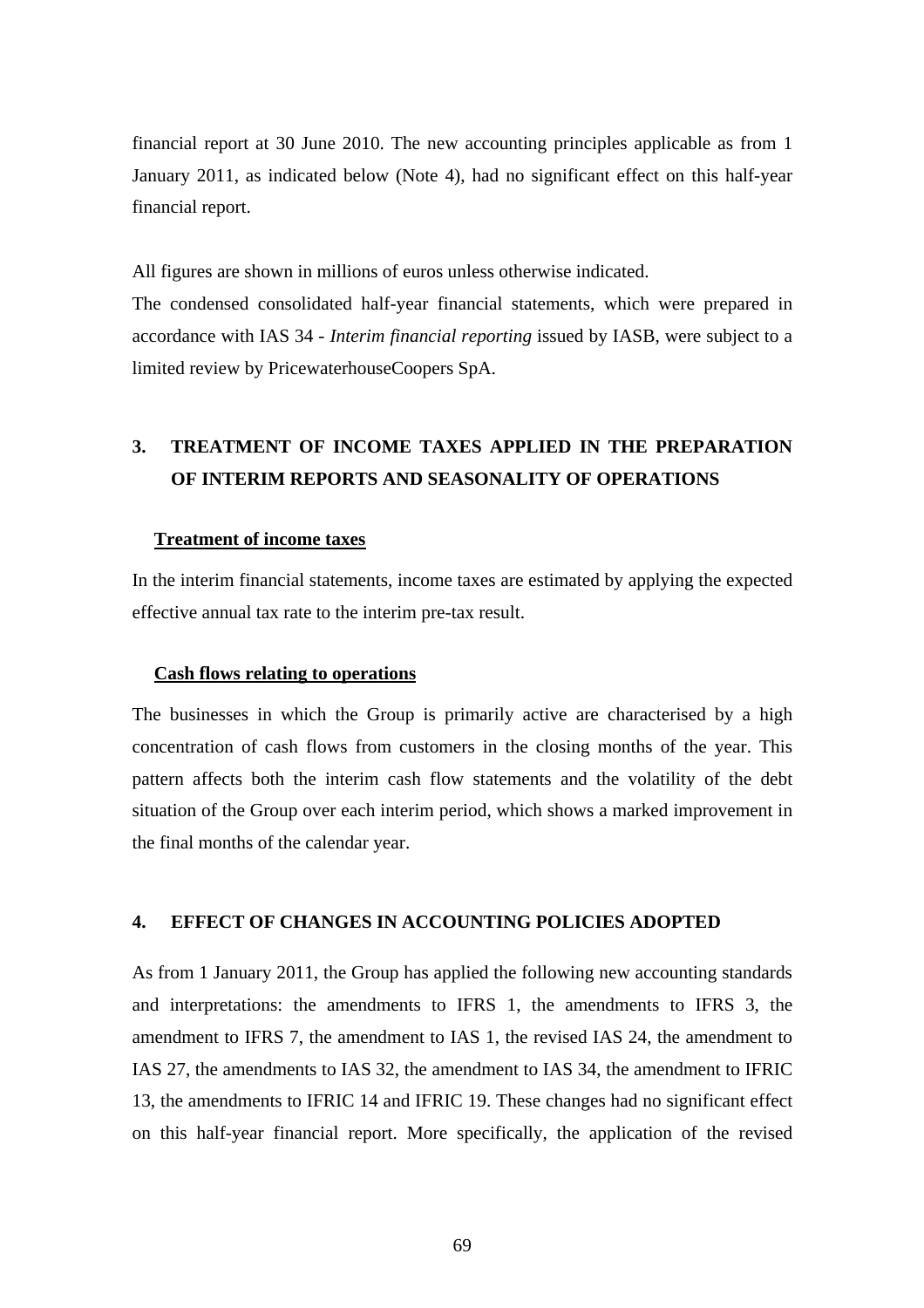version of IAS 24 only affected the disclosure requirements concerning related parties and led to a change in the comparative data shown in the accounting statements to take account, among related parties, of companies subject to the control or significant influence of the Ministry for the Economy and Finance (MEF).

### **5. SIGNIFICANT NON-RECURRING EVENTS AND TRANSACTIONS**

Formation of the Ansaldo Energia joint venture was completed on 13 June 2011 through the sale of the entire share capital of Ansaldo Energia SpA for the price of  $\epsilon$ mil. 1,072 to Ansaldo Energia Holding (formerly Ansaldo Electric Drives), a company held 45% by First Reserve Corporation (First Reserve) and 55% by Finmeccanica. Finmeccanica signed a shareholders' agreement with its US partner covering the corporate governance of the new company.

As a result of this transaction, the income statement items pertaining to the new Ansaldo Energia group are consolidated on a line-by-line basis and the balance sheet items on a proportional basis in Finemeccanica's condensed half-year financial statements.

The transaction had the following major effects:

- a net receipt of €mil. 477 which, excluding the effects of the deconsolidation of 45% of the positive financial position of Ansaldo Energia at the date of the transaction, led to a  $\epsilon$ mil. 344 improvement in the net financial position;
- the recognition of a gain of  $\epsilon$ mil. 458 ( $\epsilon$ mil. 443 after taxes) taken to profit or loss only on the share sold to First Reserve.

No significant non-recurring transactions were carried out during the corresponding period of the previous year.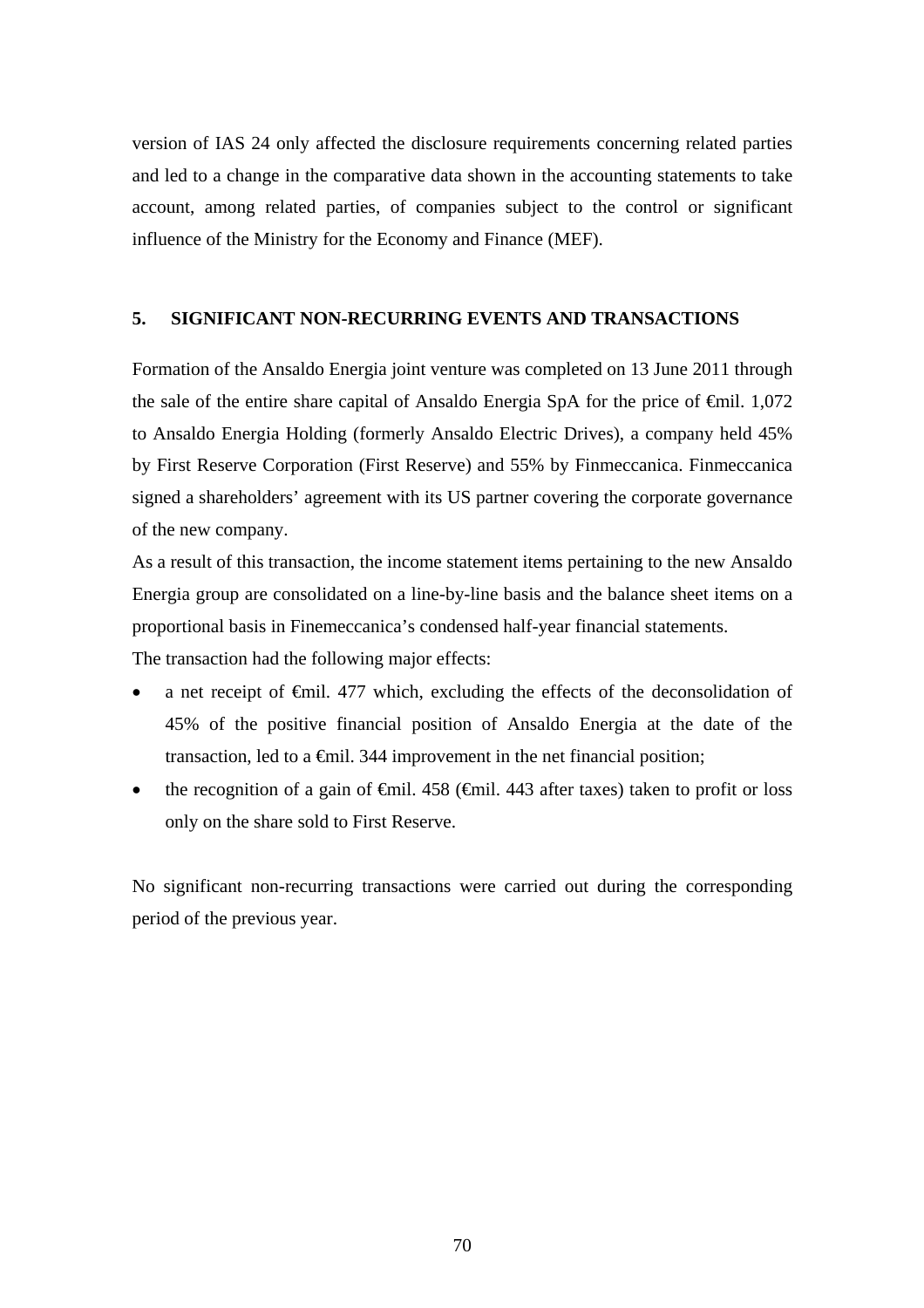## **6. SCOPE OF CONSOLIDATION**

| List of companies consolidated on a line-by-line basis                                      |                                                   |                      |                 |                         |  |  |  |  |
|---------------------------------------------------------------------------------------------|---------------------------------------------------|----------------------|-----------------|-------------------------|--|--|--|--|
| Company name                                                                                | Registered office                                 | % Group<br>ownership |                 | % Group<br>shareholding |  |  |  |  |
|                                                                                             |                                                   |                      | Direct Indirect |                         |  |  |  |  |
|                                                                                             | Halifax, Nova Scotia (Canada)                     |                      | 100             | 100                     |  |  |  |  |
| 3083683 NOVA SCOTIA LIMITED<br>ADVANCED AOUSTIC CONCEPTS LLC formerly DRS SONAR SYSTEMS LLC | Wilmington, Delaware (USA)                        |                      | 51              | 51                      |  |  |  |  |
| AGUSTA AEROSP ACE SERVICES A.A.S. SA                                                        | Grace Hollogne (Belgium)                          |                      | 100             | 100                     |  |  |  |  |
| <b>AGUSTA HOLDING BV</b>                                                                    | Amsterdam (the Netherlands)                       |                      | $100$           | 100                     |  |  |  |  |
| <b>AGUSTA US INC</b>                                                                        | Wilmington, Delaware (USA)                        |                      | 100             | 100                     |  |  |  |  |
| AGUSTAWESTLAND AMERICA LLC                                                                  | Wilmington, Delaware (USA)                        |                      | 100             | 100                     |  |  |  |  |
| AGUSTAWESTLAND AUSTRALIA PTY LTD                                                            | Melbourne (Australia)                             |                      | 100             | 100                     |  |  |  |  |
| AGUSTAWESTLAND DO BRASILLTDA                                                                | Sao Paulo (Brazil)                                |                      | 100             | 100                     |  |  |  |  |
| AGUSTAWESTLAND ESP ANA SL                                                                   | Madrid (Spain)                                    |                      | 100             | 100                     |  |  |  |  |
| AGUSTAWESTLAND HOLDINGS LTD                                                                 | Yeovil, Somers et (U.K.)                          |                      | 100             | 100                     |  |  |  |  |
| AGUSTAWESTLAND INC                                                                          | New Castle, Wilmington, Delaware (USA)            |                      | 100             | 100                     |  |  |  |  |
| AGUSTAWESTLAND INDIA PRIVATE LTD                                                            | New Delhi (India)                                 |                      | 100             | 100                     |  |  |  |  |
| AGUSTAWESTLAND INTERNATIONAL LTD                                                            | Yeovil, Somers et (U.K.)                          |                      | 100             | 100<br>100              |  |  |  |  |
| AGUSTAWESTLAND LTD formerly WESTLAND HELICOP TERS LTD                                       | Yeovil, Somers et (UK)<br>Kuala Lumpur (Malaysia) |                      | 100<br>100      | 100                     |  |  |  |  |
| AGUSTAWESTLAND MALAYSIA SDN BHD                                                             | Wilmington, Delaware (USA)                        |                      | 100             | 100                     |  |  |  |  |
| AGUSTAWESTLAND NORTH AMERICA INC<br><b>AGUSTAWESTLAND NV</b>                                | Amsterdam (the Netherlands)                       | 100                  |                 | 100                     |  |  |  |  |
| AGUSTAWESTLAND PHILADELPHIA CO formerly AGUSTA AEROSP ACE CORP. USA                         | Wilmington Delaware (USA)                         |                      | 100             | 100                     |  |  |  |  |
| AGUSTAWESTLAND POLITECNICO ADVANCED ROTORCRAFT CENTER S.C.A R.L.                            | Milan                                             |                      | 80              | 80                      |  |  |  |  |
| AGUSTAWESTLAND PORTUGAL SA                                                                  | Lisbon (Portugal)                                 |                      | 100             | 100                     |  |  |  |  |
| AGUSTAWESTLAND PROPERTIES LTD                                                               | Yeovil, Somers et (U.K.)                          |                      | 100             | 100                     |  |  |  |  |
| AGUSTAWESTLAND SP A formerly AGUSTA SP A                                                    | Cascina Costa (Varese)                            |                      | 100             | 100                     |  |  |  |  |
| ALENIA AERMACCHISPA                                                                         | Venegono Superiore (Varese)                       |                      | 99.999          | 99.999                  |  |  |  |  |
| ALENIA AERONAUTICA SPA                                                                      | Pomigliano D'Arco (Naples)                        | 100                  |                 | 100                     |  |  |  |  |
| ALENIA NORTH AMERICA INC                                                                    | New Castle, Wilmington, Delaware (USA)            |                      | 100             | 100                     |  |  |  |  |
| ALENIA SIA SPA                                                                              | Turin                                             |                      | 100             | 100                     |  |  |  |  |
| <b>AMTEC SPA</b>                                                                            | Piancas tagnaio (Siena)                           |                      | 100             | 100                     |  |  |  |  |
| ANS ALDO RAILWAY SYSTEM TRADING (BEIJING) LTD                                               | Beijing (China)                                   |                      | 100             | 40.0656                 |  |  |  |  |
| ANSALDO STS AUSTRALIA PTYLTD                                                                | Brisbane (Australia)                              |                      | 100             | 40.0656                 |  |  |  |  |
| ANS ALDO STS BEIJ ING LTD                                                                   | Beijing (China)                                   |                      | 80              | 32.0525                 |  |  |  |  |
| ANSALDO STS CANADA INC.                                                                     | Kingstone, Ontario (Canada)                       |                      | 100             | 40.0656                 |  |  |  |  |
| ANSALDO STS DEUTSCHLAND GMBH                                                                | Munich (Germany)                                  |                      | 100             | 40.0656                 |  |  |  |  |
| ANSALDO STS ESP ANA SAU                                                                     | Madrid (Spain)<br>Hels inki (Finland)             |                      | 100<br>100      | 40.0656<br>40.0656      |  |  |  |  |
| ANSALDO STS FINLAND OY                                                                      | Les Ulis (France)                                 |                      | 100             | 40.0656                 |  |  |  |  |
| ANS ALDO STS FRANCE SAS                                                                     | Ko wlo on Bay (China)                             |                      | $100$           | 40.0656                 |  |  |  |  |
| ANSALDO STS HONG KONG LTD<br>ANS ALDO STS IRELAND LTD                                       | CO KERRY (Ireland)                                |                      | 100             | 40.0656                 |  |  |  |  |
| ANSALDO STS MALAYSIA SDN BHD                                                                | Kuala Lumpur (Malaysia)                           |                      | $100$           | 40.0656                 |  |  |  |  |
| ANSALDO STS SOUTH AFRICA (PTY) LTD                                                          | Sandton (ZA - South Africa)                       |                      | 100             | 40.0656                 |  |  |  |  |
| ANS ALDO STS SOUTHERN AFRICA (PTY) LTD                                                      | Gaborone (Bots wana - Africa)                     |                      | $100$           | 40.0656                 |  |  |  |  |
| ANSALDO STS SWEDEN AB                                                                       | Solna (Sweden)                                    |                      | 100             | 40.0656                 |  |  |  |  |
| ANS ALDO STS TRANSP ORTATION SYSTEMS INDIA PRIVATE LTD                                      | Bangalore (India)                                 |                      | 100             | 40.0656                 |  |  |  |  |
| ANSALDO STS UKLTD                                                                           | Barbican (U.K.)                                   |                      | 100             | 40.0656                 |  |  |  |  |
| ANS ALDO STS SP A                                                                           | Genoa                                             | 40.0656              |                 | 40.0656                 |  |  |  |  |
| ANSALDO STS USA INC                                                                         | Wilmington, Delaware (USA)                        |                      | 100             | 40.0656                 |  |  |  |  |
| ANSALDO STS USA INTERNATIONAL CO                                                            | Wilmington, Delaware (USA)                        |                      | 100             | 40.0656                 |  |  |  |  |
| ANSALDO STS USA INTERNATIONAL PROJECT CO                                                    | Wilmington, Delaware (USA)                        |                      | 100             | 40.0656                 |  |  |  |  |
| ANS ALDOBREDA ESP ANA SLU                                                                   | Madrid (Spain)                                    |                      | 100             | 100                     |  |  |  |  |
| ANS ALDOBREDA FRANCE SAS                                                                    | Mars eille (France)                               |                      | $100\,$         | 100                     |  |  |  |  |
| ANS ALDOBREDA INC                                                                           | Pitts burg, California (USA)                      |                      | 100             | 100                     |  |  |  |  |
| ANS ALDOBREDA SPA                                                                           | Naples                                            | 100                  |                 | 100<br>40.0651          |  |  |  |  |
| AUTOMATISMES CONTROLES ET ETUDES ELECTRONIQUES ACELEC SAS                                   | Les Ulis (France)                                 |                      | 99.999          |                         |  |  |  |  |
| <b>BREDAMENARINIBUS SPA</b>                                                                 | Bologna                                           | 100                  |                 | 100<br>87.5             |  |  |  |  |
| CISDEG SPA                                                                                  | Rome<br>Milan                                     |                      | 87.5<br>49      | 49                      |  |  |  |  |
| <b>DIGINT SRL</b>                                                                           | Wilmington, Delaware (USA)                        |                      | 100             | 100                     |  |  |  |  |
| DRS C3 & AVIATION COMP ANY                                                                  | Wilmington, Delaware (USA)                        |                      | 100             | 100                     |  |  |  |  |
| DRS CENGEN LLC formerly DRS CONDOR HOLDCO LLC<br>DRS CONSOLIDATED CONTROLS INC              | Wilmington, Delaware (USA)                        |                      | 100             | 100                     |  |  |  |  |
| DRS DEFENSE SOLUTIONS LLC                                                                   | Wilmington, Delaware (USA)                        |                      | 100             | 100                     |  |  |  |  |
| DRS ENVIRONMENTAL SYSTEMS INC                                                               | Wilmington, Delaware (USA)                        |                      | 100             | 100                     |  |  |  |  |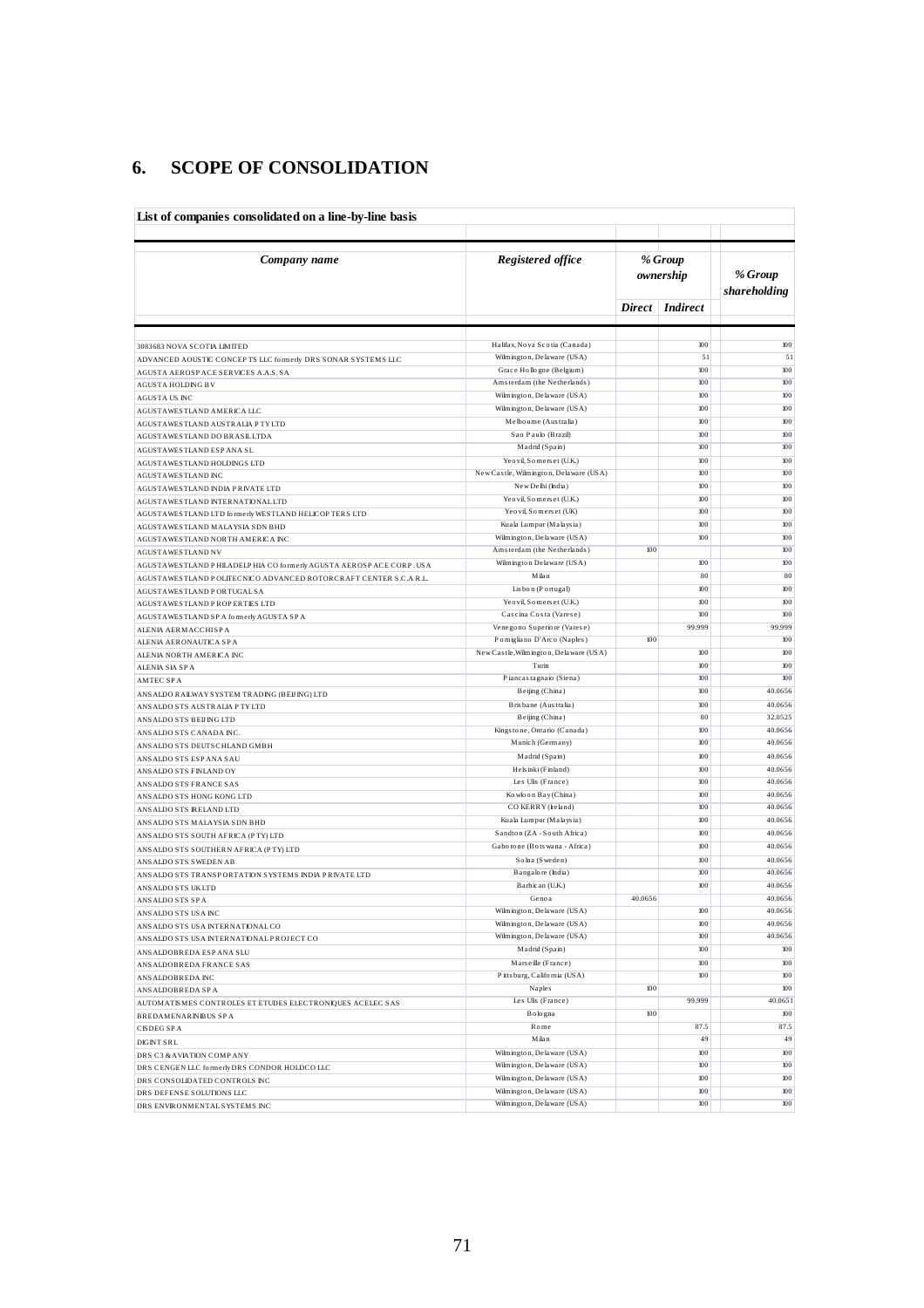| List of companies consolidated on a line-by-line basis (cont'd)    |                                                                                              |                      |                 |                         |  |  |  |
|--------------------------------------------------------------------|----------------------------------------------------------------------------------------------|----------------------|-----------------|-------------------------|--|--|--|
| Company name                                                       | Registered office                                                                            | % Group<br>ownership |                 | % Group<br>shareholding |  |  |  |
|                                                                    |                                                                                              | Direct               | <b>Indirect</b> |                         |  |  |  |
|                                                                    |                                                                                              |                      |                 |                         |  |  |  |
| DRS HOMELAND SECURITY SOLUTIONS INC                                | Wilmington, Delaware (USA)                                                                   |                      | 100             | 100                     |  |  |  |
| DRS ICAS LLC                                                       | Wilmington, Delaware (USA)                                                                   |                      | 100             | 100                     |  |  |  |
| DRS INTERNATIONAL INC                                              | Wilmington, Delaware (USA)                                                                   |                      | $100$           | 100                     |  |  |  |
| DRS POWER & CONTROL TECHNOLOGIES INC                               | Wilmington, Delaware (USA)                                                                   |                      | 100             | 100                     |  |  |  |
| DRS POWER TECHNOLOGY INC                                           | Wilmington, Delaware (USA)<br>Wilmington, Delaware (USA)                                     |                      | 100<br>100      | 100<br>100              |  |  |  |
| DRS RADAR SYSTEMS LLC<br>DRS RSTA INC                              | Wilmington, Delaware (USA)                                                                   |                      | $100$           | 100                     |  |  |  |
| DRS SENSORS & TARGETING SYSTEMS INC                                | Wilmington, Delaware (USA)                                                                   |                      | 100             | 100                     |  |  |  |
| DRS SIGNAL SOLUTIONS INC                                           | Wilmington, Delaware (USA)                                                                   |                      | $100$           | 100                     |  |  |  |
| DRS SONETICOM INC                                                  | Tallahassee, Florida (USA)                                                                   |                      | 100             | 100                     |  |  |  |
| DRS SURVEILLANCE SUPPORT SYSTEMS INC                               | Wilmington, Delaware (USA)                                                                   |                      | $100$           | 100                     |  |  |  |
| DRS SUSTAINMENT SYSTEMS INC                                        | Wilmington, Delaware (USA)                                                                   |                      | 100             | 100                     |  |  |  |
| DRS SYSTEMS MANAGEMENT LLC                                         | Wilmington, Delaware (USA)                                                                   |                      | $100$           | 100                     |  |  |  |
| DRS SYSTEMS INC                                                    | Wilmington, Delaware (USA)                                                                   |                      | 100             | 100                     |  |  |  |
| DRS TACTICAL SYSTEMS GLOBAL SERVICES INC                           | Plantation, Florida (USA)                                                                    |                      | 100             | 100                     |  |  |  |
| DRS TACTICAL SYSTEMS INC                                           | Plantation, Florida (USA)<br>Farnham, Surrey (UK)                                            |                      | 100<br>100      | 100<br>100              |  |  |  |
| DRS TACTICAL SYSTEMS LIMITED<br>DRS TECHNICAL SERVICES GMBH & COKG | Baden, Wurttemberg (Germany)                                                                 |                      | 100             | 100                     |  |  |  |
| DRS TECHNICAL SERVICES INC                                         | Baltimore, Maryland (USA)                                                                    |                      | 100             | 100                     |  |  |  |
| DRS TECHNOLOGIES CANADA INC                                        | Wilmington, Delaware (USA)                                                                   |                      | $100$           | 100                     |  |  |  |
| DRS TECHNOLOGIES CANADA LTD                                        | Kanata, Ontario (Canada)                                                                     |                      | 100             | 100                     |  |  |  |
| DRS TECHNOLOGIES UKLIMITED                                         | Farnham, Surrey (UK)                                                                         |                      | $100$           | 100                     |  |  |  |
| DRS TECHNOLOGIES VERWALTUNGS GMBH                                  | Baden, Wurttemberg (Germany)                                                                 |                      | 100             | 100                     |  |  |  |
| DRS TECHNOLOGIES INC                                               | Wilmington, Delaware (USA)                                                                   |                      | $100$           | 100                     |  |  |  |
| DRS TEST & ENERGY MANAGEMENT LLC                                   | Wilmington, Delaware (USA)                                                                   |                      | 100             | 100                     |  |  |  |
| DRS TRAINING & CONTROLS YSTEMS LLC                                 | Plantation, Florida (USA)                                                                    |                      | $100$           | 100                     |  |  |  |
| DRS TSIINTERNATIONAL LLC                                           | Wilmington, Delaware (USA)<br>Wilmington, Delaware (USA)                                     |                      | 100<br>100      | 100<br>100              |  |  |  |
| DRS UNMANNED TECHNOLOGIES INC                                      | Rome                                                                                         |                      | 100             | 100                     |  |  |  |
| ED CONTACT SRL<br>ELECTRON ITALIA SRL                              | Rome                                                                                         |                      | 80              | 80                      |  |  |  |
| ELSAG NORTH AMERICA LLC                                            | Madison, North Carolina (USA)                                                                |                      | 100             | 100                     |  |  |  |
| ENGINEERED COIL COMPANY                                            | Clayton, Missouri (USA)                                                                      |                      | 100             | 100                     |  |  |  |
| ENGINEERED ELECTRIC COMPANY                                        | Clayton, Missouri (USA)                                                                      |                      | 100             | 100                     |  |  |  |
| ENGINEERED SUPPORT SYSTEMS INC                                     | Clayton, Missouri (USA)                                                                      |                      | 100             | 100                     |  |  |  |
| E-SECURITY SRL                                                     | Montesilvano (Pescara)                                                                       |                      | 79.688          | 79.688                  |  |  |  |
| ESSIRESOURCES LLC                                                  | Louis ville, Kentucky (USA)                                                                  |                      | 100             | 100                     |  |  |  |
| FATA ENGINEERING SPA                                               | Pianezza (Turin)                                                                             |                      | 100<br>100      | 100<br>100              |  |  |  |
| FATA HUNTER INC                                                    | Rivers ide, California (USA)<br>Pianezza (Turin)                                             |                      | 100             | 100                     |  |  |  |
| FATA LOGISTIC SYSTEMS SPA                                          | Pianezza (Turin)                                                                             | 100                  |                 | 100                     |  |  |  |
| <b>FATASPA</b><br>FINMECCANICA FINANCE SA                          | Luxembourg (Luxembourg)                                                                      | 100                  |                 | 100                     |  |  |  |
| FINMECCANICA GROUP REALESTATE SPA                                  | Rome                                                                                         | 100                  |                 | 100                     |  |  |  |
| FINMECCANICA GROUP SERVICES SPA                                    | Rome                                                                                         | 100                  |                 | 100                     |  |  |  |
| GLOBAL MILITARY AIRCRAFT SYSTEMS LLC                               | Wilmington, Delaware (USA)                                                                   |                      | 51              | 51                      |  |  |  |
| ITALDATA INGEGNERIA DELL'IDEA SPA                                  | Rome                                                                                         |                      | 100             | 100                     |  |  |  |
| LARMART SPA                                                        | Rome                                                                                         |                      | 60              | 60                      |  |  |  |
| <b>LASERTEL INC</b>                                                | Tucson, Arizona (USA)                                                                        |                      | 100             | 100                     |  |  |  |
| LAUREL TECHNOLOGIES PARTNERSHIP                                    | Wilmington, Delaware (USA)<br>Wilmington, Delaware (USA)                                     | 100                  | 80              | 80<br>100               |  |  |  |
| MECCANICA HOLDINGS USA INC                                         | Luxe mbo urg (Luxe mbo urg)                                                                  |                      | 100             | 100                     |  |  |  |
| MECCANICA REINSURANCE SA<br><b>MSSC COMPANY</b>                    | Philadelphia, Penns ylvania (USA)                                                            |                      | 51              | 51                      |  |  |  |
| NET SERVICE SRL                                                    | Bologna                                                                                      |                      | 70              | 70                      |  |  |  |
| NIGHT VISION SYSTEMS LLC                                           | Wilmington, Delaware (USA)                                                                   |                      | 100             | 100                     |  |  |  |
| ORANGEE SRL                                                        | Rome                                                                                         |                      | 100             | 100                     |  |  |  |
| OTO MELARA BERICA SAU                                              | Lo riguilla, Valencia (Spain)                                                                |                      | 100             | 100                     |  |  |  |
| OTO MELARA NORTH AMERICA INC                                       | Do ver, De la ware (USA)                                                                     |                      | 100             | 100                     |  |  |  |
| OTO MELARA SPA                                                     | La Spezia                                                                                    | 100                  |                 | 100                     |  |  |  |
| P CA ELECTRONIC TEST LTD                                           | Grantham, Lincolnshire (UK)                                                                  |                      | 100             | 100                     |  |  |  |
| P IVOTAL POWER INC                                                 | Halifax, Nova Scotia (Canada)                                                                |                      | 100             | 100                     |  |  |  |
| PRZEDSEBIORSTWO USLUG TRANSPORTOWYCH "SWIDTRANS" SP.ZO.O.          | Lotniko w P o ls kich 1 - AL, S widnik (P o land)<br>LotnikowPolskich 1-AL, Swidnik (Poland) |                      | 100<br>100      | 93.8748<br>93.8748      |  |  |  |
| PZLINWEST SP.ZO.O.                                                 | Mechaniczna 13 - Ul, Swidnik (Poland)                                                        |                      | 72.0588         | 67.64505                |  |  |  |
| REGIONALNYPARKPRZEMYSLOWYSWIDNIKSP.ZO.O.<br>SEICOS SPA             | Rome                                                                                         |                      | 100             | 100                     |  |  |  |
|                                                                    |                                                                                              |                      |                 |                         |  |  |  |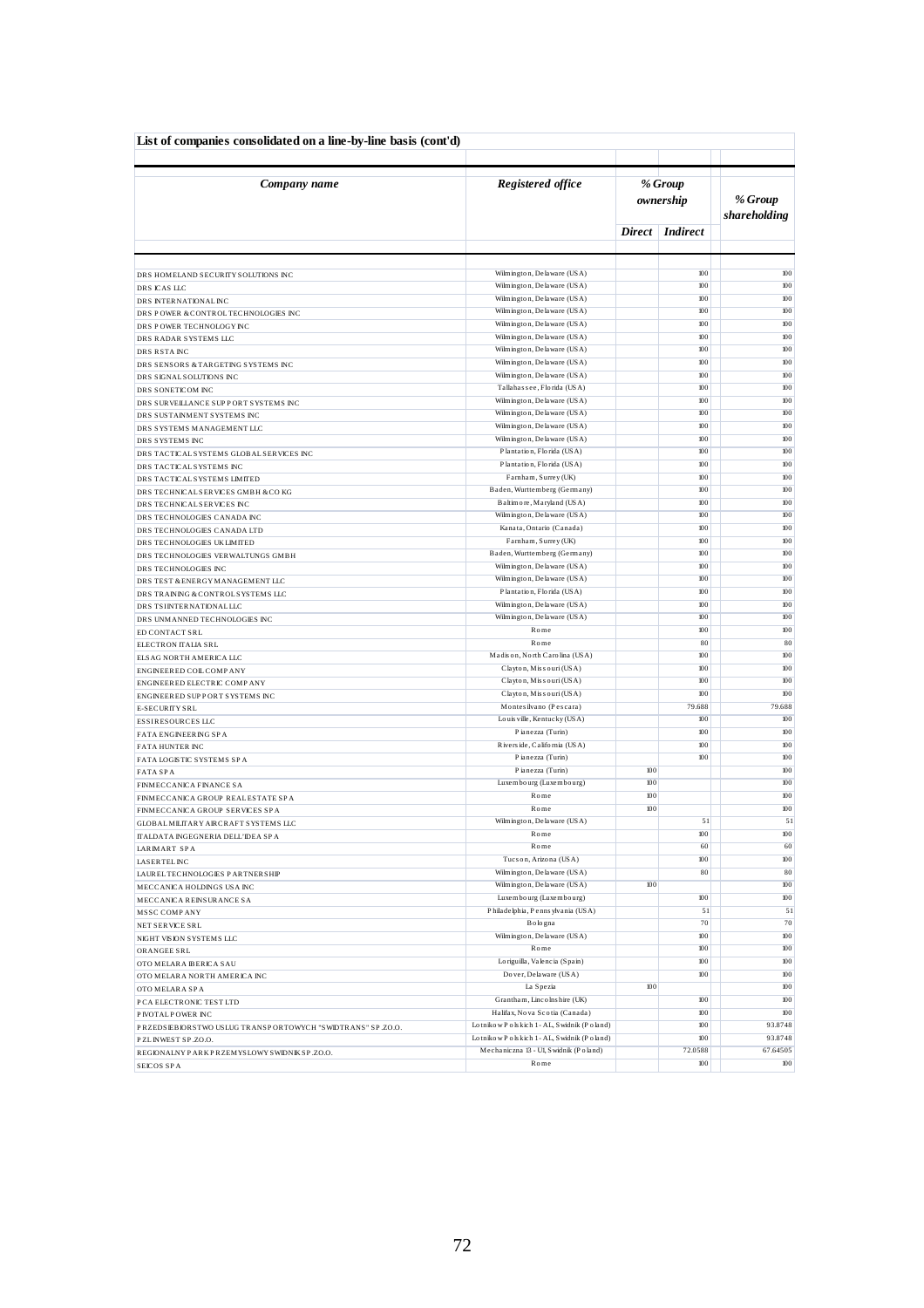| List of companies consolidated on a line-by-line basis (cont'd)     |                                                   |     |                      |                         |
|---------------------------------------------------------------------|---------------------------------------------------|-----|----------------------|-------------------------|
| Company name                                                        | Registered office                                 |     | % Group<br>ownership | % Group<br>shareholding |
|                                                                     |                                                   |     | Direct   Indirect    |                         |
|                                                                     |                                                   |     | 100                  | 100                     |
| SELEX COMMUNICATIONS DO BRASILLTDA                                  | Rio de Janeiro (Brazil)                           |     |                      | 100                     |
| SELEX COMMUNICATIONS GMBH                                           | Backnang (Germany)                                |     | 100                  |                         |
| SELEX COMMUNICATIONS INC                                            | San Francisco, California (USA)                   |     | 100                  | 100                     |
| SELEX COMMUNICATIONS ROMANIA SRL                                    | Bucharest (Romania)                               |     | 99.976               | 99.976                  |
| SELEXELS AG HOLDINGS LTD formerly SELEX COMMUNICATIONS HOLDINGS LTD | Chelms ford (UK)                                  |     | 100                  | 100                     |
| SELEXELS AG LTD formerly SELEX COMMUNICATIONS LTD                   | Chelms ford, Essex (UK)                           |     | 100                  | 100                     |
| SELEXELS AG SP A formerly SELEXCOMMUNICATIONS SP A                  | Genoa                                             | 100 |                      | 100                     |
| SELEX GALLEO INC                                                    | Wilmington, De la ware (USA)                      |     | 100                  | 100                     |
| SELEX GALLEO LTD                                                    | $Essex$ (UK)                                      | 100 |                      | 100                     |
| SELEX GALLEO SPA                                                    | Campi Bisenzio (Florence)                         | 100 |                      | 100                     |
| SELEX KOMUNIKASYON AS                                               | Golbasi (Turkey)                                  |     | 99.999               | 99.999                  |
| SELEX SERVICE MANAGEMENT SPA                                        | Rome                                              | 100 |                      | 100                     |
| <b>SELEX SISTEMINTEGRATISP A</b>                                    | Rome                                              | 100 |                      | 100                     |
| SELEX SYSTEMS INTEGRATION GMBH                                      | Neuss (Germany)                                   |     | 100                  | 100                     |
| SELEX SYSTEMS INTEGRATION INC                                       | Delaware (USA)                                    |     | 100                  | 100                     |
| SELEX SYSTEMS INTEGRATION LTD                                       | Ports mouth, Hampshire (UK)                       |     | 100                  | 100                     |
| S.C. ELETTRA COMMUNICATIONS SA                                      | Ploiesti (Romania)                                |     | 50.5                 | 50.4997                 |
| SIRIO PANEL SPA                                                     | Montevarchi (Arezzo)                              |     | 100                  | 100                     |
| SISTEMIE TELEMATICA SPA                                             | Genoa                                             |     | $100$                | 100                     |
| SO.GE.PA. SOC. GEN. DIP ARTEC PAZIONISPA (IN LIQUIDATION)           | Genoa                                             | 100 |                      | 100                     |
| SISTEMISOFTWARE INTEGRATISP A formerly SP ACE SOFTWARE ITALIA SP A  | Taranto                                           |     | 100                  | 100                     |
| T-S HOLDING CORPORATION                                             | Dallas, Texas (USA)                               |     | 100                  | 100                     |
| TECH-SYM LLC                                                        | Reno, Nevada (USA)                                |     | 100                  | 100                     |
| UNION SWITCH & SIGNAL INC                                           | Wilmington, Delaware (USA)                        |     | 100                  | 40.0656                 |
| UNIVER SALP OWER SYSTEMS INC                                        | Wilmington, Delaware (USA)                        |     | 100                  | 100                     |
| VEGA CONSULTING SERVICES LTD                                        | Hertfords hire (UK)                               |     | 100                  | 100                     |
| VEGA DEUTS CHLAND GMBH                                              | Cologne (Germany)                                 |     | 100                  | 100                     |
| <b>WESTLAND INDUSTRIES LTD</b>                                      | Yeovil, Somers et (UK)                            |     | 100                  | 100                     |
| WESTLAND SUPPORT SERVICES LTD                                       | Yeovil, Somers et (UK)                            |     | 100                  | 100                     |
| WESTLAND TRANSMISSIONS LTD                                          | Yeovil, Somers et (UK)                            |     | 100                  | 100                     |
| WHITEHEAD ALENIA SIST. SUBACQUEISPA                                 | Livo mo                                           | 100 |                      | 100                     |
| WING NED BV                                                         | Rotterdam (the Netherlands)                       |     | 100                  | 100                     |
| <b>WORLD'S WING SA</b>                                              | Geneva (Switzerland)                              |     | 94.944               | 94.944                  |
| WYTWORNIA SPRZETU KOMUNIKACYJ NEGO "PZL-SWIDNIK" SPOLKA AKCYJ NA    | Aleja Lotnikow, Swidnik (Poland)                  |     | 93.8748              | 93.8748                 |
| ZAKLAD NARZEDZIOWY W SWIDNIKU SP.ZO.O.                              | Narzedzio wa 16 - Ul, Swidnik (Poland)            |     | 51.65785             | 48.4937                 |
| ZAKLAD OBROBKIP LASTYCZNEJ SP.ZO.O.                                 | Kuznicza 13 - Ul. S widnik (Poland)               |     | 100                  | 93.8748                 |
| ZAKLAD REMONTOWY SP ZO.O.                                           | Mechaniczna 13 - Ul, Swidnik (Poland)             |     | 100                  | 93.8748                 |
| ZAKLAD UTRZYMANIA RUCHU SP.ZO.O.                                    | Lotniko w P o ls kich 1 - AL, S widnik (P o land) |     | 100                  | 93.8748                 |
|                                                                     |                                                   |     |                      |                         |
|                                                                     |                                                   |     |                      |                         |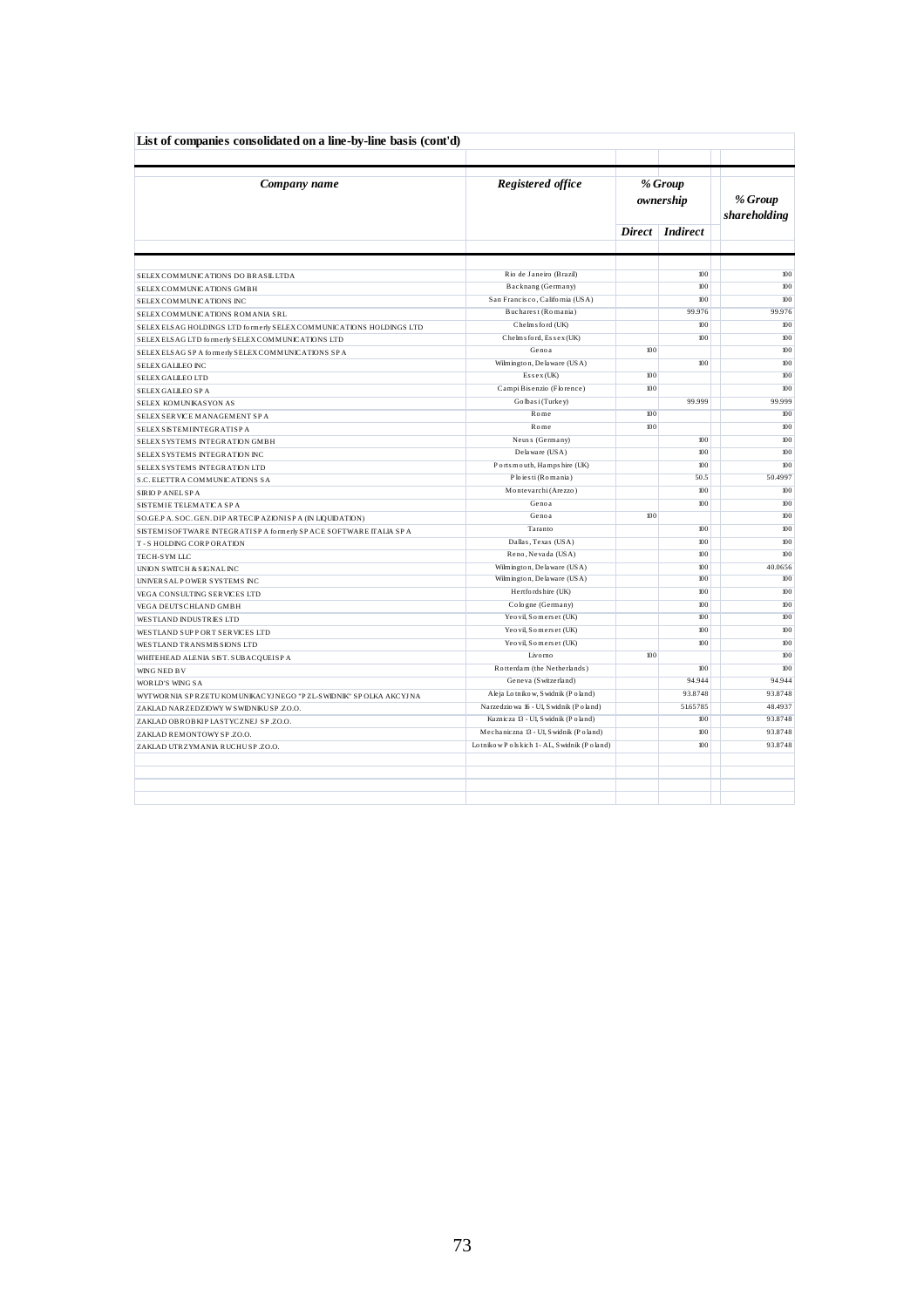| List of companies consolidated using the proportionate method        |                                                  |       |                      |                         |  |
|----------------------------------------------------------------------|--------------------------------------------------|-------|----------------------|-------------------------|--|
| Company name                                                         | Registered office                                |       | % Group<br>ownership | % Group<br>shareholding |  |
|                                                                      |                                                  |       | Direct   Indirect    |                         |  |
| THALES ALENIA SP ACE SAS                                             | Cannes La Bocca (France)                         | 33    |                      | 33                      |  |
| THALES ALENIA SP ACE FRANCE SAS                                      | Paris (France)                                   |       | 100                  | 33                      |  |
| THALES ALENIA SP ACE ITALIA SP A                                     | Rome                                             |       | 100                  | 33                      |  |
| THALES ALENIA SP ACE ANTWERP SA                                      | Hoboken (Belgio)                                 |       | 100                  | 33                      |  |
| THALES ALENIA SP ACE ESP ANA SA                                      | Madrid (Spain)                                   |       | 100                  | 33                      |  |
| THALES ALENIA SP ACE ETCA SA                                         | Charleroi (Belgio)                               |       | 100                  | 33                      |  |
| THALES ALENIA SP ACE NORTH AMERICA INC                               | Wilmington (USA)                                 |       | $100$                | 33                      |  |
| THALES ALENIA SP ACE DEUTHCHLAND SAS                                 | Germany                                          |       | 100                  | 33                      |  |
| <b>FORMALEC SA</b>                                                   | Paris (France)                                   |       | 100                  | 33                      |  |
| TELESP AZIO HOLDING SRL                                              | Rome                                             | 67    |                      | 67                      |  |
| SP ACEOP AL GMBH                                                     | Munich (Germany)                                 |       | 50                   | 33.5                    |  |
| VEGA SP ACE GMBH                                                     | Darmstadt (Germany)                              |       | 100                  | 67                      |  |
| VEGA SP ACE LTD                                                      | Welwyn Garden City, Herts (UK)                   |       | 100                  | 67                      |  |
| VEGA CONSULTING & TECHNOLOGY SL                                      | Madrid (Spain)<br>Ramonville Saint Agne (Fancia) |       | 100<br>100           | 67<br>67                |  |
| <b>VEGA TECHNOLOGIES SAS</b>                                         | Toulouse (France)                                |       | 100                  | 67                      |  |
| TELESP AZIO FRANCE SAS<br>TELESP AZIO DEUTS CHLAND GMBH              | Gilching, Munich (Germany)                       |       | 100                  | 67                      |  |
| TELESPAZIO SPA                                                       | $R$ ome                                          |       | $100$                | 67                      |  |
| E-GEOS SPA                                                           | Matera                                           |       | 80                   | 53.6                    |  |
| <b>GAF AG</b>                                                        | Munich (Germany)                                 |       | 100                  | 53.6                    |  |
| EUROMAP SATELLITENDATEN-VERTRIEB MBH                                 | Neus trelitz (Germany)                           |       | 100                  | 53.6                    |  |
| TELESP AZIO ARGENTINA SA                                             | Buenos Aires (Argentina)                         |       | 100                  | 66.958                  |  |
| TELESPAZIO BRASILSA                                                  | Rio de Janeiro (Brazil)                          |       | 98.774               | 66.1786                 |  |
| TELESPAZIO NORTH AMERICA INC                                         | Doover, Delaware (USA)                           |       | 100                  | 67                      |  |
| TELESPAZIO HUNGARY SATELLITE TELECOMMUNICATIONS LTD                  | Budapest (Hungary)                               |       | 100                  | 67                      |  |
| <b>RARTELSA</b>                                                      | Bucharest (Romania)                              |       | 61.061               | 40.911                  |  |
| <b>FILEAS SA</b>                                                     | Paris (France)<br>Barcelona (Spain)              |       | 100<br>100           | 67<br>67                |  |
| <b>AURENSIS SL</b>                                                   | Amsterdam (the Netherlands)                      | 50    |                      | 50                      |  |
| <b>AMSHBV</b><br>MBDA SAS                                            | Paris (France)                                   |       | 50                   | 25                      |  |
| MBDA TREASURE COMP ANY LTD                                           | Jersey (U.K.)                                    |       | 100                  | 25                      |  |
| <b>MBDA FRANCE SAS</b>                                               | Paris (France)                                   |       | 99.99                | 25                      |  |
| <b>MBDA INCORPORATED</b>                                             | Wilmington, Delaware (USA)                       |       | 100                  | 25                      |  |
| <b>MBDA INTERNATIONAL LTD</b>                                        | UK                                               |       | 100                  | 25                      |  |
| MBDA ITALIA SPA                                                      | Rome                                             |       | 100                  | 25                      |  |
| MBDA UKLTD                                                           | Stevenage (U.K.)                                 |       | 99.99                | 25                      |  |
| <b>MBDA UAE LTD</b>                                                  | London (U.K.)                                    |       | 100                  | 25                      |  |
| MATRA ELECTRONIQUE SA                                                | Paris (France)                                   |       | 99.99                | 25<br>25                |  |
| <b>MBDA REINSURANCE LTD</b><br><b>MBDA SERVICES SA</b>               | (Dublin) Ireland<br>Paris (France)               |       | 100<br>99.68         | 24.92                   |  |
| LFK-LENKFLUGKORPERSYSTEME GMBH                                       | Unters chleiBheim (Germany)                      |       | 100                  | 25                      |  |
| <b>BAYERN-CHEMIE GMBH</b>                                            | Germany                                          |       | 100                  | 25                      |  |
| TAURUS SYSTEMS GMBH                                                  | Germany                                          |       | 67                   | 16.75                   |  |
| <b>TDW GMBH</b>                                                      | Germany                                          |       | 100                  | 25                      |  |
| AVIATION TRAINING INTERNATIONAL LIMITED                              | Dorset (U.K.)                                    |       | 50                   | 50                      |  |
| ROTORSM SRL                                                          | Sesto Calende (Varese)                           |       | 50                   | 50                      |  |
| CONSORZIO ATR GIE e SPE                                              | Toulouse (France)                                |       | 50                   | 50                      |  |
| SUP ERJET INTERNATIONAL SPA                                          | Tessera (Venice)                                 |       | 51                   | 51                      |  |
| BALFOUR BEATTY ANS ALDO SYSTEMS JV SDN BHD                           | Ampang (Malaysia)                                |       | 40                   | 16.0262                 |  |
| KAZAKHASTAN TZ-ANSALDOSTS ITALY LLP                                  | Astana (Kazakhstan)                              |       | 49                   | 19.632                  |  |
| ANS ALDO ENERGIA HOLDING SP A formerly ANS ALDO ELECTRIC DRIVES SP A | Genoa                                            | 54.55 |                      | 54.55                   |  |
| ANS ALDO ENERGIA SP A                                                | Genoa<br>Wurenlingen (Switzerland)               |       | 100<br>100           | 54.55<br>54.55          |  |
| ANS ALDO ESG AG                                                      | Genoa                                            |       | 100                  | 54.55                   |  |
| ANS ALDO FUEL CELLS SP A                                             | Genoa                                            |       | 100                  | 54.55                   |  |
| ANS ALDO NUCLEARE SPA<br>ANSALDO THOMASSEN BV                        | Rheden (the Netherlands)                         |       | 100                  | 54.55                   |  |
| ANSALDO THOMASSEN GULF LLC                                           | Abu Dhabi (United Arab Emirates)                 |       | 48.667               | 26.548                  |  |
| ASIA POWER PROJECTS PRIVATE LTD                                      | Bangalore (India)                                |       | 100                  | 54.55                   |  |
| YENIAEN INSAAT ANONIM SIRKETI                                        | Istanbul (Turkey)                                |       | 100                  | 54.55                   |  |
|                                                                      |                                                  |       |                      |                         |  |
|                                                                      |                                                  |       |                      |                         |  |
|                                                                      |                                                  |       |                      |                         |  |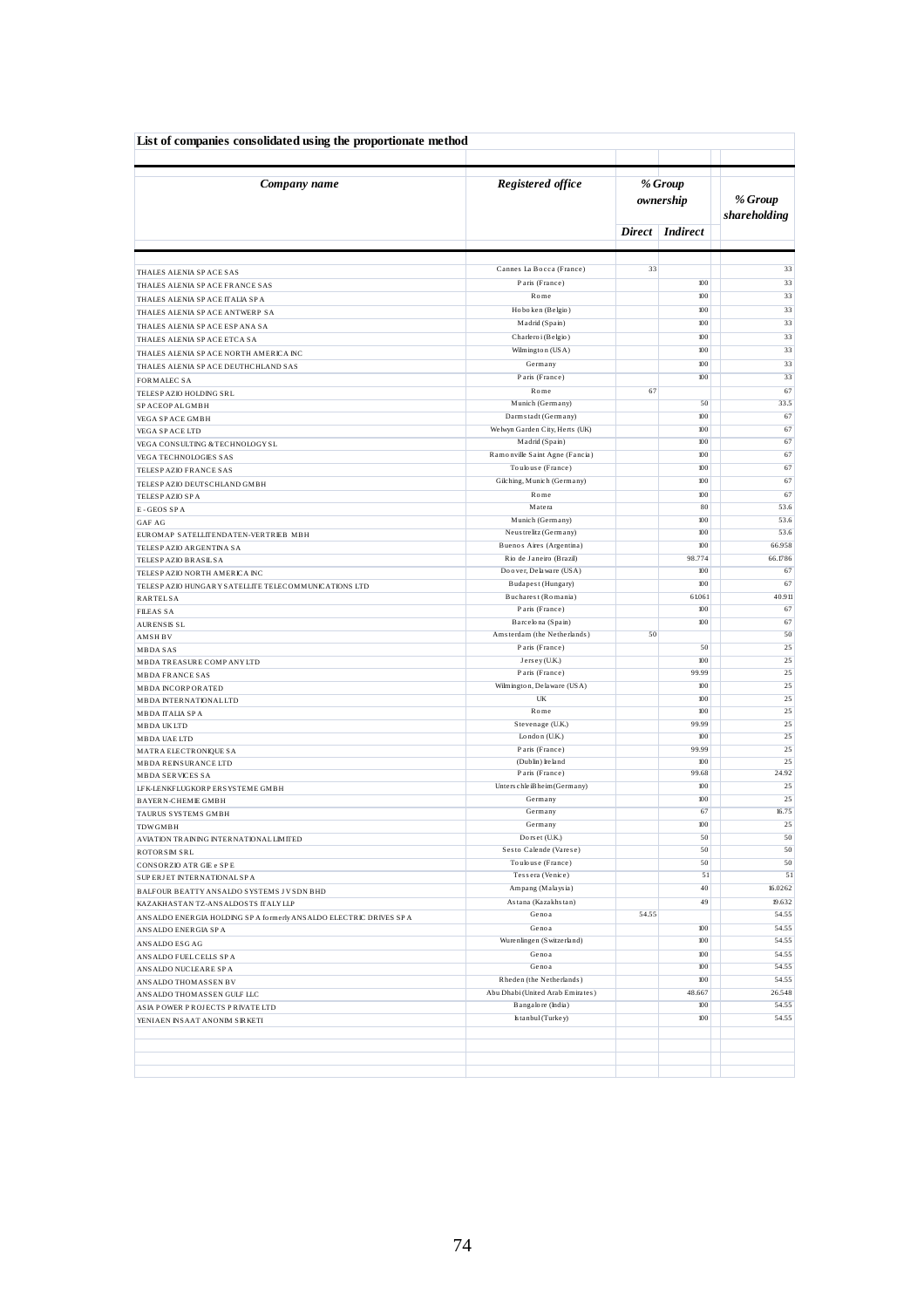| List of companies consolidated using the equity method                       |                                                      |               |                      |                         |  |
|------------------------------------------------------------------------------|------------------------------------------------------|---------------|----------------------|-------------------------|--|
| Company name                                                                 | Registered office                                    |               | % Group<br>ownership | % Group<br>shareholding |  |
|                                                                              |                                                      |               | Direct Indirect      |                         |  |
| <b>A4ESSOR SAS</b>                                                           | Neuilly Sur Seine (France)                           |               | 21                   | 21                      |  |
| ABRUZZO ENGINEERING SCPA (IN LIQUIDATION)                                    | L'Aquila                                             |               | 30                   | 30                      |  |
| ABUDHABISYSTEMS INTEGRATION LLC                                              | Abu Dhabi (United Arab Emirates)                     |               | 43.043               | 43.043                  |  |
| ADVANCED AIR TRAFFIC SYSTEMS SDN BHD                                         | Darul Ehsan (Malaysia)                               |               | 30                   | 30                      |  |
| ADVANCED LOGISTICS TECHNOLOGY ENGINEERING CENTER SP A                        | Turin                                                |               | 51                   | 16.83                   |  |
| ALENIA HELLAS SA (IN LIQUIDATION)                                            | Kolonaki, Athens (Greece)                            |               | 100                  | 100                     |  |
| ALENIA NORTH AMERICA-CANADA CO                                               | Halifax, Nova Scotia (Canada)                        |               | 100                  | 100                     |  |
| ALIFANA DUE SCRL                                                             | Naples                                               |               | 53.34                | 21.371                  |  |
| ALIFANA SCRL                                                                 | Naples                                               |               | 65.85<br>99.993      | 26.38<br>54.546         |  |
| ANSALDO ARGENTINA SA                                                         | Buenos Aires (Argentina)<br>Genoa                    |               | 50                   | 50                      |  |
| ANSALDO - E.M.IT. SCRL (IN LIQUIDATION)                                      | Wilmington, Delaware (USA)                           |               | 100                  | 54.55                   |  |
| ANS ALDO ENERGY INC<br>ANS ALDO STS SISTEMAS DE TRANSORTE E SINALIZACAO LTDA | Rio De Janeiro (Brazil)                              |               | 100                  | 40.0656                 |  |
| <b>ANSERVSRL</b>                                                             | Bucharest (Romania)                                  |               | 100                  | 54.55                   |  |
| AUTOMATION INTEGRATED SOLUTIONS SPA                                          | Pianezza (Turin)                                     |               | 40                   | 40                      |  |
| BELLAGUSTA AEROSPACE COMPANYLLC                                              | Wilmington, Delaware (USA)                           |               | 40                   | 40                      |  |
| <b>BRITSH HELICOPTERS LTD</b>                                                | Yeovil, Somers et (U.K.)                             |               | 100                  | 100                     |  |
| CANOP Y TECHNOLOGIES LLC                                                     | Wilmington, Delaware (USA)                           |               | 50                   | 50                      |  |
| CARDPRIZE TWO LIMITED                                                        | Basildon, Essex (U.K.)                               |               | 100<br>30            | 100<br>30               |  |
| COMLENIA SENDIRIAN BERHAD                                                    | Selangor Darul Ehs an (Malaysia)<br>Rome             |               | 43.96                | 43.96                   |  |
| CONSORZIO START SPA<br>CONTACT SRL                                           | Naples                                               |               | 30                   | 30                      |  |
| DISTRETTO TECNOLOGICO AEROSP AZIALE S.C.A R.L.                               | Brindis i                                            |               | 24                   | 24                      |  |
| DOGMATIX LEASING LIMITED                                                     | Mauritius Islands                                    |               | 100                  | 50                      |  |
| <b>ECOSEN CA</b>                                                             | Caracas (Venezuela)                                  |               | 48                   | 19.23                   |  |
| ELETTRONICA SPA                                                              | Rome                                                 | 31.333        |                      | 31333                   |  |
| ELSACOM HUNGARIA KFT                                                         | Budapest (Hungary)                                   |               | $100$                | 100                     |  |
| <b>ELSACOM NV</b>                                                            | Amsterdam (the Netherlands)<br>Bratislava (Slovakia) | 100           | 100                  | 100<br>100              |  |
| ELSACOM SLOVAKIA SRO (IN LIQUIDATION)<br>ELSACOM SPA (IN LIQUIDATION)        | Rome                                                 |               | 100                  | 100                     |  |
| ELSACOM-UKRAINE JOINT STOCK COMPANY                                          | Kie v (Ukraine)                                      |               | 49                   | 49                      |  |
| <b>EURISS NV</b>                                                             | Leiden (the Netherlands)                             |               | 25                   | 8.25                    |  |
| EUROFIGHTER AIRCRAFT MANAGEMENT GMBH                                         | Hallbergmoos (Germany)                               |               | 21                   | 21                      |  |
| EUROFIGHTER INTERNATIONAL LTD                                                | London (U.K.)                                        |               | 21                   | 21                      |  |
| EUROFIGHTER JAGDFLUGZEUG GMBH                                                | Hallbergmoos (Germany)                               |               | 21                   | 21                      |  |
| EUROFIGHTER SIMULATION SYSTEMS GMBH                                          | Unterhaching (Germany)<br>Paris (France)             |               | 24<br>25             | 24<br>25                |  |
| <b>EUROMIDS SAS</b><br>EURO PATROL AIRCRAFT GMBH (IN LIQUIDATION)            | Munich (Germany)                                     |               | 50                   | 50                      |  |
| EUROS ATELLITE FRANCE SA                                                     | France                                               |               | $100\,$              | 33                      |  |
| <b>EUROS YS NAV SAS</b>                                                      | Paris (France)                                       | 50            |                      | 50                      |  |
| EUROTECH SPA                                                                 | Amaro (Udine)                                        | 11.08         |                      | 11.08                   |  |
| FATA GULF CO WLL                                                             | Doha (Qatar)                                         |               | 49                   | 49                      |  |
| FATA HUNTER INDIA P VT LTD                                                   | New Dehli (India)                                    |               | 100                  | 100                     |  |
| FINMECCANICA CONSULTING SRL                                                  | Rome.<br>Brasilia (Brazil)                           | 100<br>99.999 |                      | 100<br>99.999           |  |
| FINMECCANICA DO BRASILLTDA                                                   | Do ver, De laware (USA)                              | 100           |                      | $100\,$                 |  |
| FINMECCANICA NORTH AMERICA INC<br>FINMECCANICA UKLTD                         | London (U.K.)                                        | 100           |                      | 100                     |  |
| GRUP O AURENSIS SA DE CV                                                     | Bosque de Duraznos (Mexico)                          |               | 100                  | 67                      |  |
| IAMCO SCRL                                                                   | Mestre (Venice)                                      |               | 20                   | 20                      |  |
| <b>ICARUS SCPA</b>                                                           | Turin                                                |               | 49                   | 49                      |  |
| <b>MMOBILIARE CASCINA SRL</b>                                                | Gallarate (Varese)                                   |               | 100                  | 100                     |  |
| <b>IMMOBILIARE FONTEVERDE SRL (IN LIQUIDATION)</b>                           | Rome                                                 |               | 60                   | 48                      |  |
| <b>INDRA ESPACIO SA</b>                                                      | France<br>Milan                                      |               | 49                   | 16.17                   |  |
| INTERNATIONAL METRO SERVICE SRL                                              | Rome                                                 |               | 49<br>33.332         | 19.63<br>23.343         |  |
| IM. INTERMETRO SPA (IN LIQUIDATION)<br>IVECO - OTO MELARA SCRL               | Rome                                                 |               | 50                   | 50                      |  |
| JIANGXICHANGE AGUSTA HELICOPTER CO LTD                                       | Zone Jiangxi Province (China)                        |               | 40                   | 40                      |  |
| JOINT STOCK COMPANY SUKHOICIVILAIRCRAFT                                      | Moscow (Russian Federation)                          |               | 25.0001              | 25.0001                 |  |
| LIBYAN ITALIAN ADVANCED TECHNOLOGY CO                                        | Tripo li (Lybia)                                     | 25            | 25                   | 50                      |  |
| LMATTS LLC                                                                   | Georgia (USA)                                        |               | 100                  | $100\,$                 |  |
| MACCHIHURELDUBOIS SAS                                                        | Plais ir (France)                                    |               | 50                   | 49.99                   |  |
| METRO 5 SPA                                                                  | Milan                                                |               | 319                  | 17.16                   |  |
| MUSINET ENGINEERING SPA                                                      | Turin                                                |               | 49                   | 49                      |  |
| N2 IMAGING SYSTEMS LLC                                                       | Wilmington, Delaware (USA)                           |               | 30                   | 30                      |  |
| NGLPRIMESPA                                                                  | Turin<br>Aixen Provence (France)                     | 30            | 32                   | 30<br>32                |  |
| N.H. INDUSTRIES SARL                                                         |                                                      |               |                      |                         |  |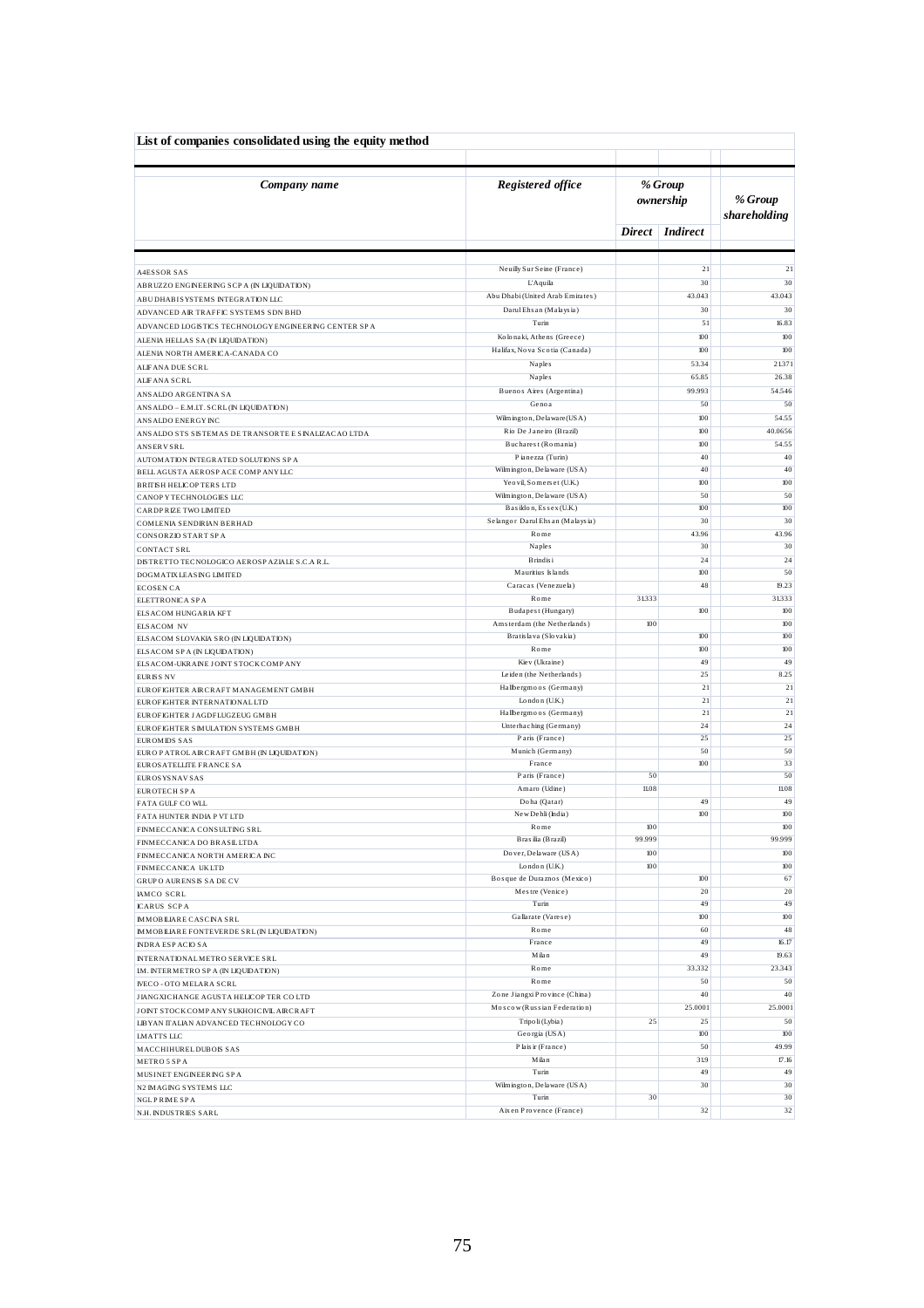| List of companies consolidated using the equity method (cont'd) |                              |                      |                 |              |  |  |  |  |  |
|-----------------------------------------------------------------|------------------------------|----------------------|-----------------|--------------|--|--|--|--|--|
| Company name                                                    | Registered office            | % Group<br>ownership |                 | % Group      |  |  |  |  |  |
|                                                                 |                              |                      | Direct Indirect | shareholding |  |  |  |  |  |
|                                                                 | Colombes (France)            |                      | 50              | 50           |  |  |  |  |  |
| NICCO COMMUNICATIONS SAS                                        | Lyon (France)                |                      | 40              | 21.82        |  |  |  |  |  |
| NNS - SOC. DE SERV. POUR REACTEUR RAP IDE SNC                   | Toulouse (France)            |                      | 39.73           | 26.62        |  |  |  |  |  |
| <b>NOVACOM SERVICES SA</b>                                      | Genoa                        |                      | 49              | 49           |  |  |  |  |  |
| ORIZZONTE - SISTEMINAVALISPA                                    | Rome                         |                      |                 | 18.778       |  |  |  |  |  |
| PEGASO SCRL                                                     |                              |                      | 46.87           |              |  |  |  |  |  |
| <b>POLARIS SRL</b>                                              | Genoa                        |                      | 49              | 26.73        |  |  |  |  |  |
| QUADRICS LTD (IN LIQUIDATION)                                   | Bristol(U.K.)                |                      | $100$<br>50     | 100          |  |  |  |  |  |
| <b>ROXEL SAS</b>                                                | Le Plessis Robinson (France) |                      |                 | 12.5<br>65   |  |  |  |  |  |
| SAPHIRE INTERNAT. ATC ENGINEERING COLTD                         | Beijing (China)<br>France    | 65                   |                 |              |  |  |  |  |  |
| SATELLITE TERMINAL ACCESS SA (IN LIQUIDATION)                   |                              | 21.19                |                 | 6.993        |  |  |  |  |  |
| SELEX GALLEO ELECTRO OPTICS (OVERSEAS) LTD                      | Basildon, Essex (U.K.)       | 100                  |                 | 100          |  |  |  |  |  |
| SELEX GALLEO INFRARED LTD                                       | Basildon, Essex (U.K.)       | 100                  |                 | 100          |  |  |  |  |  |
| SELEX GALLEO MUAS SPA                                           | Rome                         |                      | $100$           | 100          |  |  |  |  |  |
| SELEX GALLEO PROJECTS LTD                                       | Basildon, Essex (U.K.)       |                      | 100             | 100          |  |  |  |  |  |
| SELEX GALLEO SAUDIARABIA COMPANYLTD                             | Riyadh (Saudia Arabia)       |                      | $100$           | 100          |  |  |  |  |  |
| SELEXPENSION SCHEME (TRUSTEE) LTD                               | Basildon, Essex (U.K.)       |                      | 100             | 100          |  |  |  |  |  |
| SELEX SISTEMINTEGRATIDE VENEZUELA SA                            | Caracas (Venezuela)          |                      | 100             | 100          |  |  |  |  |  |
| SERVICIOS TECNICOS Y SPECIALIZADOS DE INFORM. SA DE CV          | Bosque de Duraznos (Mexico)  |                      | 100             | 67           |  |  |  |  |  |
| SEVERNYJ AVTOBUZ Z.A.O.                                         | Saint Petersburg (Russia)    |                      | 35              | 35           |  |  |  |  |  |
| <b>SISTEMIDINAMICISPA</b>                                       | S. Piero a Grado (Pisa)      |                      | 40              | 40           |  |  |  |  |  |
| TELESP AZIO NETHERLAND BV                                       | Enschede (the Netherlands)   |                      | 100             | 67           |  |  |  |  |  |
| <b>TRADE FATA BV</b>                                            | Rotterdam (the Netherlands)  |                      | $100$           | 100          |  |  |  |  |  |
| TRIMPROBE SPA (IN LIQUIDATION)                                  | Rome                         | 100                  |                 | 100          |  |  |  |  |  |
| TURBOENERGYSRL                                                  | Cento (Ferrara)              |                      | 25              | 13.638       |  |  |  |  |  |
| WESTLAND INDUSTRIAL PRODUCTS LTD                                | Yeovil, Somers et (U.K.)     |                      | $100$           | 100          |  |  |  |  |  |
| WIN BLUEWATER SERVICES PRIVATE LIMITED                          | New Delhi (India)            |                      | 99.99           | 99.99        |  |  |  |  |  |
| WITG L.P. INC                                                   | Kent, Dover, Delaware (USA)  |                      | 24              | 24           |  |  |  |  |  |
| WITG L.P. LTD                                                   | Kent, Dover, Delaware (USA)  |                      | 20              | 20           |  |  |  |  |  |
| <b>XAIT SRL</b>                                                 | Ariccia (Rome)               |                      | 100             | 100          |  |  |  |  |  |
| ZAO ARTETRA                                                     | Moscow (Russian Federation)  |                      | 51              | 51           |  |  |  |  |  |
|                                                                 |                              |                      |                 |              |  |  |  |  |  |
|                                                                 |                              |                      |                 |              |  |  |  |  |  |
|                                                                 |                              |                      |                 |              |  |  |  |  |  |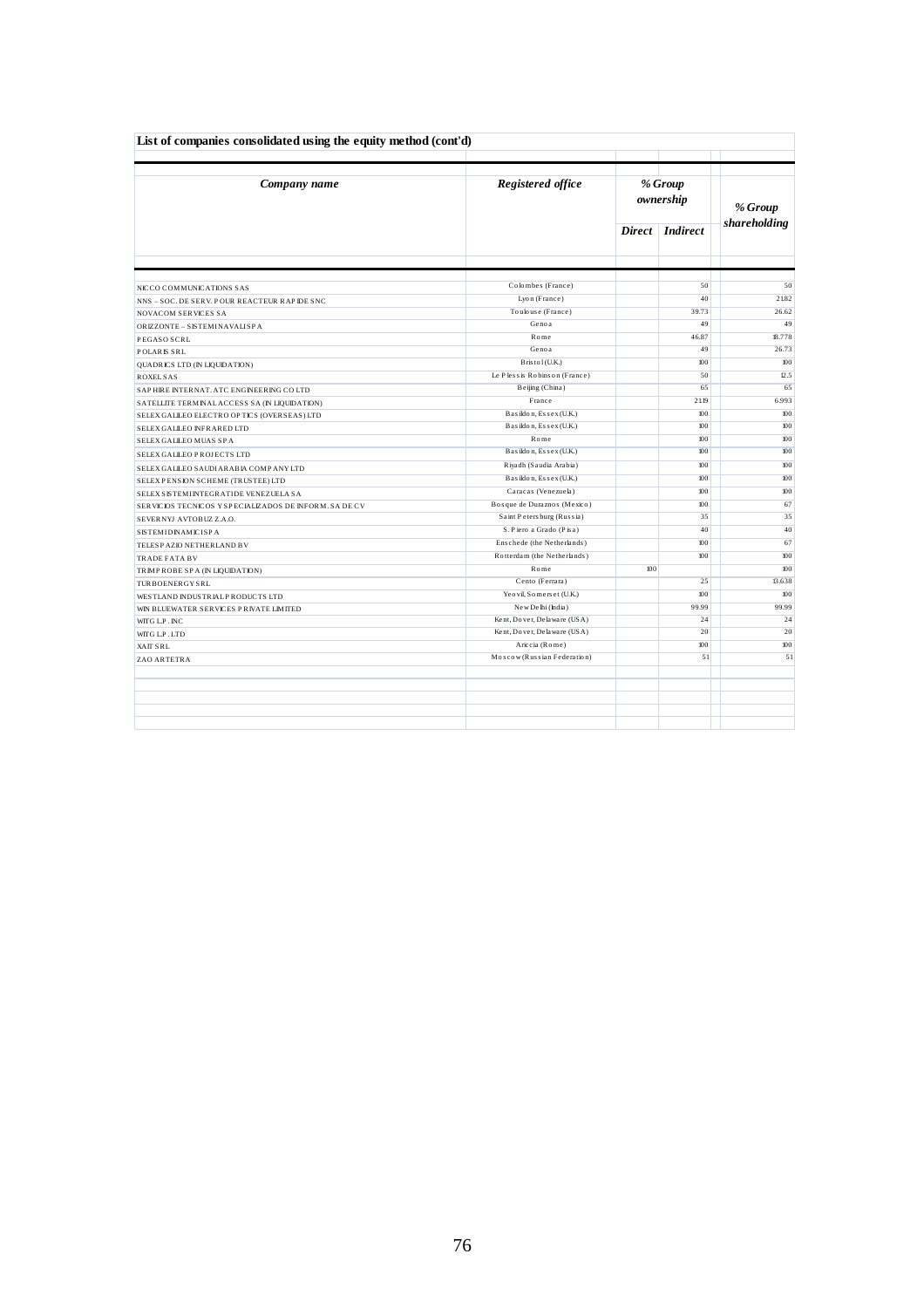| List of companies valued at fair value                           |                                        |                      |                      |                         |
|------------------------------------------------------------------|----------------------------------------|----------------------|----------------------|-------------------------|
| Company name                                                     | Registered office                      |                      | % Group<br>ownership | % Group<br>shareholding |
|                                                                  |                                        |                      | Direct Indirect      |                         |
| <b>BCVINVESTMENTS SCA</b>                                        | Luxembourg (Luxembourg)                |                      | 14.321               | 14.321                  |
| <b>BCVMANAGEMENT SA</b>                                          | Luxe mbo urg (Luxe mbo urg)            |                      | 14.999               | 14.999                  |
|                                                                  |                                        |                      |                      |                         |
|                                                                  |                                        |                      |                      |                         |
|                                                                  |                                        |                      |                      |                         |
| List of subsidiaries and associates valued at cost               |                                        |                      |                      |                         |
| Company name                                                     | Registered office                      | % Group<br>ownership |                      | $\%$ Group              |
|                                                                  |                                        |                      | Direct Indirect      | shareholding            |
|                                                                  | Al Ain, Muwaiji (United Arab Emirates) |                      | 49                   | 49                      |
| ADVANCED MALE AIRCRAFT LLC                                       | Wilmington, Delaware (USA)             |                      | 100                  | 100                     |
| ALENIA NORTH AMERICA DEFENSE LLC                                 | Rieti                                  |                      | 30                   | 30                      |
| COREAT S.C. A R.L.                                               |                                        |                      |                      |                         |
| CCRT SISTEMISP A (IN BANKR UPTCY)                                | Milan                                  |                      | 30.34                | 30.34                   |
| EUROP EAN SATELLITE NAVIGATION INDUSTRIES GMBH                   | Otto brunn (Germany)                   | 18.939               | 18.939               | 25.189                  |
| EUROPEAN SATELLITE NAVIGATION INDUSTRIES SA (IN LIQUIDATION)     | Bruxelles (Belgium)                    | 18.939               | 18.939               | 25.189                  |
| ND. AER. E MECC. R. P IAGGIO SP A (AMM.STR.)                     | Genoa                                  | 30.982               |                      | 30.982                  |
| SAITECH SPA (IN BANKRUPTCY)                                      | Passignano sul Trasimeno (Perugia)     |                      | 40                   | 40                      |
| SCUOLA ICT SRL (IN LIQUIDATION)                                  | L'Aquila                               | 20                   |                      | 20                      |
| SELEX SISTEMINTEGRATIDO BRASILLTDA                               | Rio De Janeiro (Brazil)                |                      | 99.9998              | 99.9998                 |
| SELPROC SCRL                                                     | Rome<br>Naples                         |                      | $100\,$<br>100       | $100$<br>100            |
| SESM - SOLUZIONIEVOLUTE PER LA SISTEMISTICA E IMODELLI - SCRL    | Do ver, De laware (USA)                |                      | 100                  | 100                     |
| <b>SRIOPANELINC</b>                                              | San Giorgio Jonico (Taranto)           |                      | 50.614               | 50.614                  |
| U.V.T. SPA (IN BANKRUPTCY)<br>YENIELEKTRIK URETIM ANONIM SIRKETI | Istanbul (Turkey)                      |                      | 40                   | 21.82                   |
|                                                                  |                                        |                      |                      |                         |
|                                                                  |                                        |                      |                      |                         |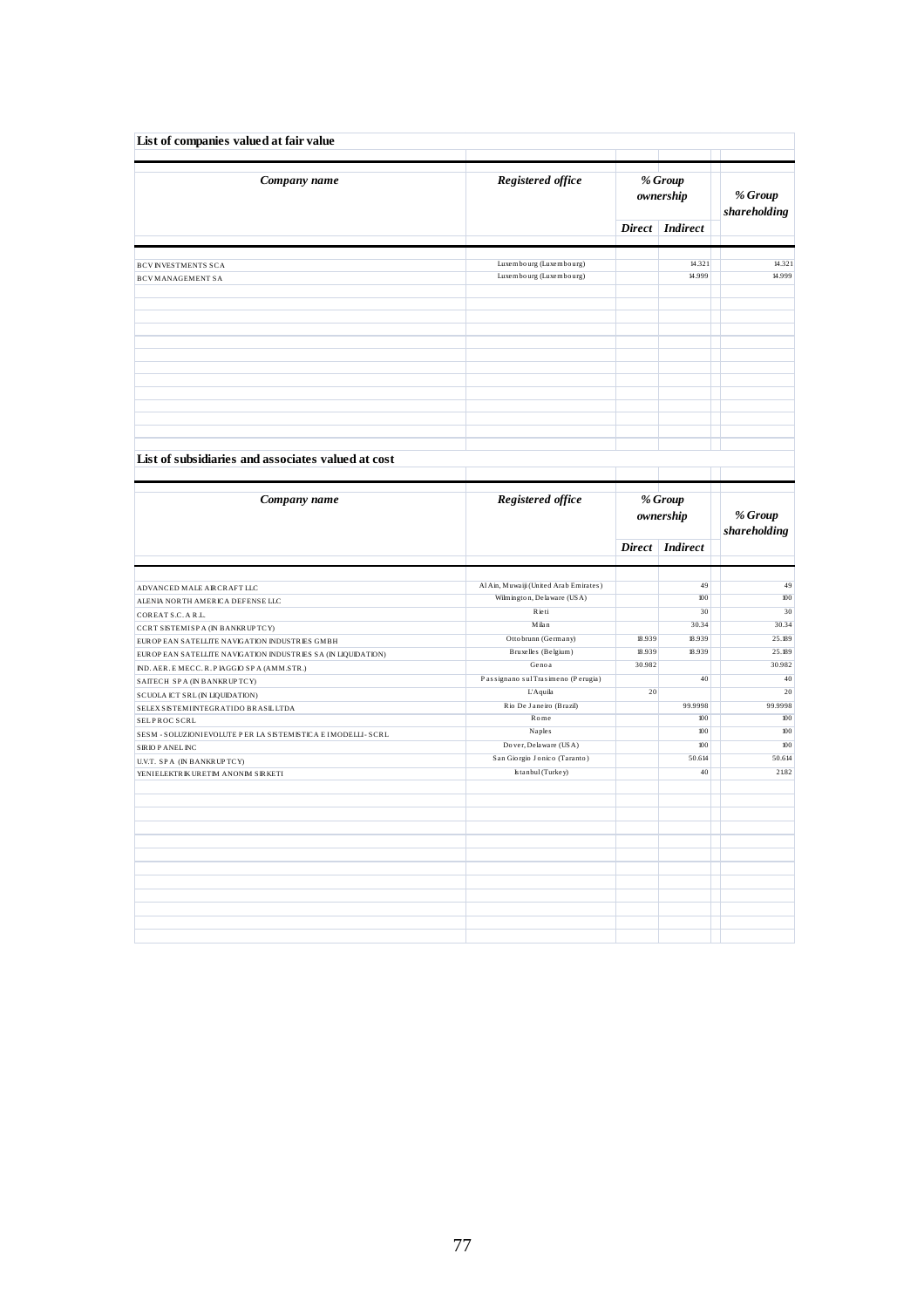For ease of understanding and comparability, below are the main changes in the scope of consolidation since July 2010:

- on 13 July 2010, Selenia Marine Company Limited (in liquidation) was removed from the Company Register and deconsolidated accordingly;
- on 11 August 2010, Thomassen Service Australia PTY Ltd was removed from the Company Register and deconsolidated accordingly;
- on 27 September 2010, DRS Condor Holdco LLC was formed and is consolidated on a line-by-line basis;
- on 6 October 2010, the company Vega Space GmbH was acquired and is consolidated on a line-by-line basis;
- on 27 October 2010, Vega Space Ltd was acquired and is consolidated on a line-byline basis;
- on 27 October 2010, Yeni Aen Insaat Anonim Sirketi was acquired and is consolidated using the equity method;
- on 23 November 2010, SELEX Communications Secure Systems Ltd (in liquidation), SELEX Communications International Ltd (in liquidation), Davies Industrial Communications Ltd (in liquidation) and Ote Mobile Technologies Ltd (in liquidation) were removed from the Company Register and deconsolidated accordingly;
- on 30 December 2010, Advanced Acoustic Concepts Inc was acquired and was consolidated on a line-by-line basis. On 3 January 2011, the company was merged into DRS Sonar Systems LLC;
- on 31 December 2010, DRS Mobile Environmental Systems Co was merged into DRS Environmental Systems Inc;
- on 31 December 2010, Selenia Mobile SpA was merged into SELEX Communications SpA;
- starting from 1 January 2011, Elsacom NV and Elsacom SpA (in liquidation) are consolidated using the equity method;
- on 1 January 2011, Alenia Improvement SpA was merged into Alenia Aeronautica SpA;
- on 1 January 2011, Eurimage SpA was merged into E-Geos SpA;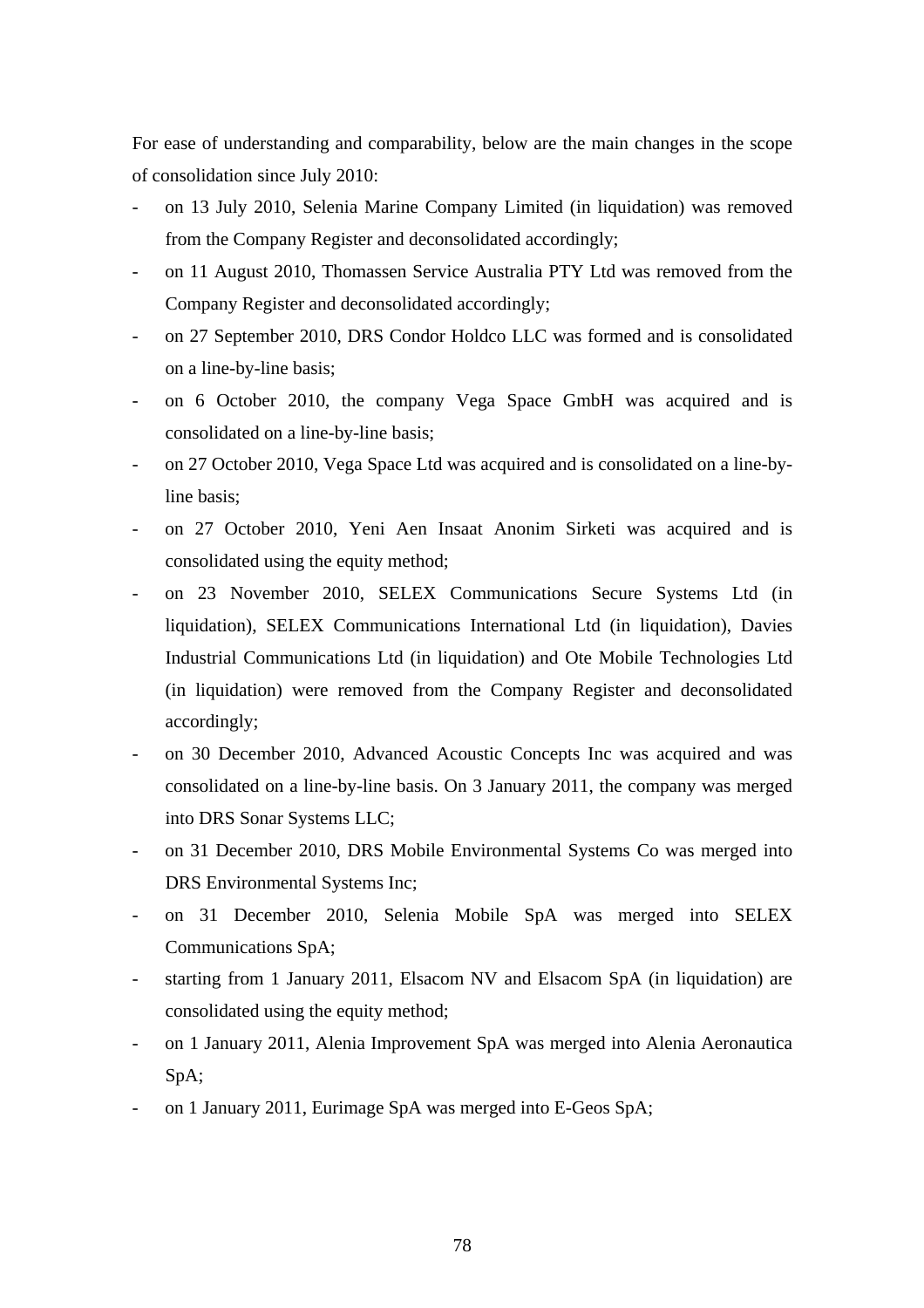- on 1 January 2011, Vega Deutschland GmbH was sold by SELEX Systems Integration Ltd to SELEX ELSAG SpA;
- on 3 January 2011, following the reorganisation of the Defence and Security Electronics division, Vega Space Ltd, Vega Consulting & Technology SL, Vega Technologies SAS and Vega Space GmbH were transferred from SELEX Systems Integration Ltd to Telespazio SpA and are consolidated on a proportional basis from that date;
- on 1 January 2011, Nahuelsat SA (in liquidation) was removed from the Company Register and deconsolidated accordingly;
- on 1 January 2011, Westland Helicopters Inc. was removed from the Company Register and deconsolidated accordingly;
- on 21 February 2011, SELEX Galileo MUAS SpA was formed and is consolidated using the equity method;
- on 2 April 2011, Fata Gulf Co. WLL was formed and is consolidated using the equity method;
- starting from 1 January 2011, Yeni Anonim Insaat Sirketi is consolidated on a lineby-line basis;
- on 31 May 2011, ABS Technology SpA was sold and deconsolidated accordingly;
- on 1 June 2011, Elsag Datamat SpA was merged into SELEX Communications SpA, which changed its name to SELEX ELSAG SpA;
- on 1 June 2011, SELEX Service Management SpA, SEICOS SpA and DIGINT Srl were acquired by SELEX ELSAG SpA;
- in February 2011, Finmeccanica Spa sold 45% of Ansaldo Energia Holding SpA (formerly Ansaldo Electric Drives SpA) to a third party. On 13 June 2011, Finmeccanica Spa sold 100% of Ansaldo Energia SpA and its subsidiaries to Ansaldo Energia Holding SpA. As a result of this transaction, Ansaldo Energia Holding SpA and its subsidiaries are consolidated on a proportional basis as from that date;
- on 9 June 2011, AgustaWestland India Private Ltd was formed and is consolidated on a line-by-line basis.

During the first six months of 2011, the following companies changed their names: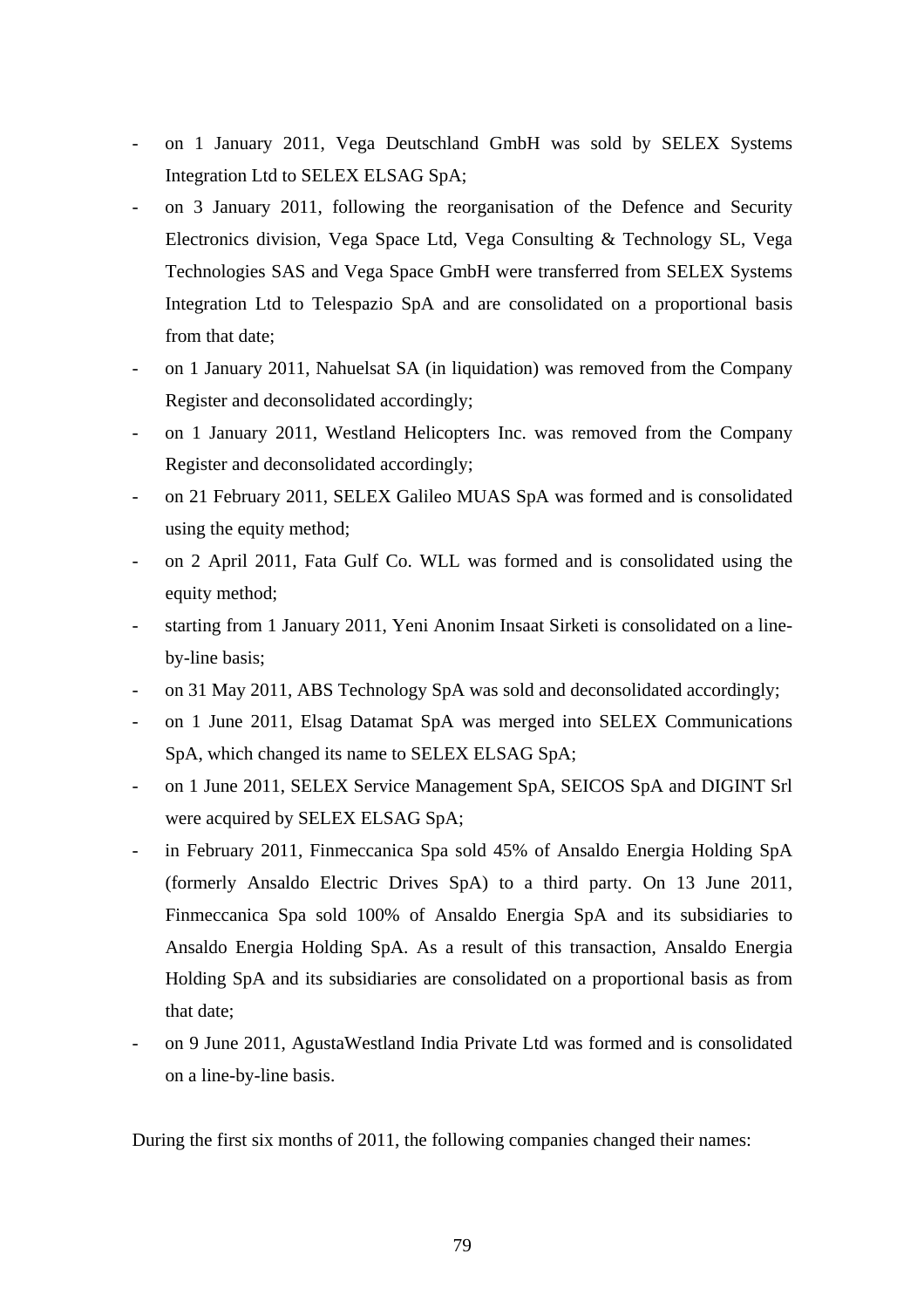- DRS Sonar Systems LLC to Advanced Acoustic Concepts LLC;
- DRS Condor Holdco LLC to DRS CENGEN LLC;
- Space Software Italia SpA to Sistemi Software Integrati SpA;
- Agusta SpA to AgustaWestland SpA;
- Westland Helicopters Ltd to AgustaWestland Ltd;
- Agusta Aerospace Corporation to AgustaWestland Philadelphia Co;
- SELEX Communications Holdings Ltd to SELEX ELSAG Holdings Ltd;
- SELEX Communications Ltd to SELEX ELSAG Ltd.

### **7. SIGNIFICANT CHANGES IN THE EXCHANGE RATES APPLIED**

Again with reference to data comparability, the first six months of 2011 were again marked by changes in the euro against the main currencies of interest for the Group. Specifically, the currency exchange rates at 30 June 2011 and the average exchange rates for the period showed, for the main currencies, these changes from 2010: final exchange rates for the period (euro/US dollar  $+8.16\%$  and euro/sterling pound  $+4.86\%$ ); average exchange rates for the period (euro/US dollar +5.62% and euro/sterling pound -0.23%).

Below are the exchange rates adopted for the currencies that are most significant for the Group:

|                | At 30 June 2011                               |                                             | At 31 December 2010                 | At 30 June 2010                               |                                             |  |
|----------------|-----------------------------------------------|---------------------------------------------|-------------------------------------|-----------------------------------------------|---------------------------------------------|--|
|                | average<br>exchange<br>rate for the<br>period | final<br>exchange<br>rate for the<br>period | final exchange rate for<br>the year | average<br>exchange<br>rate for the<br>period | final<br>exchange<br>rate for the<br>period |  |
|                |                                               |                                             |                                     |                                               |                                             |  |
| US dollar      | 1.40311                                       | 1.44530                                     | 1.33620                             | 1.32847                                       | 1.22710                                     |  |
| Pound sterling | 0.86804                                       | 0.90255                                     | 0.86075                             | 0.87000                                       | 0.81745                                     |  |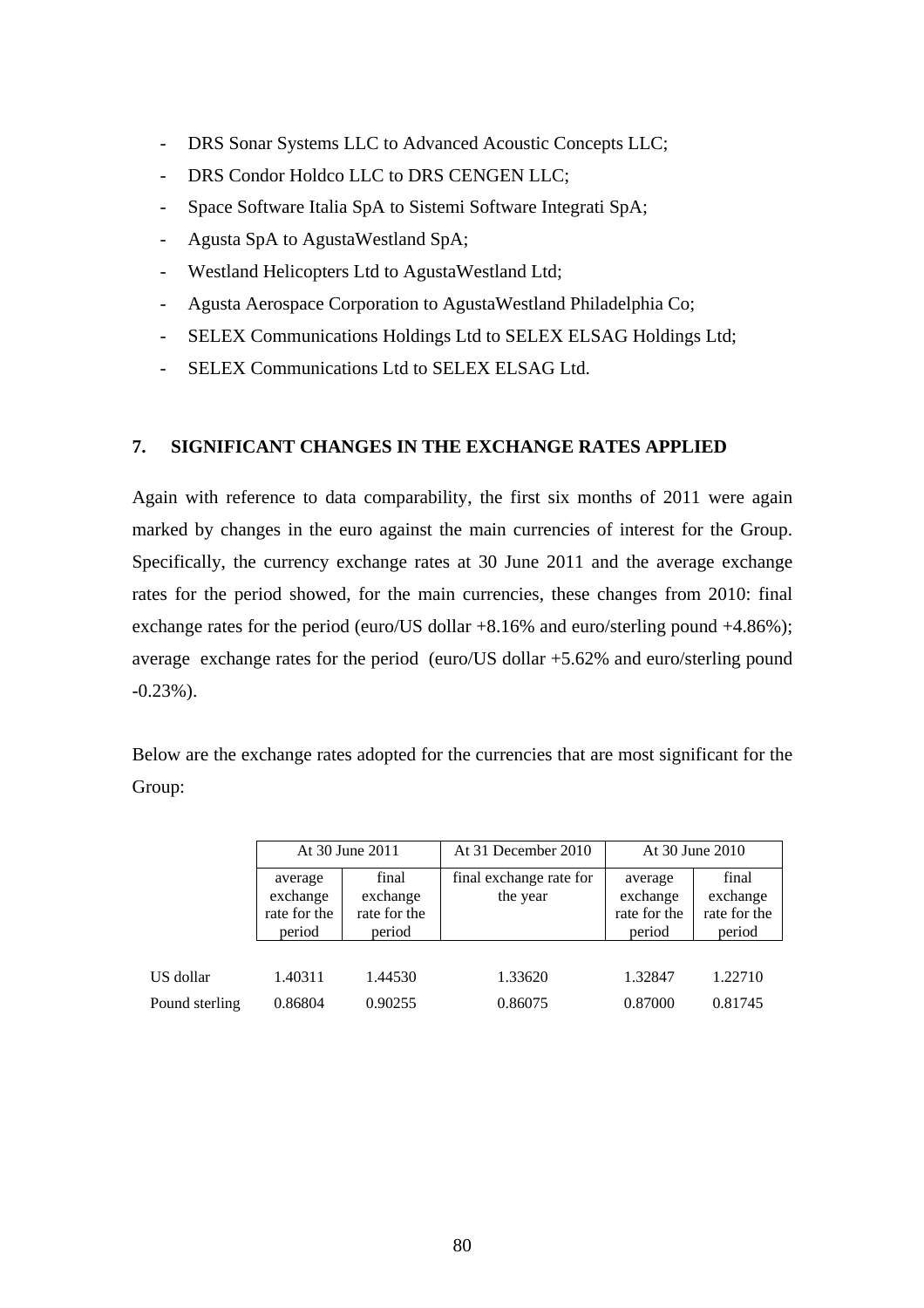#### **8. SEGMENT INFORMATION**

In accordance with the compliance model followed, Management has adopted operating segments that correspond to the business sectors in which the Group operates: Helicopters, Defence and Security Electronics, Aeronautics, Space, Defence Systems, Energy, Transportation and Other Activities.

For a more detailed analysis of the main programmes, outlooks and operating indicators for each segment, see the interim report on operations.

The Group assesses the performance of its operating segments and the allocation of the financial resources based on revenues and adjusted EBITA (refer also to the "*Non-GAAP performance indicators*" section in the interim report on operations).

For the purposes of data comparability, it should be noted that following the formation of the Ansaldo Energia joint venture through the sale of the entire share capital of Ansaldo Energia SpA to Ansaldo Energia Holding (please refer to other sections of this report for more information), the new group in the Energy segment is consolidated according to the proportional method as from the date of finalisation of the sale on the basis of the interest held.

The results for each segment at 30 June 2011, as compared with those of the same period of the previous year, are as follows:

|                                                         | Helico-<br>pters | <b>Defence</b><br>and<br><b>Security</b><br>Electro-<br>nics | Aeronau<br>tics | <b>Space</b> | <b>Defence</b><br><b>Systems</b> | <b>Energy</b> | Tran-<br>sporta-<br>tion | Other<br>activities | Elimi-<br>nations | <b>Total</b> |
|---------------------------------------------------------|------------------|--------------------------------------------------------------|-----------------|--------------|----------------------------------|---------------|--------------------------|---------------------|-------------------|--------------|
| For the six<br>months ended<br>30 June 2011<br>Revenues | 1,831            | 2,923                                                        | 1,297           | 480          | 558                              | 562           | 953                      | 131                 | (303)             | 8,432        |
| of which from<br>related parties                        | 89               | 435                                                          | 356             | 22           | 96                               | 2             | 152                      | 90                  | (303)             | 939          |
| Adjusted<br><b>EBITA</b><br>Investments                 | 188<br>90        | 181<br>90                                                    | 41<br>112       | 10<br>14     | 49<br>15                         | 42<br>13      | 9<br>9                   | (80)<br>6           | ۰.<br>۰.          | 440<br>349   |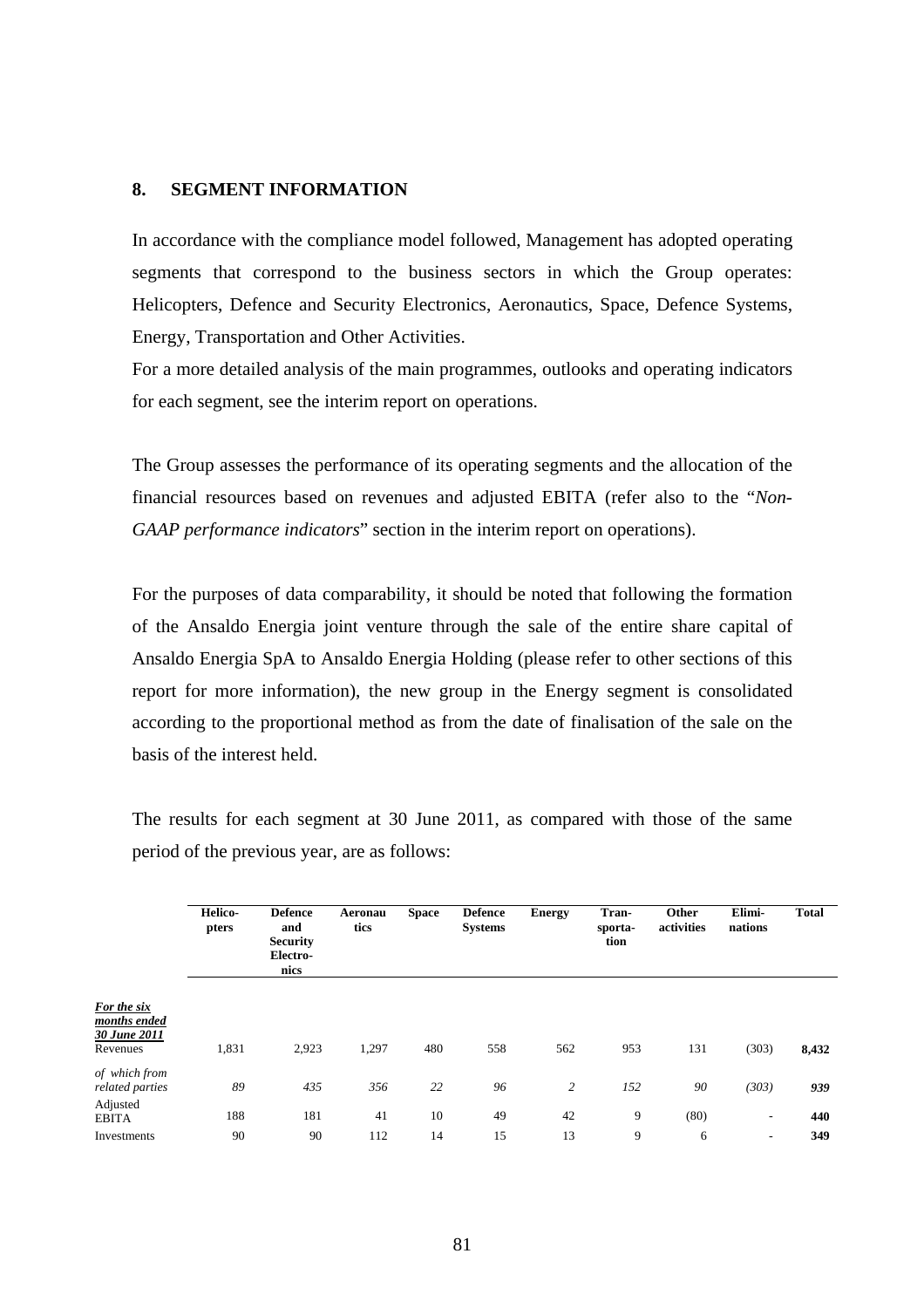|                                                              | Helico-<br>pters | Defence and<br><b>Security</b><br><b>Electronics</b> | Aeronau-<br>tics | <b>Space</b> | <b>Defence</b><br><b>Systems</b> | <b>Energy</b> | Tran-<br>sporta-<br>tion | Other<br>activities | Elimi-<br>nations | <b>Total</b> |
|--------------------------------------------------------------|------------------|------------------------------------------------------|------------------|--------------|----------------------------------|---------------|--------------------------|---------------------|-------------------|--------------|
| For the six<br>months ended<br>30 June 2010<br>Revenues      | 1,743            | 3,255                                                | 1,262            | 412          | 537                              | 677           | 926                      | 114                 | (272)             | 8,654        |
| of which from<br>related parties<br>Adjusted<br><b>EBITA</b> | 87<br>181        | 412<br>289                                           | 346<br>54        | 22<br>5      | 60<br>37                         | 8<br>67       | 163<br>35                | 49<br>(82)          | (272)<br>-        | 875<br>586   |
| Investments                                                  | 66               | 108                                                  | 148              | 22           | 17                               | 17            | 21                       | 6                   | -                 | 405          |

The portion of fixed assets referring to intangible assets, property, plant and equipment and investment properties attributable to the segments at 30 June 2011 and at 31 December 2010 is as follows:

|                     | <b>Helico</b><br>pters | Defence and<br><b>Security</b><br><b>Electronics</b> | Aero-<br>nautics | Space        | <b>Defence</b><br><b>Systems</b> | <b>Energy</b> | Transpor-<br>tation | Other<br><b>Activities</b> | Elimin<br>ations         | <b>Total</b> |
|---------------------|------------------------|------------------------------------------------------|------------------|--------------|----------------------------------|---------------|---------------------|----------------------------|--------------------------|--------------|
| 30 June 2011        |                        |                                                      |                  |              |                                  |               |                     |                            |                          |              |
| Fixed assets        | 2,340                  | 5,353                                                | 1.744            | 528          | 570                              | 98            | 251                 | 812                        | $\overline{\phantom{a}}$ | 11,69        |
|                     |                        |                                                      |                  |              |                                  |               |                     |                            |                          | 6            |
|                     | <b>Helicop</b><br>ters | Defence and<br><b>Security</b><br><b>Electronics</b> | Aero-<br>nautics | <b>Space</b> | <b>Defence</b><br><b>Systems</b> | <b>Energy</b> | Transpor-<br>tation | Other<br><b>Activities</b> | Elimin<br>ations         | <b>Total</b> |
| 31 Dec. 2010        |                        |                                                      |                  |              |                                  |               |                     |                            |                          |              |
| <b>Fixed assets</b> | 2.361                  | 5.746                                                | 1.743            | 508          | 574                              | 177           | 254                 | 840                        | $\overline{\phantom{a}}$ | 12.203       |

The reconciliation between adjusted EBITA and the result before taxes, finance income and costs and the effects of equity investments measured using the equity method ("EBIT") for the periods shown is as follows:

|                                                                                    | Helicop-<br>ters | <b>Defence</b><br>and<br><b>Security</b><br>Electro-<br>nics | Aeronau-<br>tics | <b>Space</b>             | <b>Defence</b><br><b>Systems</b> | <b>Energy</b> | Transpor-<br>tation | Other<br><b>Activities</b> | <b>Total</b> |
|------------------------------------------------------------------------------------|------------------|--------------------------------------------------------------|------------------|--------------------------|----------------------------------|---------------|---------------------|----------------------------|--------------|
| <b>For the six</b><br>months ended 30<br><b>June 2011</b><br><b>Adjusted EBITA</b> | 188              | 181                                                          | 41               | 10                       | 49                               | 42            | 9                   | (80)                       | 440          |
| Impairment<br>Amortisation of<br>intangible assets<br>acquired through a           |                  |                                                              |                  |                          |                                  |               |                     |                            |              |
| business<br>combination                                                            | (4)              | (36)                                                         |                  |                          | (1)                              |               |                     | ٠                          | (41)         |
| Restructuring costs                                                                |                  | (10)                                                         | (13)             | $\overline{\phantom{a}}$ | (1)                              | -             | (3)                 | -                          | (27)         |
| Non-recurring<br>(income) costs                                                    | ٠                | ٠                                                            | (51)             | ٠                        | $\overline{\phantom{a}}$         | ۰             | ۰                   | $\overline{\phantom{a}}$   | (51)         |
| <b>EBIT</b>                                                                        | 184              | 135                                                          | (23)             | 10                       | 47                               | 42            | 6                   | (80)                       | 321          |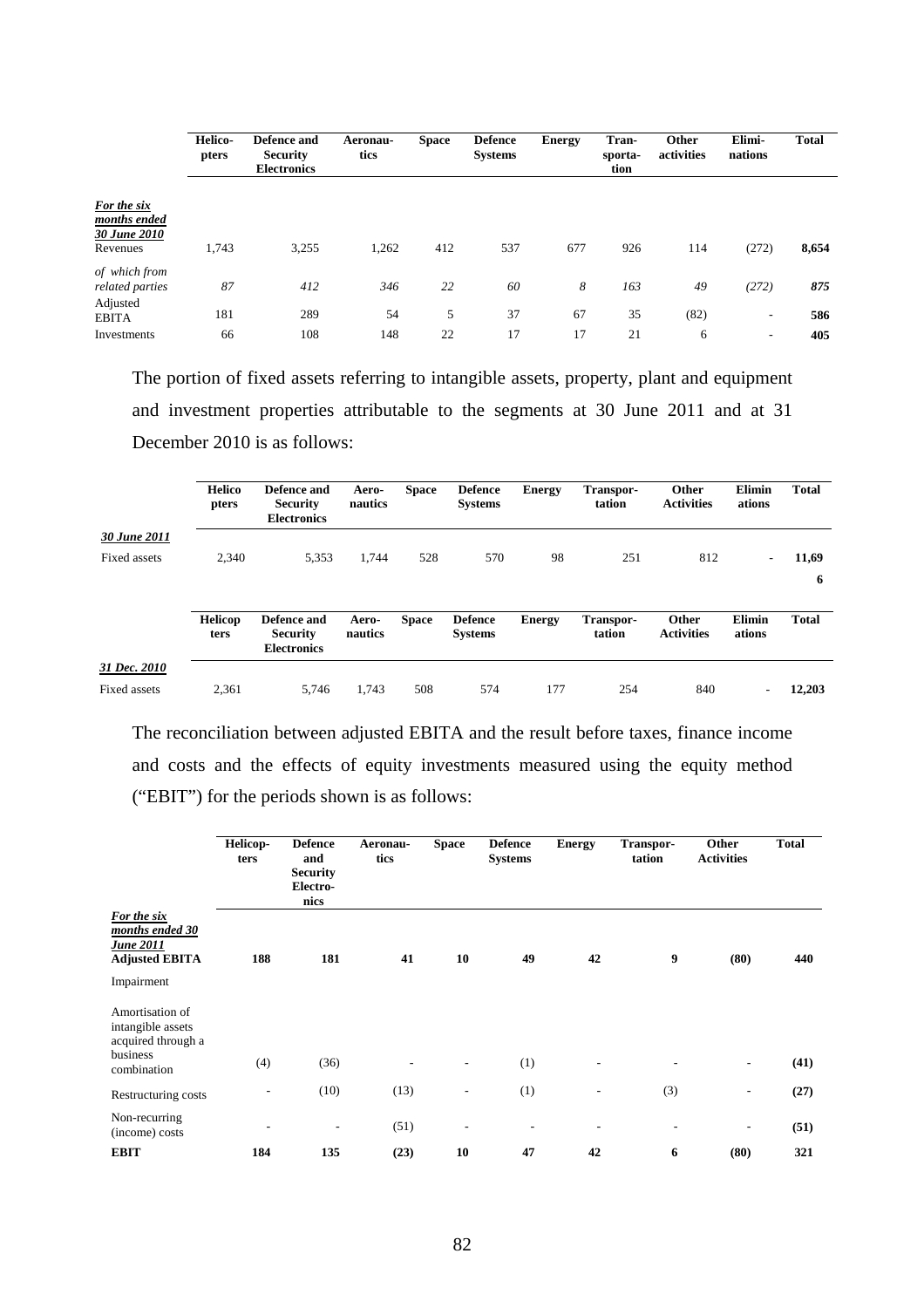| Helicop-<br>ters | <b>Defence</b><br>and<br><b>Security</b><br>Electro-<br>nics | Aeronau-<br>tics | <b>Space</b> | <b>Defence</b><br><b>Systems</b> | <b>Energy</b> | Transpor-<br>tation | Other<br><b>Activities</b>   | <b>Total</b> |
|------------------|--------------------------------------------------------------|------------------|--------------|----------------------------------|---------------|---------------------|------------------------------|--------------|
| 181              | 289                                                          | 54               | 5            | 37                               | 67            | 35                  | (82)                         | 586          |
|                  |                                                              |                  |              |                                  |               |                     |                              |              |
|                  |                                                              |                  |              |                                  |               |                     |                              |              |
|                  |                                                              |                  |              |                                  | ۰             |                     | ٠                            | (43)         |
| (8)              | (5)                                                          | (1)              | ٠            | (1)                              | ÷             | (1)                 | $\qquad \qquad \blacksquare$ | (16)         |
| ٠<br>169         | 246                                                          | 53               | 5            | 35                               | 67            | 34                  | (82)                         | 527          |
|                  | (4)                                                          | (38)             |              |                                  | (1)           |                     |                              |              |

## **9. INTANGIBLE ASSETS**

Below is a breakdown of intangible assets:

|                                        | 30 Jun 2011 | 31 Dec 2010 |
|----------------------------------------|-------------|-------------|
| Goodwill                               | 5,883       | 6,177       |
| Development costs                      | 656         | 673         |
| Non-recurring costs                    | 772         | 710         |
| Concession of licences and trademarks  | 115         | 113         |
| Acquired through business combinations | 865         | 942         |
| Other                                  | 289         | 316         |
| <b>Total intangible assets</b>         | 8,580       | 8,931       |

In particular, the most significant changes were as follows:

net decrease in goodwill ( $\oplus$ mil. 294), mainly due to the negative translation differences on goodwill arising on assets denominated in pounds sterling and US dollar.

With reference to the value of goodwill, the capitalisation of the Finmeccanica stock is presently lower than the Group shareholders' equity. However, this was not considered as a specific impairment indicator, because the stock listing is affected by the generally depressed and highly volatile conditions of financial markets, and is significantly distant from an evaluation based on the business fundamentals, in terms of value of use. Even considering the complex economic scenario, prudent in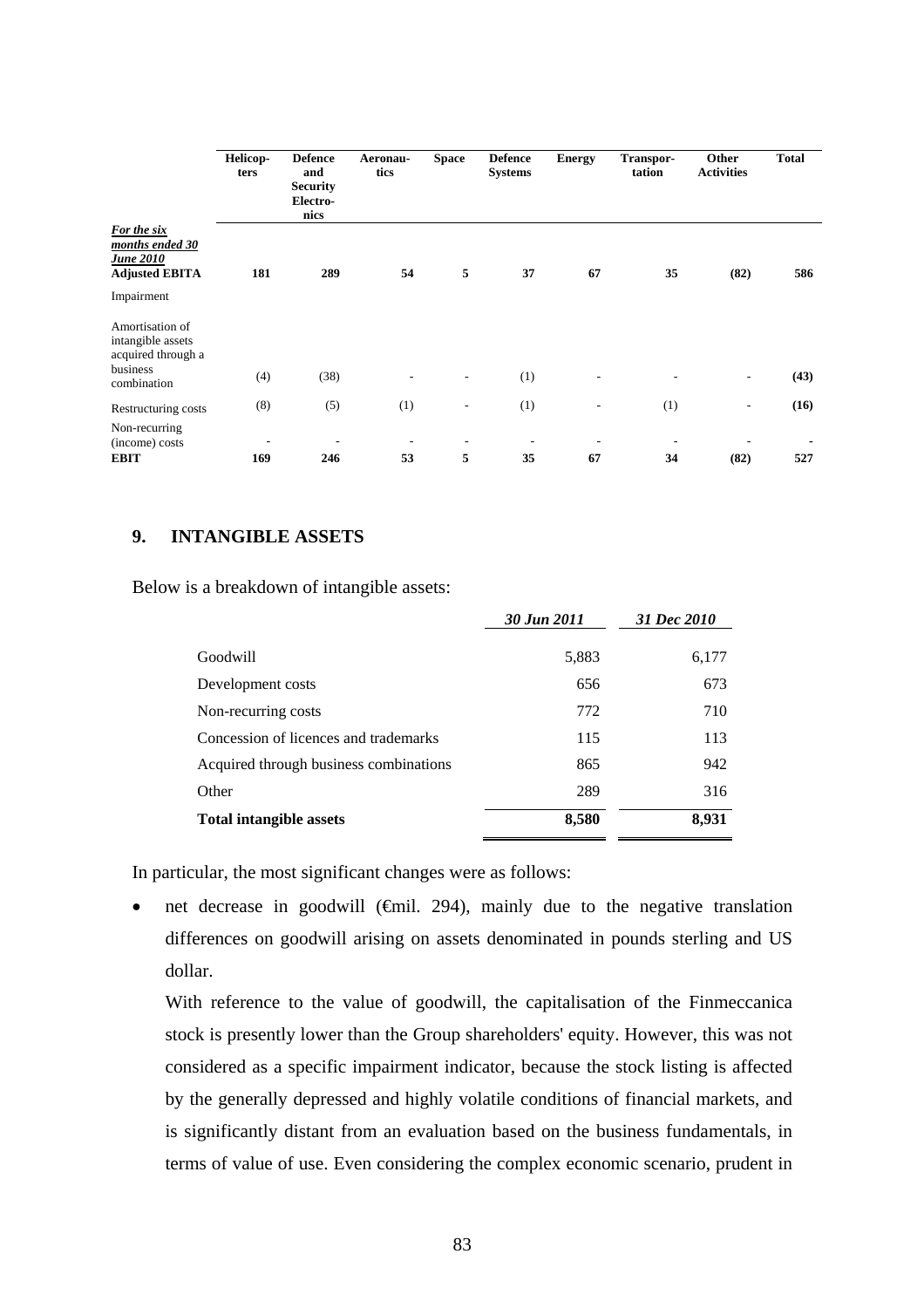estimating the cash flows and discounting and growth rates used for the impairment test, these tests should concern the ability to generate financial flows during the period of use, rather than stock values, which reflect all the present difficulties and provide short-term expectations;

- amortisation of  $\oplus$ mil. 143 ( $\oplus$ mil. 127 at 30 June 2010) (Note 25) and impairment of €mil. 23 (€mil. - at 30 June 2010) especially due to the writedown of development costs in the Aeronautics division;
- investments in the overall amount of €mil. 173 (€mil. 176 at 30 June 2010), broken down as follows:

|                                       | For the six months ended 30 June |             |  |
|---------------------------------------|----------------------------------|-------------|--|
|                                       | 2011                             | <i>2010</i> |  |
| Development costs                     | 37                               | 76          |  |
| Non-recurring costs                   | 89                               | 57          |  |
| Concession of licences and trademarks | 5                                | 5           |  |
| Other                                 | 42                               | 38          |  |
| <b>Total intangible assets</b>        | 173                              | 176         |  |
|                                       |                                  |             |  |

Purchase commitments of intangible assets are recorded in the amount of €mil. 24 (€mil. 23 at 31 December 2010).

### **10. PROPERTY, PLANT AND EQUIPMENT**

Below is a breakdown of property, plant and equipment:

|                                     | 30 Jun 2011 | 31 Dec 2010 |
|-------------------------------------|-------------|-------------|
| Land and buildings                  | 1,195       | 1,257       |
| Plant and machinery                 | 603         | 668         |
| Equipment                           | 682         | 688         |
| Other                               | 636         | 659         |
| Total property, plant and equipment | 3,116       | 3,272       |

The most significant changes related to the negative translation differences arising on assets denominated in pounds sterling and US dollar  $(\text{fmil. } 46)$ ; in particular: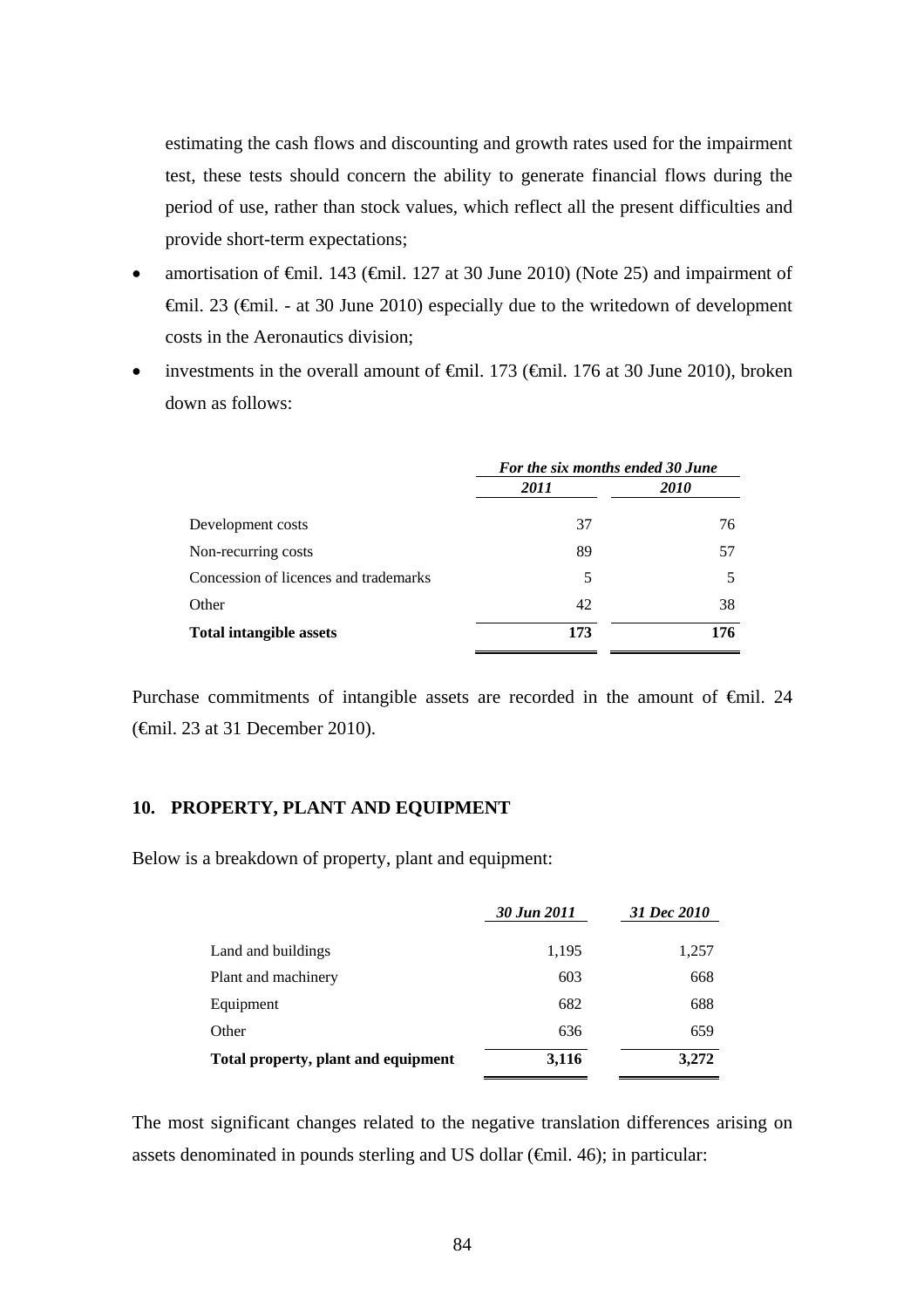- depreciation of  $\epsilon$ mil. 192 ( $\epsilon$ mil. 191 at 30 June 2010);
- investments in the overall amount of €mil. 176 (€mil. 229 at 30 June 2010), broken down as follows:

|                                     | For the six months ended 30 June |      |  |
|-------------------------------------|----------------------------------|------|--|
|                                     | 2011                             | 2010 |  |
| Land and buildings                  | 6                                |      |  |
| Plant and machinery                 | 21                               | 21   |  |
| Equipment                           | 35                               | 39   |  |
| Other                               | 114                              | 162  |  |
| Total property, plant and equipment | 176                              | 229  |  |

Property, plant and equipment includes €mil. 63 (€mil. 64 at 31 December 2010) of assets held under contracts that can be qualified as finance leases, and "other assets" includes €mil. 47 (€mil. 64 at 31 December 2010) for aircraft owned by the GIE ATR group as well as for those that did not meet the requirements, in terms of the substantial transfer of the risks of ownership, to recognise the sale, despite the fact that sales contracts have been concluded with external customers, and €mil. 29 (€mil. 24 at 31 December 2010) of aircraft owned by the AgustaWestland group.

Purchase commitments of property, plant and equipment are recorded in the amount of €mil. 60 (€mil. 78 at 31 December 2010).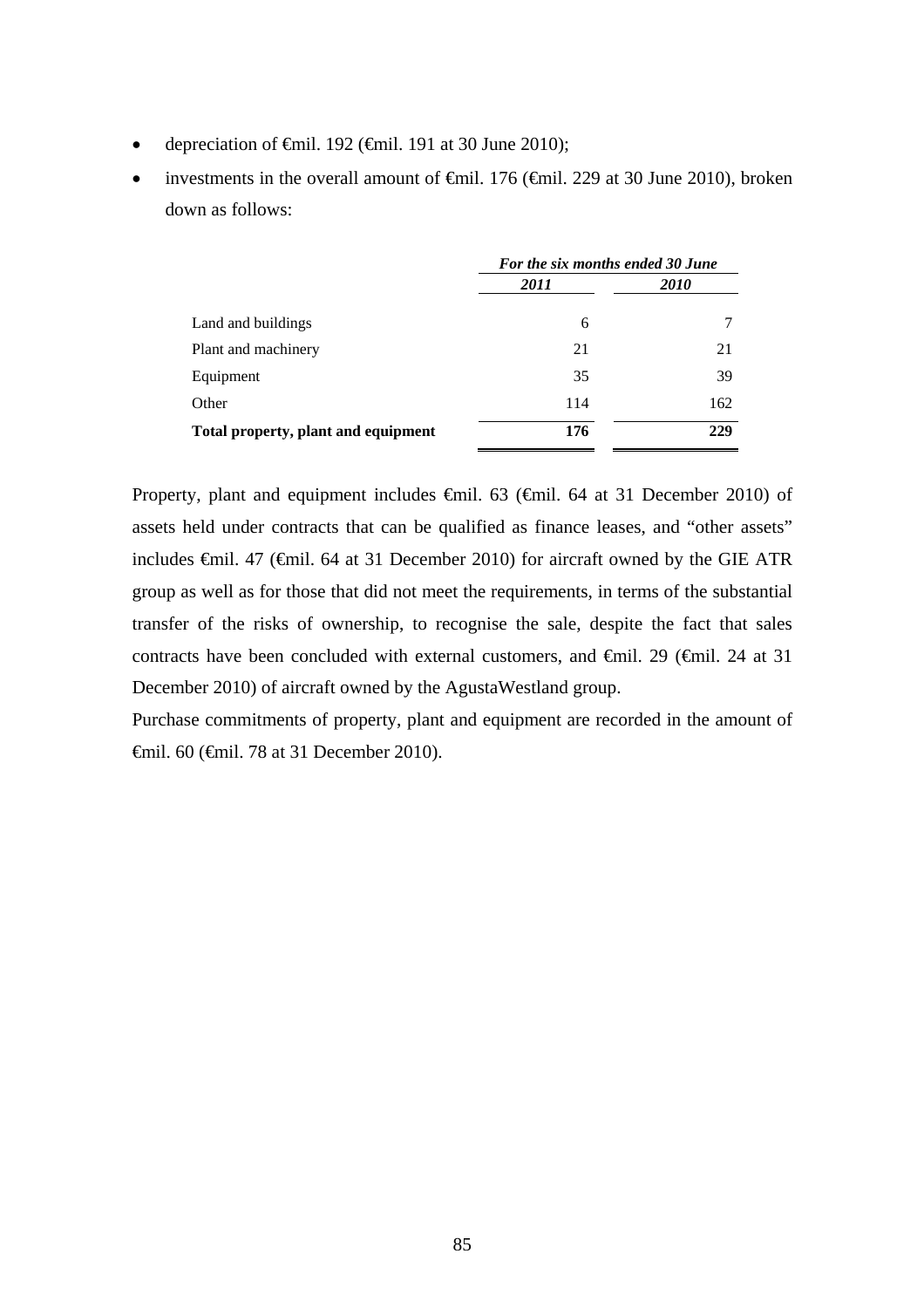### **11. BUSINESS COMBINATIONS**

During the period, the Thales Alenia Space joint venture (consolidated proportionally at 33%) completed the purchase of Thales Deutschland GmbH with a net cash outlay of €mil. 1.

In the corresponding period of the previous year, the Group purchased the Polish PZL group, operating in the helicopter industry, from the US company Lasertel, Inc.

The overall effects of the transactions in the two periods under comparison were as follows:

| $\bm{\epsilon}$ millions                                 | 2011     |        | <i>2010</i> |        |
|----------------------------------------------------------|----------|--------|-------------|--------|
|                                                          | Goodwill | Cash   | Goodwill    | Cash   |
|                                                          |          | effect |             | effect |
| Acquisitions                                             |          |        | 68          | 87     |
| Payments relating to acquisitions made in previous years |          | 3      |             | b      |
| Total                                                    |          |        | 68          | 93     |

## **12. RECEIVABLES AND OTHER NON-CURRENT ASSETS**

|                                                                  | 30 June<br>2011 | <b>31 December</b><br>2010 |
|------------------------------------------------------------------|-----------------|----------------------------|
| Third-party financing                                            | 57              | 64                         |
| Security deposits                                                | 23              | 22                         |
| Receivables for finance leases                                   | 3               | 5                          |
| Deferred receivables under Law 808/85                            | 95              | 58                         |
| Net asset defined-benefit retirement plans (Note 19)             | 42              | 32                         |
| Financial receivables from related parties (Note 22)             | 8               | 9                          |
| Other                                                            | 35              | 32                         |
| <b>Non-current receivables</b>                                   | 263             | 222                        |
| Deferred expenses                                                | 21              | 19                         |
| Equity investments                                               | 295             | 316                        |
| Non-recurring costs awaiting interventions under Law<br>808/1985 | 238             | 224                        |
| Other receivables from related parties (Note 22)                 | $\overline{2}$  | 1                          |
| <b>Non-current assets</b>                                        | 556             | 560                        |
| <b>Total other non-current assets</b>                            | 819             | 782                        |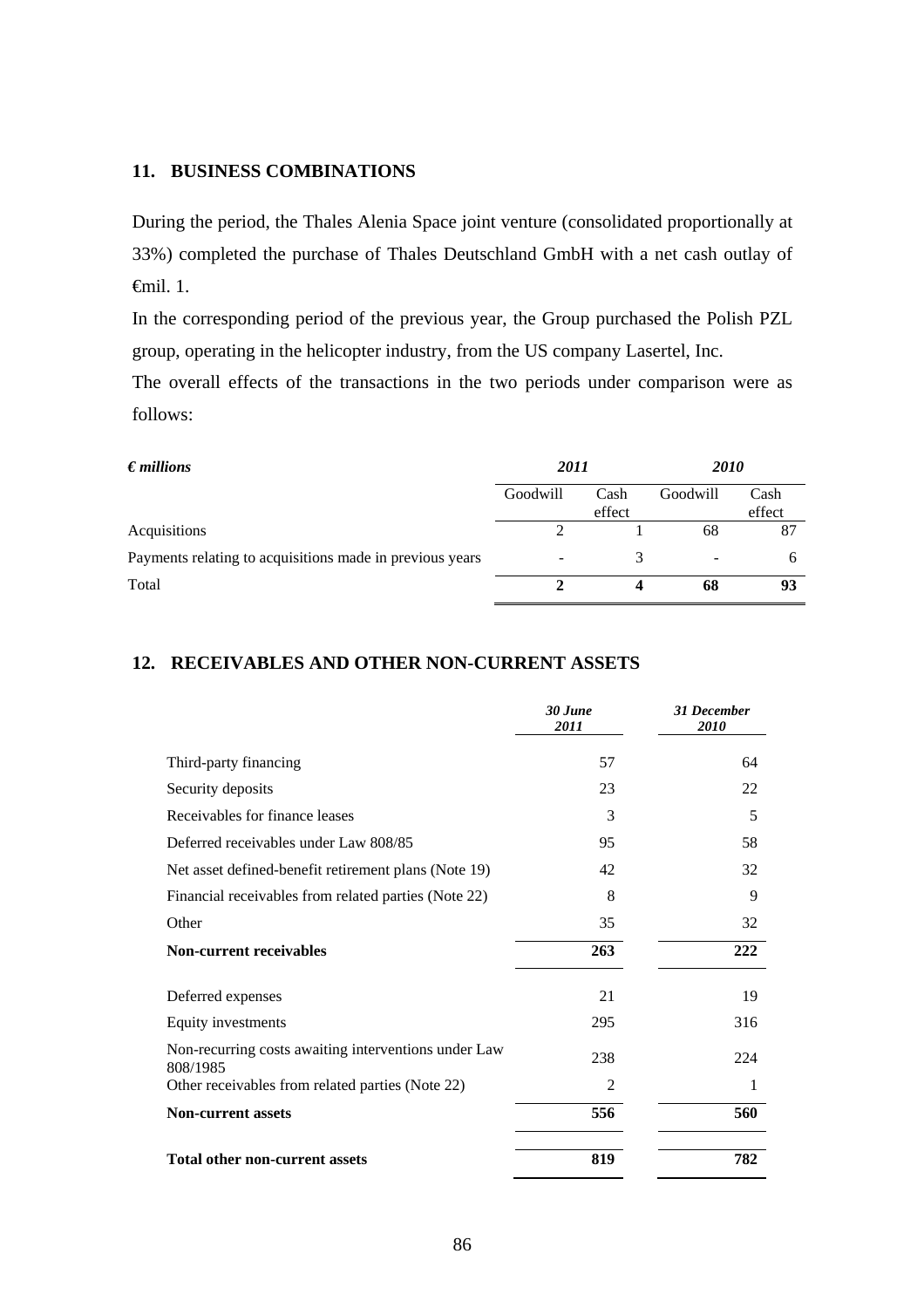Receivables for finance lease sales relate to transactions qualifying as finance lease made by GIE ATR where the Group is the lessor: in this case, the aircraft being the subject-matter of the lease contract is removed from assets and replaced by a receivable, and the relevant financial income is recognised progressively over the term of the contract at the effective interest rate applicable to the lease contract.

The item "deferred receivables under 808/85" includes the receivables from the Ministry for Economic Development relating to the current value of the interventions pursuant to Law 808/85 in national security and similar projects for which collections were deferred. The portion for which collection is expected within 12 months, €mil. 13 (€mil. 14 at 31 December 2010), is classified among other current assets (Note 15). Non-recurring expenses awaiting interventions under Law 808/85 include the portion of non-recurring expenses paid on programmes that benefit from the provisions of Law 808/85, are classified as being functional to national security, and whose expenses have not been assessed yet by the issuer. After the legal requirements for the recognition of the receivable from the Ministry are fulfilled, the recognised amount is reclassified as a receivable (current or non-current, based on the expected payment schedule). The amount shown is calculated based on an estimate made by management that reflects the reasonable probability that funds are received and the effects of time value in the case of deferment over more than one year of the granting of funds.

Non-controlling equity investments mainly fell due to the writedown of joint stock company Sukhoi Aircraft ( $\epsilon$ mil 13), the revaluation of Elettronica Spa ( $\epsilon$ mil. 3), the negative translation differences for companies denominated in foreign currencies (€mil. 12), the collection of dividends ( $\epsilon$ mil. 7), and the capital increase for Metro 5 SpA  $(\text{fail. } 8)$ .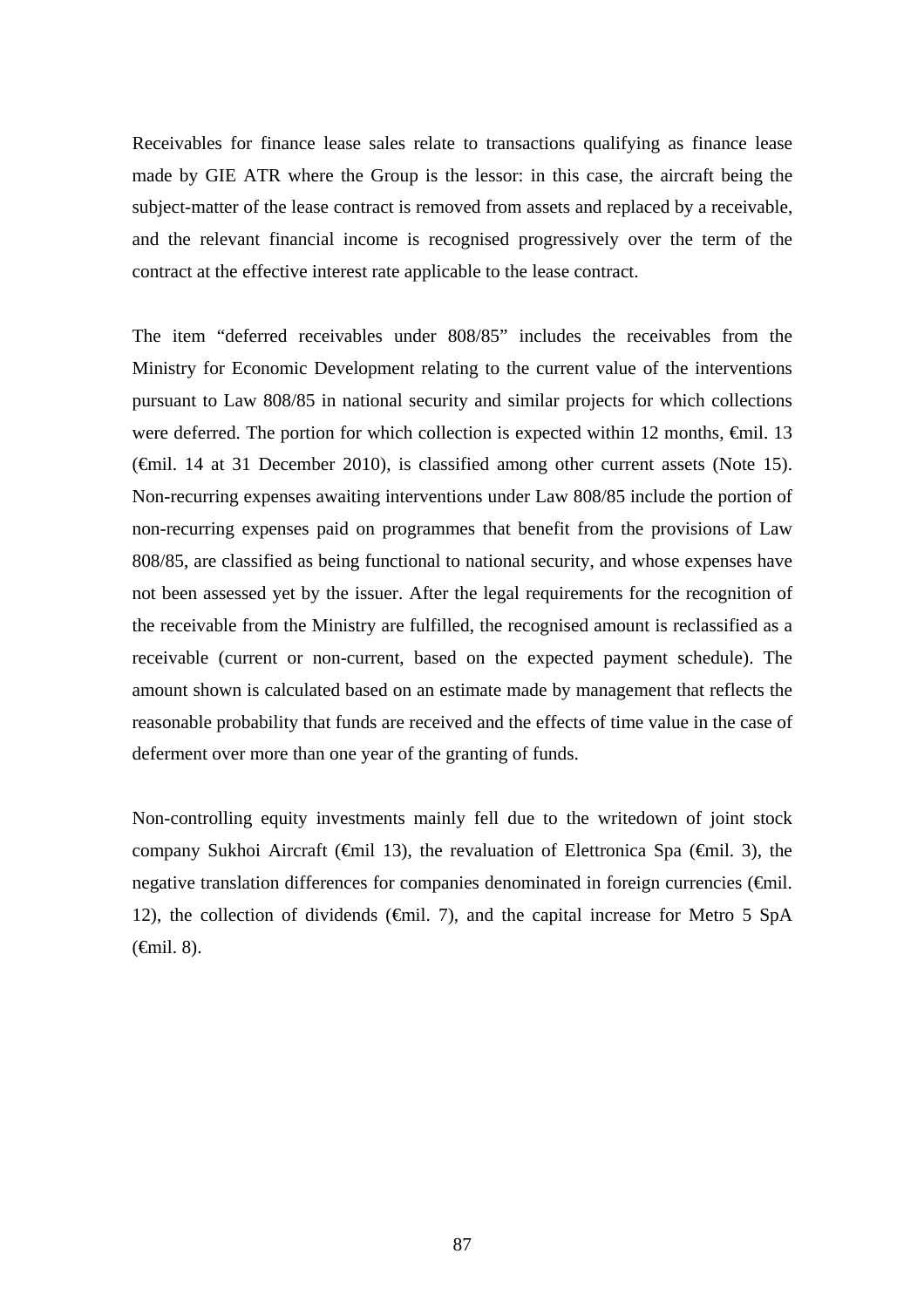# **13. TRADE RECEIVABLES, INCLUDING NET CONTRACT WORK IN PROGRESS**

|                                                              | 30 Jun 2011 | 31 Dec 2010 |
|--------------------------------------------------------------|-------------|-------------|
| Receivables                                                  | 4,310       | 4,630       |
| Impairment                                                   | (213)       | (216)       |
| Receivables from related parties (Note 22)                   | 798         | 798         |
|                                                              | 4,895       | 5,212       |
| Work in progress (gross)                                     | 8,273       | 7,794       |
| Advances from customers                                      | (3,864)     | (3,764)     |
| Work in progress (net)                                       | 4,409       | 4,030       |
| Total trade receivables and net contract work<br>in progress | 9,304       | 9,242       |

Regarding Receivables from related parties, reference should be made to Note 22 for a breakdown and an overview of the most significant activities.

# **14. DERIVATIVES**

The table below provides detail of the asset and liability positions related to derivative instruments:

|                           | 30 June 2011  |                    |               | 31 Dec. 2010       |
|---------------------------|---------------|--------------------|---------------|--------------------|
|                           | <b>Assets</b> | <b>Liabilities</b> | <b>Assets</b> | <b>Liabilities</b> |
| Forward forex instruments | 222           | 99                 | 105           | 111                |
| Embedded derivatives      | 41            |                    | 41            |                    |
| Interest rate swaps       | 77            | 4                  | 60            |                    |
| Other equity derivatives  |               |                    | 13            | 13                 |
|                           | 340           | 103                | 219           | 131                |

The change in the fair value of forward instruments is mainly due to the volatility of the US dollar against the euro: the exchange rate went from 1.3362 at 31 December 2010 to 1.4453 at 30 June 2011.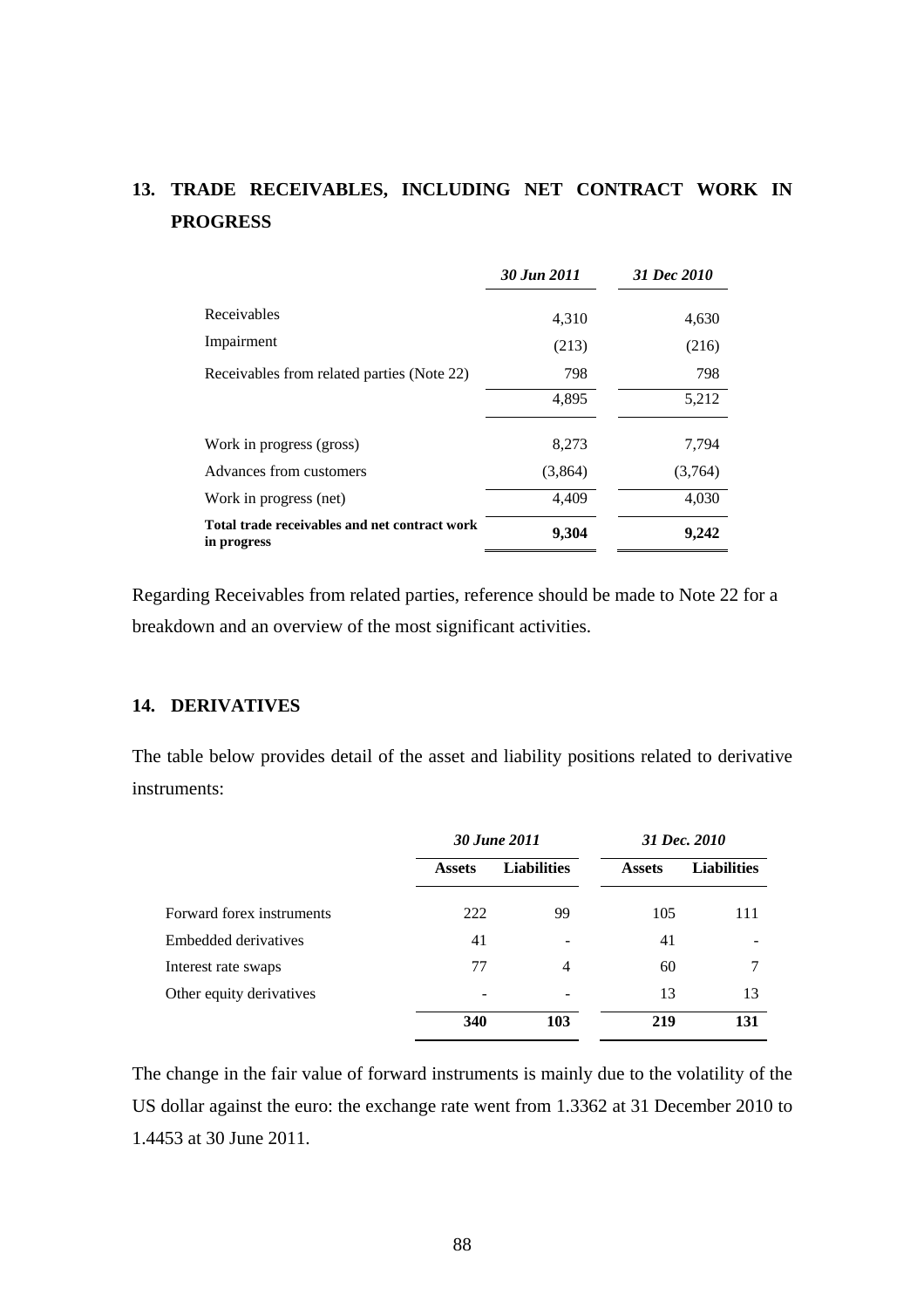The interest rate swaps with a total notional value of <del>€</del>mil. 1,200 were placed into effect to hedge a portion of the bonds issued. The change in the fair value was mainly affected by the current unfavourable spreads between long-term fixed rates and short-term floating rates.

Options classified as "other equity derivatives", relating to the earn-out mechanism under the agreement for the sale of STM shares in 2009, expired during the six-month period.

|                                                  | 30 June 2011 | 31 Dec. 2010 |     |
|--------------------------------------------------|--------------|--------------|-----|
| Income tax receivables                           | 182          |              | 221 |
| Assets available for sale                        | 37           |              | 1   |
| Other current assets:                            | 857          |              | 664 |
| Accrued income - current portion                 | 107          | 124          |     |
| Equity investments                               | 1            | 1            |     |
| Receivables for contributions                    | 80           | 68           |     |
| Receivables from employees and social security   | 50           | 44           |     |
| Indirect tax receivables                         | 321          | 213          |     |
| Deferred receivables under Law 808/85            | 13           | 14           |     |
| Other receivables from related parties (Note 22) | 43           | 9            |     |
| Other assets                                     | 242          | 191          |     |
| <b>Total other current assets</b>                | 1,076        |              | 886 |

#### **15. OTHER CURRENT ASSETS**

The item "deferred receivables under Law 808/85" includes the receivables from the Ministry for Economic Development relating to the interventions pursuant to Law 808/1985 in national security and similar projects for which collections are expected within 12 months. Portions for which collections are expected beyond 12 months are recognised as accounts receivable and other non-current assets (Note 12).

Other assets include, among others, receivables from Bombardier Transportation for  $\theta$   $\theta$  = 126 ( $\theta$ mil. 26 at 31 December 2010), sundry advances in the amount of  $\theta$ mil. 23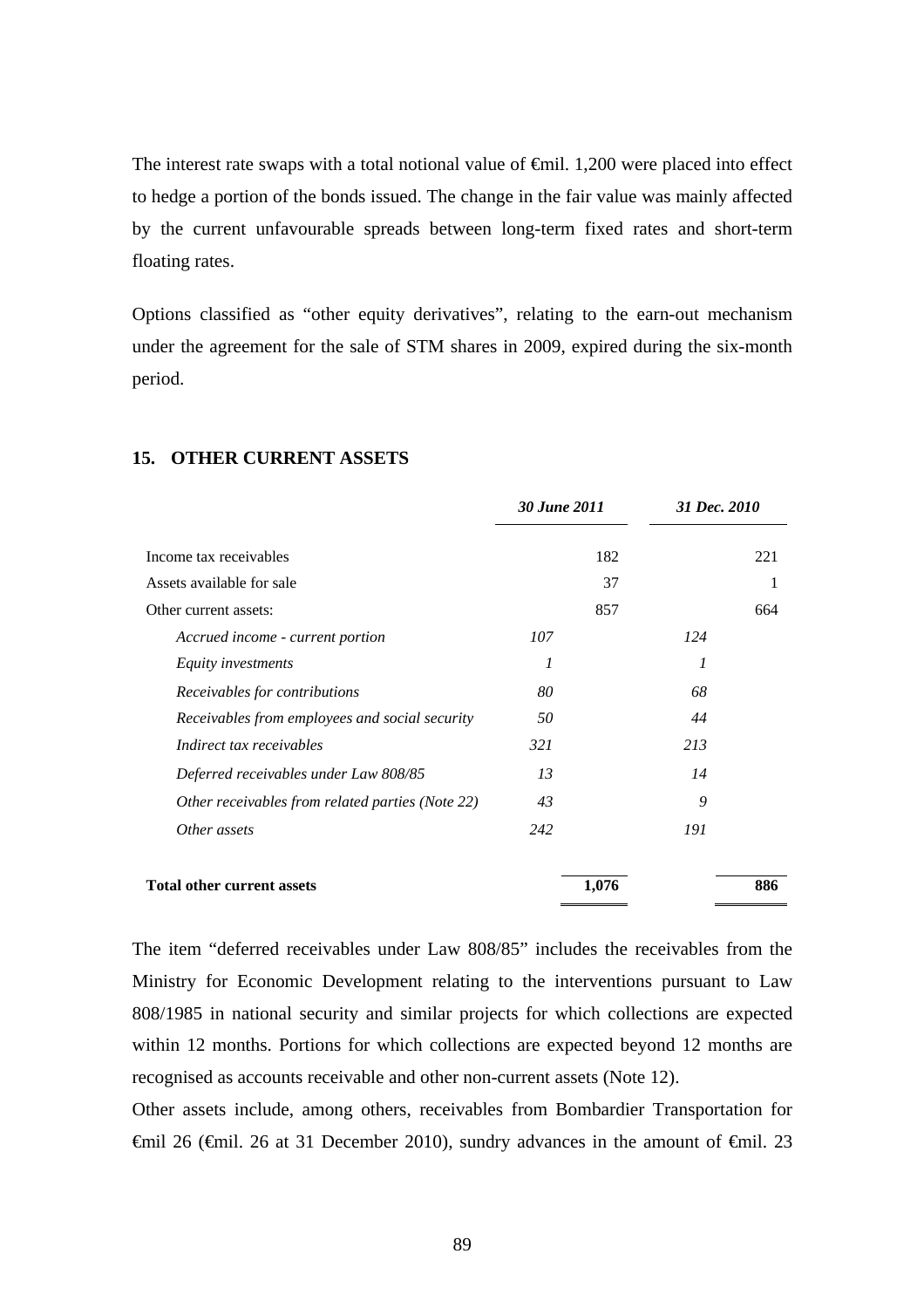( $\epsilon$ mil. 9 at 31 December 2010) and receivables for disputes for  $\epsilon$ mil. 2 ( $\epsilon$ mil. 5 at 31 December 2010).

|                                                    | Number of<br>ordinary<br>shares | Par value<br>Gmil. | <b>Treasury</b><br>shares<br>Gmil. | <b>Costs</b><br><i>incurred</i><br>net of tax<br>effect <del>€</del> mil. | <b>Total</b><br><b>∈mil.</b> |
|----------------------------------------------------|---------------------------------|--------------------|------------------------------------|---------------------------------------------------------------------------|------------------------------|
|                                                    |                                 |                    |                                    |                                                                           |                              |
| Outstanding shares                                 | 578,150,395                     | 2,544              |                                    | (19)                                                                      | 2,525                        |
| Treasury shares                                    | (712, 515)                      |                    | (8)                                |                                                                           | (8)                          |
| 31 December 2010                                   | 577,437,880                     | 2,544              | (8)                                | (19)                                                                      | 2,517                        |
| Repurchase of treasury<br>shares, less shares sold |                                 |                    |                                    |                                                                           |                              |
| 30 June 2011                                       | 577,437,880                     | 2,544              | (8)                                | (19)                                                                      | 2,517                        |
| broken down as follows:                            |                                 |                    |                                    |                                                                           |                              |
| <b>Outstanding shares</b>                          | 578,150,395                     | 2,544              |                                    | (19)                                                                      | 2,525                        |
| Treasury shares                                    | (712, 515)                      |                    | (8)                                |                                                                           | (8)                          |
|                                                    | 577,437,880                     | 2,544              | (8)                                | (19)                                                                      | 2,517                        |

### **16. SHAREHOLDERS' EQUITY**

The Group Parent's share capital fully subscribed and paid-up is divided into ordinary shares with a par value of  $\epsilon 4.40$  each.

At 30 June 2011, the Ministry for the Economy and Finance held 30.204% of the shares, BlackRock Inc. held 2.240% of the shares, Tradewinds Global Investors, LLC held 2.026% of the shares and the Libyan Investment Authority held 2.010% of the shares.

The statement of changes of other reserves and minority interests is provided in the accounting statements section.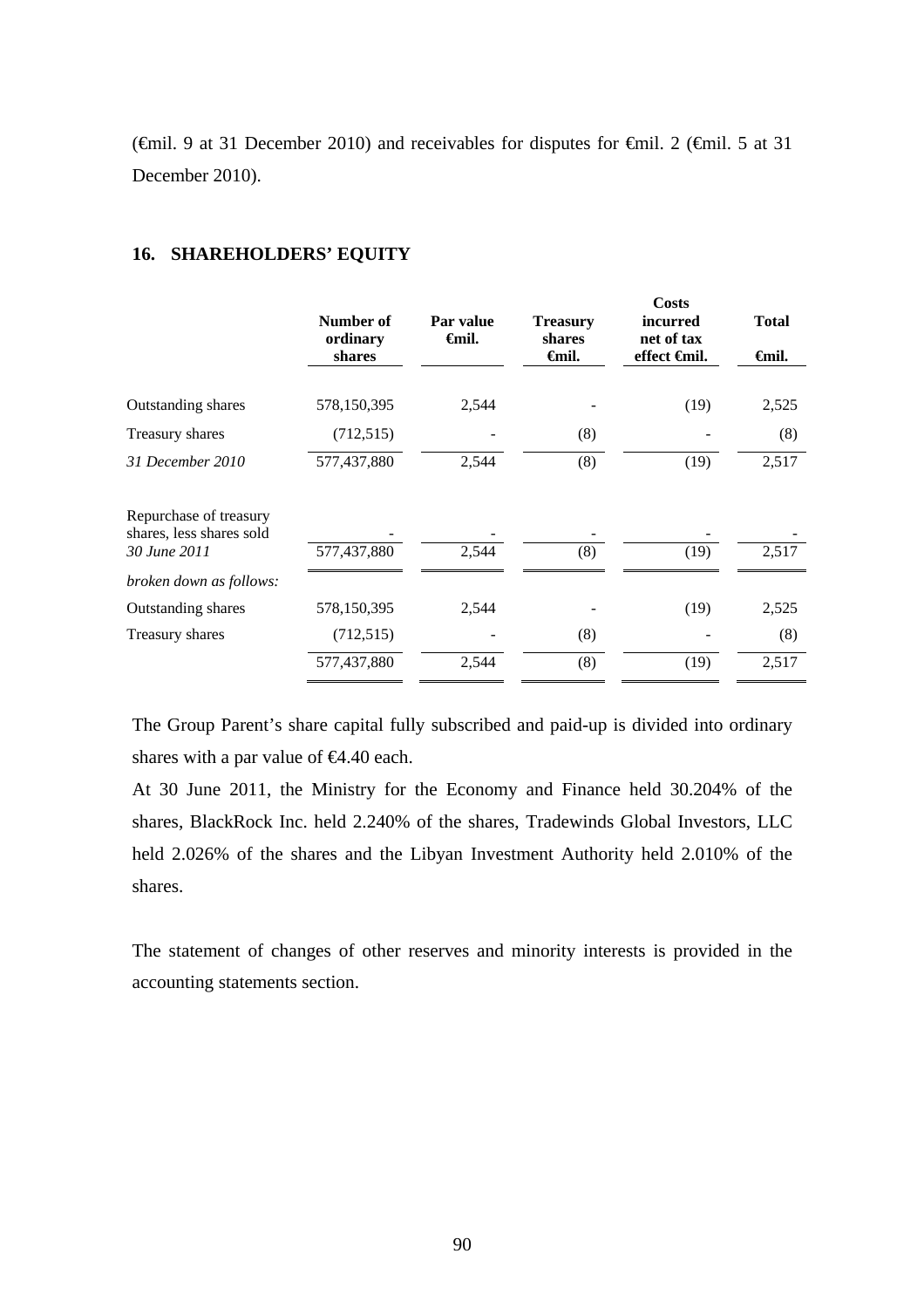The following is a breakdown of the tax effects on the gain and loss items recognised in shareholders' equity:

|                                |                           | Group      |                                | Minority interests        |            |                                |
|--------------------------------|---------------------------|------------|--------------------------------|---------------------------|------------|--------------------------------|
|                                | Amount<br>before<br>taxes | Tax effect | Amount<br>net of tax<br>effect | Amount<br>before<br>taxes | Tax effect | Amount<br>net of tax<br>effect |
| Actuarial gains (losses)       |                           |            |                                |                           |            |                                |
| on defined-benefit plans       | 24                        | (6)        | 18                             |                           |            |                                |
| Changes in cash-flow<br>hedges | 160                       | (46)       | 114                            | (4)                       |            | (3)                            |
| Exchange gains/losses          | (309)                     |            | (309)                          | (7)                       |            | (7)                            |
| <b>Total</b>                   | (125)                     | (52)       | (177)                          | (10)                      |            | (9)                            |

# **17. BORROWINGS**

|                                           | 30 Jun 2011 | 31 Dec 2010 |
|-------------------------------------------|-------------|-------------|
| <b>B</b> onds                             | 4,020       | 4,110       |
| Bank borrowings                           | 868         | 783         |
| Finance leases                            | 3           | 4           |
| Borrowings from related parties (Note 22) | 890         | 714         |
| Other borrowings                          | 181         | 190         |
| <b>Total borrowings</b>                   | 5,962       | 5,801       |
| Of which:                                 |             |             |
| Current                                   | 1,359       | 1,258       |
| Non-current                               | 4,603       | 4,543       |

The decrease in bonds is essentially related to the net effect deriving from the recognition of coupons maturing during the period, payments made and the depreciation of the US dollar against the euro at period-end.

The increase in bank borrowings is mainly due to medium-term borrowing made as part of the sale of Ansaldo Energia.

Borrowings from related parties are commented on in Note 22.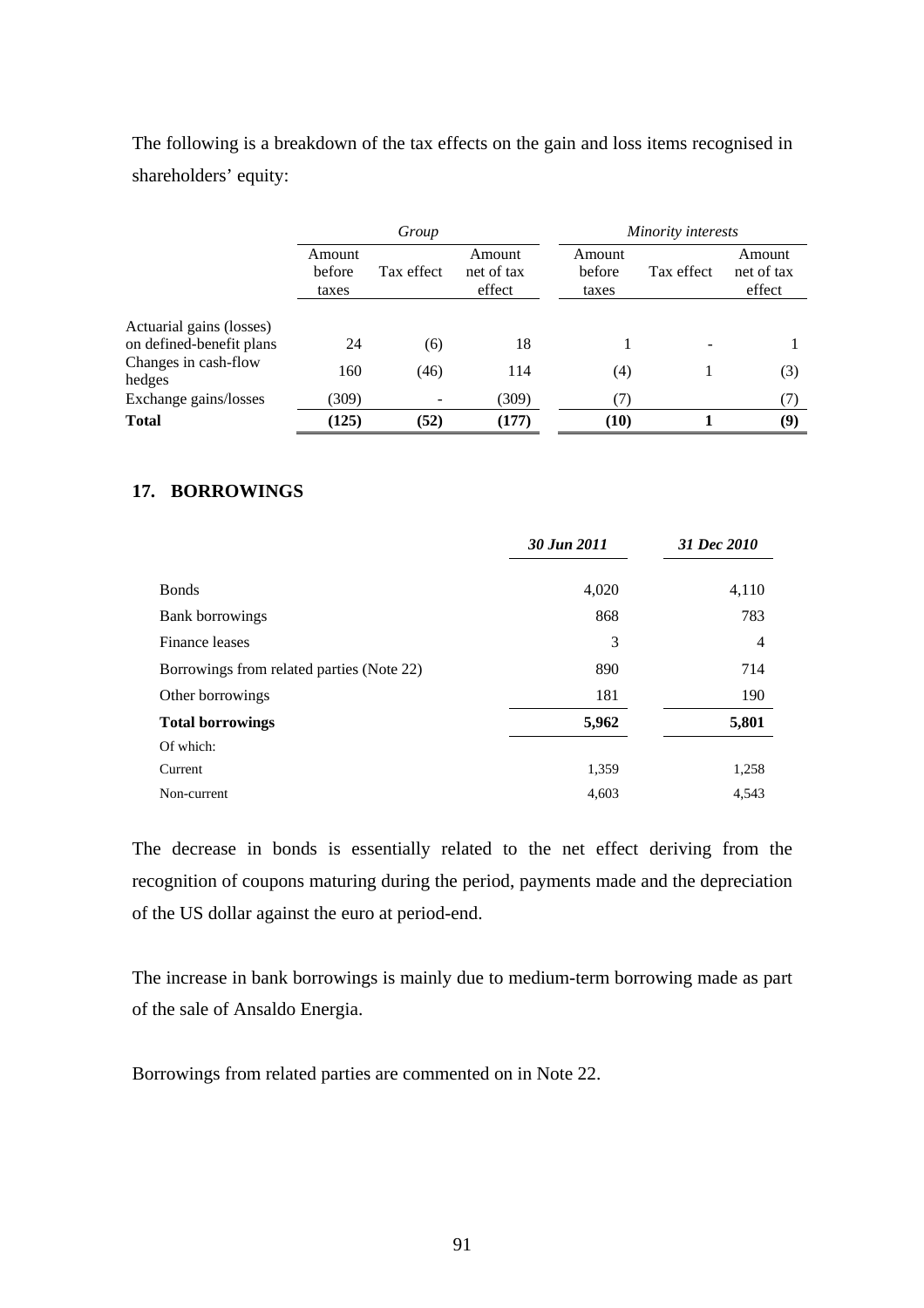*Below is the financial information required under CONSOB communication no. DEM/6064293 of 28 July 2006:* 

| $\epsilon$ millions                       | 30 Jun 2011 | 31 Dec 2010 |
|-------------------------------------------|-------------|-------------|
| Cash and cash equivalents                 | (734)       | (1,854)     |
| Securities held for trading               | (37)        | (1)         |
| <b>LIQUIDITY</b>                          | (771)       | (1, 855)    |
| <b>CURRENT FINANCIAL RECEIVABLES</b>      | (1,002)     | (813)       |
| Current bank payables                     | 116         | 182         |
| Current portion of non-current borrowings | 260         | 274         |
| Other current borrowings                  | 983         | 802         |
| <b>CURRENT NET FINANCIAL DEBT</b>         | 1,359       | 1,258       |
| <b>CURRENT NET FINANCIAL DEBT (CASH)</b>  | (414)       | (1, 410)    |
| Non-current bank payables                 | 752         | 601         |
| <b>Bonds</b> issued                       | 3,760       | 3,836       |
| Other non-current payables                | 91          | 106         |
| NON-CURRENT NET FINANCIAL DEBT            | 4,603       | 4,543       |
| <b>NET FINANCIAL DEBT</b>                 | 4,189       | 3,133       |

# **18. PROVISIONS FOR RISKS AND CHARGES AND CONTINGENT LIABILITIES**

|                    | 30 June 2011 |                | 31 December 2010 |                |  |  |
|--------------------|--------------|----------------|------------------|----------------|--|--|
|                    | Non-current  | <b>Current</b> | Non-current      | <b>Current</b> |  |  |
| Guarantees given   | 16           | 31             | 36               | 34             |  |  |
| Restructuring      | 7            | 56             | 9                | 58             |  |  |
| Penalties          | 75           | 21             | 62               | 21             |  |  |
| Product guarantees | 102          | 127            | 95               | 136            |  |  |
| Other              | 167          | 412            | 191              | 513            |  |  |
|                    | 367          | 647            | 393              | 762            |  |  |

Other provisions for risks and charges came to a total of  $\theta$ mil. 579 ( $\theta$ mil. 704 at 31 December 2010) and specifically include: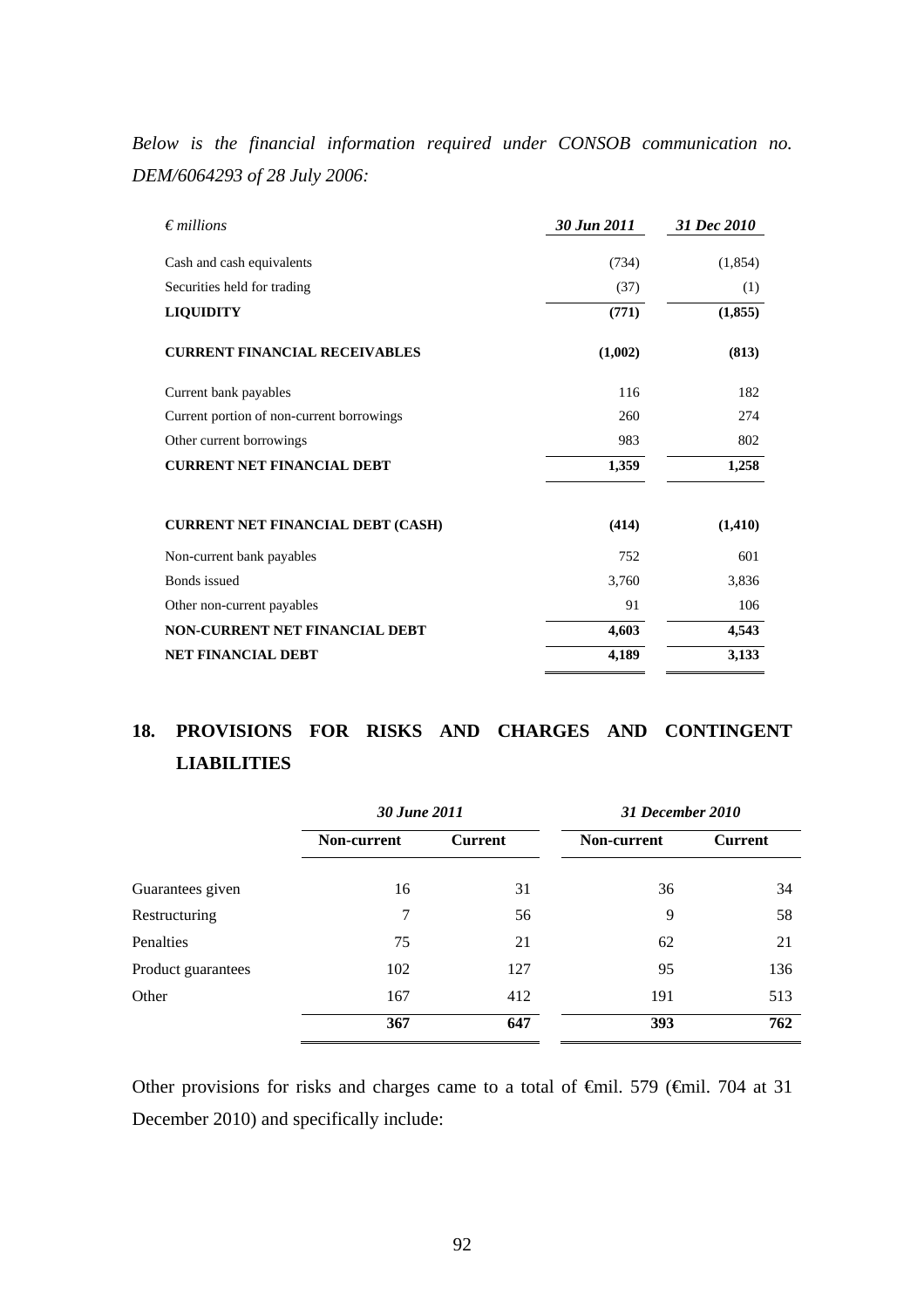- the provision for risks on the business of GIE ATR in the amount of  $\epsilon$ mil. 68 (unchanged from 31 December 2010);
- the provision for risks and contractual charges in the amount of  $\epsilon$ mil. 121 ( $\epsilon$ mil. 110 at 31 December 2010) related, in particular, to business in the Defence and Security Electronics, Space, Defence Systems and Other Activities segments;
- the provision for losses related to shares of  $\epsilon$ mil. 17 ( $\epsilon$ mil. 21 at 31 December 2010) includes accruals to cover losses exceeding the carrying amounts of unconsolidated investees valued at equity. The decrease is due to the use of the provision for Nahuelsat SA;
- the provision for taxes in the amount of  $\epsilon$ mil. 90 ( $\epsilon$ mil. 94 at 31 December 2010);
- the provision for disputes with employees and former employees in the amount of €mil. 31 (€mil. 30 at 31 December 2010);
- the provision for pending litigation in the amount of  $\theta$ mil. 93 ( $\theta$ mil. 104 at 31 December 2010);
- the provisions for risk on contract-related losses in the amount of  $\epsilon$ mil. 24 (€mil. 25 at 31 December 2010);
- other provisions in the amount of  $\theta$ mil. 135 ( $\theta$ mil. 252 at 31 December 2010).

With regard to the risk provisions, the Group's operations regard industries and markets where many disputes are settled only after a considerable period of time, especially in cases where the customer is a government entity.

Of course, in application of related accounting standards, provisions have been made for any obligations related to probable and quantifiable risks. Likewise, to the best of our knowledge, regarding other disputes against the Group, no specific allocation has been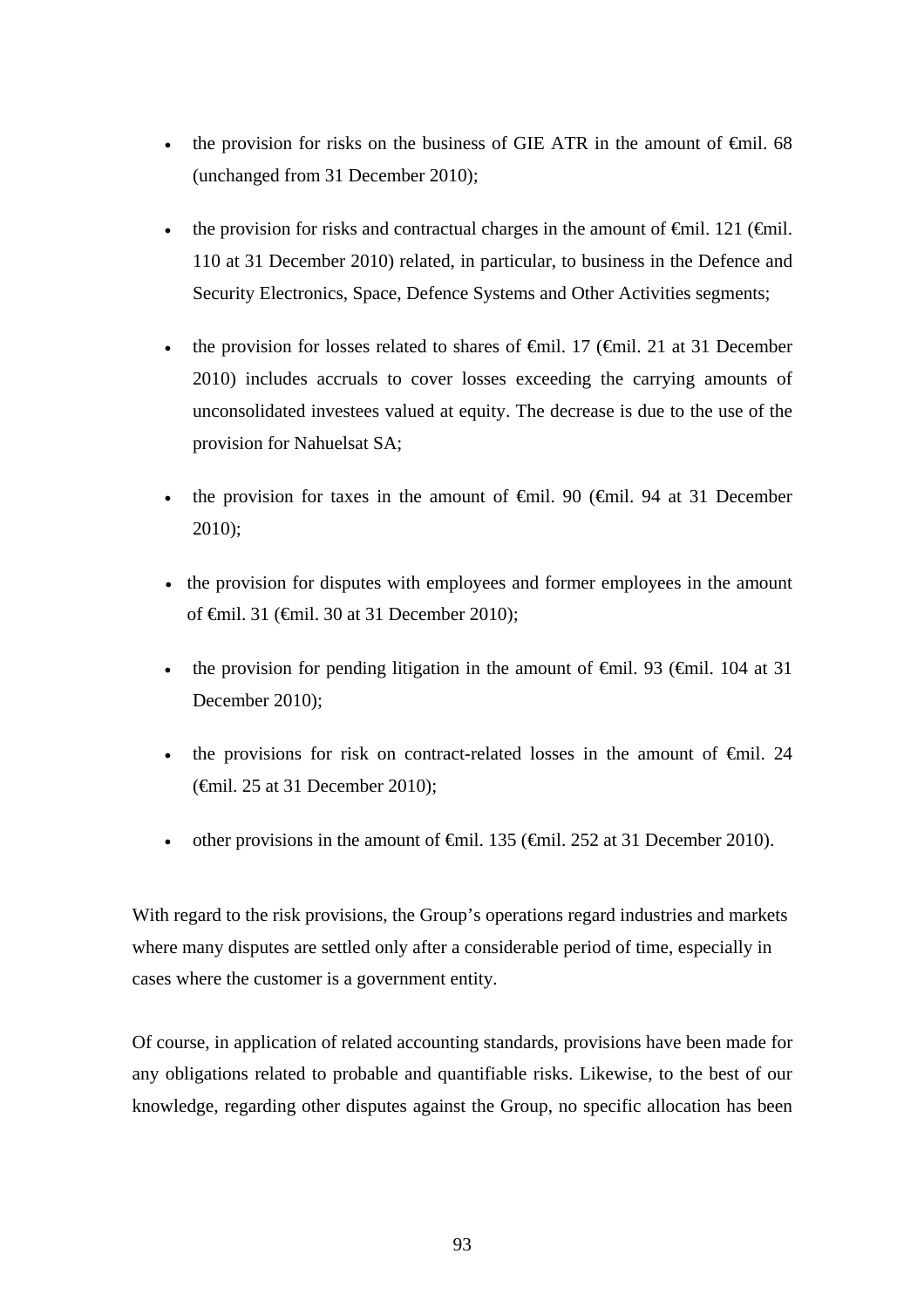made since the Group reasonably believes that such disputes may be resolved satisfactorily and without any significant impact on the results.

The situations below, in which there have been changes since the preparation of the 2010 annual financial statements (which should be consulted for further information), are mentioned here for the purposes of full disclosure:

#### Of particular note:

o the dispute in which Finmeccanica has been asked to cover the contractual commitments assumed upon the sale of the former subsidiary Finmilano SpA to Banca di Roma (now Unicredit Group) originated from the assessment ordered by the Rome Office of Direct Taxes of Finmilano SpA regarding the disallowance of the tax deduction of the capital loss originating in 1987 on the sale of a nonrecourse "deferred" receivable at a price below its nominal value. In essence, the Italian Tax Authority felt that this sale was actually a financing transaction and that the loss, in the same manner as a finance cost, should not have been deducted in its entirety in 1987, but should have been recognised over subsequent years as implicit interest in the transaction.

After the Court of Cassation (the supreme court of appeal) - in allowing the appeal filed by the Tax Authority – referred the parties back to the court of first instance, the latter once again upheld the Company's complaint. This ruling was once again appealed to the Court of Cassation, which in 2009 quashed the ruling and referred the parties to the court of second instance for the second time. The Rome Regional Tax Commission recently upheld the arguments of the Tax Authority and the Company is now considering whether to appeal to Court of Cassation.

It should be noted that substantial charges to be paid by Finmeccanica are not currently foreseeable;

o the dispute initiated by Telespazio SpA against the Agenzia delle Entrate, Rome District 4 challenging a tax assessment regarding direct income taxation for the year 2000, which contained a demand for a total of about  $\oplus$  mil. 30 consisting of additional taxes, penalties and interest. The notice of assessment, served on 27 November 2006, relates to a tax audit completed in 2001 in which the Tax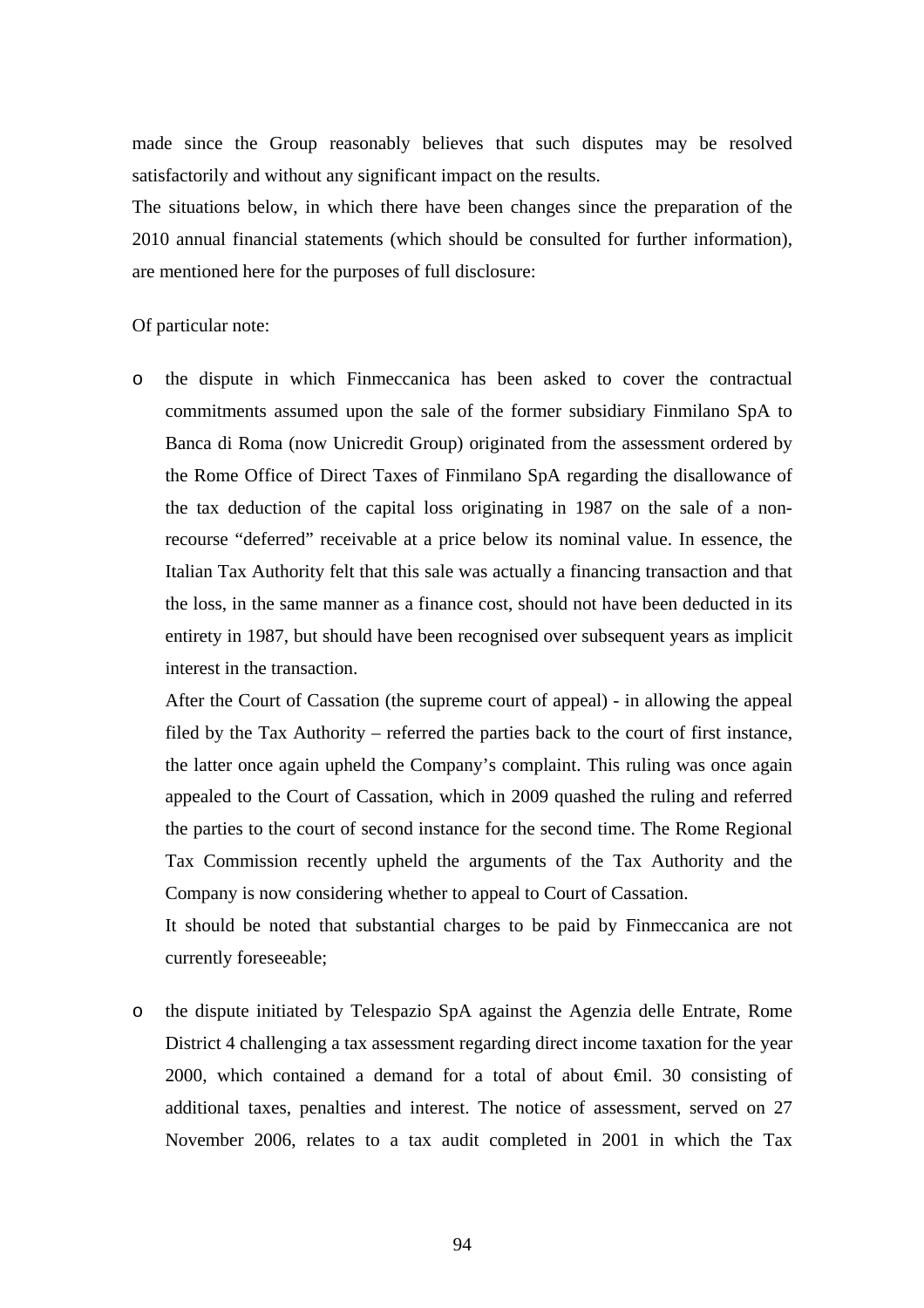Authority challenged the deductibility of the loss regarding receivables from a foreign company taken by Telespazio SpA within the context of a non-recourse sale carried out following many fruitless attempts to recover these receivables. Specifically, the Tax Authority, deeming the actions undertaken by the Company to forcibly collect the receivables and therefore the evidence of the foreign debtor's solvency or lack thereof to be insufficient, found that the requirements of certainty and precision under the law were not met to allow the loss to be fully deducted, regardless of the fact that the loss was conclusively realised by Telespazio SpA within the context of the non-recourse sale of the receivables arguing that sale per se guarantees certainty only of the legal loss of the receivable but not the financial loss. The court of first instance upheld the company's appeal with a ruling filed on 25 September 2008. The ruling was appealed by the Tax Authority, an appeal the regional Tax Commission denied on 30 March 2010. In the meantime, the Tax Authority has filed an appeal with the Court of Cassation;

- o in January 2009, Pont Ventoux Scrl initiated an arbitration with the joint venture formed by Ansaldo Energia, as representative (31%), Alstom Power Italia SpA (17%) and Voith Siemens Hydro Power Generation SpA (52%) concerning a contract worth €mil. 15 to supply two electric generators as part of the project to build a hydroelectric plant in Val di Susa (Italy). The plaintiff is seeking payment for alleged damages, both direct and consequential, and harm to its image, totalling about €mil. 90. It asserts that the serious fault renders the clause that limits the liability of the joint venture to the contract amount inapplicable. Ansaldo Energia maintains that it supplied the products required and that it carried out its responsibilities as representative with the greatest diligence, underlining that it has nothing to do with the objections raised by Pont Ventoux regarding delays and nonperformance of the contract. On 6 June 2011, the court expert's report was submitted and a hearing has been scheduled for 18 October 2011;
- o In April 2010 the company OS Italia Srl brought an action against Trimprobe SpA in liquidation before the Court of Milan to have the latter be held liable in contract and in tort in relation to a contract for the distribution of medical equipment called TRIMprob. The plaintiff claims that Trimprobe hid a product defect thereby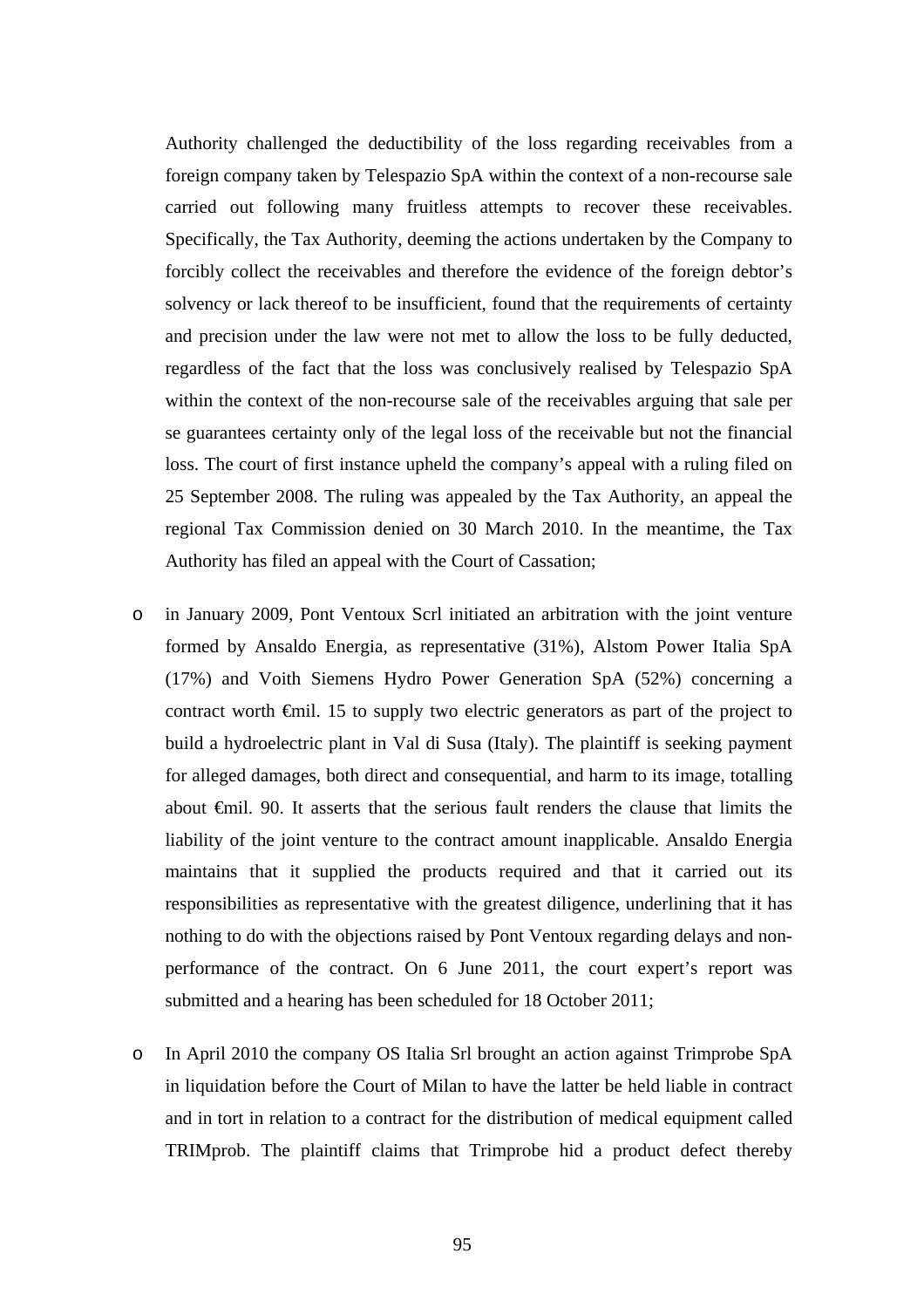causing total damages of around  $\oplus$ mil. 19. In appearing before the court, Trimprobe fully objected the plaintiff's claims and filed a counterclaim of  $\epsilon$ mil. 2. The hearing on the admissibility of the motions has been set for 11 January 2012;

- o on 10 March 2010, the Tax Investigation Unit of the Tax Police of Genoa completed the audit of the former Datamat SpA (merged with Elsag Datamat, now SELEX Elsag, in 2007) and investigators alleged that invoices were issued for nonexistent transactions in the years 2003 and 2004, i.e. prior to Finmeccanica's acquisition of the company in October 2005. In October 2010, Finmeccanica initiated procedures before the Court of Rome against the sellers and former directors of Datamat to protect its financial rights. The hearing on the admissibility of preliminary measures has been scheduled for 15 November 2011;
- o In February 2011, G.M.R. SpA., as the sole shareholder of Firema Trasporti, brought an action against Finmeccanica and Ansaldobreda before the Court of Santa Maria Capua Vetere asking that the court find the companies liable, through their actions, for the insolvency of Firema Trasporti and that they be ordered to pay damages. The plaintiff asserts that, during the time when Finmeccanica was a shareholder of Firema Trasporti (from 1993 to 2005), that company was subject to the direction and coordination of Finmeccanica to its detriment and was managed in the sole interests of the Finmeccanica Group and that, even after Finmeccanica sold its stake in the company, Firema Trasporti, under various contracts in place with Ansaldobreda, was in fact financially dependent upon the Group, which behaved in an abusive manner. Finmeccanica and Ansaldobreda appeared before the court, requesting that the plaintiff's action be denied as wholly lacking foundation.

There are no significant changes to report with respect to the investigations of Group companies being carried out by judicial authorities, as described in Paragraph 12 of the "Corporate Governance Report and Shareholder Structure" included in the Financial Statements at 31 December 2010.

Since the publication of the Financial Statements at 31 December 2010 (18 March 2011), Finmeccanica has learned of other investigations being made of the activities of certain of its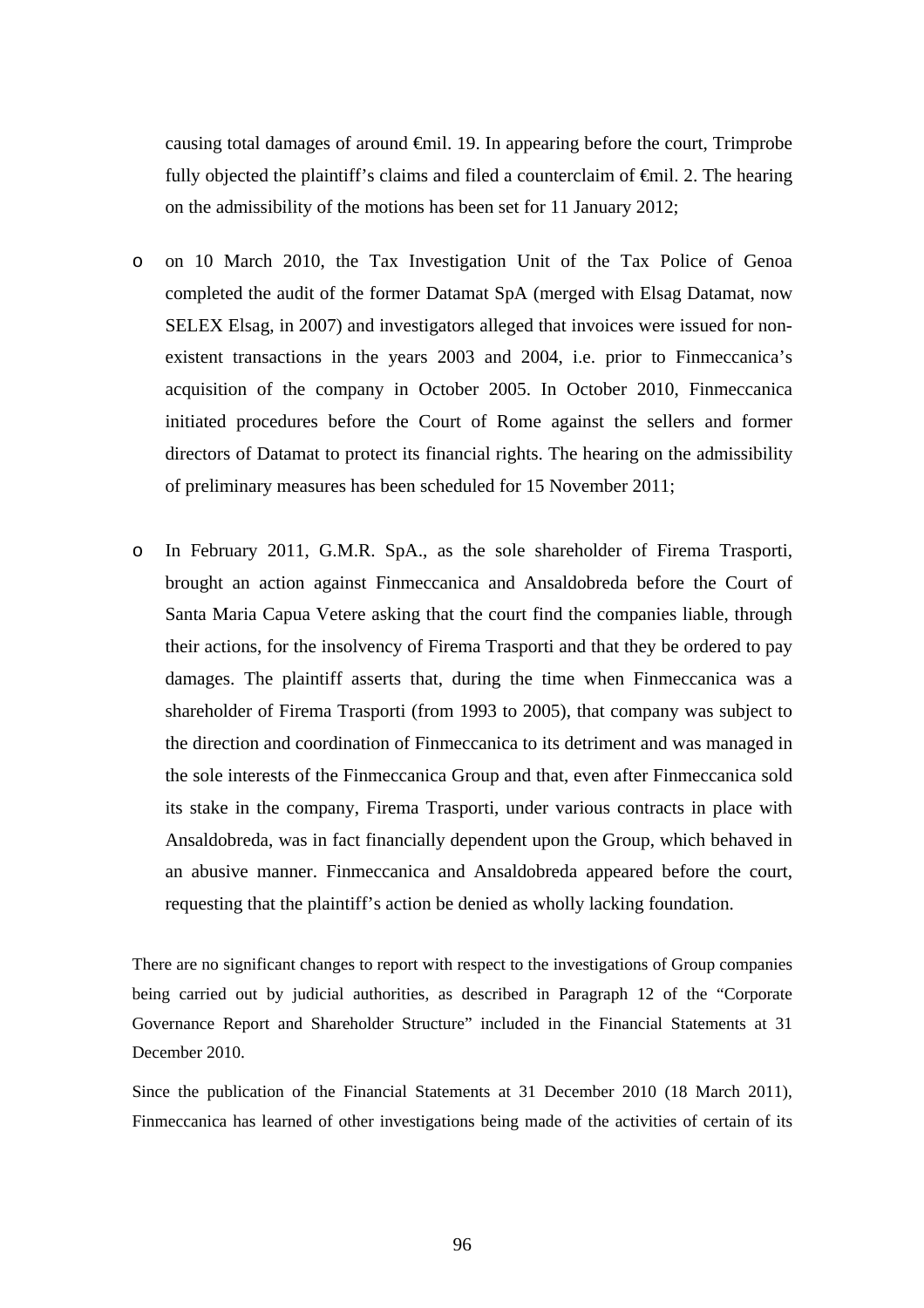subsidiaries and that involve certain Group executives. Finmeccanica has cooperated fully with investigators in order that they may conclude their work as quickly as possible.

Following is a summary of the investigations being conducted of which Finmeccanica is aware, specifying the actions undertaken by the internal audit bodies.

SELEX Service Management SpA ("SEMA") received a search and seizure order as part of the investigation by judicial authorities of the awarding of the contract for the development and management of the SISTRI (waste tracking system) infrastructure. Along with this order, the Chief Executive Officer of SEMA received a notice of investigation for crimes pursuant to Arts. 416, 110, 640(2), 323(2) of the Penal Code and Arts. 2 and 8 of Legislative Decree 74/2000.

In response to this, the Internal Audit Committee, along with the Board of Auditors, met with SEMA's upper management, and the Board of Auditors also met with SEMA's board of auditors. No particular problems were uncovered during these meetings in relation to the operation of the internal control system. The Internal Audit Committee and the Board of Auditors also examined the results of the audits performed by Finmeccanica Spa's Internal Audit Committee of the suppliers that SEMA used in performing the SISTRI contract and did not discover any problems there either.

Electron Italia Srl ("Electron"), a company in which SELEX Elsag SpA holds 80%, received a search and seizure order in relation to a consultancy agreement signed in 2009 with a non-Group company. The order also served as a notice of investigation for the Chairman of Electron for crimes pursuant to Art. 8 of Legislative Decree 74/2000 and Art. 110 of the Penal Code. It should be noted that Electron only paid that company the  $\epsilon$  10,000 amount contractually provided as a lump-sum reimbursement payment.

The Board of Auditors therefore met with Electron's board of auditors and no problems were uncovered during the meeting in relation to the operation of the internal control system.

Alenia Aeronautica SpA received a search and seizure order for documentation concerning transactions related to the sale, under the EFA programme, of Eurofighter aircraft to the Austrian government by the consortium of which Alenia Aeronautica is a partner.

With regard to this matter no critical issues have arisen from the verifications performed.

AnsaldoBreda SpA received a search and seizure order for documentation concerning a conference held in Voghera on 20 April 2011, organised by AnsaldoBreda, along with others, and for the contract for trains for the Fortaleza (Brazil) metro performed by AnsaldoBreda.

In response to this, the Internal Audit Committee, along with the Board of Auditors, met with AnsaldoBreda's upper management, and the Board of Auditors also met with AnsaldoBreda's board of auditors. No particular problems were uncovered during these meetings in relation to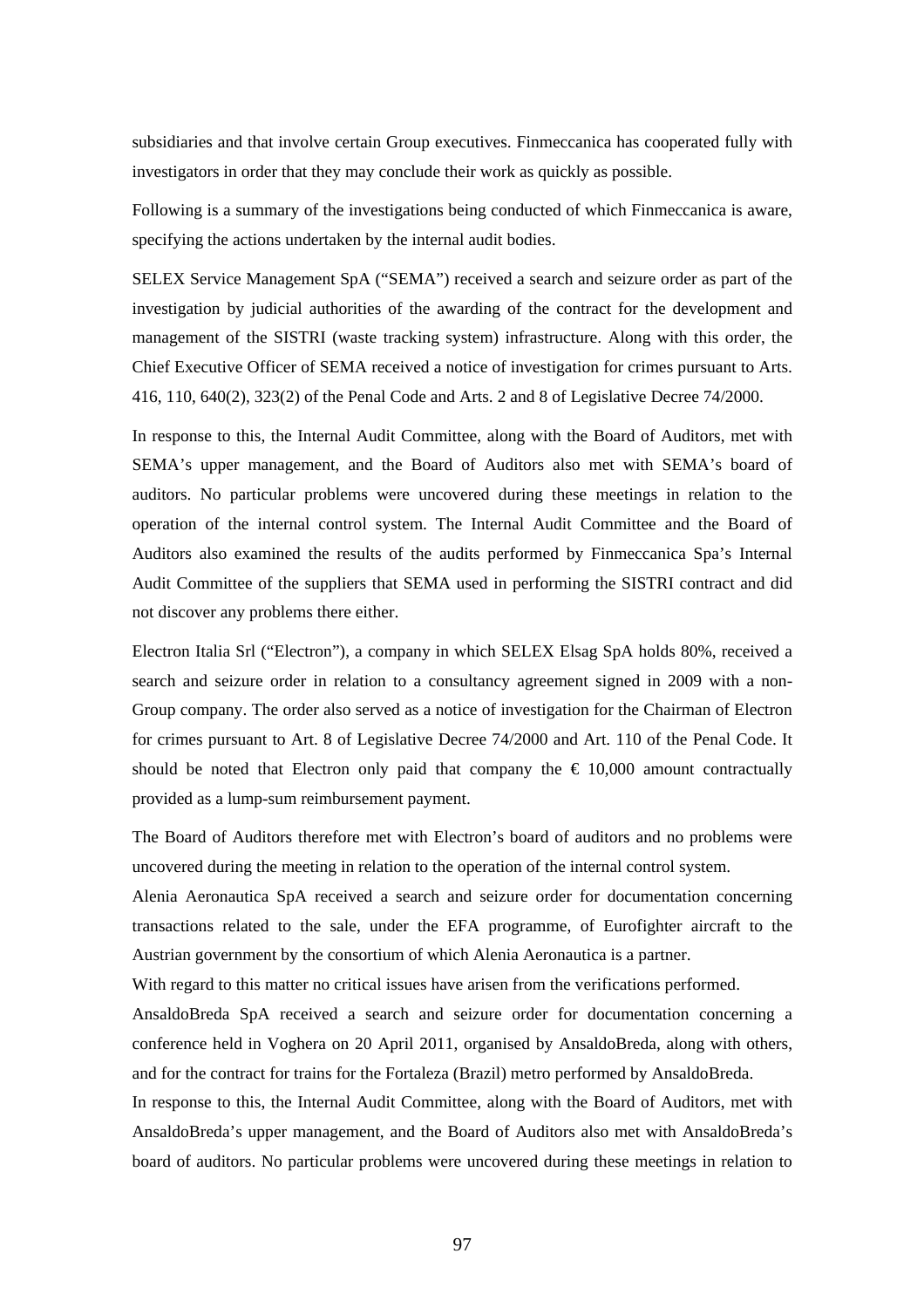the operation of the internal control system. Finally, it should be noted that, on 19 July 2011, the Chairman of Finmeccanica Spa was notified of the request made by the public prosecutor to the Rome pre-trial investigating judge to extend its preliminary investigations and indicating that he is under investigation by the Rome Public Prosecutor's Office for crimes allegedly committed pursuant to Art. 2 of Legislative Decree 74/2000. It should be clarified that this order does not set out information from which we can discern the events around which the investigation revolves.

With regard to the events above, the Board of Directors believes, based on the information we currently have and the analyses made, that Finmeccanica's financial position, present and prospective, is not at risk.

#### **19. EMPLOYEE LIABILITIES**

|                                              | 30 June 2011       |               |            |                    | 31 Dec. 2010  |       |
|----------------------------------------------|--------------------|---------------|------------|--------------------|---------------|-------|
|                                              | <b>Liabilities</b> | <i>Assets</i> | <b>Net</b> | <b>Liabilities</b> | <i>Assets</i> | Net   |
| Severance obligations                        | 554                |               | 554        | 610                |               | 610   |
| Defined-benefit plans<br>Share of MBDA joint | 291                | 42            | 249        | 341                | 32            | 309   |
| venture pension obligation                   | 58                 |               | 58         | 64                 |               | 64    |
| Defined-contribution plans                   | 20                 |               | 20         | 26                 |               | 26    |
|                                              | 923                | 42            | 881        | 1,041              | 32            | 1,009 |

Below is a breakdown of the defined-benefit plans and statistical information regarding the excess (deficit) of the plans:

|                              | 30 June.<br><i>2011</i> | 31 Dec.<br><i>2010</i> | 31 Dec.<br>2009 | 31 Dec.<br>2008 | 31 Dec.<br>2007 |
|------------------------------|-------------------------|------------------------|-----------------|-----------------|-----------------|
| Present value of obligations | 1.527                   | 1,567                  | 1.409           | 1,055           | 1,038           |
| Fair value of plan assets    | (1,278)                 | (1,258)                | (1,038)         | (846)           | (886)           |
| Plan excess (deficit)        | (249)                   | (309)                  | (371)           | (209)           | (152)           |
| of which related to:         |                         |                        |                 |                 |                 |
| - net liabilities            | (291)                   | (341)                  | (382)           | (248)           | (152)           |
| - net assets                 | 42                      | 32                     | 11              | 39              |                 |

The decrease in the total net deficit is essentially attributable to the AgustaWestland plan for €mil. 44.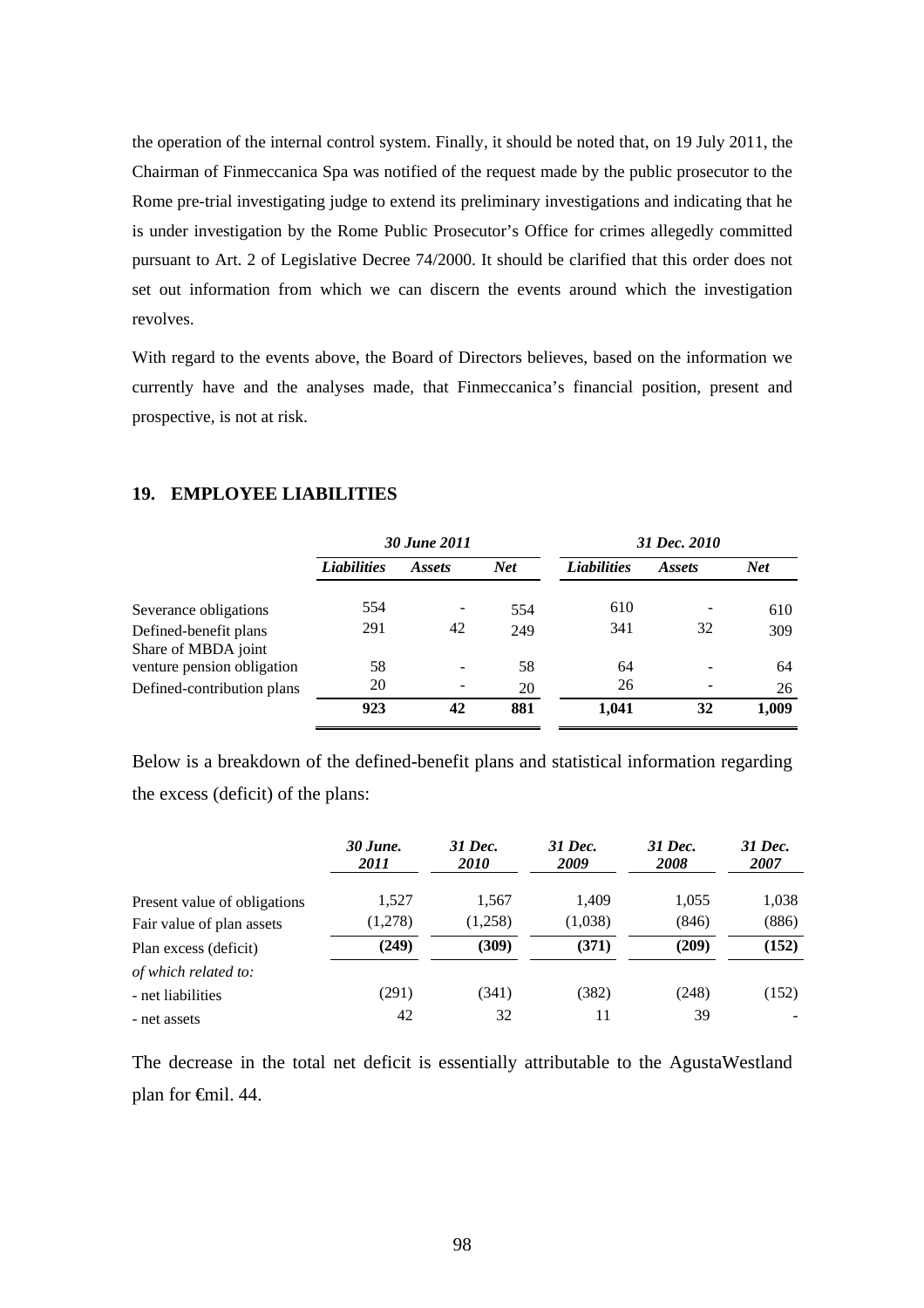The amount recognised in the income statement for defined-benefit plans was calculated as follows:

|                                 | For the six months ended 30 June |             |  |  |  |
|---------------------------------|----------------------------------|-------------|--|--|--|
|                                 | 2011                             | <i>2010</i> |  |  |  |
| Costs of current services       | 10                               | 27          |  |  |  |
| Total "personnel costs"         | 10                               | 27          |  |  |  |
| Interest expense                | 60                               | 52          |  |  |  |
| Expected return on plan assets  | (49)                             | (36)        |  |  |  |
| Costs booked as "finance costs" | 11                               | 16          |  |  |  |
|                                 | 21                               | 43          |  |  |  |

#### **20. OTHER LIABILITIES**

|                                                                                  | Non-current     |                        | <b>Current</b>  |                 |
|----------------------------------------------------------------------------------|-----------------|------------------------|-----------------|-----------------|
|                                                                                  | 30 June<br>2011 | 31 Dec.<br><i>2010</i> | 30 June<br>2011 | 31 Dec.<br>2010 |
| Employee obligations                                                             | 53              | 55                     | 519             | 474             |
| Deferred income                                                                  | 66              | 28                     | 97              | 89              |
| Social security payable                                                          | 6               | 6                      | 276             | 295             |
| Payable to MED Law 808/85                                                        | 271             | 268                    | 64              | 64              |
| Payable to MED for monopoly rights Law<br>808/85<br>Other liabilities Law 808/85 | 102<br>115      | 96<br>109              | 35              | 35              |
| Indirect tax payables                                                            |                 |                        | 179             | 202             |
| Other payables to related parties (Note 22)                                      |                 |                        | 40              | 24              |
| Other payables                                                                   | 65              | 91                     | 433             | 472             |
|                                                                                  | 678             | 653                    | 1,643           | 1,655           |

The payables to the Ministry of Economic Development (MED) relate to the payables for royalties accrued pursuant to Law 808/85 for "national security" and similar projects, in addition to payables for disbursement received from the MED supporting development of non-national security and similar programmes eligible for the incentives under Law 808/85. The payables are reimbursed on the basis of a scheduled repayment plan, without the payment of finance costs.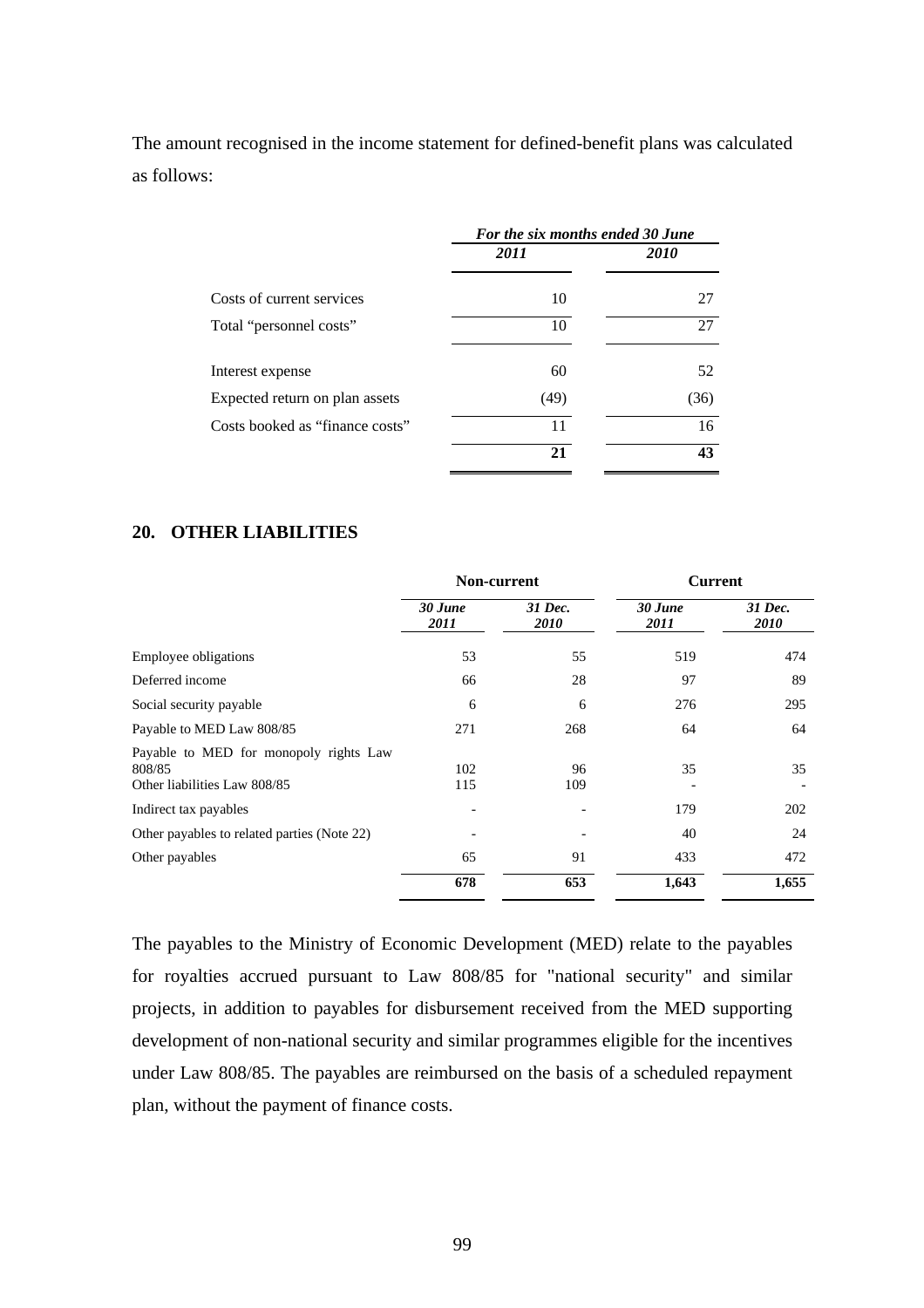Other liabilities Law 808/85 includes the difference between the monopoly rights charged for the programmes of national security and the effective payable accrued based on the established reimbursement ratio.

Other payables include:

- the payable to Bell Helicopters of  $\epsilon$ mil. 49 ( $\epsilon$ mil. 70 at 31 December 2010), of which €mil. 29 carried as a non-current liability (€mil. 52 at 31 December 2010), arising from the "BAAC reorganisation" which involved the acquisition of 100% of the construction and marketing rights for the helicopter AW139, previously owned by Bell Helicopters;
- the payable to EADS NV due from GIE ATR (50/50 joint venture between Alenia Aeronautica SpA and EADS NV) in the amount of <del>€mil.</del> 26 (€mil. 4 at 31 December 2010);
- the payable for customer deposits in the amount of  $\theta$ mil. 52 ( $\theta$ mil. 44 at 31 December 2010);
- the payable for contractual penalties in the amount of  $\theta$ mil. 27 ( $\theta$ mil. 37 at 31 December 2010);
- royalties due in the amount of €mil. 28 (€mil. 21 at 31 December 2010);
- the payable for contractual penalties in the amount of  $\theta$ mil. 14 ( $\theta$ mil. 16 at 31 December 2010);
- the payable for the repurchase of a G222 aircraft in the amount of  $\epsilon$ mil. 5 ( $\epsilon$ mil. 7 at 31 December 2010);
- payables for insurance in the amount of €mil. 4 (€mil. 7 at 31 December 2010).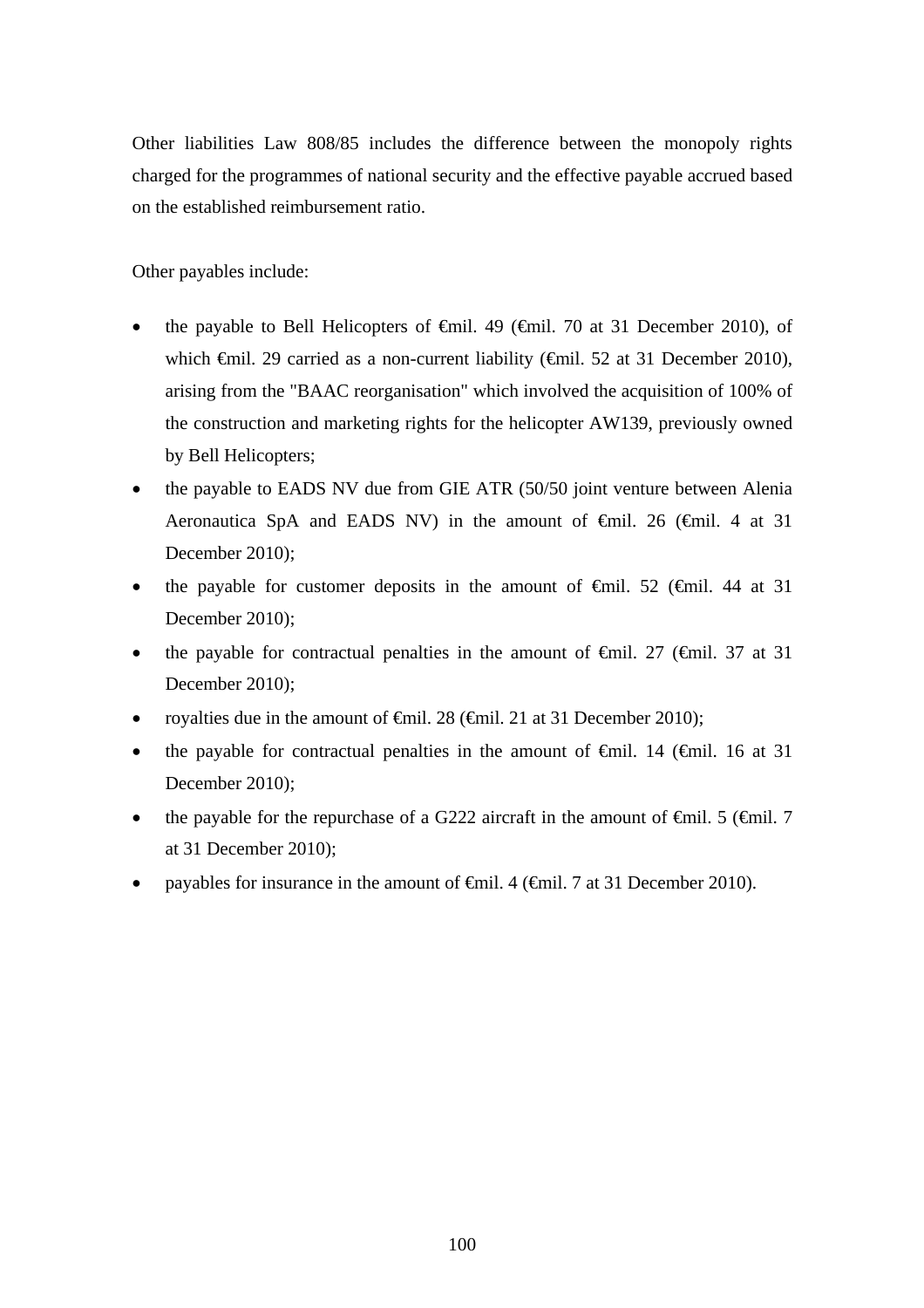# **21. TRADE PAYABLES, INCLUDING NET ADVANCES FROM CUSTOMERS**

|                                             | 30 June 2011 | 31 Dec. 2010 |
|---------------------------------------------|--------------|--------------|
| Trade payables                              | 4,163        | 4,614        |
| Trade payables to related parties (Note 22) | 121          | 116          |
|                                             | 4,284        | 4,730        |
| Advances from customers (gross)             |              |              |
| Work in progress                            | 16,007       | 18,008       |
| Advances from customers (net)               | (8,213)      | (9, 742)     |
|                                             | 7.794        | 8,266        |
| <b>Total trade payables</b>                 | 12,078       | 12.996       |

In respect of payables to related parties, reference is made to Note 22 providing a breakdwon of this item and summarising the most significant liabilities.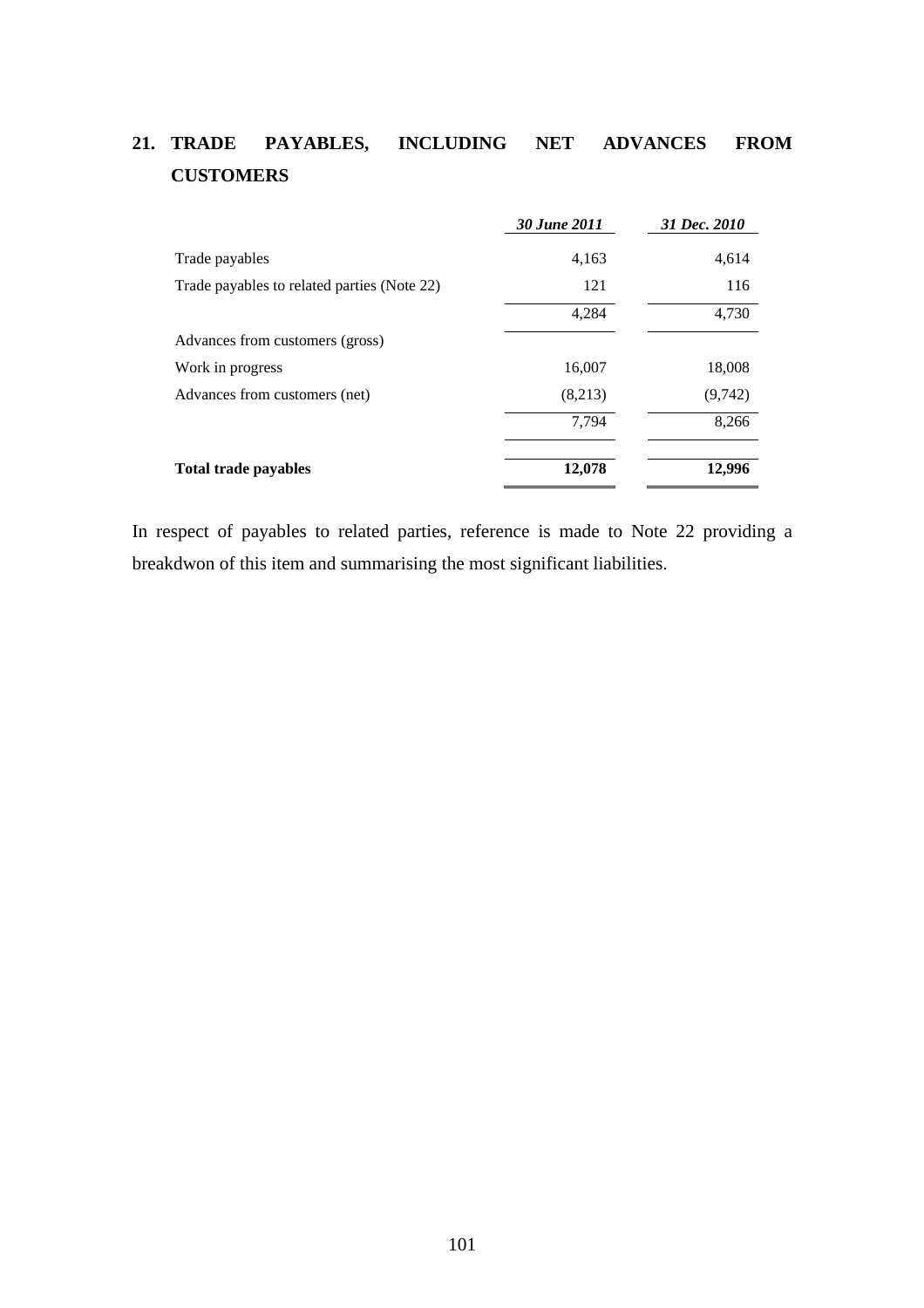### **22. TRANSACTIONS WITH RELATED PARTIES**

In general, commercial relations with related parties are carried out at arm's length, as is settlement of the interest-bearing receivables and payables when not governed by specific contractual conditions. The following table summarises the impact on the balance sheet and income statement. The impact of transactions with related parties on cash flows is reported directly in the statement of cash flows.

| (millions of euros)<br><b>RECEIVABLES AT 30 JUNE 2011</b>            | Non-<br>current<br>financial | Other<br>non-<br>current | <b>Current</b><br>financial<br>receivables | <b>Trade</b><br>receivables | Other<br>current<br>receivables | <b>Total</b> |
|----------------------------------------------------------------------|------------------------------|--------------------------|--------------------------------------------|-----------------------------|---------------------------------|--------------|
|                                                                      | receivables receivables      |                          |                                            |                             |                                 |              |
| <b>Subsidiaries</b>                                                  |                              |                          |                                            |                             |                                 |              |
| Elsacom NV                                                           |                              |                          |                                            |                             | 8                               | 8            |
| Other companies with unit amount lower than $\bigoplus$ nil. 5       |                              |                          | 10                                         | 6                           | 1                               | 17           |
| <b>Associates</b>                                                    |                              |                          |                                            |                             |                                 |              |
| Eurofighter Jagdflugzeug GmbH                                        |                              |                          |                                            | 197                         |                                 | 197          |
| NH Industries Sarl                                                   |                              |                          |                                            | 52                          |                                 | 52           |
| Iveco - Oto Melara Scarl                                             |                              |                          |                                            | 27<br>23                    |                                 | 27<br>23     |
| Orizzonte - Sistemi Navali SpA<br>Abruzzo Engineering Scpa (in liq.) |                              |                          |                                            | 22                          |                                 | 22           |
| Joint Stock Company Sukhoi Aircraft                                  |                              |                          |                                            | 13                          |                                 | 13           |
| Metro 5 SpA                                                          |                              | 1                        |                                            | 7                           |                                 | 8            |
| Macchi Hurel Dubois SAS                                              |                              |                          |                                            | 6                           |                                 | 6            |
| Eurosysnav SAS                                                       |                              |                          |                                            | 6                           |                                 | 6            |
| Other companies with unit amount lower than $\epsilon$ mil. 5        |                              | $\mathbf{1}$             |                                            | 22                          | $\mathbf{1}$                    | 24           |
| <i>Joint ventures</i> (*)                                            |                              |                          |                                            |                             |                                 |              |
| Ansaldo Energia                                                      |                              |                          | 122                                        | 10                          |                                 | 132          |
| MBDA                                                                 |                              |                          |                                            | 69                          |                                 | 69           |
| Telespazio                                                           | $\overline{4}$               |                          | 25                                         | 1                           |                                 | 30           |
| Thales Alenia Space                                                  |                              |                          | 5                                          | 17                          |                                 | 22           |
| <b>GIE ATR</b>                                                       |                              |                          | $\overline{4}$                             | 14                          | 29                              | 47           |
| Superjet International SpA                                           | 4                            |                          | 8<br>2                                     | 6<br>3                      | 1                               | 14<br>10     |
| Other companies with unit amount lower than $\epsilon$ mil. 5        |                              |                          |                                            |                             |                                 |              |
| <i>Consortiums</i> (**)                                              |                              |                          |                                            |                             |                                 |              |
| Saturno                                                              |                              |                          |                                            | 15                          | $\mathbf{1}$                    | 16           |
| Ferroviario Vesuviano<br>Trevi - Treno Veloce Italiano               |                              |                          |                                            | 14<br>5                     |                                 | 14<br>5      |
| Other consortiums with unit amount lower than $\epsilon$ mil. 5      |                              |                          | 1                                          | 20                          | $\mathbf{1}$                    | 22           |
|                                                                      |                              |                          |                                            |                             |                                 |              |
| <b>Subsidiaries/under significant influence</b><br>by MEF            |                              |                          |                                            |                             |                                 |              |
| Ferrovie dello Stato Italiane                                        |                              |                          |                                            | 139                         |                                 | 139          |
| Other                                                                |                              |                          |                                            | 104                         | $\mathbf{1}$                    | 105          |
| Total                                                                | 8                            | $\overline{2}$           | 177                                        | 798                         | 43                              | 1,028        |
|                                                                      |                              |                          |                                            |                             |                                 |              |
| % incidence on the total for the period                              | 11.7                         | 5.5                      | 17.7                                       | 16.3                        | 0.3                             |              |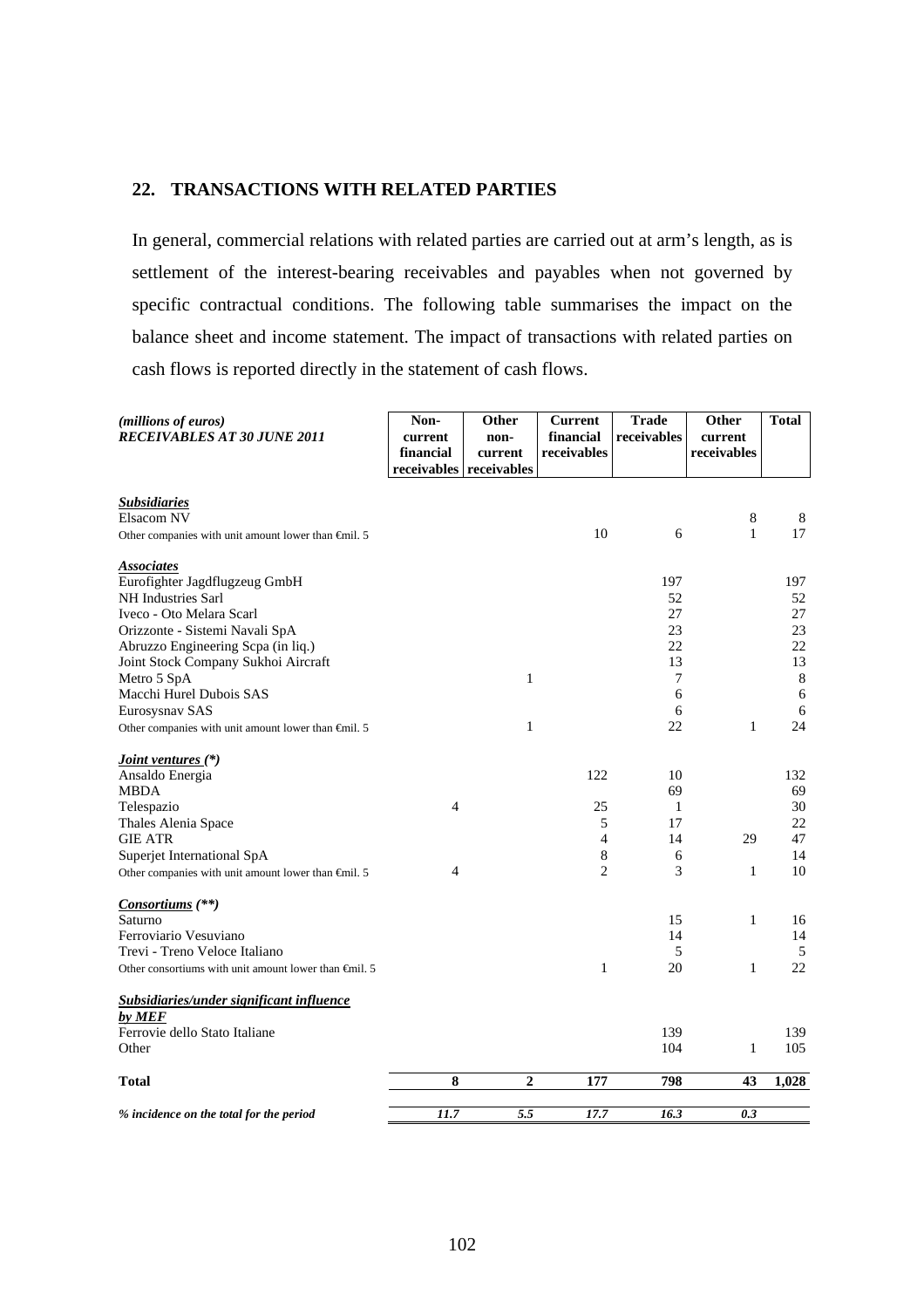| (millions of euros)<br>PAYABLES AT 30 JUNE 2011                                         | Non-<br>current<br>borrowings | Other<br>non-<br>current | <b>Current</b><br><b>borrowingss</b> | <b>Trade</b><br>payables | Other<br>current<br>payables | <b>Total</b> | Guaran-<br>tees |
|-----------------------------------------------------------------------------------------|-------------------------------|--------------------------|--------------------------------------|--------------------------|------------------------------|--------------|-----------------|
|                                                                                         |                               | payables                 |                                      |                          |                              |              |                 |
|                                                                                         |                               |                          |                                      |                          |                              |              |                 |
| <u>Subsidiaries</u><br>Other companies with unit amount lower than $\epsilon$ mil. 5    |                               |                          | $\mathbf{1}$                         | 17                       | 5                            | 23           |                 |
| <b>Associates</b>                                                                       |                               |                          |                                      |                          |                              |              |                 |
| Eurofighter Jagdflugzeug Gmbh                                                           |                               |                          | 85                                   | 9                        |                              | 94           |                 |
| Consorzio Start SpA                                                                     |                               |                          |                                      | 36                       |                              | 36           |                 |
| Iveco Oto Melara Scarl<br>Other companies with unit amount lower than $\epsilon$ mil. 5 |                               |                          | 3                                    | 11                       | 7                            | 7<br>14      |                 |
|                                                                                         |                               |                          |                                      |                          |                              |              |                 |
| <i><u><b>Joint ventures (*)</b></u></i><br><b>MBDA</b>                                  |                               |                          | 580                                  | 9                        | 1                            | 590          | 94              |
| Thales Alenia Space                                                                     |                               |                          | 112                                  | 10                       |                              | 122          | 2               |
| Ansaldo Energia                                                                         |                               |                          | 108                                  |                          | 16                           | 124          | 3,851           |
| Telespazio                                                                              |                               |                          |                                      |                          |                              |              | 207             |
| Other companies with unit amount lower than $\epsilon$ mil. 5                           |                               |                          |                                      | 10                       | 3                            | 13           |                 |
| Consortiums (**)                                                                        |                               |                          |                                      |                          |                              |              |                 |
| Other consortiums with unit amount lower than $\epsilon$ mil. 5                         |                               |                          | 1                                    | 7                        |                              | 8            |                 |
| <b>Subsidiaries/under significant influence</b>                                         |                               |                          |                                      |                          |                              |              |                 |
| by MEF                                                                                  |                               |                          |                                      |                          |                              |              |                 |
| Other                                                                                   |                               |                          |                                      | 12                       | 8                            | 20           |                 |
| <b>Total</b>                                                                            | ٠                             | ٠                        | 890                                  | 121                      |                              | 40 1,051     | 4,154           |
| % incidence on the total for the period                                                 | $\qquad \qquad \blacksquare$  | $\blacksquare$           | 65.9                                 | 2.8                      | 2.5                          |              |                 |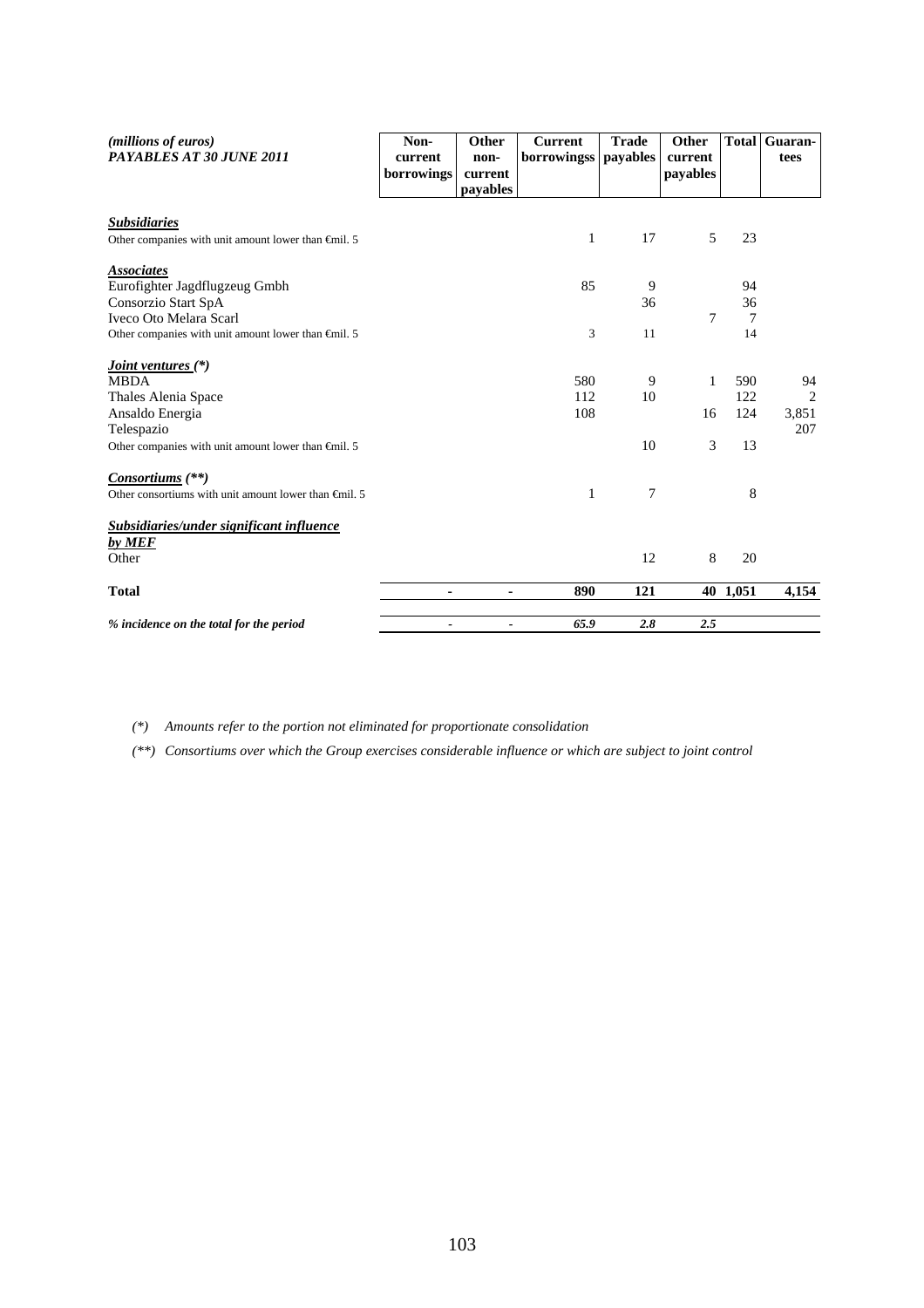| $(E$ <i>millions</i> )<br>RECEIVABLES AT 31 DECEMBER 2010             | Non-<br>current<br>financial<br>receivables receivables | Other<br>non-<br>current | <b>Current</b><br>financial<br>receivables | <b>Trade</b><br>receivables | Other<br>current<br>receivables | <b>Total</b>     |
|-----------------------------------------------------------------------|---------------------------------------------------------|--------------------------|--------------------------------------------|-----------------------------|---------------------------------|------------------|
|                                                                       |                                                         |                          |                                            |                             |                                 |                  |
| <i><b>Subsidiaries</b></i><br>Alifana Due Scrl                        |                                                         |                          |                                            | 5                           |                                 | 5                |
| Other companies with unit amount lower than $\bigoplus$ nil. 5        |                                                         |                          | 9                                          | $\overline{2}$              |                                 | 11               |
| <b>Associates</b>                                                     |                                                         |                          |                                            |                             |                                 |                  |
| Eurofighter Jagdflugzeug GmbH                                         |                                                         |                          |                                            | 172                         |                                 | 172              |
| Iveco - Oto Melara Scarl                                              |                                                         |                          |                                            | 41                          |                                 | 41               |
| Metro 5 SpA                                                           |                                                         | $\mathbf{1}$             |                                            | 41                          |                                 | 42               |
| NH Industries Sarl                                                    |                                                         |                          |                                            | 34                          |                                 | 34               |
| Abruzzo Engineering Scpa                                              |                                                         |                          |                                            | 22                          |                                 | 22               |
| Joint Stock Company Sukhoi Aircraft<br>Orizzonte - Sistemi Navali SpA |                                                         |                          |                                            | 11<br>8                     |                                 | 11<br>$\,8\,$    |
| Macchi Hurel Dubois SAS                                               |                                                         |                          |                                            | 7                           |                                 | $\boldsymbol{7}$ |
| Euromids SAS                                                          |                                                         |                          |                                            | 5                           |                                 | $\sqrt{5}$       |
| Eurosysnav SAS                                                        |                                                         |                          |                                            | 5                           |                                 | 5                |
| Other companies with unit amount lower than $\epsilon$ mil. 5         | 2                                                       |                          |                                            | 19                          | $\mathbf{1}$                    | 22               |
| <i><u><b>Joint ventures</b></u></i> (*)                               |                                                         |                          |                                            |                             |                                 |                  |
| MBDA                                                                  |                                                         |                          |                                            | 66                          |                                 | 66               |
| Thales Alenia Space                                                   | 3                                                       |                          | $\tau$                                     | 15                          |                                 | 25               |
| <b>GIE ATR</b>                                                        |                                                         |                          |                                            | 13                          | 4                               | 17               |
| Telespazio                                                            |                                                         |                          | 17                                         | 2                           | $\mathbf{1}$                    | 20               |
| Superject International SpA                                           |                                                         |                          |                                            | 5                           |                                 | $\sqrt{5}$       |
| Other companies with unit amount lower than $\epsilon$ mil. 5         | 4                                                       |                          | 1                                          | 1                           | 1                               | $\tau$           |
| Consortiums (**)                                                      |                                                         |                          |                                            |                             |                                 |                  |
| Saturno                                                               |                                                         |                          |                                            | 23                          | $\mathbf{1}$                    | 24               |
| Ferroviario Vesuviano                                                 |                                                         |                          |                                            | 14                          |                                 | 14               |
| Trevi - Treno Veloce Italiano                                         |                                                         |                          |                                            | 9                           |                                 | 9                |
| S3Log                                                                 |                                                         |                          |                                            | 6<br>13                     | 1                               | 6<br>14          |
| Other consortiums with unit amount lower than €mil. 5                 |                                                         |                          |                                            |                             |                                 |                  |
| Subsidiaries/under significant influence<br>by MEF                    |                                                         |                          |                                            |                             |                                 |                  |
| Ferrovie dello Stato Italiane                                         |                                                         |                          |                                            | 146                         |                                 | 146              |
| Other                                                                 |                                                         |                          |                                            | 113                         |                                 | 113              |
| <b>Total</b>                                                          | 9                                                       | 1                        | 34                                         | 798                         | 9                               | 851              |
| % incidence on the total for the period                               | 11.7                                                    | 3.0                      | 4.2                                        | 14.6                        | 0.1                             |                  |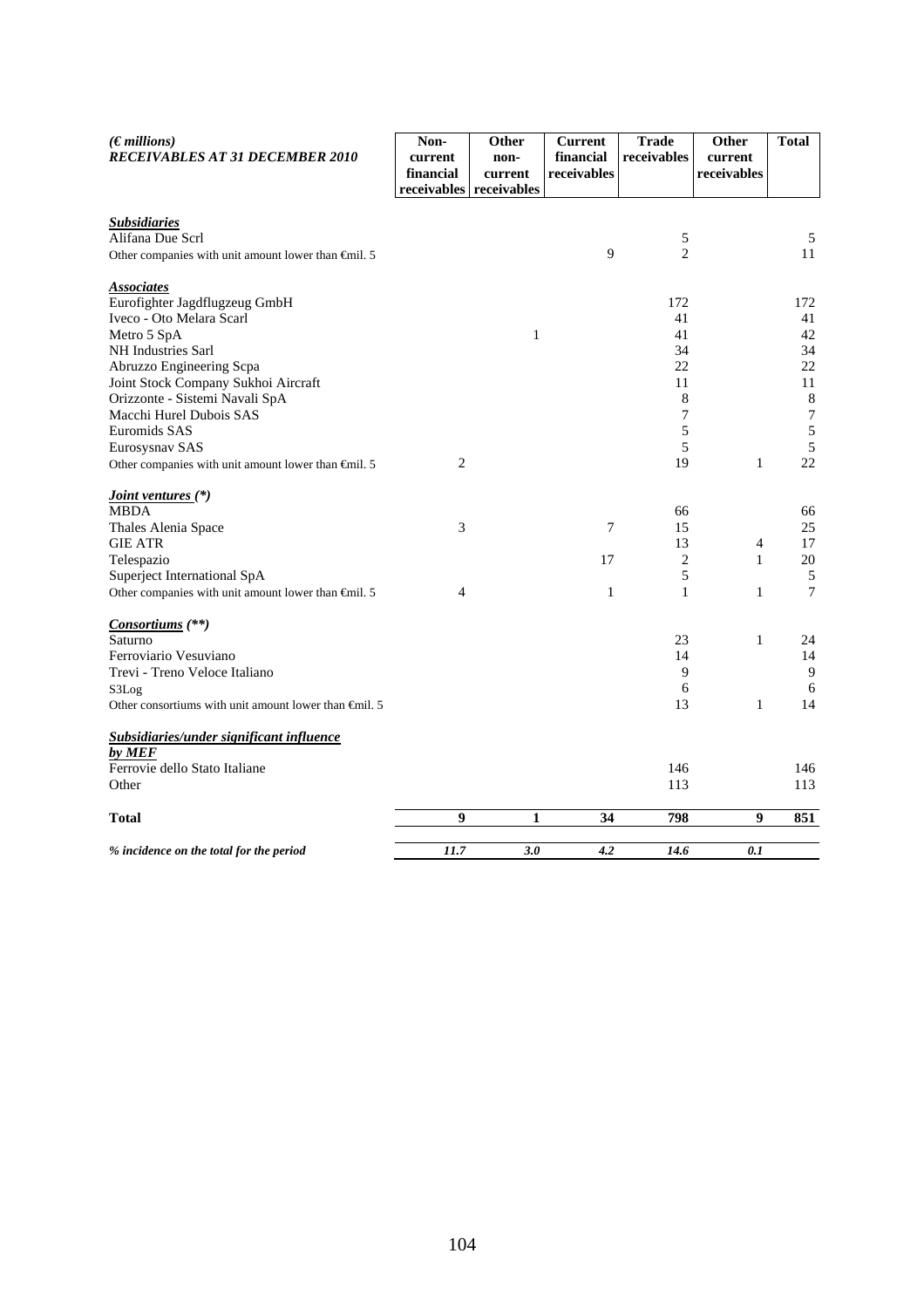| (Emillions)<br><b>PAYABLES AT 31 DECEMBER 2010</b>                                                       | Non-<br>current<br>borrowings | Other<br>non-<br>current | <b>Current</b><br>borro-<br>wings | <b>Trade</b><br>payables | Other<br>current<br>payables |                     | <b>Total Guaran-</b><br>tees |
|----------------------------------------------------------------------------------------------------------|-------------------------------|--------------------------|-----------------------------------|--------------------------|------------------------------|---------------------|------------------------------|
|                                                                                                          |                               | payables                 |                                   |                          |                              |                     |                              |
|                                                                                                          |                               |                          |                                   |                          |                              |                     |                              |
| <u>Subsidiaries</u><br>Alifana Due Scrl                                                                  |                               |                          |                                   | 6                        |                              | 6                   |                              |
| Other companies with unit amount lower than $\epsilon$ mil. 5                                            |                               |                          |                                   | 13                       | 1                            | 14                  |                              |
| <b>Associates</b>                                                                                        |                               |                          |                                   |                          |                              |                     |                              |
| Eurofighter Jagdflugzeug Gmbh                                                                            |                               |                          | 27                                | 9                        |                              | 36                  |                              |
| Consorzio Start SpA                                                                                      |                               |                          |                                   | 34                       |                              | 34                  |                              |
| Iveco - Oto Melara Scarl                                                                                 |                               |                          |                                   |                          | 6                            | 6                   |                              |
| <b>Contact Srl</b>                                                                                       |                               |                          |                                   | 6                        |                              | 6                   |                              |
| Orizzonte-Sistemi Navali SpA                                                                             |                               |                          |                                   |                          |                              |                     |                              |
| Other companies with unit amount lower than €mil. 5                                                      |                               |                          | 3                                 | 9                        |                              | 12                  |                              |
|                                                                                                          |                               |                          |                                   |                          |                              |                     |                              |
| <i><u><b>Joint ventures (*)</b></u></i><br><b>MBDA</b>                                                   |                               |                          | 588                               | 12                       | 6                            | 606                 | 90                           |
| Thales Alenia Space                                                                                      |                               |                          | 85                                | 8                        |                              | 93                  | $\mathbf{1}$                 |
| Telespazio                                                                                               |                               |                          | 10                                | $\overline{c}$           | 1                            | 13                  | 207                          |
| Superject International SpA                                                                              |                               |                          |                                   | 1                        | 5                            | 6                   |                              |
| Other companies with unit amount lower than $\epsilon$ mil. 5                                            |                               |                          | 1                                 | 9                        |                              | 10                  |                              |
|                                                                                                          |                               |                          |                                   |                          |                              |                     |                              |
| $Consortiums$ <sup>(**)</sup>                                                                            |                               |                          |                                   |                          | 5                            |                     |                              |
| Trevi (in liq.) - Treno Veloce Italiano<br>Other consortiums with unit amount lower than $\oplus$ nil. 5 |                               |                          |                                   | 7                        |                              | 5<br>$\overline{7}$ |                              |
|                                                                                                          |                               |                          |                                   |                          |                              |                     |                              |
| <u>Subsidiaries/under significant influence</u>                                                          |                               |                          |                                   |                          |                              |                     |                              |
| by MEF                                                                                                   |                               |                          |                                   |                          |                              |                     |                              |
| Other                                                                                                    |                               |                          |                                   | 12                       | 1                            | 13                  |                              |
| <b>Total</b>                                                                                             | ۰                             | $\blacksquare$           | 714                               | 128                      | 25                           | 867                 | 298                          |
| % incidence on the total for the period                                                                  | $\overline{\phantom{a}}$      | $\blacksquare$           | 56.7                              | 2.7                      | 1.5                          |                     |                              |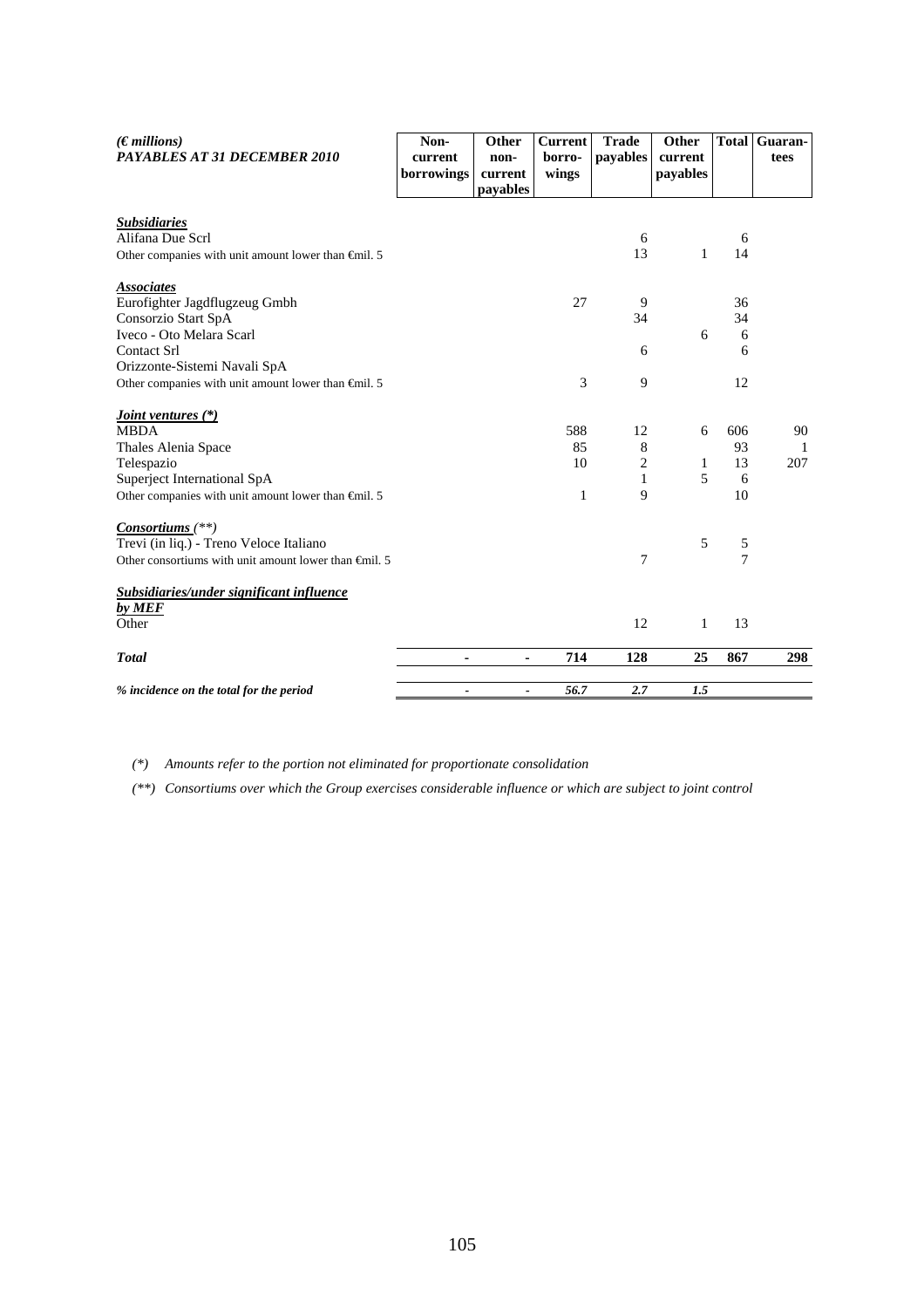| For the six months ended 30 June 2011                         | Revenue        | Other          | <b>Costs</b>   | Other        | <b>Finance</b> | <b>Finance</b> |
|---------------------------------------------------------------|----------------|----------------|----------------|--------------|----------------|----------------|
|                                                               |                | operating      |                | operating    | income         | costs          |
| (millions of euros)                                           |                | income         |                | expenses     |                |                |
| <b>Subsidiaries</b>                                           |                |                |                |              |                |                |
| Finmeccanica North America Inc.                               |                |                | 6              |              |                |                |
| Finmeccanica UK Ltd                                           |                |                | 5              |              |                |                |
| Other companies with unit amount lower than $\epsilon$ mil. 5 | $\overline{c}$ | $\mathbf{1}$   | 8              |              |                |                |
| <b>Associates</b>                                             |                |                |                |              |                |                |
| Eurofighter Jagdflugzeug Gmbh                                 | 342            |                |                |              |                |                |
| <b>NH</b> Industries Sarl                                     | 90             |                |                |              |                |                |
| Orizzonte Sistemi Navali SpA                                  | 59             |                | 1              |              |                |                |
| Iveco - Oto Melara Scarl.                                     | 53             |                | $\mathbf{1}$   | $\mathbf{1}$ |                | 2              |
| Macchi Hurel Dubois SAS                                       | 8              |                |                |              |                |                |
| Eurofighter Simulation Sistem GmbH                            | 6              |                |                |              |                |                |
| Metro 5 SpA                                                   | 5              |                |                |              |                |                |
| <b>A4ESSOR SAS</b>                                            | 5              |                |                |              |                |                |
| Consorzio Start SpA                                           | 1              |                | 18             |              |                |                |
| Other companies with unit amount lower than $\epsilon$ mil. 5 | 16             |                | 8              |              |                |                |
| <i>Joint ventures</i> (*)                                     |                |                |                |              |                |                |
| <b>GIE ATR</b>                                                | 47             |                |                |              |                |                |
| <b>MBDA</b>                                                   | 56             |                |                |              |                | 3              |
| Thales Alenia Space                                           | 15             |                | 5              |              |                |                |
| Other companies with unit amount lower than $\epsilon$ mil. 5 | 5              | $\mathbf{1}$   | 8              |              | $\mathbf{1}$   |                |
| Consortiums (**)                                              |                |                |                |              |                |                |
| Saturno                                                       | 5              |                | $\overline{c}$ |              |                |                |
| Other consortiums with unit amount lower than $\oplus$ nil. 5 | 7              |                | 1              |              |                |                |
| Subsidiaries/under significant influence                      |                |                |                |              |                |                |
| by MEF                                                        |                |                |                |              |                |                |
| Ferrovie dello Stato Italiane                                 | 132            |                | 3              |              |                |                |
| Other                                                         | 85             |                | 18             |              |                |                |
| <b>Total</b>                                                  | 939            | $\overline{2}$ | 84             | 1            | 1              | $\sqrt{5}$     |
| % incidence on the total for the period                       | 11.1           | 0.9            | 1.6            | 0.4          | 0.1            | 1.0            |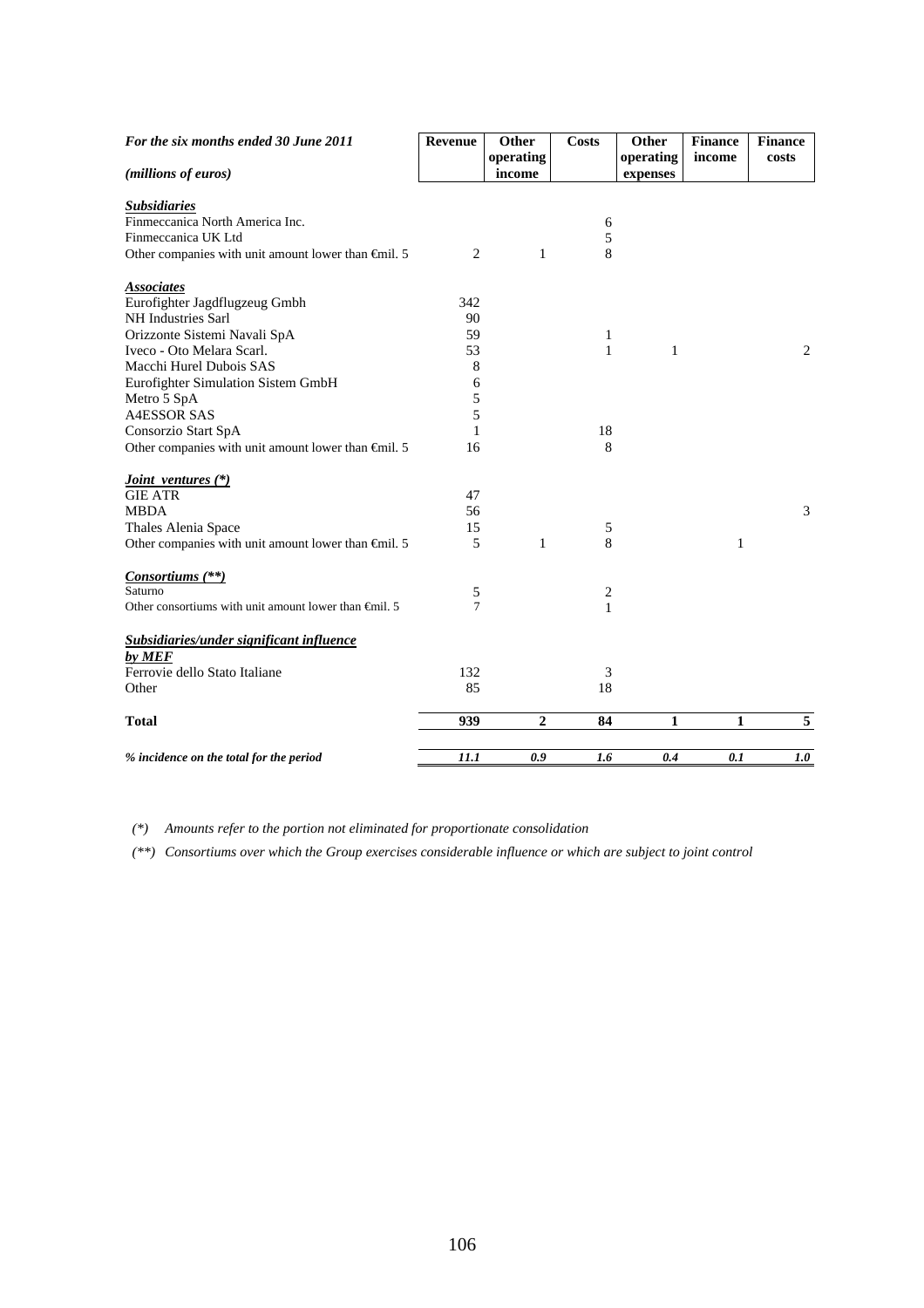| For the six months ended 30 June 2010                           | Revenue | Other     | <b>Costs</b>   | Other     | <b>Finance</b>        | <b>Finance</b> |
|-----------------------------------------------------------------|---------|-----------|----------------|-----------|-----------------------|----------------|
|                                                                 |         | operating |                | operating | income                | costs          |
| (millions of euros)                                             |         | income    |                | expenses  |                       |                |
| <b>Subsidiaries</b>                                             |         |           |                |           |                       |                |
| Alifana Due Scrl                                                | 5       |           | 6              |           |                       |                |
| Other companies with unit amount lower than $\epsilon$ mil. 5   | 1       |           | 15             |           |                       |                |
| <b>Associates</b>                                               |         |           |                |           |                       |                |
| Eurofighter Jagdflugzeug Gmbh                                   | 328     |           |                |           |                       |                |
| <b>NH</b> Industries Sarl                                       | 90      |           |                |           |                       |                |
| Orizzonte Sistemi Navali SpA                                    | 48      |           | 1              |           |                       |                |
| Iveco - Oto Melara Scarl.                                       | 37      |           |                | 1         |                       | 1              |
| Metro 5 SpA                                                     | 8       |           |                |           |                       |                |
| Eurofighter Simulation Sistems GmbH                             | 7       |           |                |           |                       |                |
| Macchi Hurel Dubois SAS                                         | 6       |           |                |           |                       |                |
| Consorzio Start SpA                                             | 1       |           | 10             |           |                       |                |
| Other companies with unit amount lower than $\epsilon$ mil. 5   | 14      |           | 4              |           |                       |                |
| <i>Joint ventures</i> (*)                                       |         |           |                |           |                       |                |
| <b>GIE ATR</b>                                                  | 35      |           |                |           |                       |                |
| <b>MBDA</b>                                                     | 44      |           |                |           |                       | 2              |
| Thales Alenia Space                                             | 18      |           | 2              |           |                       |                |
| Other companies with unit amount lower than $\oplus$ nil. 5     | 3       | 1         | 6              |           |                       |                |
| Consortiums (**)                                                |         |           |                |           |                       |                |
| Saturno                                                         | 22      |           | 1              |           |                       |                |
| Other consortiums with unit amount lower than $\bigoplus$ il. 5 | 6       |           | $\overline{c}$ |           |                       |                |
| <b>Subsidiaries/under significant influence</b>                 |         |           |                |           |                       |                |
| by MEF                                                          |         |           |                |           |                       |                |
| Ferrovie dello Stato Italiane                                   | 124     |           | 1              |           |                       |                |
| Other                                                           | 78      |           | 16             |           |                       |                |
|                                                                 |         |           |                |           |                       |                |
| <b>Total</b>                                                    | 875     | 1         | 64             | 1         | ٠                     | 3              |
| % incidence on the total for the period                         | 9.9     | 0.4       | 1.2            | 0.1       | $\tilde{\phantom{a}}$ | 0.4            |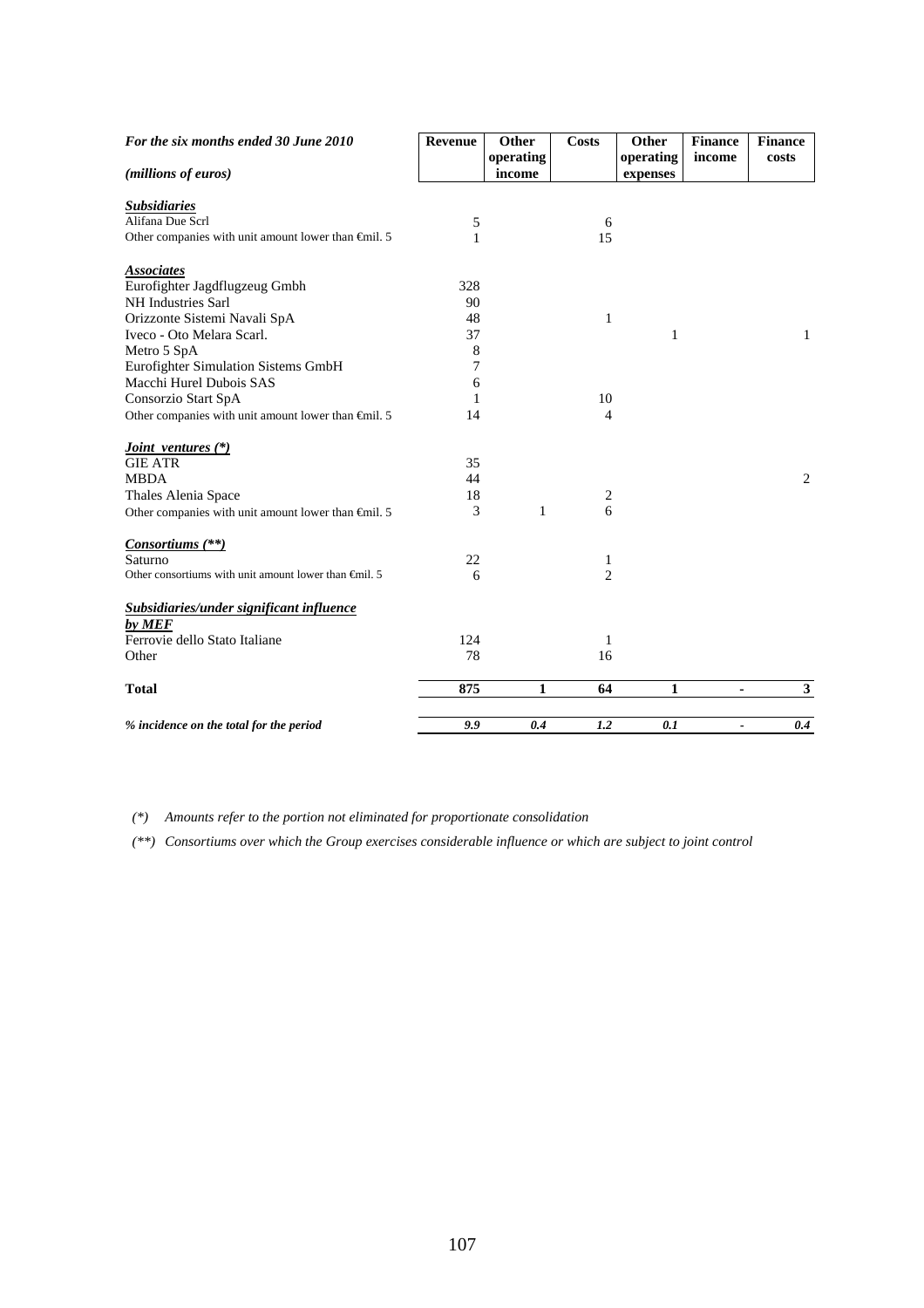The main transactions originating receivables and payables and costs and revenues in the period were:

- "trade receivables": the most significant amounts relate to the non-eliminated portion of receivables from joint ventures, and to: Eurofighter (EFA programme) totalling €mil. 197 (€mil. 172 at 31 December 2010) for contracts for the production of wings and posterior fuselages and for the assembly of aircraft for the Italian Air Force; receivables from the Iveco/Oto Melara consortium amounting to €mil. 27 (€mil. 41 at 31 December 2010) for production and post-sales assistance on defence and security ground vehicles (production is currently under way on VBM Freccia, Siccona and PZH2000 self-propelled vehicle for the Italian Army); receivables from Metro 5 amounting to €mil. 7 (€mil. 41 at 31 December 2010) for the designing, construction and operation of the new line 5 of the Milan metro; receivables from NH Industries amounting to €mil. 52 (€mil. 34 at 31 December 2010) for transactions for the final sale of the NH90 helicopter; receivables from Abruzzo Engineering amounting to  $\epsilon$ mil. 22 ( $\epsilon$ mil. 22 at 31 December 2010) for a project for the construction of the regional infrastructures functional to the resolution of the Digital Divide, ordered by the Abruzzi Region, and receivables from the Saturno consortium amounting to  $\epsilon$ mil. 15 ( $\epsilon$ mil. 23 at 31 December 2010) for work on high-speed train lines; receivables from Orizzonte-Sistemi Navali amounting to €mil. 23 (€mil. 8 at 31 December 2010) relating to the FREMM programme and the Ferrovie dello Stato Italiane group amounting to €mil. 139 (€mil. 146 at 31 December 2010) for the supply of engines for long-distance trains, high-speed trains and train control systems, as well as service and maintenance activities;
- "trade payables": the most significant amounts relate to the non-eliminated portion of payables from joint ventures, and relate to the Start Consortium amounting to €mil. 36 (€mil. 34 at 31 December 2010) associated with the supply of software for defence and security systems;
- "financial receivables": these mainly relate to the non-eliminated portion of payables from joint ventures;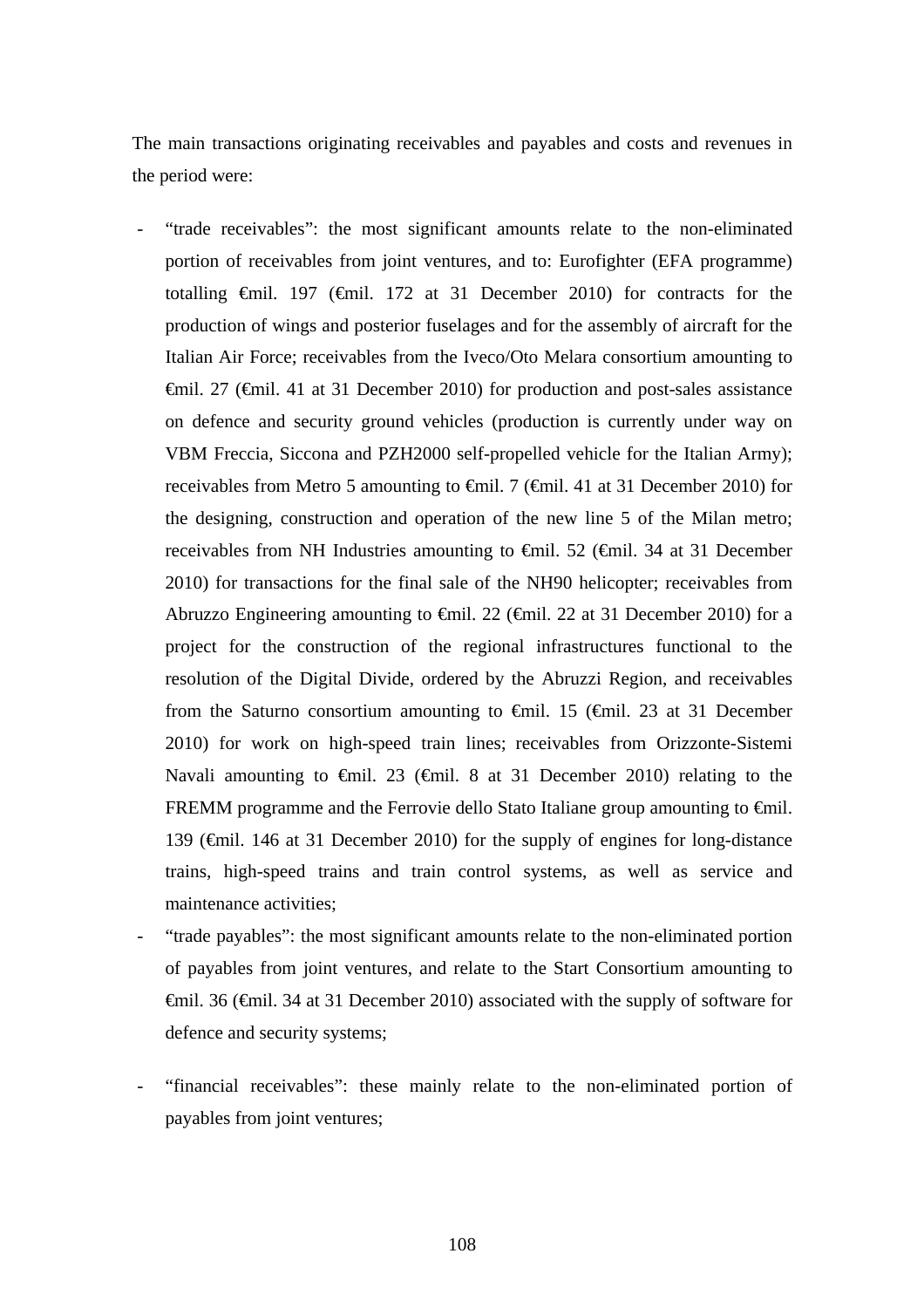- "borrowings": these amounted to  $\theta$ mil. 890 ( $\theta$ mil. 714 at 31 December 2010) and include payables amounting to  $\epsilon$ mil. 692 ( $\epsilon$ mil. 673 at 31 December 2010) due by Group companies to the JV MBDA and Thales Alenia Space, for the unconsolidated portion, payables amounting to  $\theta$ mil. 85 ( $\theta$ mil. 27 at 31 December 2010) to Eurofighter, held by Alenia Aeronautica (21%), which uses the cash surplus at 30 June 2011 with its shareholders, based on agreements previously made. The item also includes borrowings of Group companies from the joint venture Ansaldo Energia, for the unconsolidated portion, amounting to €mil. 108.
	- "revenue": the most significant amounts relate to the non-eliminated portion of receivables from joint ventures, and to: Eurofighter (EFA programme) totalling €mil. 342 (€mil. 328 at 30 June 2010) for contracts for the production of wings and posterior fuselages and for the assembly of aircraft for the Italian Air Force; receivables from the Iveco/Oto Melara consortium amounting to  $\epsilon$ mil. 53 ( $\epsilon$ mil. 37 at 30 June 2010) for production and post-sales assistance on defence and security ground vehicles; receivables from NH Industries amounting to  $\epsilon$ mil. 90 ( $\epsilon$ mil. 90 at 30 June 2010) for transactions for the final sale of the NH90 helicopter; receivables from Orizzonte - Sistemi Navali amounting to  $\oplus$  mil. 59 ( $\oplus$ nil. 48 at 30 June 2010) relating to the FREMM programme and the Ferrovie dello Stato Italiane group amounting to  $\epsilon$ mil. 132 ( $\epsilon$ mil. 124 at 30 June 2010) for the supply of high-speed trains and local transport, train control systems, as well as service, maintenance and revamping activities.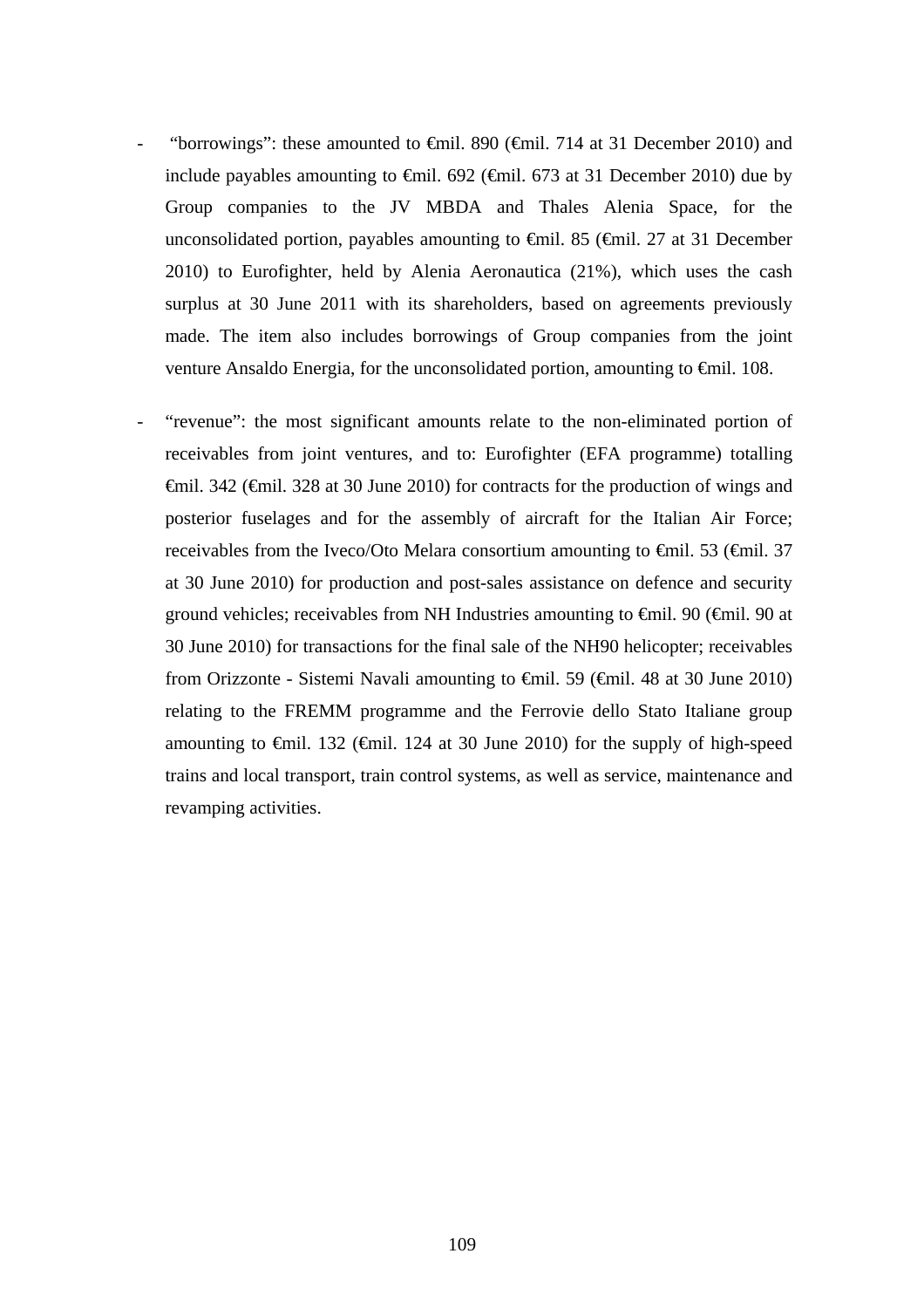#### **23. OTHER OPERATING INCOME (EXPENSES)**

#### These regard:

|                                                                                | For the six months ended 30 June |                |                |               |                |            |
|--------------------------------------------------------------------------------|----------------------------------|----------------|----------------|---------------|----------------|------------|
|                                                                                |                                  | 20011          |                | <b>2010</b>   |                |            |
|                                                                                | <b>Income</b>                    | <b>Expense</b> | <b>Net</b>     | <b>Income</b> | <b>Expense</b> | <b>Net</b> |
| Grants for research and development                                            | 29                               |                | 29             | 38            |                | 38         |
| Exchange rate difference on operating items                                    | 89                               | (94)           | (5)            | 154           | (150)          | 4          |
| Indirect taxes                                                                 |                                  | (23)           | (23)           |               | (26)           | (26)       |
| Gains/losses on sales of assets                                                | 1                                | (1)            |                |               |                |            |
| Insurance reimbursements                                                       | 17                               |                | 17             | 14            |                | 14         |
| Reversal of impairment of receivables                                          | $\overline{2}$                   |                | $\overline{2}$ | 5             |                | 5          |
| Gains/losses on operating receivables                                          |                                  |                |                |               |                |            |
| Restructuring costs                                                            |                                  | (3)            | (3)            |               | (2)            | (2)        |
| Reversals of/Accruals to provisions                                            | 49                               | (74)           | (25)           | 24            | (70)           | (46)       |
| Other operating income (expenses)                                              | 28                               | (47)           | (19)           | 35            | (61)           | (26)       |
| Other operating income (expenses) attributable to<br>related parties (Note 22) | $\overline{2}$                   | (1)            | 1              | 1             | (1)            |            |
| <b>Total</b>                                                                   | 217                              | (243)          | (26)           | 271           | (310)          | (39)       |

The most significant changes in "Reversals of/Accruals to provisions" compared with the same period of 2010 relate to the provision for product guarantees, the provision for risks and contractual charges, the provision for restructuring and other provisions.

110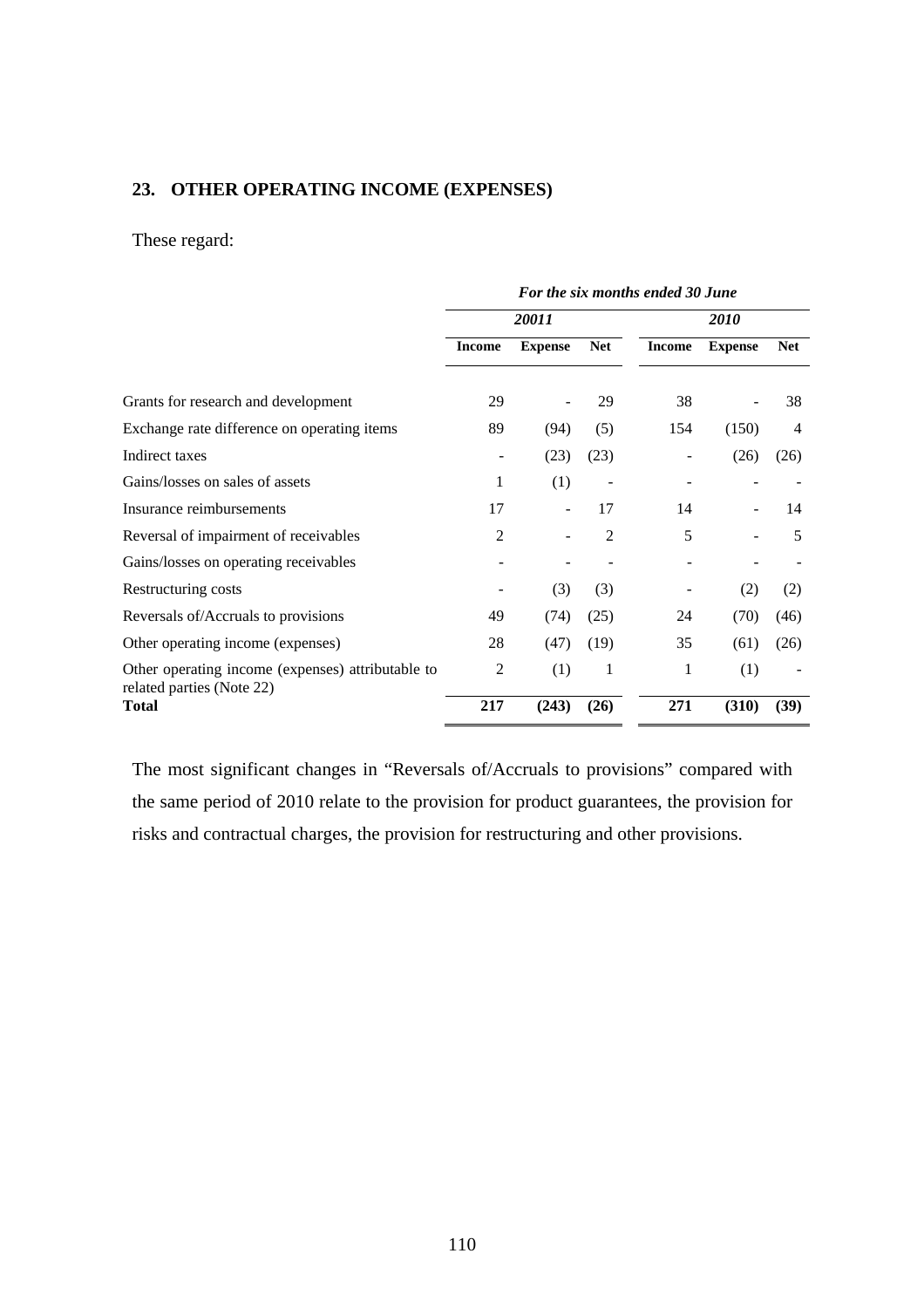# **24. RAW MATERIALS AND CONSUMABLES USED AND PERSONNEL COSTS**

In particular, these include:

|                                                                                    | For the six months ended 30 June |       |             |       |
|------------------------------------------------------------------------------------|----------------------------------|-------|-------------|-------|
|                                                                                    | 2011                             |       | <i>2010</i> |       |
| Raw materials and consumables used                                                 |                                  | 2,750 |             | 2,889 |
| Purchase of services                                                               |                                  | 2,865 |             | 2,631 |
| Costs to related parties (Note 22)                                                 |                                  | 84    |             | 64    |
| Personnel costs                                                                    |                                  | 2,447 |             | 2,417 |
| Wages, salaries and contributions                                                  | 2,238                            |       | 2,215       |       |
| Cost of stock grant plans                                                          | 2                                |       | 24          |       |
| Cost of cash plan performance                                                      | 11                               |       |             |       |
| Costs related to defined-benefit plans                                             | 10                               |       | 29          |       |
| Costs related to defined-contribution plans                                        | 73                               |       | 74          |       |
| Restructuring costs                                                                | 24                               |       | 14          |       |
| Other personnel costs                                                              | 89                               |       | 61          |       |
| Changes in inventories of work in progress,<br>finished and semi-finished products |                                  | (207) |             | 9     |
| Work performed by the Group and capitalised                                        |                                  | (227) |             | (252) |
| Total raw materials and consumables used and<br>personnel costs                    |                                  | 7,712 |             | 7,758 |

Regarding personnel, the average workforce went from 75,608 in the first six months of 2010 to 73,108 in the same period of the current year, for a net decrease of 2,500 due mainly to the company reorganisation and restructuring process begun last year, particularly in the Aeronautics, Helicopters, Defence and Security Electronics and Transportation divisions. The decrease in the average workforce was also due to the change in the scope of consolidation, in particular for the transfer of some business units in companies held as joint ventures, using the proportional consolidation method accordingly.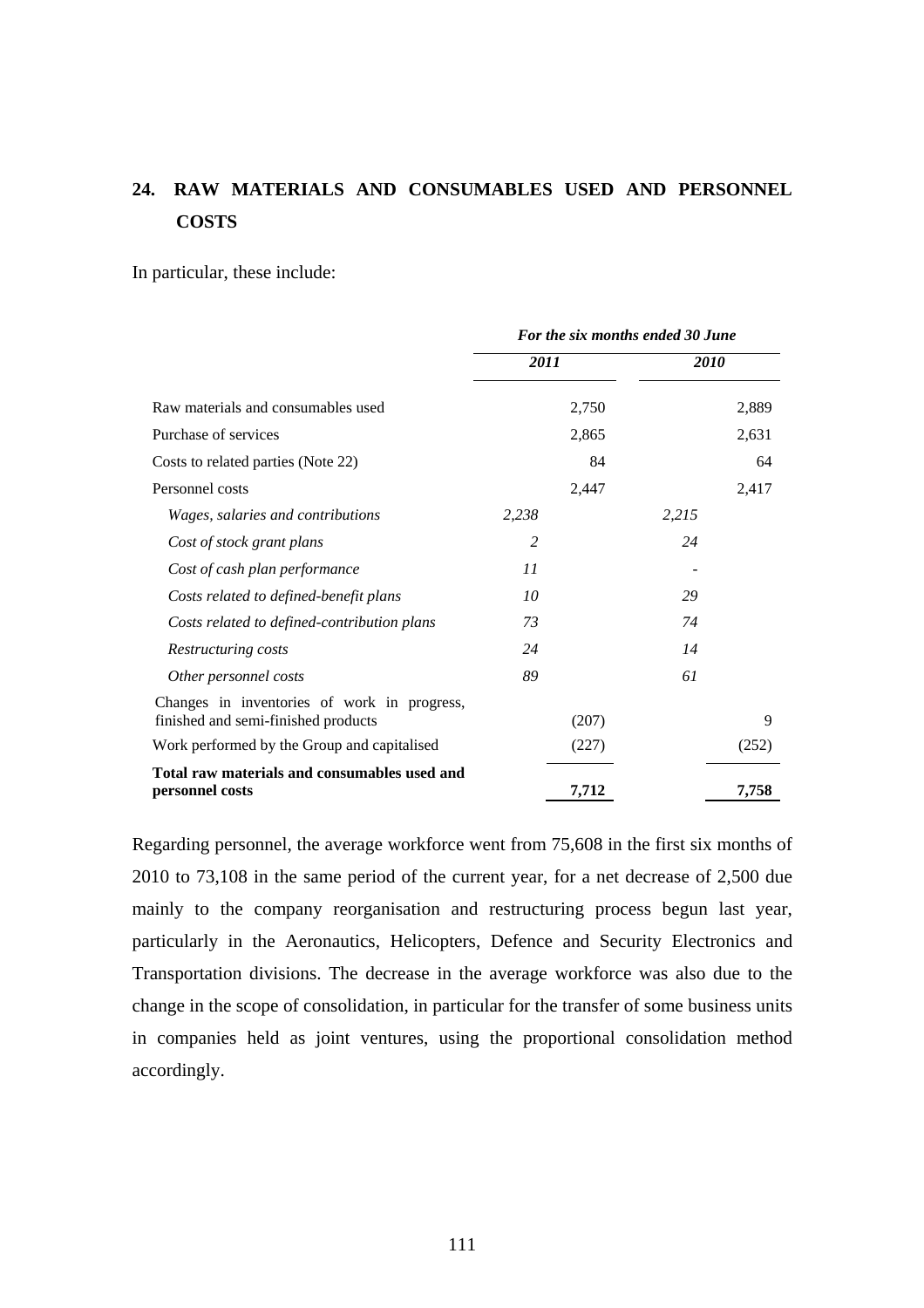The workforce at 30 June 2011 came to 71,933, down a net of 3,264 employees from the 75,197 reported at 31 December 2010. The decrease of 1,522 is a consequence of the change in the scope of consolidation due to the partial sale of Ansaldo Energia.

Personnel costs came to  $\epsilon$ mil. 2,447 in the first six months of 2011 as compared with  $\theta$ mil. 2,417 in the same period of 2010, for a net increase of  $\theta$ mil. 30, which essentially reflects the rise in restructuring costs and other early-retirement incentives. Medium and long-term stock award plans accounted for different amounts in the periods at issue; to that end, it should be reminded that a new stock award plan (Performance Cash Plan) was issued, with different awards over the three-year period as compared with the previous plan, indicated in the previous year as a cost of stock grant plan.

Costs related to defined-benefit plans are significantly lower due to changes in the indexation of British pension schemes, in particular for the AgustaWestland group.

The cost of stock grant plans relates to the portion attributable to Ansaldo STS group's plan. The costs recognised in the first half of 2010 related to the third tranche of the Finmeccanica Group's 2008-2010 stock grant plan.

Restructuring costs include the costs of company reorganisations affecting in particular the Aeronautics and the Defence and Security Electronics divisions.

Purchase of services include, among other things, costs for acquisition of satellite capacity of the Telespazio joint venture, which were more than offset by revenue from sales (€mil. 31 from €mil. 34 at 30 June 2010), costs of rents, operating leases and hires (€mil. 109 from €mil. 110 at 30 June 2010).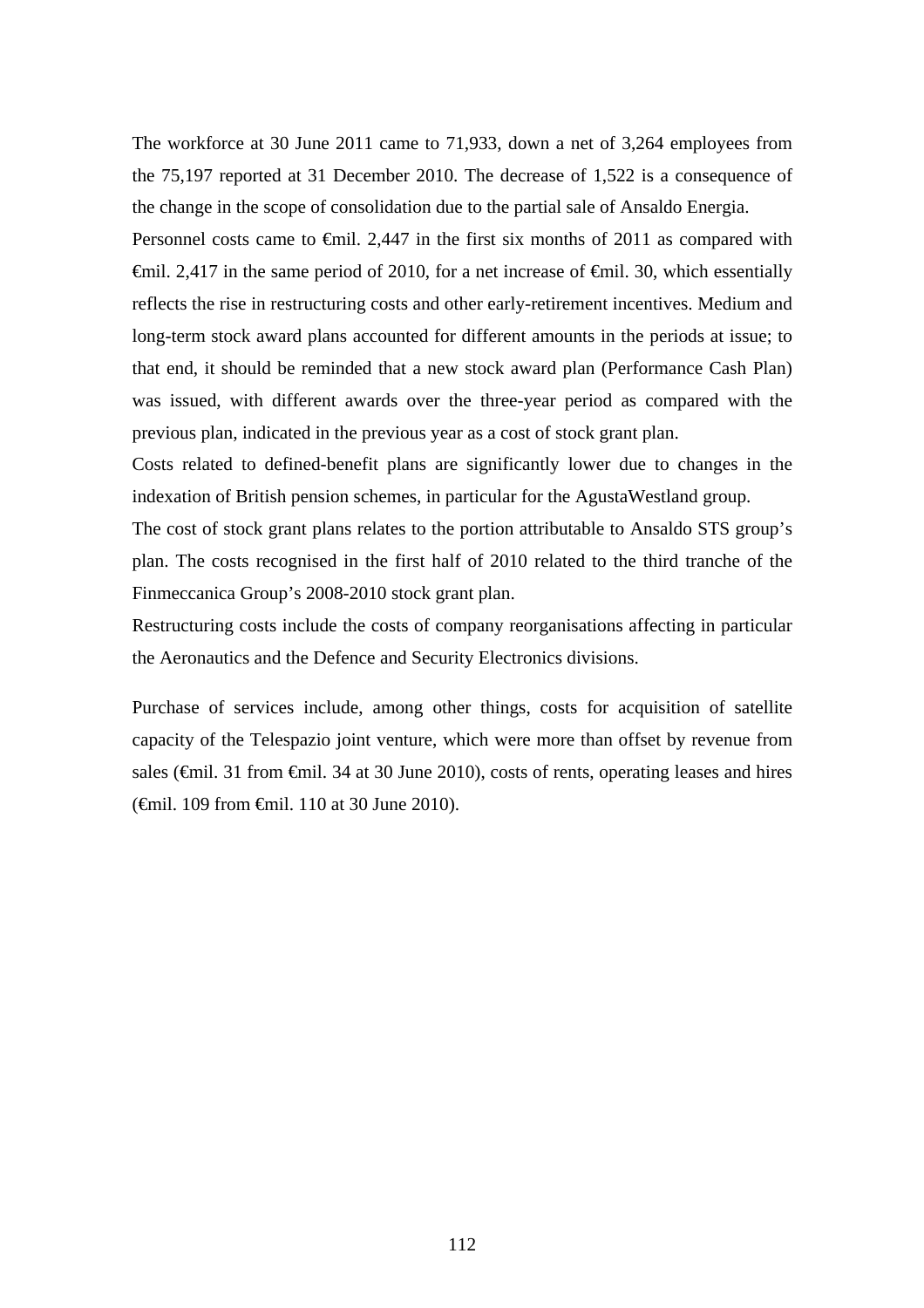|                                                         | For the six months ended 30 June |             |  |
|---------------------------------------------------------|----------------------------------|-------------|--|
|                                                         | 2011                             | <i>2010</i> |  |
| Depreciation and amortisation:                          |                                  |             |  |
| Amortisation of intangible assets (Note 9)<br>$\bullet$ | 143                              | 127         |  |
| Development costs                                       | 42                               | 31          |  |
| Non-recurring costs                                     | 16                               | 11          |  |
| Acquired through a business combination                 | 41                               | 43          |  |
| <i>Other</i>                                            | 44                               | 42          |  |
| • Depreciation of property, plant and equipment         | 192                              | 191         |  |
| Impairment:                                             |                                  |             |  |
| • non-current assets and investment properties          |                                  | 30<br>4     |  |
| • goodwill                                              |                                  |             |  |
| • operating receivables                                 |                                  | 8<br>8      |  |
| Total amortisation, depreciation and impairment         | 373                              | 330         |  |

## **25. AMORTISATION, DEPRECIATION AND IMPAIRMENT**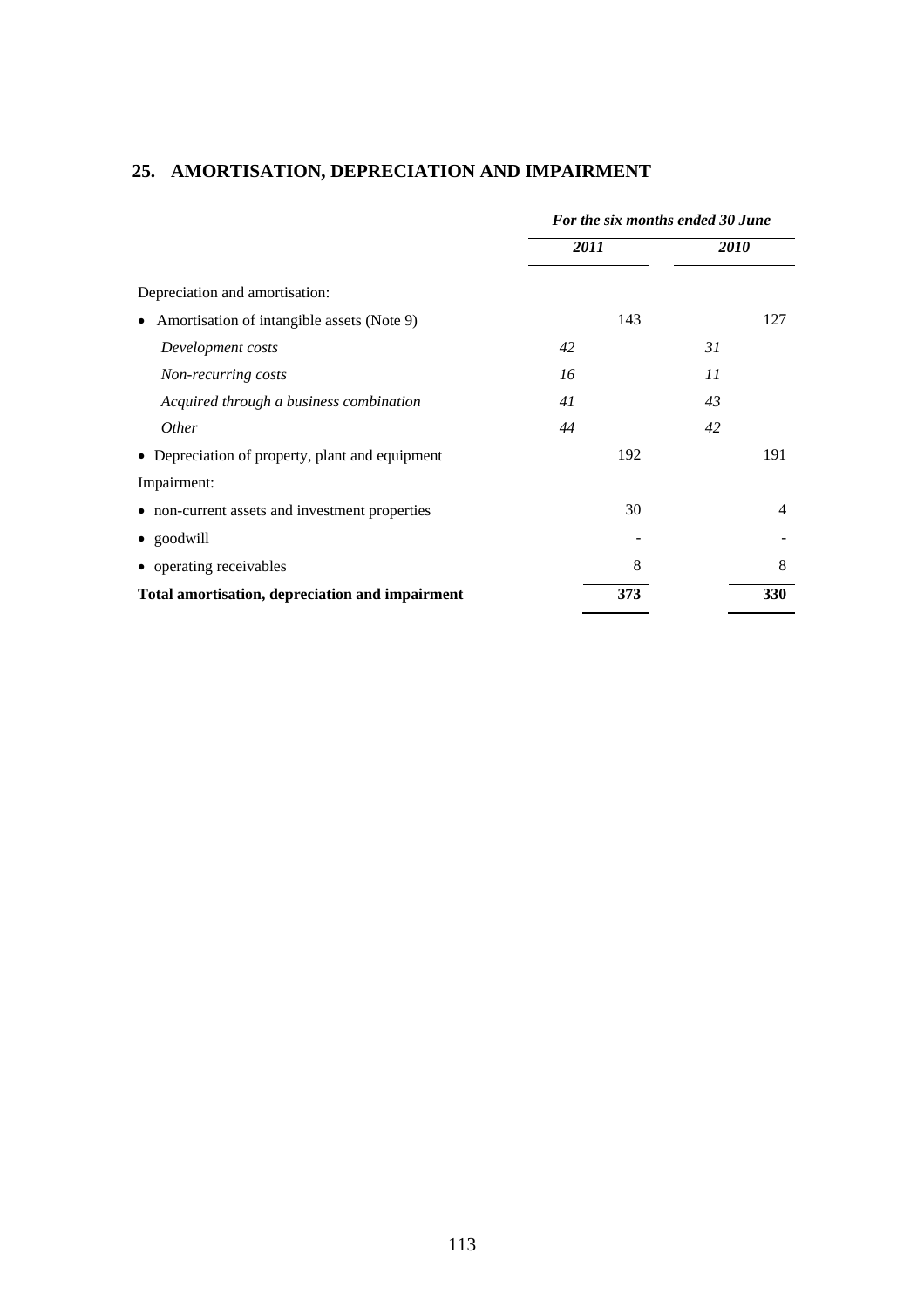#### **26. FINANCE INCOME AND COSTS**

Below is a breakdown of finance income and costs:

|                                        | For the six months ended 30 June |              |                |                |              |            |
|----------------------------------------|----------------------------------|--------------|----------------|----------------|--------------|------------|
|                                        |                                  | 2011         |                |                | 2010         |            |
|                                        | <b>Income</b>                    | <b>Costs</b> | <b>Net</b>     | <b>Income</b>  | <b>Costs</b> | <b>Net</b> |
| Gain on sale of Ansaldo Energia        | 458                              |              | 458            |                |              |            |
| <b>Dividends</b>                       | $\overline{4}$                   |              | $\overline{4}$ | $\overline{2}$ |              | 2          |
| Discounting of receivables, payables   |                                  |              |                |                |              |            |
| and provisions                         | 5                                | (2)          | 3              | $\overline{2}$ | (4)          | (2)        |
| Interest                               | 10                               | (150)        | (140)          | 12             | (166)        | (154)      |
| Premiums paid/received on IRS          | 12                               | (28)         | (16)           | 32             | (33)         | (1)        |
| Commissions (including                 |                                  |              |                |                |              |            |
| commissions on non-recourse items)     | $\mathbf{1}$                     | (22)         | (21)           | 1              | (22)         | (21)       |
| Fair value adjustments through profit  |                                  |              |                |                |              |            |
| or loss                                | 45                               | (69)         | (24)           | 118            | (115)        | 3          |
| Premiums paid/received on forwards     | 3                                | (3)          |                | $\overline{4}$ | (4)          |            |
| Exchange-rate differences              | 213                              | (206)        | 7              | 383            | (384)        | (1)        |
| adjustments<br>Value<br>equity<br>to   |                                  |              |                |                |              |            |
| investments                            | $\overline{2}$                   | (1)          | $\mathbf{1}$   |                | (2)          | (2)        |
| Interest cost on defined-benefit plans |                                  |              |                |                |              |            |
| (less expected returns on plan assets) |                                  |              |                |                |              |            |
| (Note 19)                              |                                  | (11)         | (11)           |                | (16)         | (16)       |
| Finance income (costs) - related       |                                  |              |                |                |              |            |
| parties (Note 22)                      | 1                                | (5)          | (4)            |                | (3)          | (3)        |
| Other finance income and (costs)       | 25                               | (22)         | 3              | 11             |              | 11         |
|                                        | 779                              | (519)        | 260            | 565            | (749)        | (184)      |

During the period the Group benefited from the recognition of the gain on the sale of 45% of Ansaldo Energia.

This is broken down as follows:

- net interest costs of <del>C</del>mil. 140 (a negative <del>C</del>mil. 154 at 30 June 2010). Specifically, the figure reported for the first half of 2011 includes  $\theta$ mil. 132 ( $\theta$ mil. 146 at 30 June 2010) of interest on bonds;
- net costs arising from the application of fair value to the income statement of €mil. 24 (€mil. 3 of net income in the same period of 2010), as detailed below: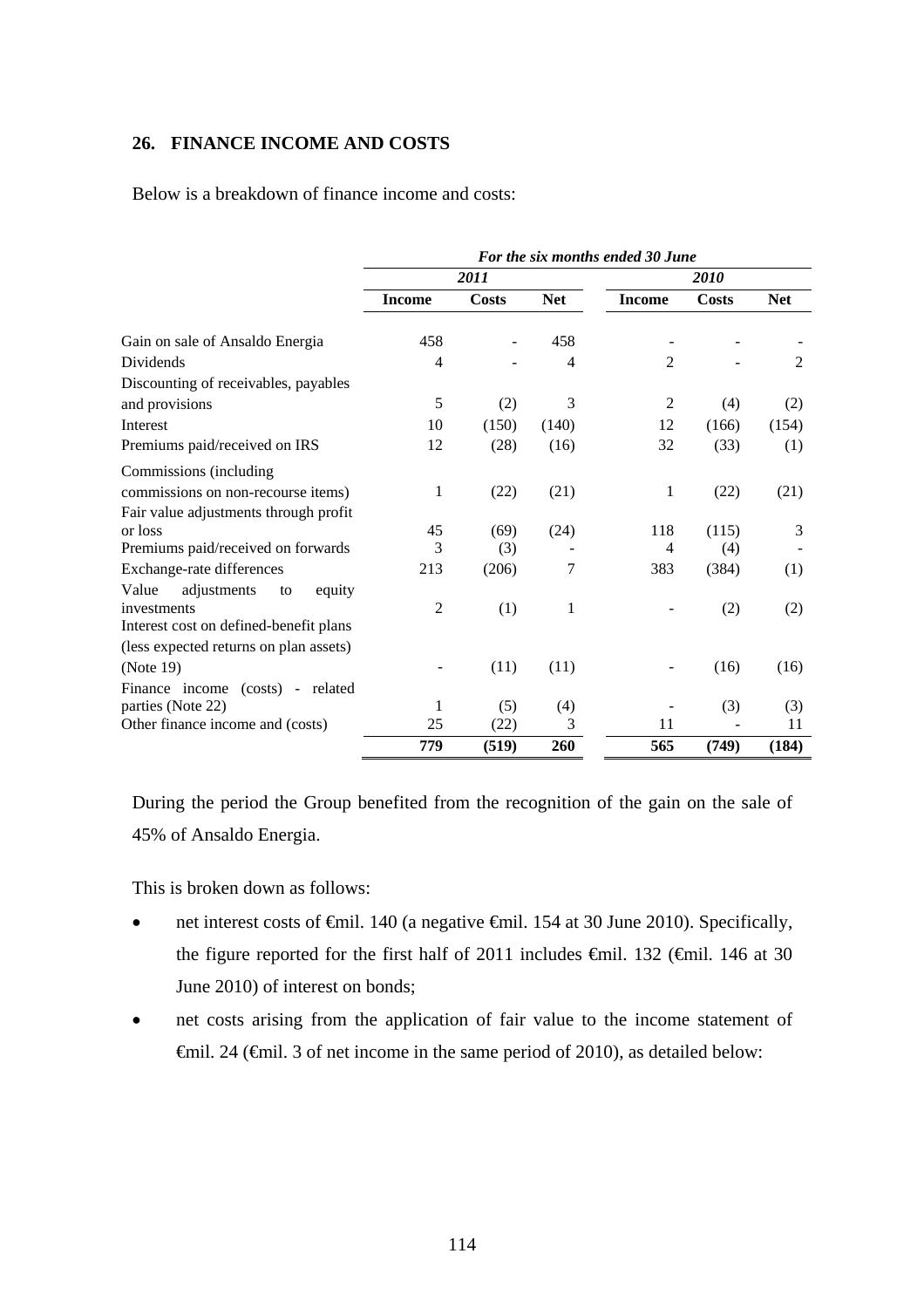|                                              | T'01 ine six monins enueu 50 June |       |            |               |              |            |
|----------------------------------------------|-----------------------------------|-------|------------|---------------|--------------|------------|
|                                              |                                   | 2011  |            |               | 2010         |            |
|                                              | <b>Income</b>                     | Costs | <b>Net</b> | <b>Income</b> | <b>Costs</b> | <b>Net</b> |
| Foreign-currency swaps                       | 7                                 | (39)  | (32)       | 33            | (21)         | 12         |
| Forex options                                | -                                 |       |            |               | (61)         | (61)       |
| Interest rate swaps                          | 24                                | (7)   | 17         | 82            |              | 82         |
| Ineffective component of hedging<br>on swaps |                                   | (10)  | (9)        | 3             | (8)          | (5)        |
| Embedded derivatives                         |                                   |       |            |               | (18)         | (18)       |
| Other equity derivatives                     | 13                                | (13)  |            |               | (7)          | (7)        |
|                                              | 45                                | (69)  | (24)       | 118           | (115)        | 3          |

*For the six months ended 30 June* 

- net costs on foreign-currency swaps, deriving from the fair value measurement of the hedges on payables and receivables in foreign currencies, were offset by income (amounting to €mil. 22) from the realignment of the exchange rates for such hedged payables and receivables at period-end, classified under "Exchange-rate differences";
- fair value income on interest rate swaps of €mil. 17. The first half 2010 earned income of €mil. 82 from the significant reduction in interest rates which had marked that period;
- other net finance income, amounting to €mil. 3 (€mil. 11 of net income for the same period of 2010), mainly includes the positive and negative effects of the commissions received and paid on the earn-out mechanism and the option mirroring the earn-out mechanism related to the sale of STM.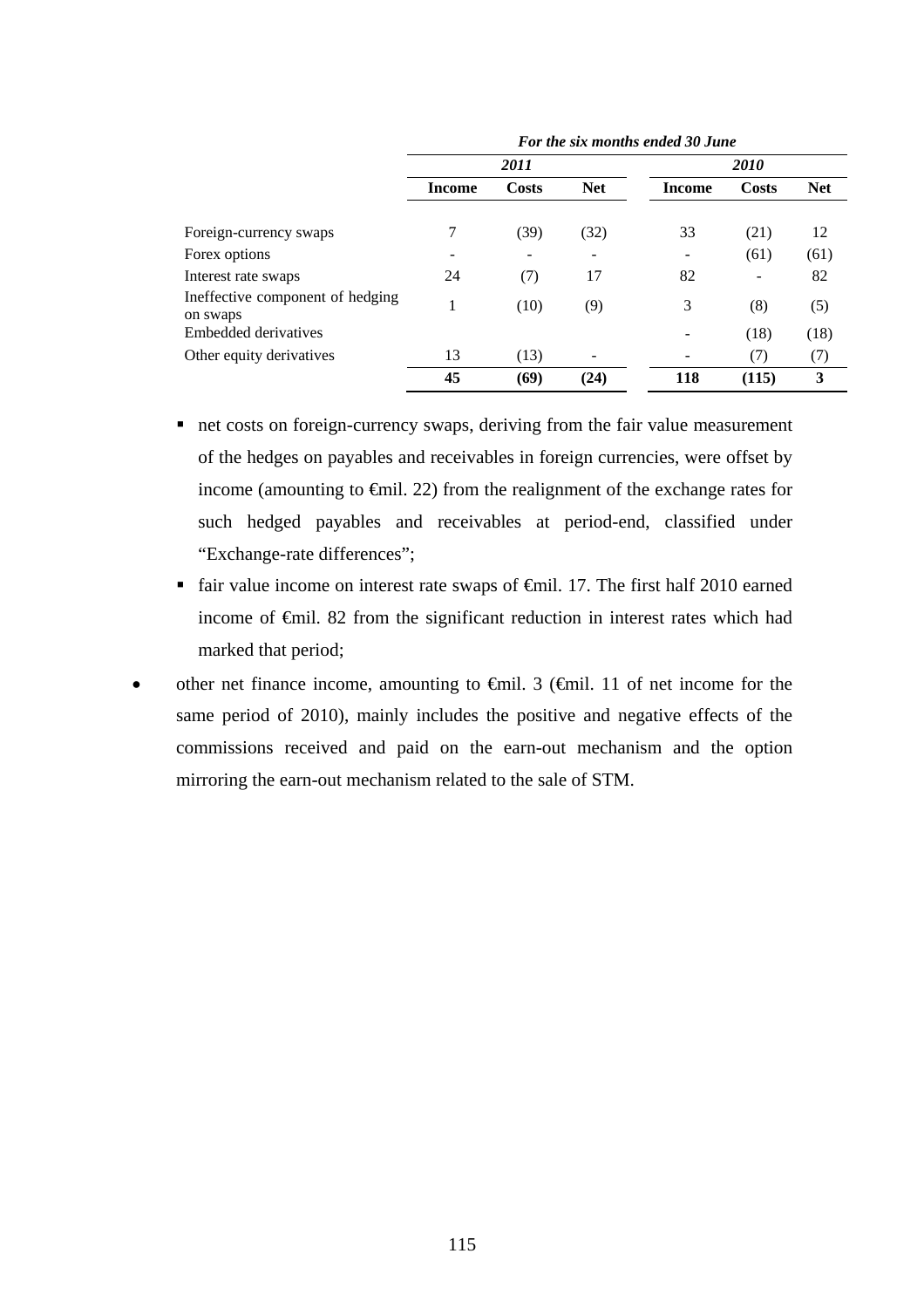### **27. INCOME TAXES**

Income tax expense can be broken down as follows:

|                                                 | For the six months ended 30 June |             |  |
|-------------------------------------------------|----------------------------------|-------------|--|
|                                                 | 2011                             | <b>2010</b> |  |
| Corporate income tax (IRES)                     | 75                               | 78          |  |
| Regional tax on productive activities<br>(IRAP) | 50                               | 52          |  |
| Benefit under consolidated tax mechanism        | (56)                             | (26)        |  |
| Other income taxes                              | 50                               | 80          |  |
| Tax related to previous periods                 | 4                                | (15)        |  |
| Provisions for tax disputes                     | 14                               |             |  |
| Deferred tax liabilities (assets) - net         | (21)                             | (24)        |  |
|                                                 | 116                              | 146         |  |
|                                                 |                                  |             |  |

The decrease in income taxes is mainly due to the decrease in foreign income taxes (under other income taxes) following the decrease in the taxable base.

The increase in the benefit under consolidated tax mechanism results from greater losses in the period.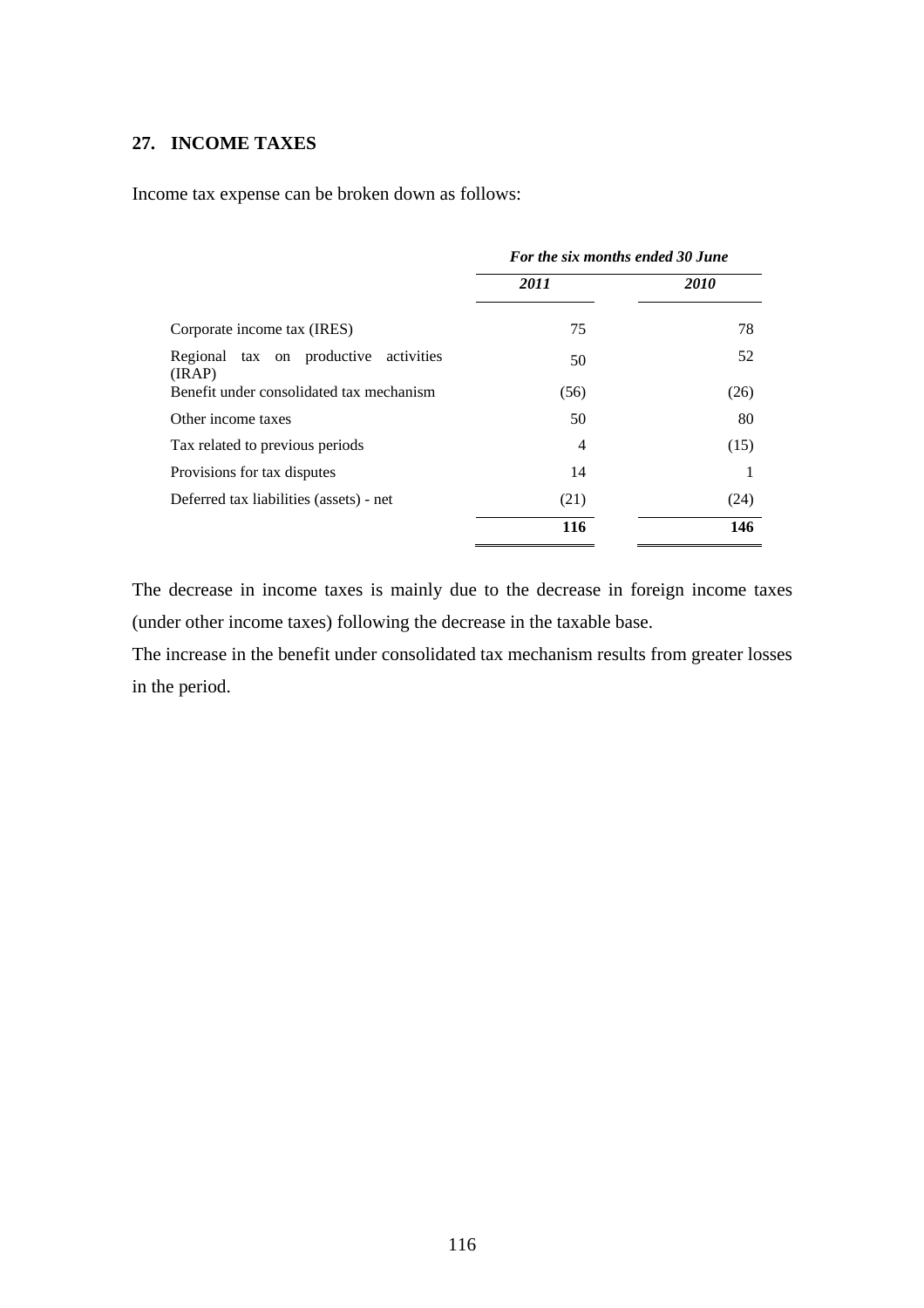|                                                        | For the six months ended 30 June |             |  |
|--------------------------------------------------------|----------------------------------|-------------|--|
|                                                        | 2011                             | <b>2010</b> |  |
| Net profit                                             | 456                              | 194         |  |
| Depreciation, amortisation and impairment              | 373                              | 330         |  |
| Share of profit (loss) of equity accounted investments | 9                                | 3           |  |
| Income taxes                                           | 116                              | 146         |  |
| Costs of pension and stock grant plans                 | 12                               | 55          |  |
| Net finance costs (income)                             | (260)                            | 184         |  |
| Other non-monetary items                               | 96                               | 96          |  |
|                                                        | 802                              | 1.008       |  |

#### **28. CASH FLOW FROM OPERATING ACTIVITIES**

Costs of pension and stock grant plans include the portion of costs relating to defined benefit pension plans that is recognised as a personnel cost (the portion of costs relating to interest is carried among net finance costs). The changes in working capital, net of the effects of the acquisition and sale of consolidated companies and exchange gains/losses, are as follows:

|                                                 | For the six months ended 30 June |             |  |
|-------------------------------------------------|----------------------------------|-------------|--|
|                                                 | 2011                             | <i>2010</i> |  |
| Inventories                                     | (293)                            | (24)        |  |
| Contract work in progress and advances received | (603)                            | (609)       |  |
| Trade receivables and payables                  | (100)                            | (426)       |  |
| <b>Changes in working capital</b>               | (996)                            | (1,059)     |  |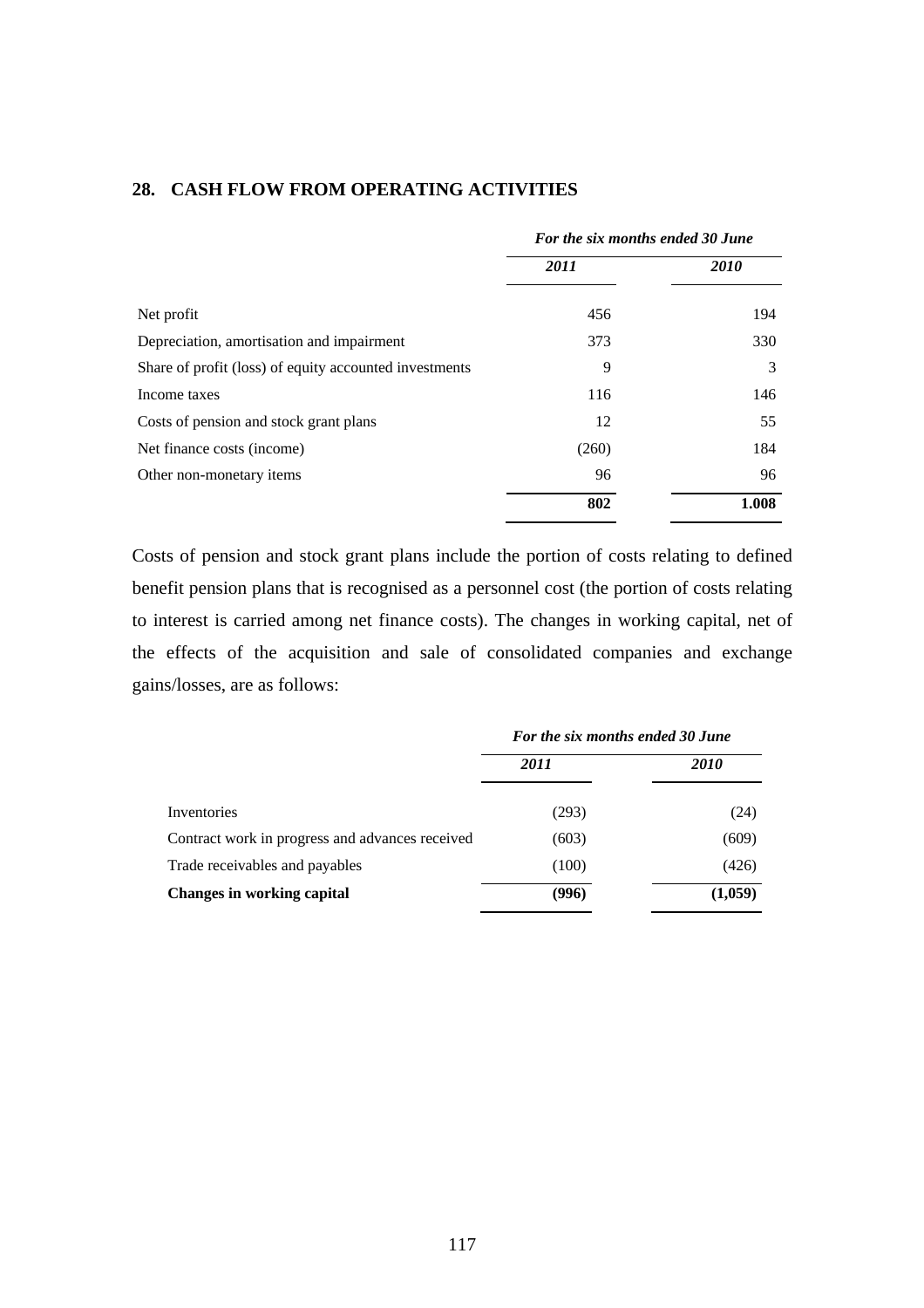#### **29. EARNINGS PER SHARE**

Earnings per share (EPS) are calculated as follows:

- for basic EPS, by dividing net profit attributable to holders of ordinary shares by the average number of ordinary shares for the period less treasury shares;
- for diluted EPS, by dividing net profit by the average number of ordinary shares and the average number of ordinary shares potentially deriving from the exercise of all the option rights for stock option plans less treasury shares.

|                                                                                                                             | For the six months ended 30 June |              |
|-----------------------------------------------------------------------------------------------------------------------------|----------------------------------|--------------|
| <b>Basic EPS</b>                                                                                                            | 2011                             | <i>2010</i>  |
| Average number of shares for the period (in thousands)                                                                      | 577,438                          | 577,006      |
| Net result (not including minority interests) $(\hat{\mathbf{q}}$ mil.)                                                     | 433                              | 170          |
| Result of continuing operations (not including minority<br>interests) $(\epsilon \hat{\mathbf{m}}$ il.)<br><b>Basic EPS</b> | 433<br>0.750                     | 170<br>0.295 |
| <b>Basic EPS from continuing operations</b>                                                                                 | 0.750                            | 0.295        |

|                                                                                                                      | For the six months ended 30 June |              |  |  |
|----------------------------------------------------------------------------------------------------------------------|----------------------------------|--------------|--|--|
| <b>Diluted EPS</b>                                                                                                   | 2011                             | <i>2010</i>  |  |  |
| Average number of shares for the period (in thousands)                                                               | 578,097                          | 577,665      |  |  |
| Adjusted result (not including minority interests) $(\widehat{\mathbf{q}}$ mil.)                                     | 433                              | 170          |  |  |
| Adjusted result of continuing operations (not including<br>minority interests) $(\oplus$ nil.)<br><b>Diluted EPS</b> | 433<br>0.749                     | 170<br>0.294 |  |  |
| Diluted EPS from continuing operations                                                                               | 0.749                            | 0.294        |  |  |

 For the Board of Directors the Chairman (Pier Francesco Guarguaglini)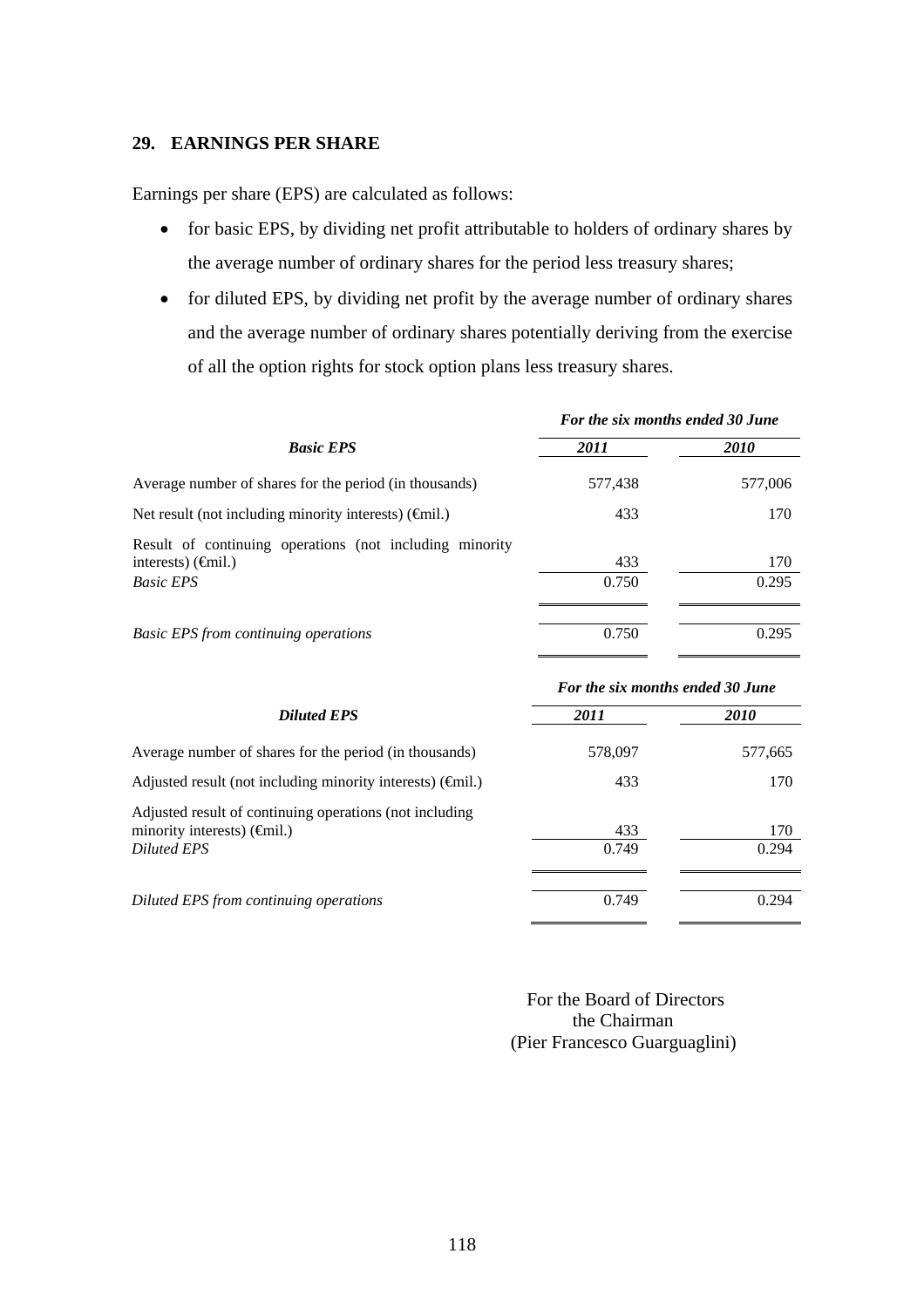### **Certification of the condensed consolidated interim financial statements pursuant to art. 81-ter of Consob Regulation no. 11971 of 14 May 1999, as amended**

- 1. The undersigned, Giuseppe Orsi, Chief Executive Officer, and Alessandro Pansa, the Manager in charge of the preparation of the company accounting documents of Finmeccanica Spa, certify, in accordance with Art. 154-*bis*, paragraphs 3 and 4 of Legislative Decree 58 of 24 February 1998:
	- the appropriateness of the financial report with regard to the nature of the business; and
	- $\bullet$  the effective application of administrative and accounting procedures in preparing the condensed consolidated interim financial statements at 30 June 2011.
- 2. In this regard it is noted that:
	- a. the process and procedure integration, following the merger of Elsag Datamat SpA into SELEX Communications SpA - now SELEX Elsag SpA - completed on 1 June 2011, is well under way. Therefore, the information reported in the condensed consolidated interim financial statements at 30 June 2011 was obtained using their respective data processing procedures;
	- b. noting significant is to be reported.
- 3. It is also certified that:
	- 3.1 the condensed consolidated interim financial statements:
		- were prepared in accordance with the international accounting standards endorsed by the European Community pursuant to Regulation (EC) no. 1606/2002 of 19 July 2002 of the European Parliament and Council;
		- correspond to the entries in the books and accounting records;
		- being prepared in accordance with Art. 154-*ter* of the aforementioned Legislative Decree no. 58/98 as subsequently amended, provide a true and fair representation of the performance and financial position of the issuer and all the companies included in the scope of consolidation;
	- 3.2 the interim report on operations contains a reliable analysis of the reference to important events that occurred during the first six months of the year and their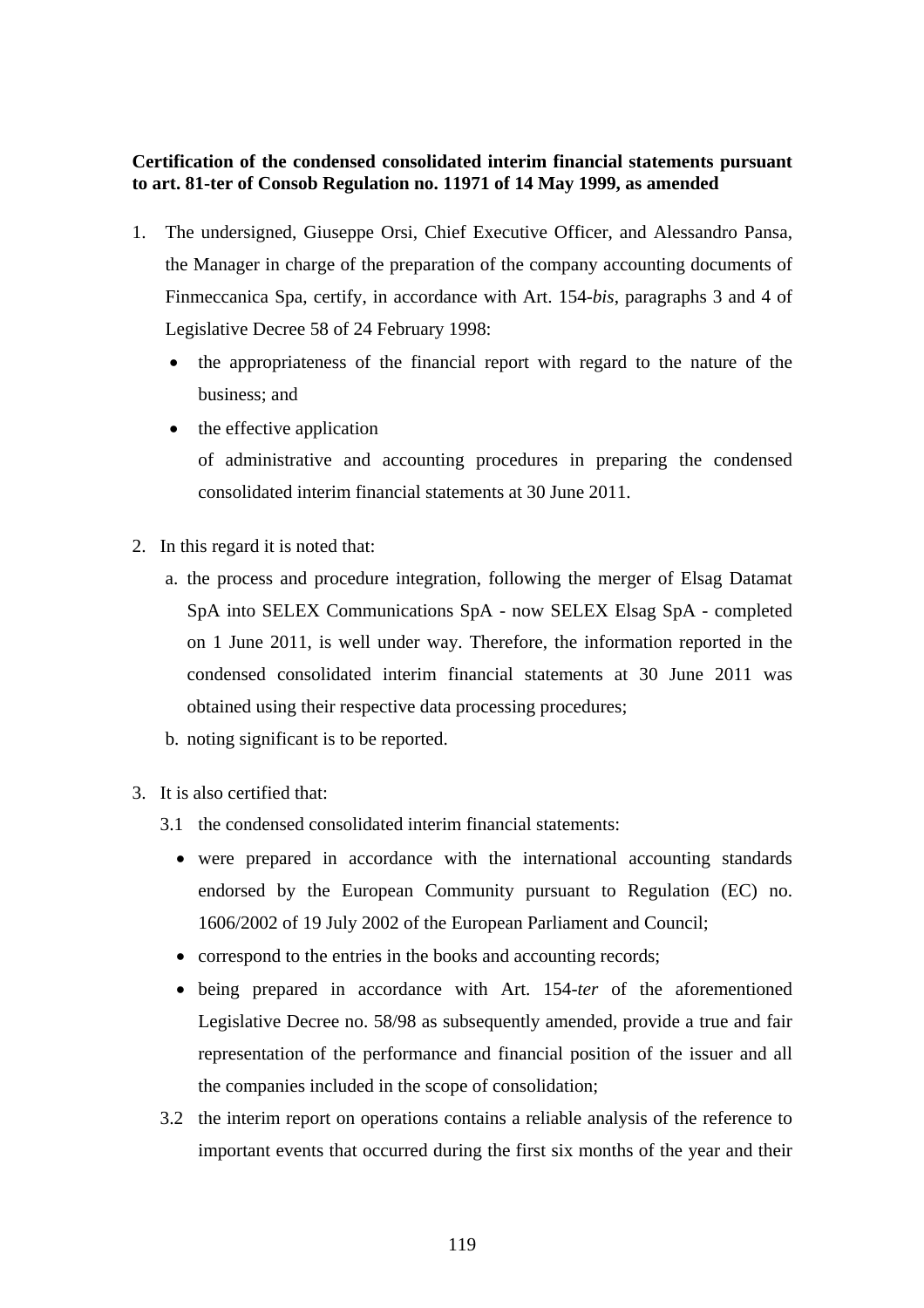impact on the condensed consolidated interim financial statements, along with a description of the primary risks and uncertainties for the remaining six months of the year. The interim report on operations also includes a reliable analysis of the information on significant transactions with related parties.

This certification is also made pursuant to and for the purposes of Art. 154-*bis*, paragraph 2, of Legislative Decree no. 58 of 24 February 1998.

Rome, 27 July 2011

Chief Executive Officer Giuseppe Orsi

 Manager in charge of the preparation of company accounting documents Alessandro Pansa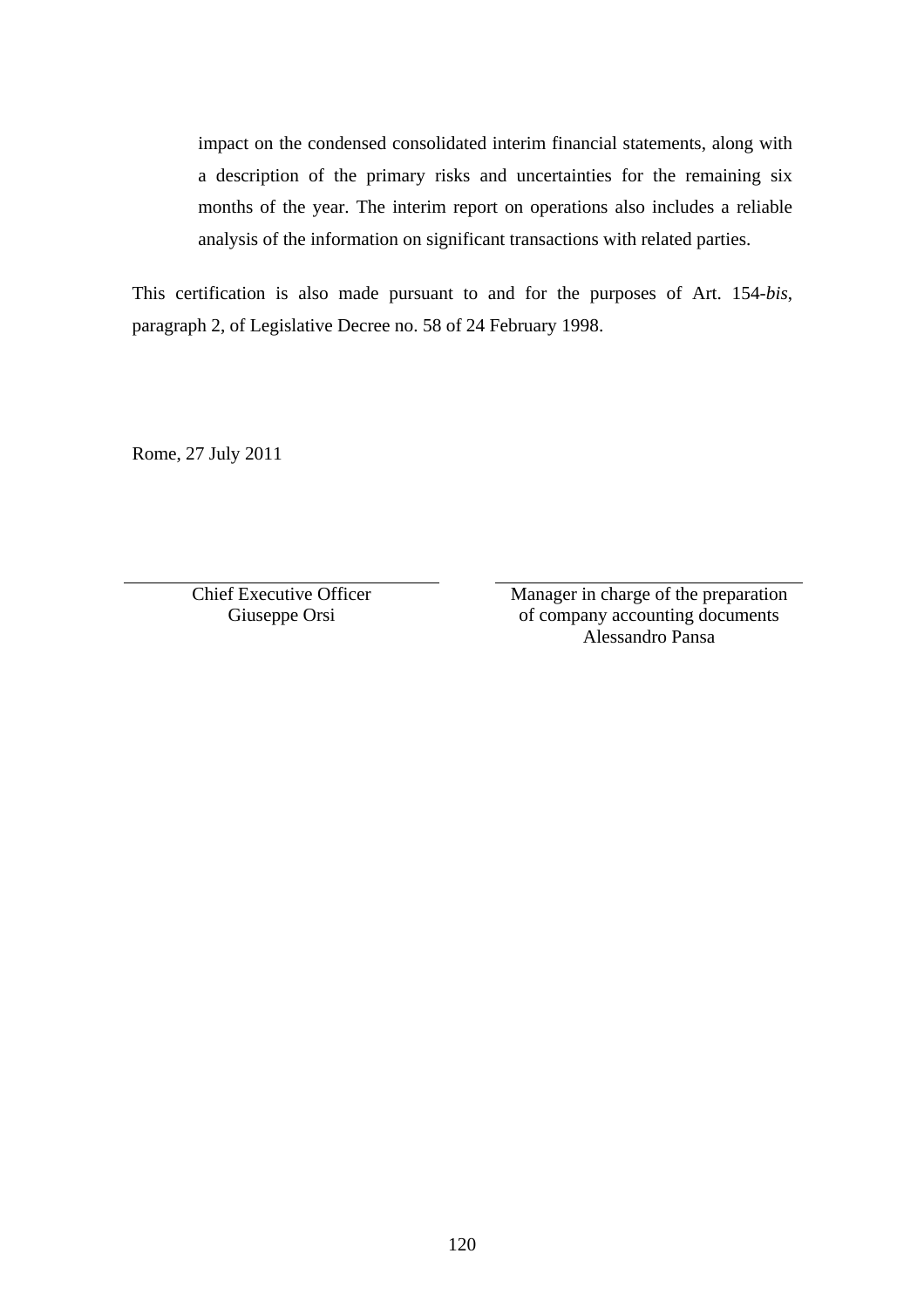

#### AUDITORS' REPORT ON THE REVIEW OF CONDENSED CONSOLIDATED INTERIM FINANCIAL STATEMENTS

**FINMECCANICA SPA** 

CONDENSED CONSOLIDATED INTERIM FINANCIAL STATEMENTS AS AT 30 JUNE 2011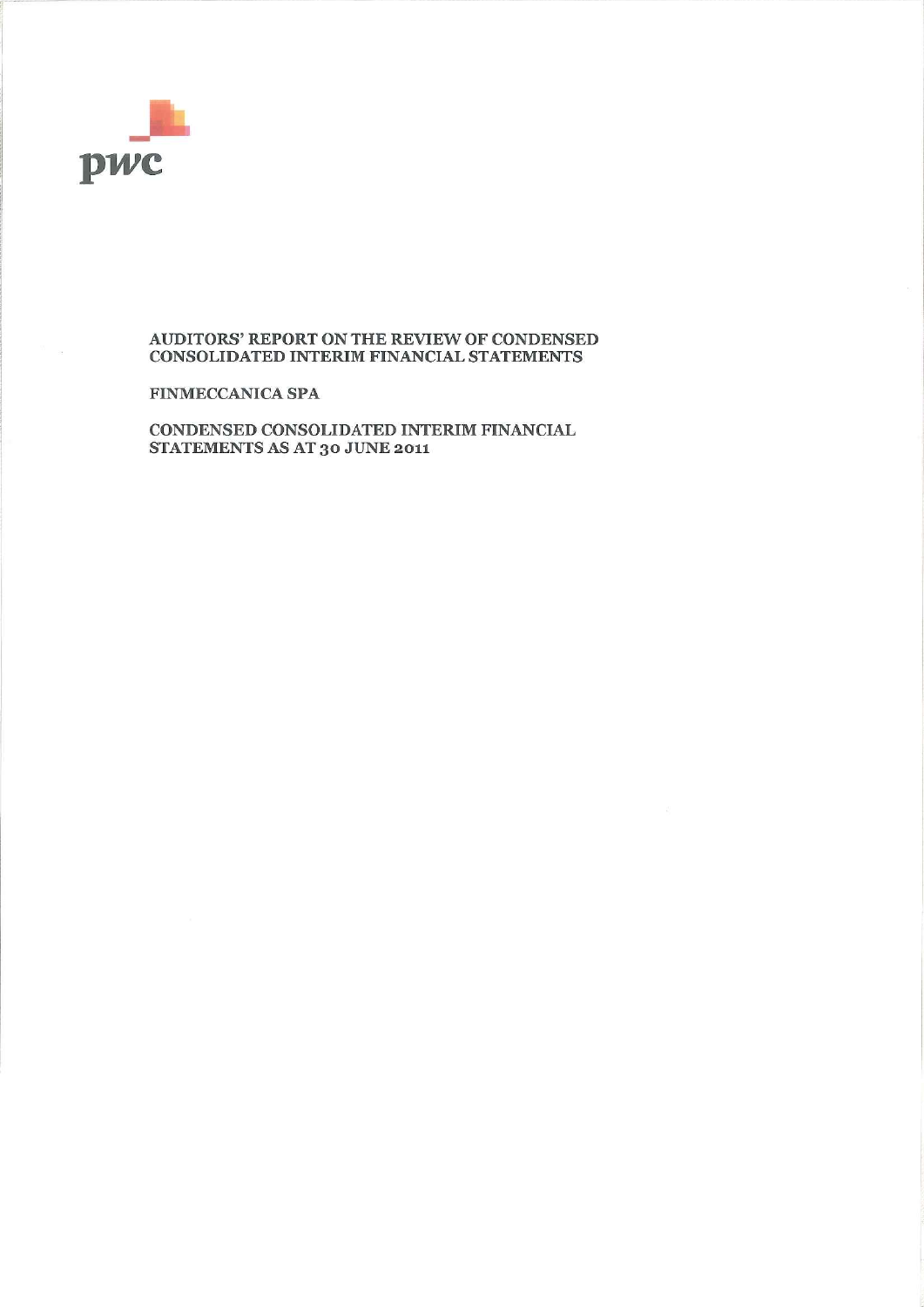

#### AUDITORS' REPORT ON THE REVIEW OF CONDENSED CONSOLIDATED INTERIM FINANCIAL STATEMENTS FOR THE SIX MONTHS ENDED 30 JUNE 2011

To the Shareholders of Finmeccanica SpA

We have reviewed the condensed consolidated interim financial statements of Finmeccanica  $\mathbf{1}$ SpA and its subsidiaries ("Finmeccanica Group") as at 30 June 2011, comprising the balance sheet, separate income statement, statement of comprehensive income, statement of changes in shareholders' equity, statement of cash flows and specific explanatory notes. The Directors of Finmeccanica SpA are responsible for the preparation of the condensed consolidated interim financial statements in accordance with the international accounting standard IAS 34, applicable to interim financial reporting, as adopted by the European Union. Our responsibility is to issue this report based on our review.

Our work was conducted in accordance with the criteria for a review recommended by the  $\overline{2}$ Italian Commission for Listed Companies and the Stock Exchange (CONSOB) with Resolution no. 10867 of 31 July 1997. The review consisted principally of inquiries of company personnel about the information reported in the condensed consolidated interim financial statements and about the consistency of the accounting principles utilised therein as well as the application of analytical review procedures on the data contained in the above mentioned consolidated financial statements. The review excluded certain auditing procedures such as compliance testing and verification and validation tests of the assets and liabilities and was therefore substantially less in scope than an audit performed in accordance with generally accepted auditing standards. Accordingly, unlike an audit on the annual consolidated financial statements, we do not express a professional audit opinion on the condensed consolidated interim financial statements.

Regarding the amounts of the consolidated financial statements of the prior year and the condensed consolidated interim financial statements of the prior year presented for comparative purposes, reference should be made to our reports dated 18 March 2011 and 5 August 2010, respectively.

Based on our review, nothing has come to our attention that causes us to believe that the 3 condensed consolidated interim financial statements of the Finmeccanica Group as at 30 June 2011 have not been prepared, in all material respects, in accordance with the international accounting standard IAS 34, applicable to interim financial reporting, as adopted by the European Union.

#### PricewaterhouseCoopers SpA

Sede legale e amministrativa: Milano 20149 Via Monte Rosa 91 Tel. 0277851 Fax 027785240 Cap. Soc. 3.754.400,00 Euro i.v., C.F. e P.IVA e Reg. Imp. Milano 12979880155 Iscritta al n. 43 dell'Albo Consob - Altri Uffici: Bari boogna zoa Preussa 40009 via levere lo tel. 0521 Piazza Dante 7 Tel. 01029041 – Napoli 80121 Piazza dei Martini 58 Tel. 0536181 – Padova 35138 Via Dicenza 4 Tel. 049873481 – Cenova 16121 Piazza Dante 7 Tel. 01029041 – Napo